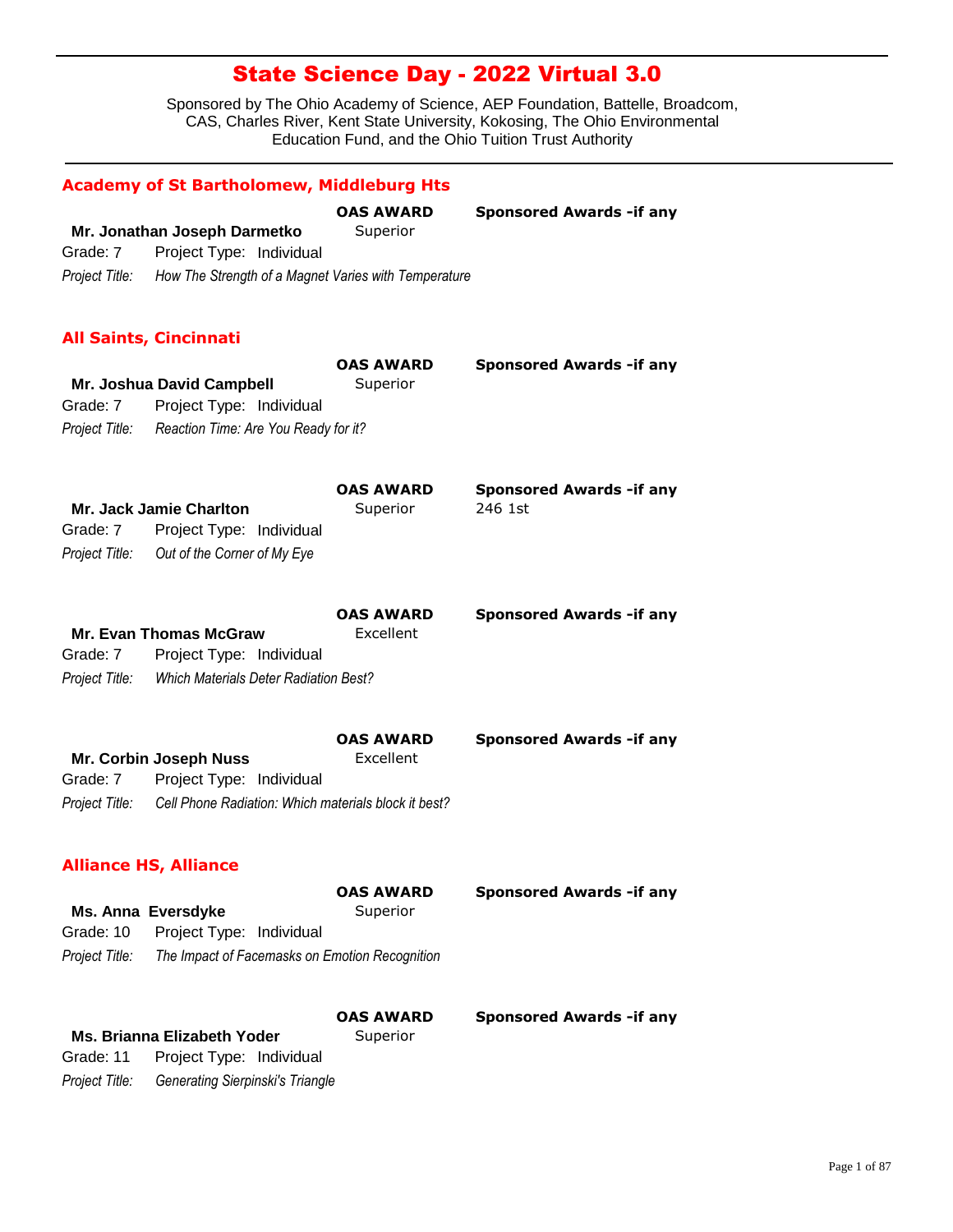Sponsored by The Ohio Academy of Science, AEP Foundation, Battelle, Broadcom, CAS, Charles River, Kent State University, Kokosing, The Ohio Environmental Education Fund, and the Ohio Tuition Trust Authority

### **Amelia MS, Batavia**

|                         |                                       | <b>OAS AWARD</b> | <b>Sponsored Awards - if any</b> |
|-------------------------|---------------------------------------|------------------|----------------------------------|
| <b>Mr. Seth J Jones</b> |                                       | Excellent        |                                  |
| Grade: 7                | Project Type: Individual              |                  |                                  |
|                         | Project Title: Sublimation of Dry Ice |                  |                                  |

#### **Anderson HS, Cincinnati**

|                |                          | <b>OAS AWARD</b> | <b>Sponsored Awards - if any</b>                                                           |
|----------------|--------------------------|------------------|--------------------------------------------------------------------------------------------|
|                | Mr. Adam Thomas Miller   | Excellent        |                                                                                            |
| Grade: 9       | Project Type: Individual |                  |                                                                                            |
| Project Title: |                          |                  | Could different card shuffling techniques match the randomness of the seven riffle shuffle |

#### **Anna HS, Anna**

|                |                                                            | <b>OAS AWARD</b> | <b>Sponsored Awards - if any</b> |
|----------------|------------------------------------------------------------|------------------|----------------------------------|
|                | Mr. Isaac Christopher Edelmann                             | Superior         |                                  |
| Grade: 12      | Project Type: Individual                                   |                  |                                  |
| Proiect Title: | Time vs Distance (How Each Affects Light Depend Reactions) |                  |                                  |

|                |                                                | <b>OAS AWARD</b><br>Excellent | <b>Sponsored Awards - if any</b><br>145 2nd                                                             |
|----------------|------------------------------------------------|-------------------------------|---------------------------------------------------------------------------------------------------------|
|                | <b>Ms Josephine Mandy Gehret</b>               |                               |                                                                                                         |
| Grade: 12      | Project Type: Individual                       |                               |                                                                                                         |
| Project Title: | Sections and Infant Mortality Rate             |                               | A Meta-Data Analysis Into the Correlation Between Nulliparous, Full Term, Singleton, Head-Down Cesarean |
|                | <b>Ms. Madison Victoria Jeffries</b>           | <b>OAS AWARD</b><br>Excellent | <b>Sponsored Awards - if any</b>                                                                        |
| Grade: 12      |                                                |                               |                                                                                                         |
|                | Project Type: Individual                       |                               |                                                                                                         |
| Project Title: | Remedy for Food Desert Issue                   |                               |                                                                                                         |
|                |                                                | <b>OAS AWARD</b>              | <b>Sponsored Awards - if any</b>                                                                        |
|                | <b>Ms. Carly Lynn Koverman</b>                 | Superior                      | 189 2nd                                                                                                 |
| Grade: 12      | Project Type: Individual                       |                               |                                                                                                         |
| Project Title: | Different Genres of Music Affecting Heart Rate |                               |                                                                                                         |
|                |                                                | <b>OAS AWARD</b>              | <b>Sponsored Awards - if any</b>                                                                        |
|                | <b>Ms. Madison Adele Prenger</b>               | Superior                      |                                                                                                         |
| Grade: 12      | Project Type: Individual                       |                               |                                                                                                         |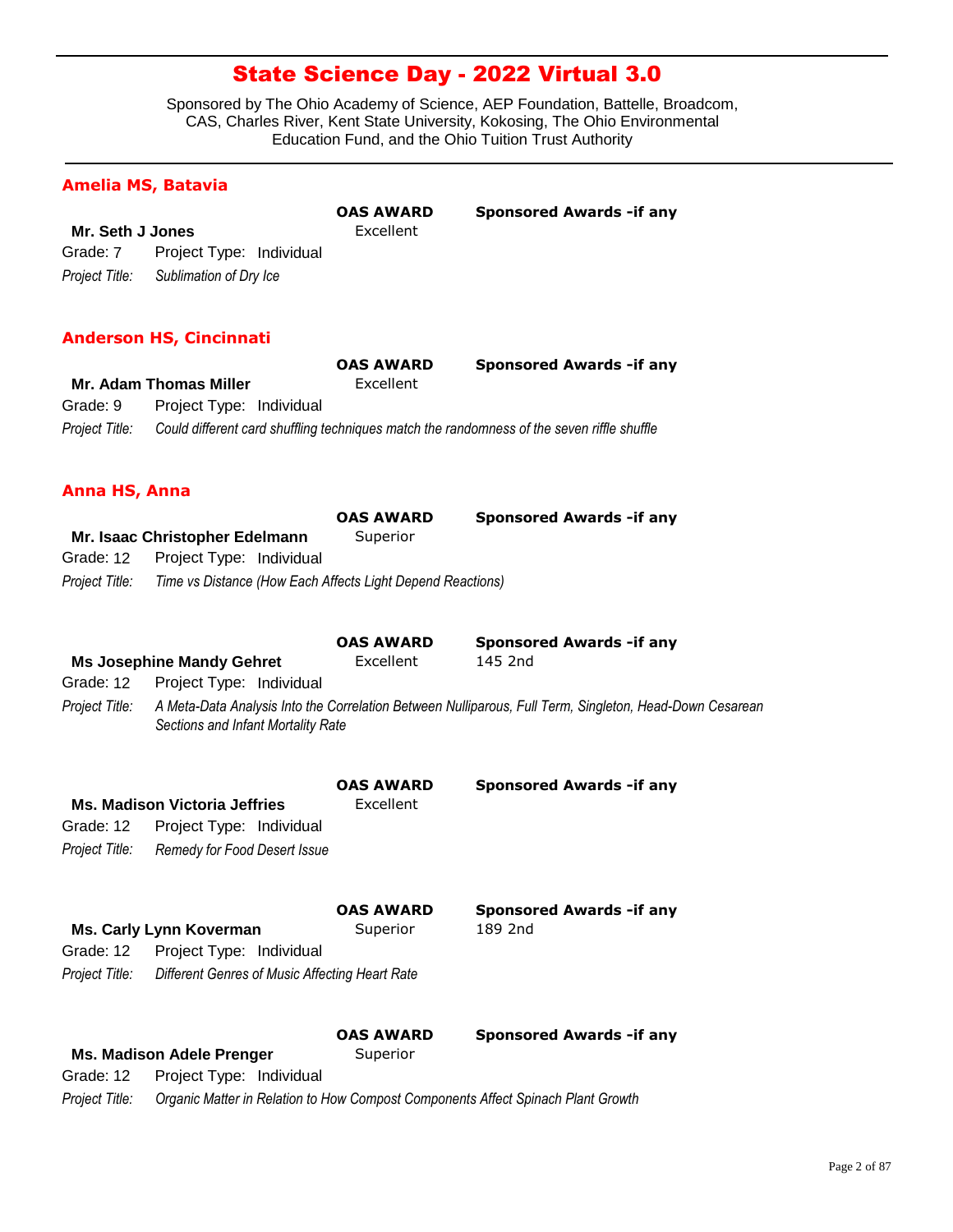Sponsored by The Ohio Academy of Science, AEP Foundation, Battelle, Broadcom, CAS, Charles River, Kent State University, Kokosing, The Ohio Environmental Education Fund, and the Ohio Tuition Trust Authority

### **Ansonia HS, Ansonia**

|                 |                                                          | <b>OAS AWARD</b><br>Superior | Sponsored Awards - if any<br><b>244 SCH</b>                                                                    |
|-----------------|----------------------------------------------------------|------------------------------|----------------------------------------------------------------------------------------------------------------|
| Grade: 11       | <b>Ms Marissa Kay Shook</b><br>Project Type: Individual  |                              |                                                                                                                |
|                 |                                                          |                              |                                                                                                                |
| Project Title:  | Minimizing the Effects of Acid Rain on Elodea Canadensis |                              |                                                                                                                |
|                 | <b>Arcanum HS, Arcanum</b>                               |                              |                                                                                                                |
|                 |                                                          | <b>OAS AWARD</b>             | <b>Sponsored Awards - if any</b>                                                                               |
|                 | <b>Ms. Mariah Danielle Kreusch</b>                       | Excellent                    |                                                                                                                |
| Grade: 11       | Project Type: Individual                                 |                              |                                                                                                                |
| Project Title:  | "Distracted" Reaction Time in Young Drivers              |                              |                                                                                                                |
|                 |                                                          | <b>OAS AWARD</b>             | <b>Sponsored Awards - if any</b>                                                                               |
|                 | <b>Ms. Jorie Lee McDermott</b>                           | Superior                     |                                                                                                                |
| Grade: 12       | Project Type: Individual                                 |                              |                                                                                                                |
| Project Title:  | Dime When Viewed From 319.5 m Above Sea Level            |                              | The Number of Life Sustaining Planets That Could Exist Within an Area of Sky that Measures to be The Area of a |
|                 |                                                          | <b>OAS AWARD</b>             | <b>Sponsored Awards - if any</b>                                                                               |
| Mr. Ashton Paul |                                                          | Excellent                    |                                                                                                                |
| Grade: 11       | Project Type: Individual                                 |                              |                                                                                                                |
| Project Title:  | Plants vs. Carbon                                        |                              |                                                                                                                |
|                 |                                                          | <b>OAS AWARD</b>             | <b>Sponsored Awards - if any</b>                                                                               |
|                 | <b>Mr. Ezekiel James Wright</b>                          | Superior                     |                                                                                                                |
| Grade: 12       | Project Type: Individual                                 |                              |                                                                                                                |
| Project Title:  | Sleep and the Nasal Cycle                                |                              |                                                                                                                |
|                 |                                                          | <b>OAS AWARD</b>             | <b>Sponsored Awards - if any</b>                                                                               |
|                 | Ms. Lani Hollinger Grace Hollinger                       | Excellent                    |                                                                                                                |
| Grade: 11       | Project Type: Team                                       |                              |                                                                                                                |
| Project Title:  | Apple vs. Android                                        |                              |                                                                                                                |
|                 |                                                          | <b>OAS AWARD</b>             | <b>Sponsored Awards - if any</b>                                                                               |
|                 | <b>Mr Jacob Timothy Rice</b>                             | Excellent                    |                                                                                                                |
| Grade: 11       | Project Type: Team                                       |                              |                                                                                                                |
| Project Title:  | Apple vs. Android                                        |                              |                                                                                                                |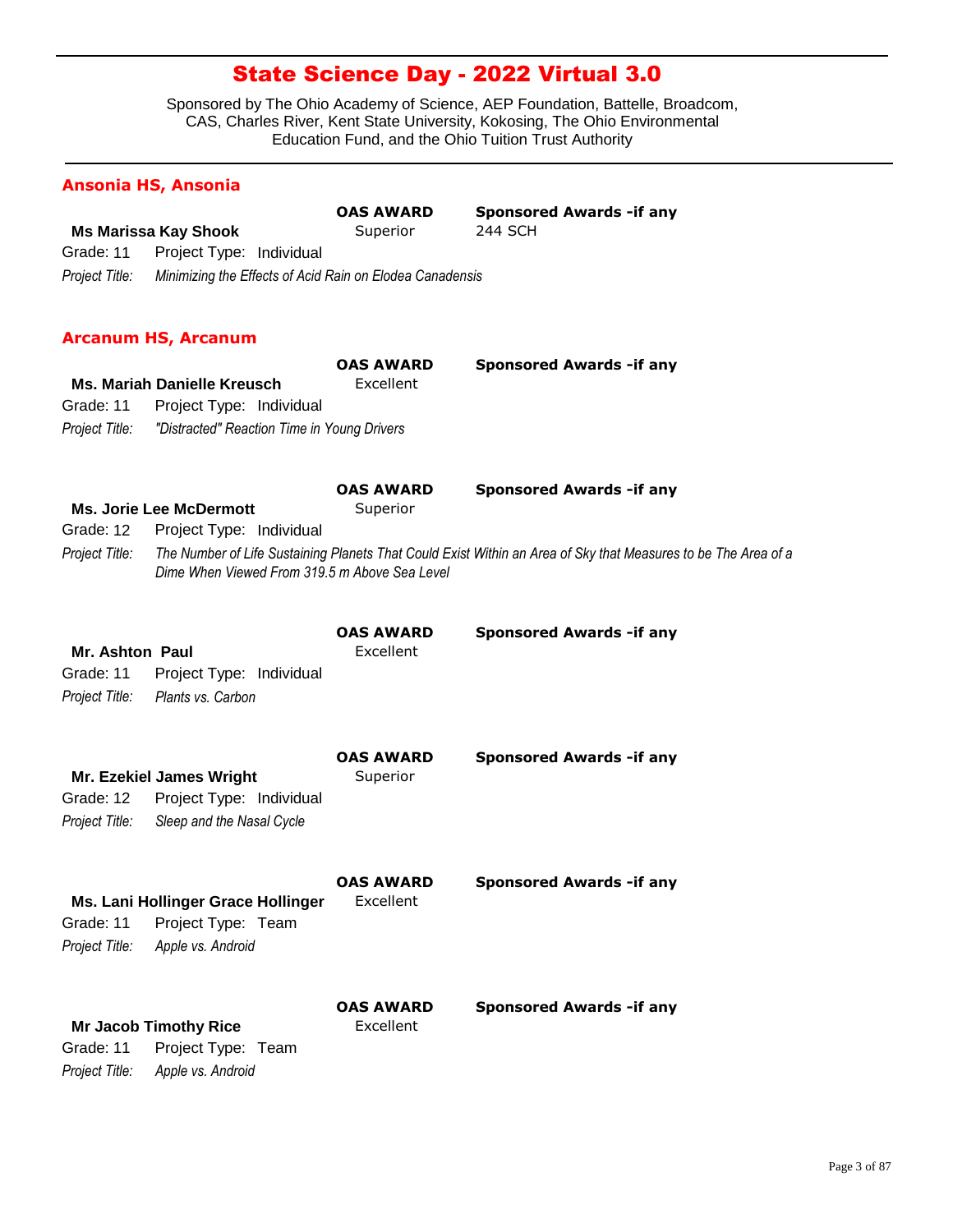Sponsored by The Ohio Academy of Science, AEP Foundation, Battelle, Broadcom, CAS, Charles River, Kent State University, Kokosing, The Ohio Environmental Education Fund, and the Ohio Tuition Trust Authority

| <b>Archbishop Alter HS, Kettering</b>                                           |                                                                                | <b>Harold C. Shaw Outstanding School Award</b>     |
|---------------------------------------------------------------------------------|--------------------------------------------------------------------------------|----------------------------------------------------|
| <b>Ms. Reese Noelle Hornick</b><br>Project Type: Individual<br>Grade: 9         | <b>OAS AWARD</b><br>Superior                                                   | <b>Sponsored Awards - if any</b>                   |
| Project Title:<br>Testing Extra-Sensory Perception in Humans                    |                                                                                |                                                    |
| <b>Ms Kate Elizabeth Riegel</b><br>Grade: 9<br>Project Type: Individual         | <b>OAS AWARD</b><br>Superior                                                   | <b>Sponsored Awards - if any</b>                   |
| Project Title:                                                                  | The Effect of Environmental and Synthetic Agents on E. coli                    |                                                    |
| <b>Ms Sophia Suzanne Shenk</b><br>Grade: 10<br>Project Type: Individual         | <b>OAS AWARD</b><br>Superior                                                   | <b>Sponsored Awards - if any</b>                   |
| Project Title:                                                                  | The Effectiveness of Different Soundproof Materials on the Detection of Sound  |                                                    |
| Mr. Peter Yi Jun Stout<br>Project Type: Individual<br>Grade: 9                  | <b>OAS AWARD</b><br>Superior                                                   | <b>Sponsored Awards - if any</b><br>028 2nd        |
| Project Title:                                                                  | The Effect of Sleep Deprivation on Reaction Time                               |                                                    |
| <b>Archbishop McNicholas HS, Cincinnati</b>                                     |                                                                                |                                                    |
| Mr. Remington Holder<br>Grade: 10<br>Project Type: Individual<br>Project Title: | <b>OAS AWARD</b><br>Superior<br>Low-level vs. High-level Programming Languages | <b>Sponsored Awards - if any</b><br><b>244 SCH</b> |
| <b>Archbold HS, Archbold</b>                                                    |                                                                                |                                                    |
| <b>Ms Carsyn Kaylene Hagans</b>                                                 | <b>OAS AWARD</b><br>Superior                                                   | <b>Sponsored Awards - if any</b><br>080 1st        |

| Grade: 12      | Project Type: Individual                                         |
|----------------|------------------------------------------------------------------|
| Project Title: | The Effect of Light Pollution on Anabaena and Microcystis Growth |

### **Ashland Christian, Ashland**

|                   |                                        | <b>OAS AWARD</b> | <b>Sponsored Awards - if any</b> |
|-------------------|----------------------------------------|------------------|----------------------------------|
| Mr. Jacob Gardner |                                        | Excellent        |                                  |
| Grade: 7          | Project Type: Individual               |                  |                                  |
| Project Title:    | Does Listening to Music Improve Memory |                  |                                  |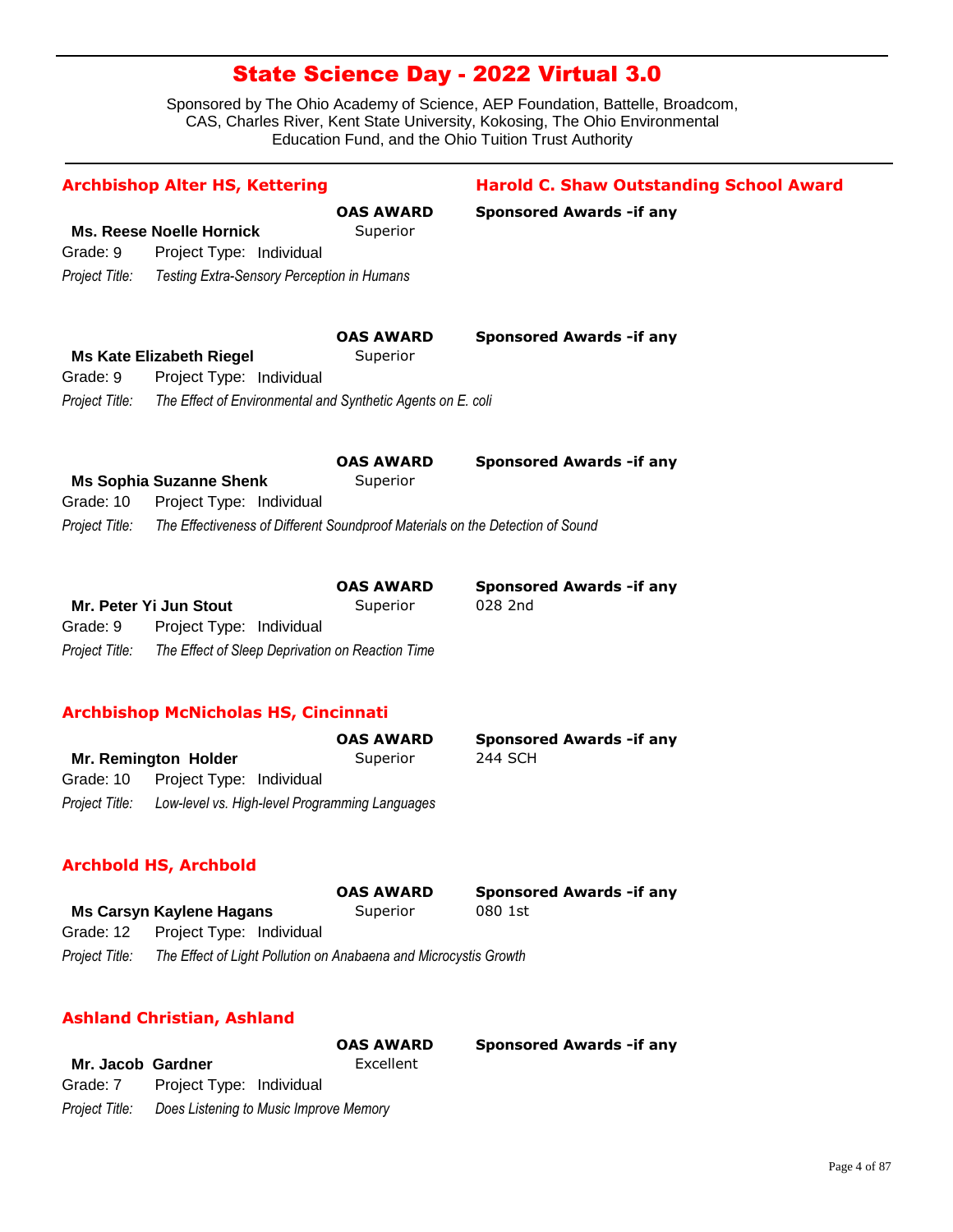Sponsored by The Ohio Academy of Science, AEP Foundation, Battelle, Broadcom, CAS, Charles River, Kent State University, Kokosing, The Ohio Environmental Education Fund, and the Ohio Tuition Trust Authority

### **Ashland Christian, Ashland**

|                |                                                                | <b>OAS AWARD</b> | <b>Sponsored Awards - if any</b> |
|----------------|----------------------------------------------------------------|------------------|----------------------------------|
|                | <b>Ms. Kaitlyn Joy Griffey</b>                                 | Excellent        |                                  |
| Grade: 8       | Project Type: Individual                                       |                  |                                  |
| Project Title: | "Does the type of feed affect the quality of the goat's milk?" |                  |                                  |

### **Athens HS, The Plains**

|                |                                    | <b>OAS AWARD</b>                                                   | <b>Sponsored Awards - if any</b> |  |
|----------------|------------------------------------|--------------------------------------------------------------------|----------------------------------|--|
|                | Mr Luca Walter Gagliano            | Superior                                                           | 080 1st 249 SCH                  |  |
|                | Grade: 11 Project Type: Individual |                                                                    |                                  |  |
| Project Title: |                                    | Growing Sustainable Packaging with Mycelium and Agricultural Waste |                                  |  |

|                |                                                                       | <b>OAS AWARD</b> | <b>Sponsored Awards - if any</b> |
|----------------|-----------------------------------------------------------------------|------------------|----------------------------------|
| Ms Xinrui Han  |                                                                       | Superior         | 182 2nd                          |
|                | Grade: 10 Project Type: Individual                                    |                  |                                  |
| Project Title: | Endophytic Fungus From Monotropa uniflora Effect on Plant Development |                  |                                  |

#### **Athens MS, Athens Harold C. Shaw Outstanding School Award**

|                |                          | <b>OAS AWARD</b>                                                            |                 | <b>Sponsored Awards - if any</b> |
|----------------|--------------------------|-----------------------------------------------------------------------------|-----------------|----------------------------------|
|                | Mr. Prem Arman Koshal    | Superior                                                                    | 246 1st 250 1st |                                  |
| Grade: 8       | Project Type: Individual |                                                                             |                 |                                  |
| Project Title: |                          | The Effect of Social Presence on Contagious Yawning during Video Conference |                 |                                  |

|                         |                                        | <b>OAS AWARD</b> |                 | <b>Sponsored Awards - if any</b> |  |
|-------------------------|----------------------------------------|------------------|-----------------|----------------------------------|--|
|                         | Mr. Coltrane Parsons                   | Superior         |                 | 134 3rd 246 1st 250 1st          |  |
| Grade: 7                | Project Type: Individual               |                  |                 |                                  |  |
| Project Title:          | Engineering Soybean Bioplastic at Home |                  |                 |                                  |  |
|                         |                                        | <b>OAS AWARD</b> |                 | <b>Sponsored Awards - if any</b> |  |
| <b>M. Emily Parsons</b> |                                        | Superior         | 080 2nd 246 1st |                                  |  |
| Grade: 7                | Project Type: Individual               |                  |                 |                                  |  |

*Project Title: It's a Bird... It's a Plane... It's Superworm! Solving Our Microplastic Problem*

|          |                                | <b>OAS AWARD</b> | <b>Sponsored Awards - if any</b> |   |
|----------|--------------------------------|------------------|----------------------------------|---|
|          | <b>Ms Sophia Marie Szolosi</b> | Superior         | 028 1st 239 SCH 246 1st          |   |
| Grade: 8 | Project Type: Individual       |                  |                                  |   |
|          |                                |                  |                                  | - |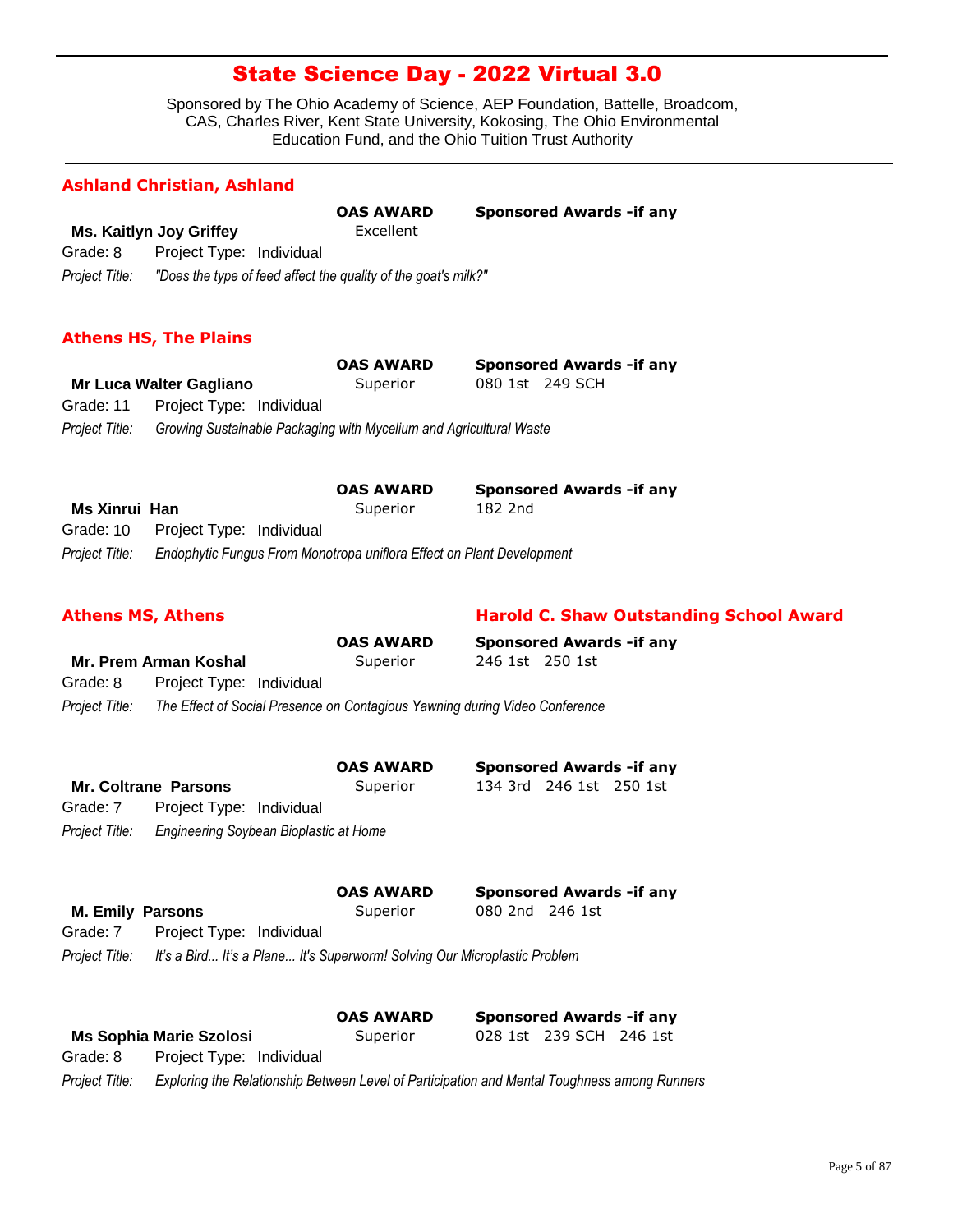| <b>Athens MS, Athens</b>   |                                                                 |                  | <b>Harold C. Shaw Outstanding School Award</b> |
|----------------------------|-----------------------------------------------------------------|------------------|------------------------------------------------|
|                            |                                                                 | <b>OAS AWARD</b> | <b>Sponsored Awards - if any</b>               |
|                            | <b>Ms. Ava Tomasine Frantz</b>                                  | Excellent        |                                                |
| Grade: 7                   | Project Type: Team                                              |                  |                                                |
| Project Title:             | Gluten v.s. Gluten-Free: Which Molds First?                     |                  |                                                |
|                            |                                                                 | <b>OAS AWARD</b> | <b>Sponsored Awards - if any</b>               |
| <b>Ms. Ava Belle Meili</b> |                                                                 | Excellent        |                                                |
| Grade: 7                   | Project Type: Team                                              |                  |                                                |
| Project Title:             | Gluten v.s. Gluten-Free: Which Molds First?                     |                  |                                                |
| <b>Bath MS, Lima</b>       |                                                                 |                  |                                                |
|                            |                                                                 | <b>OAS AWARD</b> | <b>Sponsored Awards - if any</b>               |
| Mr. Carter Schrock         |                                                                 | Excellent        | 147 2nd                                        |
| Grade: 8                   | Project Type: Individual                                        |                  |                                                |
| Project Title:             | Don't Touch My Pi!                                              |                  |                                                |
|                            | <b>Beaumont School, Cleveland Hts</b>                           |                  |                                                |
|                            |                                                                 | <b>OAS AWARD</b> | <b>Sponsored Awards -if any</b>                |
|                            | <b>Ms. Margaret Anne Brady</b>                                  | Superior         | 030 3rd                                        |
| Grade: 10                  | Project Type: Individual                                        |                  |                                                |
| Project Title:             | How Different Pollutants Affect the Heart Rate of Daphnia Magna |                  |                                                |
|                            |                                                                 | <b>OAS AWARD</b> | <b>Sponsored Awards - if any</b>               |
|                            | <b>Ms. Cecilija Dautovic</b>                                    | Superior         |                                                |
| Grade: 9                   | Project Type: Individual                                        |                  |                                                |
| Project Title:             | The Erosion Notion                                              |                  |                                                |
|                            |                                                                 | <b>OAS AWARD</b> | <b>Sponsored Awards - if any</b>               |
|                            | <b>Ms. Sophia Desamito</b>                                      | Excellent        |                                                |
| Grade: 10                  | Project Type: Individual                                        |                  |                                                |
| Project Title:             | Different Types of Soaps/Cleansers Against Escherichia Coli     |                  |                                                |
|                            |                                                                 | <b>OAS AWARD</b> | <b>Sponsored Awards - if any</b>               |
| <b>Ms. Lucy Furjanic</b>   |                                                                 | Superior         |                                                |
| Grade: 9                   | Project Type: Individual                                        |                  |                                                |
| Project Title:             | How the Smell of Peppermint Oil Affects Memorization            |                  |                                                |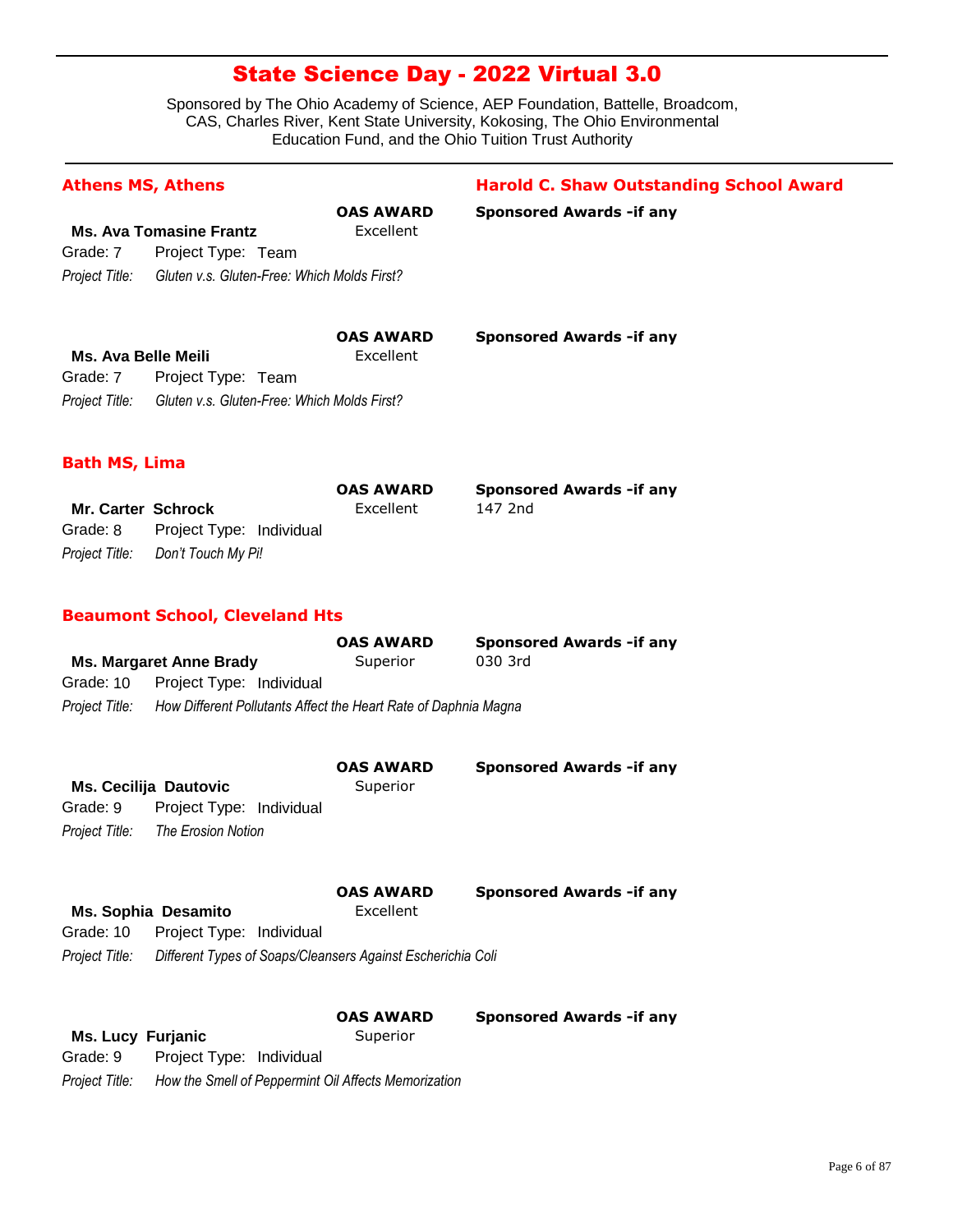|                             | <b>Beaumont School, Cleveland Hts</b>                                                                       |                               |                                                                                |
|-----------------------------|-------------------------------------------------------------------------------------------------------------|-------------------------------|--------------------------------------------------------------------------------|
| Grade: 9                    | Ms. Kayla Grace McDade<br>Project Type: Individual<br>Project Title: Are The Brownies Contaminated?         | <b>OAS AWARD</b><br>Excellent | <b>Sponsored Awards - if any</b>                                               |
| Grade: 9                    | <b>Ms. Caitlyn Christine Morton</b><br>Project Type: Individual                                             | <b>OAS AWARD</b><br>Excellent | <b>Sponsored Awards - if any</b>                                               |
| Project Title:              | The Effect of the Material of the Ocean Floor on Tsunamis                                                   |                               |                                                                                |
| Grade: 10                   | Ms Cecilija Maja Rowane<br>Project Type: Individual                                                         | <b>OAS AWARD</b><br>Superior  | <b>Sponsored Awards - if any</b><br>019 SCH 080 HM                             |
| Project Title:              | Comparing the Flammability of Kombucha Paper Textile                                                        |                               |                                                                                |
| Grade: 9                    | <b>Ms. Bridget Kathleen Thomas</b><br>Project Type: Individual                                              | <b>OAS AWARD</b><br>Excellent | <b>Sponsored Awards - if any</b>                                               |
| Project Title:              | The Effect Container Material Has on the Growth of Plants                                                   |                               |                                                                                |
| Grade: 10<br>Project Title: | <b>Ms Jessica Kathleen Toohig</b><br>Project Type: Individual<br>Sparking An Interest in Electricity        | <b>OAS AWARD</b><br>Superior  | <b>Sponsored Awards - if any</b>                                               |
|                             | Ms. Quinnie Van de Walle                                                                                    | <b>OAS AWARD</b><br>Superior  | <b>Sponsored Awards - if any</b>                                               |
| Project Title:              | Grade: 10 Project Type: Individual<br>Distance of Mucus Droplets Based on Nose Cover Method During a Sneeze |                               |                                                                                |
| Ms. Lucy Wolf<br>Grade: 9   | Project Type: Individual                                                                                    | <b>OAS AWARD</b><br>Superior  | <b>Sponsored Awards - if any</b>                                               |
| Project Title:              |                                                                                                             |                               | Which Disinfecting Method Works Best for Removing Bacteria on Kitchen Sponges? |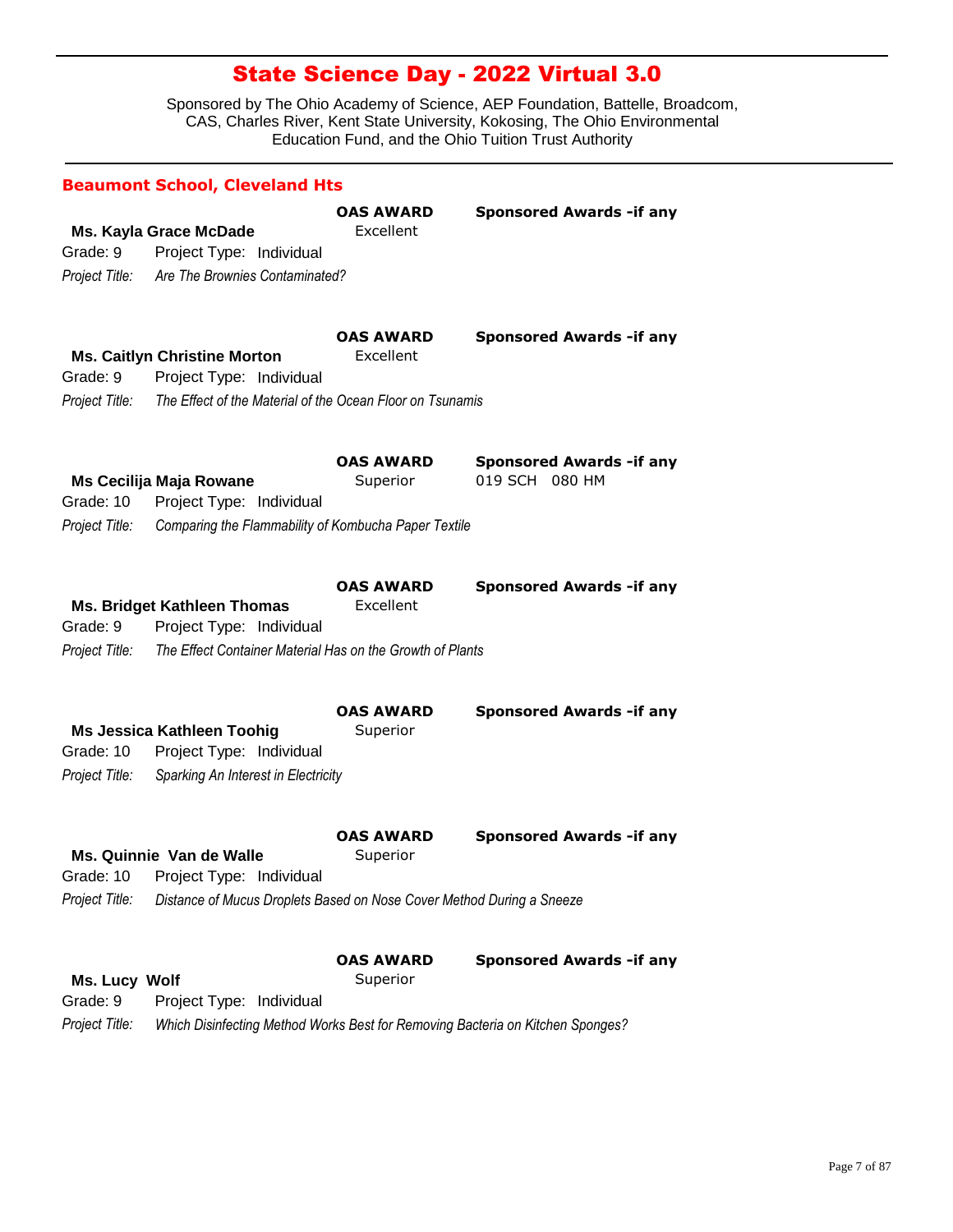Sponsored by The Ohio Academy of Science, AEP Foundation, Battelle, Broadcom, CAS, Charles River, Kent State University, Kokosing, The Ohio Environmental Education Fund, and the Ohio Tuition Trust Authority

#### **Bell Creek ES, Bellbrook**

**Mr. Cristian Victorio Schrock** Superior 246 1st *Project Title: Why do Some Things Float, Others Sink, & Submarines do both?* Grade: 5 Project Type: Individual **OAS AWARD Sponsored Awards -if any**

#### **Bellbrook MS, Bellbrook**

|                  |                                              | <b>OAS AWARD</b> |                 | <b>Sponsored Awards - if any</b> |
|------------------|----------------------------------------------|------------------|-----------------|----------------------------------|
| Mr. Tyler J Feix |                                              | Superior         | 246 1st 250 1st |                                  |
| Grade: 8         | Project Type: Individual                     |                  |                 |                                  |
| Project Title:   | Electromagnetic Radiation and Cell Phone Use |                  |                 |                                  |

#### **Benjamin Logan HS, Bellefontaine**

|                |                                                        | <b>OAS AWARD</b> | <b>Sponsored Awards - if any</b> |
|----------------|--------------------------------------------------------|------------------|----------------------------------|
|                | Ms. Charlotte Huafeng Graham                           | Superior         |                                  |
|                | Grade: 12 Project Type: Individual                     |                  |                                  |
| Proiect Title: | Microplastic Contamination in Local Water and Sediment |                  |                                  |

#### **Benjamin Logan MS, Bellefontaine**

|                |                                                                         | <b>OAS AWARD</b> |  | <b>Sponsored Awards - if any</b> |  |
|----------------|-------------------------------------------------------------------------|------------------|--|----------------------------------|--|
|                | <b>Ms Winnie Mae Bodin</b>                                              | Superior         |  | 061 3rd 080 3rd 086 2nd 250 1st  |  |
| Grade: 8       | Project Type: Individual                                                |                  |  |                                  |  |
| Project Title: | The Biological and Chemical Assessment of the Mad River Over Four Years |                  |  |                                  |  |

### **Bethel HS, Tipp City**

|                |                               | <b>OAS AWARD</b>                                | <b>Sponsored Awards - if any</b> |
|----------------|-------------------------------|-------------------------------------------------|----------------------------------|
|                | <b>Mr. Alex Michael Lyall</b> | Superior                                        | 070 1st                          |
| Grade: 11      | Project Type: Individual      |                                                 |                                  |
| Project Title: |                               | Energy Efficiency of Humidity Reduction Methods |                                  |
|                |                               | <b>OAS AWARD</b>                                | <b>Sponsored Awards - if any</b> |
|                | <b>Ms Julie Sue Sebastian</b> | Superior                                        | 257 1st                          |
| Grade: 10      | Project Type: Individual      |                                                 |                                  |

| Grade: 10      | Project Type: Individual     |  |
|----------------|------------------------------|--|
| Project Title: | <b>Banishing Nail Biting</b> |  |

|                |                               | <b>OAS AWARD</b> | <b>Sponsored Awards - if any</b> |
|----------------|-------------------------------|------------------|----------------------------------|
|                | <b>Ms Jewell Evelyn Tyler</b> | Excellent        |                                  |
| Grade: 10      | Project Type: Individual      |                  |                                  |
| Project Title: | Branding: The Ultimate Power  |                  |                                  |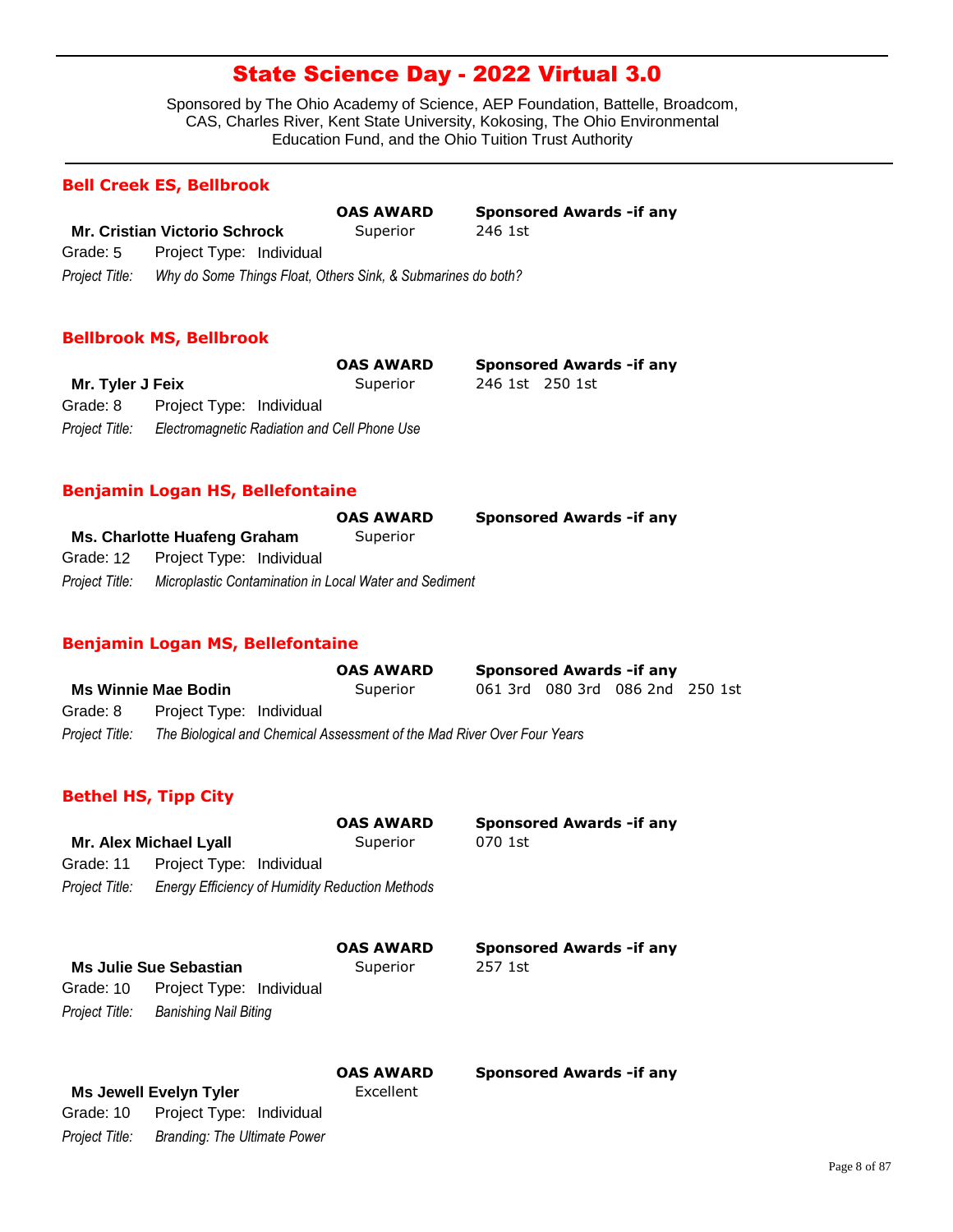Sponsored by The Ohio Academy of Science, AEP Foundation, Battelle, Broadcom, CAS, Charles River, Kent State University, Kokosing, The Ohio Environmental Education Fund, and the Ohio Tuition Trust Authority

### **Bethel JS, Tipp City**

*Project Title: Compost vs Fertilizer*

|                         |                                           | <b>OAS AWARD</b> | <b>Sponsored Awards -if any</b>                                                             |
|-------------------------|-------------------------------------------|------------------|---------------------------------------------------------------------------------------------|
|                         | Ms. Shritha Kutcherlapati                 | Superior         | 147 3rd                                                                                     |
| Grade: 7                | Project Type: Individual                  |                  |                                                                                             |
| Project Title:          | ELECTROMAGNETISM IN ACTION                |                  |                                                                                             |
|                         |                                           | <b>OAS AWARD</b> | <b>Sponsored Awards - if any</b>                                                            |
|                         | <b>Ms. Caleb Micheal Grey</b>             | Excellent        |                                                                                             |
| Grade: 7                | Project Type: Team                        |                  |                                                                                             |
| Project Title:          | Transmitting sound using light            |                  |                                                                                             |
|                         |                                           | <b>OAS AWARD</b> | <b>Sponsored Awards - if any</b>                                                            |
|                         | <b>Ms. Lillian Alice Whelan</b>           | Excellent        |                                                                                             |
| Grade: 7                | Project Type: Team                        |                  |                                                                                             |
| Project Title:          | Transmitting sound using light            |                  |                                                                                             |
|                         | <b>Birchwood School, Cleveland</b>        |                  |                                                                                             |
|                         |                                           | <b>OAS AWARD</b> | <b>Sponsored Awards -if any</b>                                                             |
|                         | <b>Ms. Isabella Faith Bixler</b>          | Excellent        |                                                                                             |
| Grade: 8                | Project Type: Individual                  |                  |                                                                                             |
| Project Title:          | <b>Making Eco-Friendly Oil Paints</b>     |                  |                                                                                             |
|                         |                                           | <b>OAS AWARD</b> | <b>Sponsored Awards - if any</b>                                                            |
|                         | Mr. Jaiden Lloyd Burkholder               | Excellent        |                                                                                             |
| Grade: 8                | Project Type: Individual                  |                  |                                                                                             |
| Project Title:          | Do Dryer Balls Really Reduce Drying Time? |                  |                                                                                             |
|                         |                                           | <b>OAS AWARD</b> | <b>Sponsored Awards - if any</b>                                                            |
|                         | <b>Ms. Presley Burkholder</b>             | Superior         | 067 2nd 246 1st                                                                             |
|                         | Grade: 5 Project Type: Individual         |                  |                                                                                             |
| Project Title:          |                                           |                  | Which Variety of Amish Popcorn Yields the Largest Percentage of Kernels That Pop per Batch? |
|                         |                                           | <b>OAS AWARD</b> | <b>Sponsored Awards - if any</b>                                                            |
| <b>Ms. Ishika Chand</b> |                                           | Excellent        |                                                                                             |
| Grade: 7                | Project Type: Individual                  |                  |                                                                                             |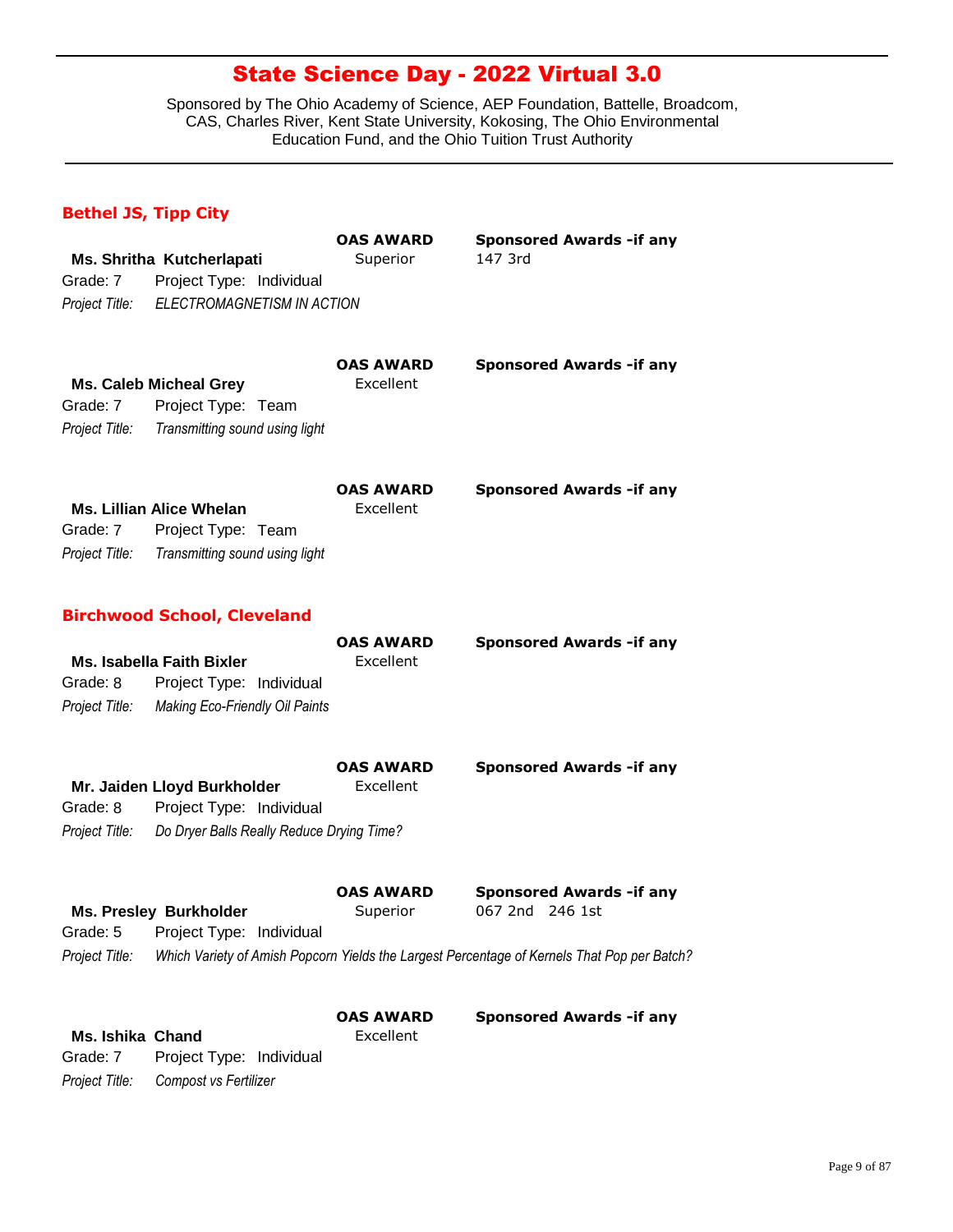|                                                         | <b>Birchwood School, Cleveland</b>                                                                                            |                               |                                                                                                                                                                       |
|---------------------------------------------------------|-------------------------------------------------------------------------------------------------------------------------------|-------------------------------|-----------------------------------------------------------------------------------------------------------------------------------------------------------------------|
| Ms. Jasmine Chen<br>Grade: 8<br>Project Title:          | Project Type: Individual<br><b>Making Bioplastic Bags</b>                                                                     | <b>OAS AWARD</b><br>Superior  | <b>Sponsored Awards - if any</b><br>246 1st 250 1st 257 1st                                                                                                           |
| <b>Mr Omar Elbadawy</b><br>Grade: 8<br>Project Title:   | Project Type: Individual                                                                                                      | <b>OAS AWARD</b><br>Superior  | <b>Sponsored Awards - if any</b><br>061 1st 239 SCH 246 1st<br>Eco-friendly Concrete - The Effects of Plant-based and Plastic Admixtures on Its Mechanical Properties |
| Grade: 8<br>Project Title:                              | Ms. Brooke Gemechu<br>Project Type: Individual<br>Iron Man: Creating A Bionic "Repulsor" Gauntlet Using Myographic Technology | <b>OAS AWARD</b><br>Superior  | <b>Sponsored Awards - if any</b><br>033 2nd                                                                                                                           |
| Grade: 5<br>Project Title:                              | Mr. Andrew Elias Khawam<br>Project Type: Individual<br>How Much will Apples Oxidize in different conditions?                  | <b>OAS AWARD</b><br>Excellent | <b>Sponsored Awards - if any</b>                                                                                                                                      |
| Grade: 8<br>Project Title:                              | <b>Mr. Emerson T Krauss</b><br>Project Type: Individual<br>The dissolution of different formulations of Acetaminophen         | <b>OAS AWARD</b><br>Superior  | <b>Sponsored Awards - if any</b>                                                                                                                                      |
| <b>Ms Aanya Lakireddy</b><br>Grade: 8<br>Project Title: | Project Type: Individual<br>How Do Rising Carbon Dioxide Levels Affect Plant Germination?                                     | <b>OAS AWARD</b><br>Excellent | <b>Sponsored Awards - if any</b>                                                                                                                                      |
| Grade: 7<br>Project Title:                              | <b>Ms. Caroline Grace Lu</b><br>Project Type: Individual                                                                      | <b>OAS AWARD</b><br>Excellent | <b>Sponsored Awards - if any</b><br>134 2nd<br>Determination of Vitamin C Concentration in Different Types of Orange Juice Using Titration                            |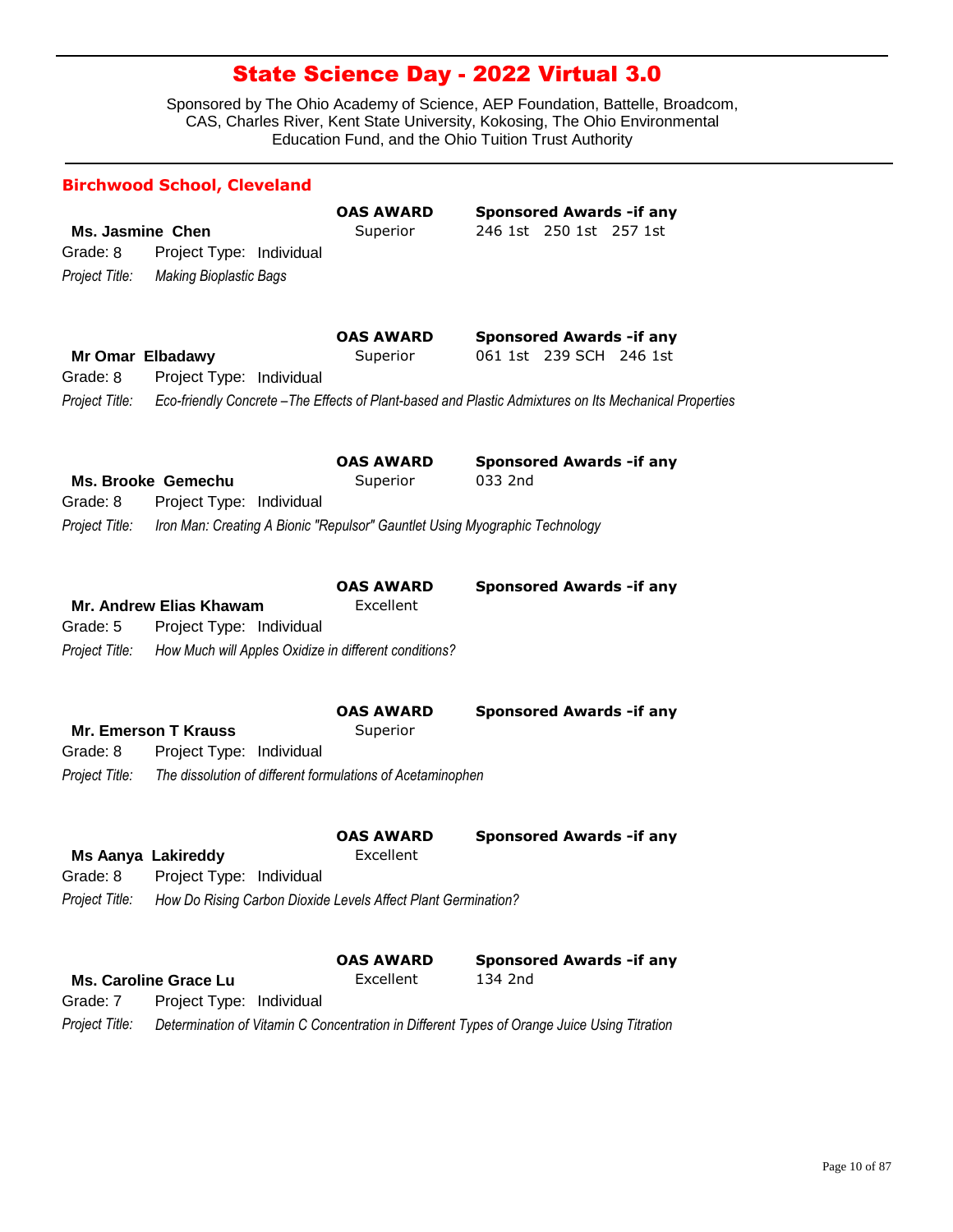Sponsored by The Ohio Academy of Science, AEP Foundation, Battelle, Broadcom, CAS, Charles River, Kent State University, Kokosing, The Ohio Environmental Education Fund, and the Ohio Tuition Trust Authority

|                | <b>Birchwood School, Cleveland</b>                                |                              |                                                                                                                   |
|----------------|-------------------------------------------------------------------|------------------------------|-------------------------------------------------------------------------------------------------------------------|
|                | Mr Adharsh Narendrakumar                                          | <b>OAS AWARD</b><br>Superior | <b>Sponsored Awards - if any</b><br>033 1st 148 1st 254 1st 257 1st<br>259 1st 265 1st                            |
| Grade: 8       | Project Type: Individual                                          |                              |                                                                                                                   |
| Project Title: |                                                                   |                              | A Semi-Autonomous Device that Measures and Observes the Capillary Refill Time of a Patient                        |
|                |                                                                   |                              |                                                                                                                   |
|                |                                                                   | <b>OAS AWARD</b>             | <b>Sponsored Awards -if any</b>                                                                                   |
| Ms. Leen Salem |                                                                   | Excellent                    |                                                                                                                   |
| Grade: 6       | Project Type: Individual                                          |                              |                                                                                                                   |
| Project Title: | Glucose in Different Combinations of Fruit Juices                 |                              |                                                                                                                   |
|                |                                                                   |                              |                                                                                                                   |
|                |                                                                   | <b>OAS AWARD</b>             | <b>Sponsored Awards - if any</b>                                                                                  |
|                | Ms. Tarunika Saravanan                                            | Superior                     | 250 1st                                                                                                           |
| Grade: 8       | Project Type: Individual                                          |                              |                                                                                                                   |
| Project Title: |                                                                   |                              | When Popped, Do Different Colors of Popcorn Leave Different Amounts of Unpopped Kernels?                          |
|                |                                                                   |                              |                                                                                                                   |
|                |                                                                   | <b>OAS AWARD</b>             | <b>Sponsored Awards - if any</b>                                                                                  |
|                | Ms. Melanie Statsevych                                            | Superior                     |                                                                                                                   |
| Grade: 6       | Project Type: Individual                                          |                              |                                                                                                                   |
| Project Title: | How Does Temperature Affect the Height Of a Bouncing Tennis Ball? |                              |                                                                                                                   |
|                |                                                                   |                              |                                                                                                                   |
|                |                                                                   | <b>OAS AWARD</b>             | <b>Sponsored Awards - if any</b>                                                                                  |
|                | Mr Michael Jiaqi Zhu                                              | Excellent                    | 080 1st                                                                                                           |
| Grade: 8       | Project Type: Individual                                          |                              |                                                                                                                   |
| Project Title: |                                                                   |                              | Biodegradable Plastics: An experiment conducted on diverse types of biodegradable plastics to test which type can |
|                | degrade the quickest and withstand the most tension               |                              |                                                                                                                   |
|                |                                                                   |                              |                                                                                                                   |
|                | <b>Bishop Flaget, Chillicothe</b>                                 |                              |                                                                                                                   |
|                |                                                                   | <b>OAS AWARD</b>             | <b>Sponsored Awards - if any</b>                                                                                  |
| Mr. Sam Byrd   |                                                                   | Excellent                    |                                                                                                                   |
| Grade: 8       | Project Type: Individual                                          |                              |                                                                                                                   |
| Project Title: | Does plant waste or cow manure produce more energy?               |                              |                                                                                                                   |
|                |                                                                   | <b>OAS AWARD</b>             | <b>Sponsored Awards -if any</b>                                                                                   |
|                | Ms. Julia Corcoran                                                | Superior                     |                                                                                                                   |

*Project Title: What Type of Seedling Emerges Fastest?*

Grade: 6 Project Type: Individual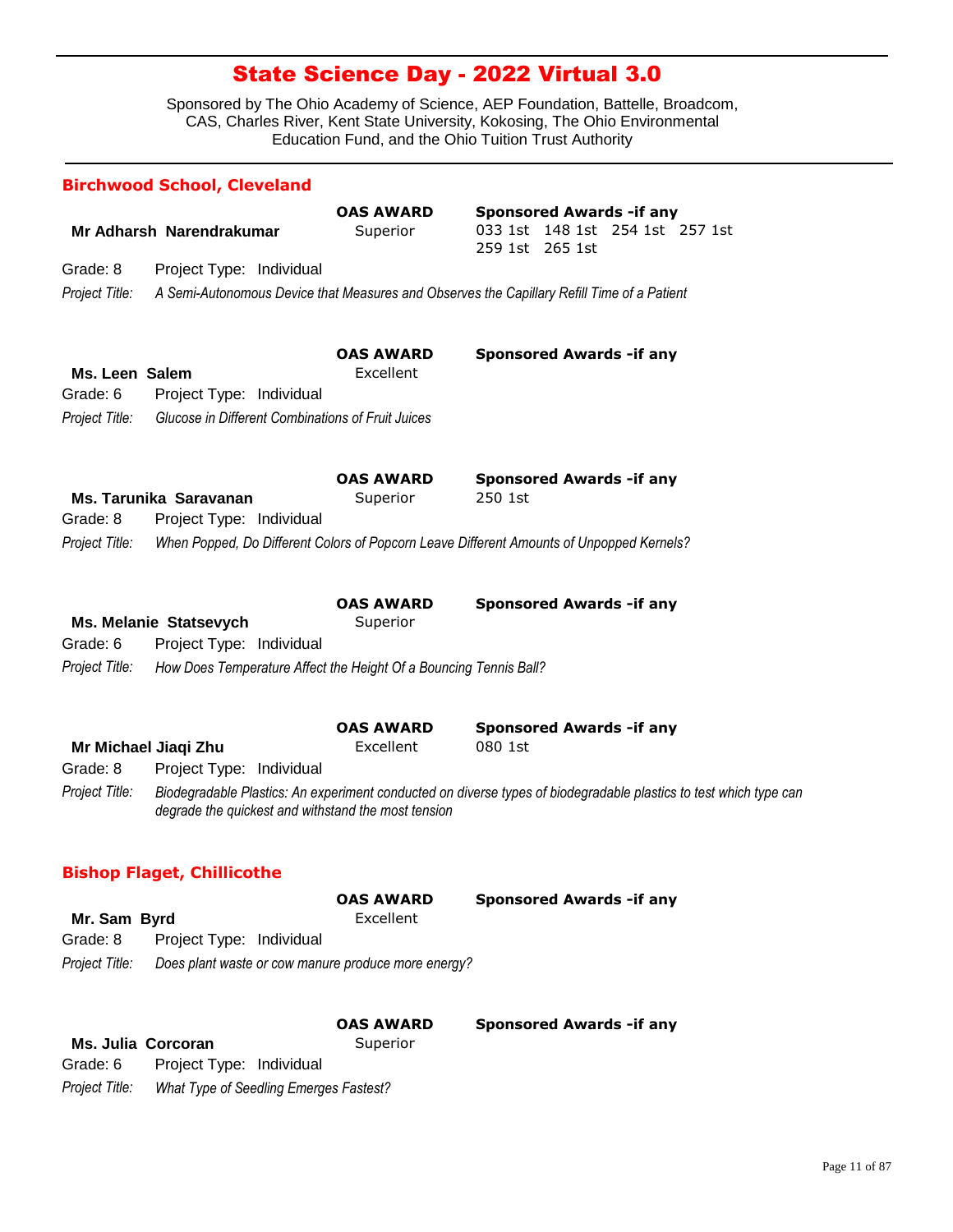Sponsored by The Ohio Academy of Science, AEP Foundation, Battelle, Broadcom, CAS, Charles River, Kent State University, Kokosing, The Ohio Environmental Education Fund, and the Ohio Tuition Trust Authority

# **Mr. Isaac Crawford** Superior *Project Title: Do Radishes Grow Better From Seed Tape?* Grade: 8 Project Type: Individual **OAS AWARD Sponsored Awards -if any Bishop Flaget, Chillicothe Mr. Tim Michael Kessler** Superior *Project Title: Which Brand of Tape is the Strongest?* Grade: 8 Project Type: Individual **OAS AWARD Sponsored Awards -if any Ms. Gabriella Maranzana** Superior *Project Title: What is the Best Method for Berry Preservation?* Grade: 6 Project Type: Individual **OAS AWARD Sponsored Awards -if any Ms. Julia McNeill Excellent** *Project Title: Which Gluten Free Flour Works the Best?* Grade: 6 Project Type: Individual **OAS AWARD Sponsored Awards -if any Ms. Queen Queen Akuzwe Superior** *Project Title: Can You Find It?* Grade: 7 Project Type: Individual **OAS AWARD Sponsored Awards -if any Bishop Leibold E & W Campus, Dayton Mr. Jack Aaron Coch** Excellent 262 1st *Project Title: Runoff on pH* Grade: 8 Project Type: Individual **OAS AWARD Sponsored Awards -if any Ms. Kensie Nicole Funk** Superior 246 1st 250 1st Grade: 8 Project Type: Individual **OAS AWARD Sponsored Awards -if any**

*Project Title: Do You See What I See What I See? Do You Hear What I Hear?*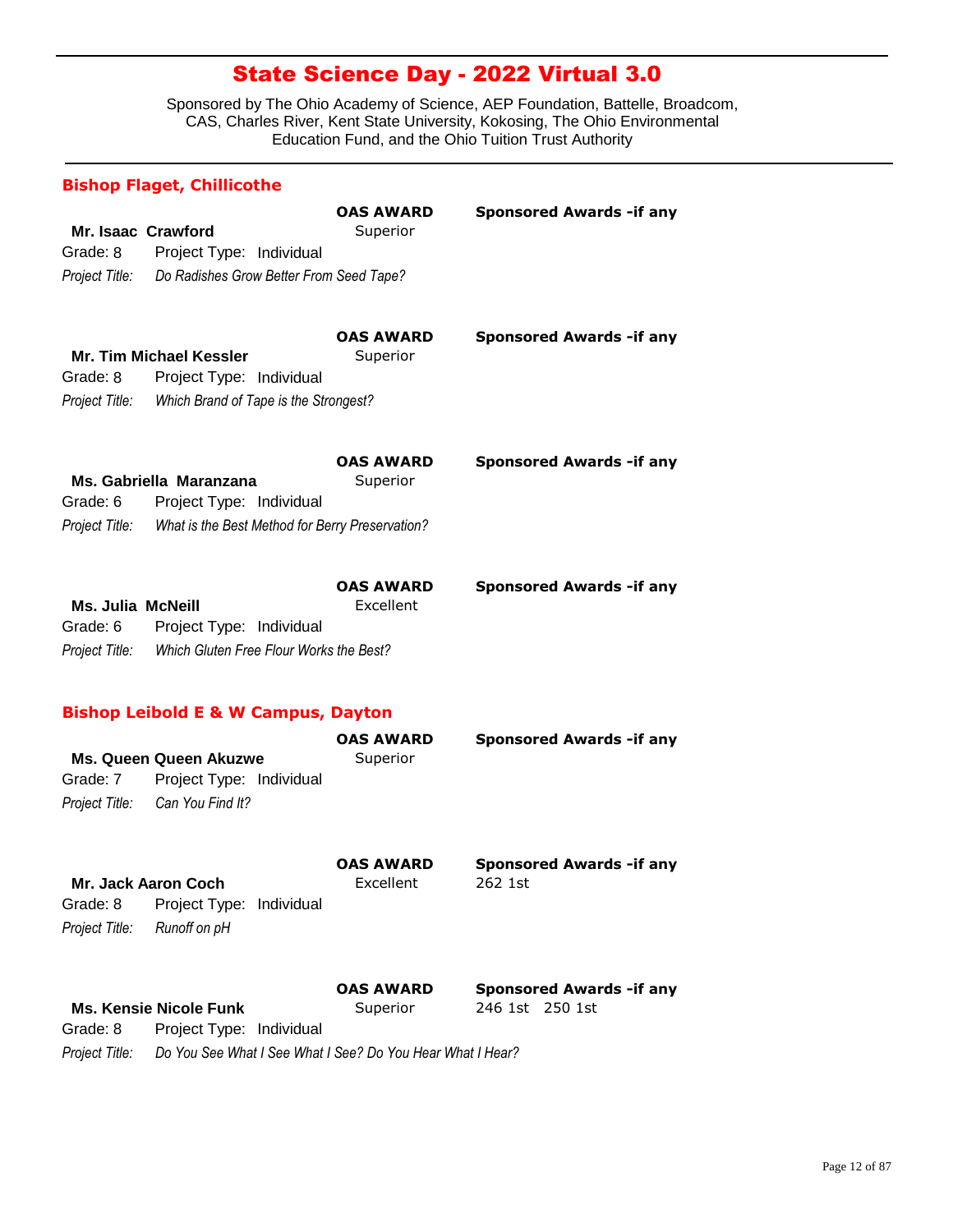|                                                    | <b>Bishop Leibold E &amp; W Campus, Dayton</b>                                                                      |                               |                                             |
|----------------------------------------------------|---------------------------------------------------------------------------------------------------------------------|-------------------------------|---------------------------------------------|
| Grade: 8<br>Project Title:                         | <b>Ms Ange Jessica Ikuzwe</b><br>Project Type: Individual<br>Heat It Up                                             | <b>OAS AWARD</b><br>Excellent | <b>Sponsored Awards - if any</b>            |
| Grade: 8<br>Project Title:                         | <b>Mr Nate Charles Kargl</b><br>Project Type: Individual<br><b>Controlling Your Score</b>                           | <b>OAS AWARD</b><br>Superior  | <b>Sponsored Awards -if any</b>             |
| Grade: 8                                           | <b>Ms Aubrey Rose Miller</b><br>Project Type: Individual<br>Project Title: Your Key to Success: Stop Fruit Browning | <b>OAS AWARD</b><br>Superior  | <b>Sponsored Awards - if any</b><br>250 1st |
| Grade: 8<br>Project Title:                         | Mr. Kian Gracin O'Connell<br>Project Type: Individual<br><b>Swinging Fore Distance</b>                              | <b>OAS AWARD</b><br>Excellent | <b>Sponsored Awards - if any</b>            |
| Grade: 8<br>Project Title:                         | <b>Mr. Thomas Michael Oliver</b><br>Project Type: Individual<br>It's All About An-Goals!                            | <b>OAS AWARD</b><br>Excellent | <b>Sponsored Awards - if any</b>            |
| Project Title:                                     | <b>Ms. Claire Nicole Thompson</b><br>Grade: 8 Project Type: Individual<br>Feeling Blue?                             | <b>OAS AWARD</b><br>Excellent | <b>Sponsored Awards - if any</b>            |
| Mr. Oli Reily Tucker<br>Grade: 7<br>Project Title: | Project Type: Individual<br>The Science of AfterImages                                                              | <b>OAS AWARD</b><br>Excellent | <b>Sponsored Awards - if any</b>            |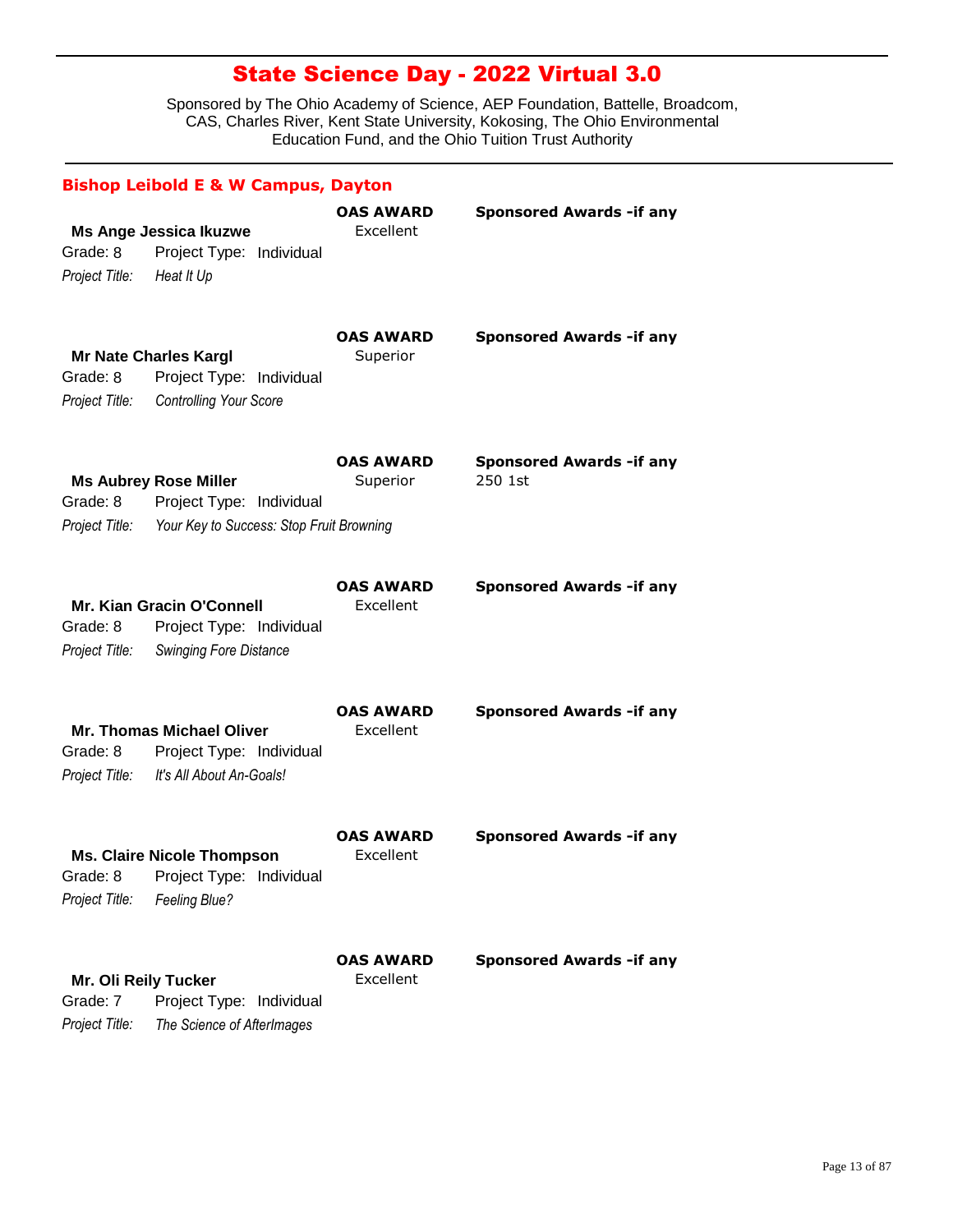|                             | <b>Bloom Carroll HS, Carroll</b>                                                                                         |                               |                                                        |
|-----------------------------|--------------------------------------------------------------------------------------------------------------------------|-------------------------------|--------------------------------------------------------|
| Grade: 9<br>Project Title:  | <b>Ms. Alaina Marie Bell</b><br>Project Type: Individual<br>Growing Microgreens With Reflected Light                     | <b>OAS AWARD</b><br>Superior  | <b>Sponsored Awards - if any</b>                       |
| Grade: 11<br>Project Title: | <b>Ms Kennedy Lane Brehm</b><br>Project Type: Individual<br>The Effects of Clarinet Reed Preparation on Reed Quality     | <b>OAS AWARD</b><br>Superior  | <b>Sponsored Awards - if any</b><br>058 3rd<br>106 3rd |
| Grade: 9<br>Project Title:  | Mr. Rennick Foreman<br>Project Type: Individual<br>The Effects of Energy Source on Flashlight Efficiency                 | <b>OAS AWARD</b><br>Superior  | <b>Sponsored Awards - if any</b>                       |
| Grade: 9<br>Project Title:  | <b>Mr. Chase Michael Hamilton</b><br>Project Type: Individual<br>4 Letter Pattern In Multiple Choice                     | <b>OAS AWARD</b><br>Excellent | <b>Sponsored Awards - if any</b>                       |
| Grade: 11<br>Project Title: | Ms Sophia Elizabeth Haughn<br>Project Type: Individual<br>The Effects of Water Salinity on Different Types of Plants     | <b>OAS AWARD</b><br>Superior  | <b>Sponsored Awards - if any</b>                       |
| Project Title:              | <b>Mr. Henry Lewis Hoisington</b><br>Grade: 9 Project Type: Individual<br>How Does Bullet Speed Affect Penetrating Power | <b>OAS AWARD</b><br>Superior  | <b>Sponsored Awards - if any</b>                       |
| Grade: 11<br>Project Title: | Ms. Danielle L Jackson<br>Project Type: Individual<br>Are Fingerprint Pattern and Gender Independent?                    | <b>OAS AWARD</b><br>Excellent | <b>Sponsored Awards - if any</b><br>023 1st 190 1st    |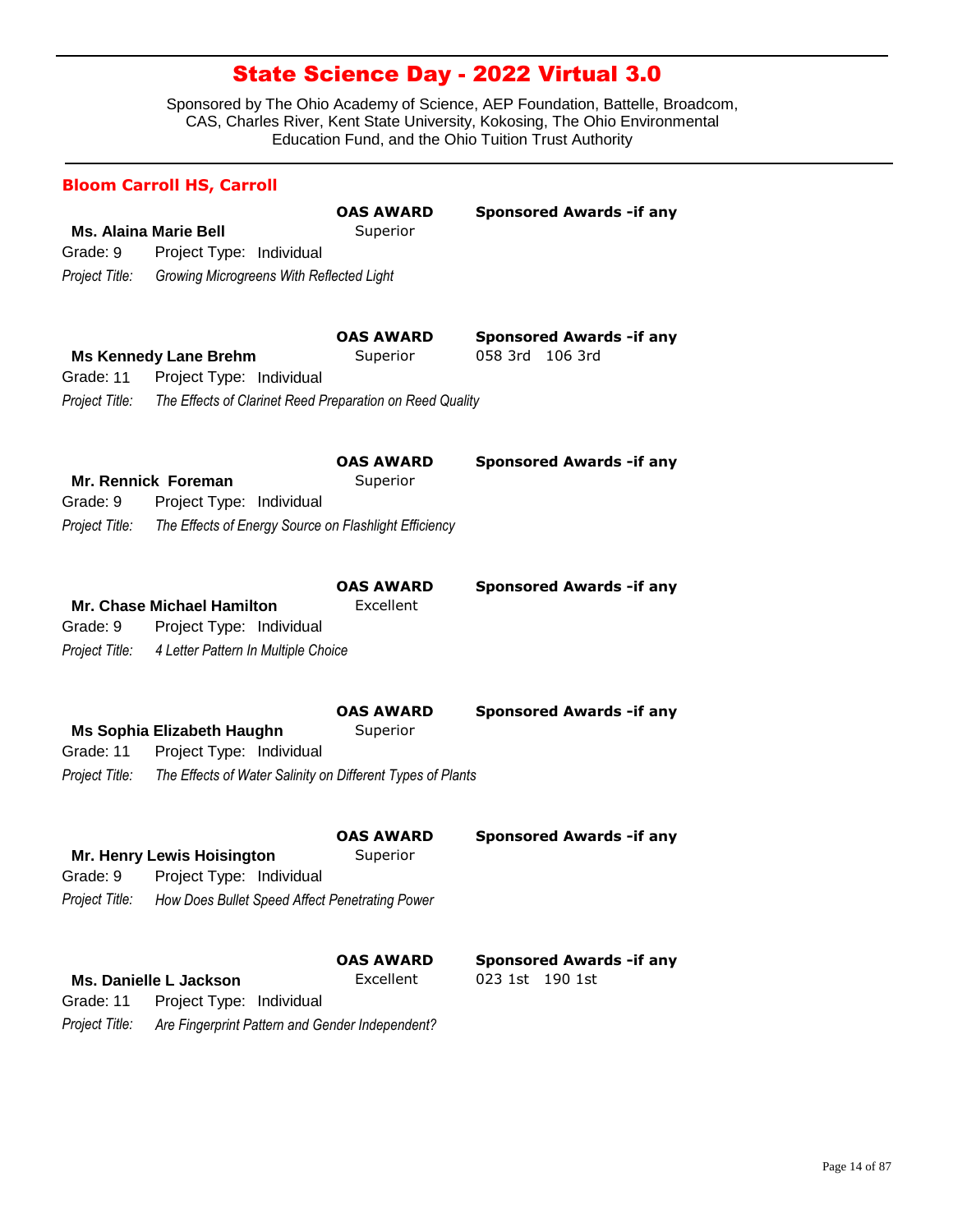|                                                  | <b>Bloom Carroll HS, Carroll</b>                                                                                                  |                               |                                             |
|--------------------------------------------------|-----------------------------------------------------------------------------------------------------------------------------------|-------------------------------|---------------------------------------------|
| Grade: 10<br>Project Title:                      | Ms. Maddie josephine Jackson<br>Project Type: Individual<br>The Affects of Reading on Blood Pressure                              | <b>OAS AWARD</b><br>Superior  | <b>Sponsored Awards - if any</b><br>028 2nd |
| Mr. Trevor Jackson<br>Grade: 9<br>Project Title: | Project Type: Individual<br>A Comparison of Real-Time Physics Engines to Real-World Tests                                         | <b>OAS AWARD</b><br>Excellent | <b>Sponsored Awards -if any</b>             |
| Grade: 10<br>Project Title:                      | <b>Ms. Kate Eliza Johnson</b><br>Project Type: Individual<br>Rabbit's Best Sense                                                  | <b>OAS AWARD</b><br>Superior  | <b>Sponsored Awards - if any</b>            |
| Grade: 11<br>Project Title:                      | <b>Ms Grace Elizabeth Kruse</b><br>Project Type: Individual<br>Determining the Effects of Vermiculture on Various Manure Composts | <b>OAS AWARD</b><br>Superior  | <b>Sponsored Awards - if any</b>            |
| Grade: 11<br>Project Title:                      | <b>Ms Claire High Loeffler</b><br>Project Type: Individual<br>Saponification Effect on Biofuel Emissions                          | <b>OAS AWARD</b><br>Superior  | <b>Sponsored Awards - if any</b><br>217 2nd |
| Project Title:                                   | Mr. Logan Nicholas Miller<br>Grade: 9 Project Type: Individual<br>The Essence of Curve and Its Effects                            | <b>OAS AWARD</b><br>Superior  | <b>Sponsored Awards - if any</b>            |
| Grade: 11<br>Project Title:                      | <b>Ms Emily Mae Plageman</b><br>Project Type: Individual<br>The Effects of Hand Gestures on Memory                                | <b>OAS AWARD</b><br>Superior  | <b>Sponsored Awards -if any</b>             |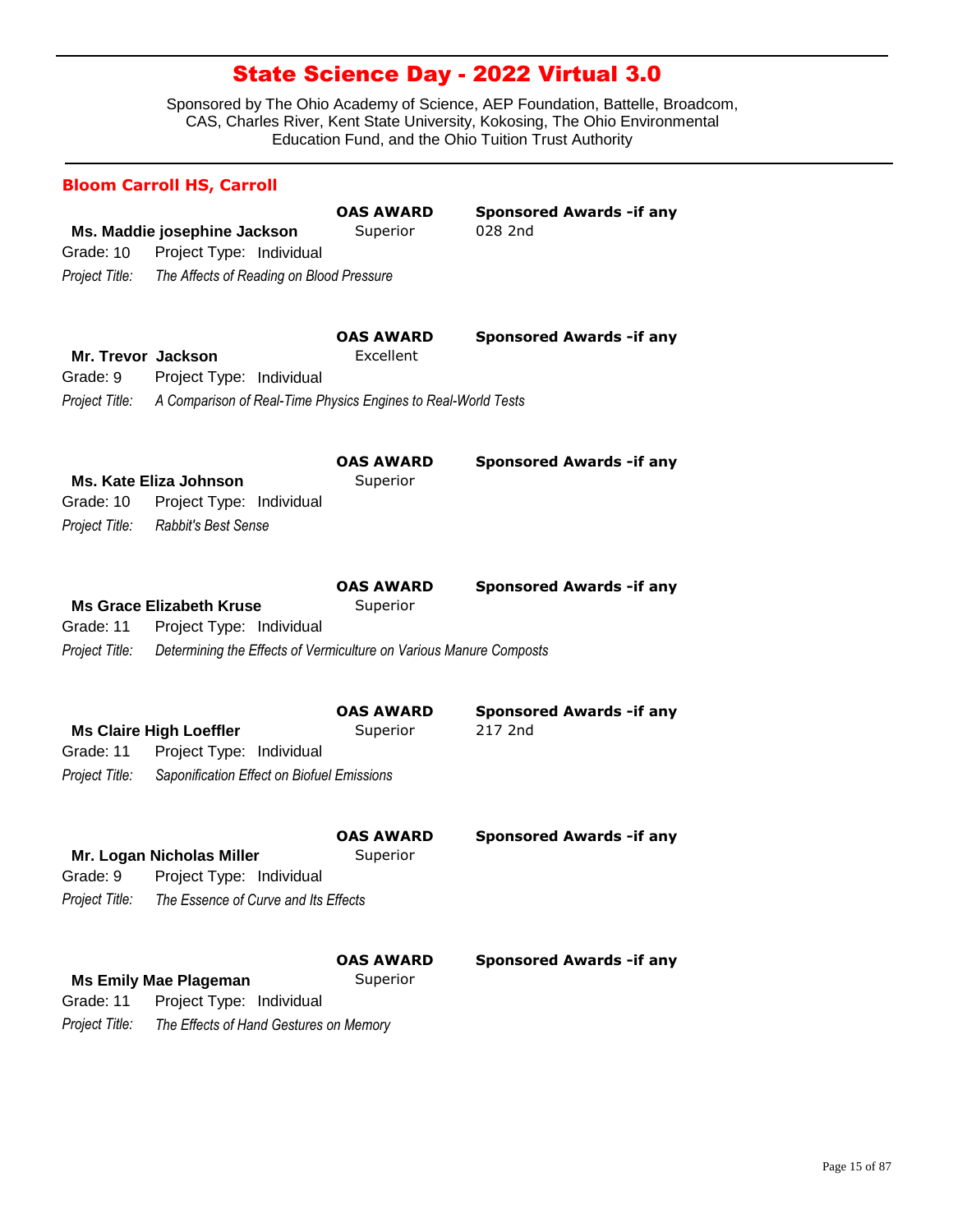|                | <b>Bloom Carroll HS, Carroll</b>                                                 |                               |                                                                                          |
|----------------|----------------------------------------------------------------------------------|-------------------------------|------------------------------------------------------------------------------------------|
| Grade: 9       | <b>Mr Matthew Steven Plageman</b><br>Project Type: Individual                    | <b>OAS AWARD</b><br>Excellent | <b>Sponsored Awards - if any</b>                                                         |
| Project Title: | How Different Surfaces Affects The Results on Die Rolls                          |                               |                                                                                          |
| Grade: 9       | <b>Ms. Brady Elizabeth Sommer</b><br>Project Type: Individual                    | <b>OAS AWARD</b><br>Superior  | <b>Sponsored Awards -if any</b>                                                          |
| Project Title: | How Morality Affects the Decisions You May Face In Everyday Life                 |                               |                                                                                          |
| Grade: 9       | Mr. Michael Hugh Stevenson<br>Project Type: Individual                           | <b>OAS AWARD</b><br>Superior  | <b>Sponsored Awards - if any</b>                                                         |
| Project Title: | The Effects of a Group's Words and Actions on the Beliefs and Behavior of Others |                               |                                                                                          |
| Grade: 11      | <b>Ms Tori Ann Strayer</b><br>Project Type: Individual                           | <b>OAS AWARD</b><br>Superior  | <b>Sponsored Awards -if any</b><br>019 SCH                                               |
| Project Title: | Growth Rates of Different Hydroponics and a Aquaponics Systems                   |                               |                                                                                          |
| Grade: 11      | <b>Ms Emily Kimiko Swope</b><br>Project Type: Individual                         | <b>OAS AWARD</b><br>Superior  | <b>Sponsored Awards - if any</b>                                                         |
| Project Title: |                                                                                  |                               | Determining the Optimum Preparation and Storage Conditions of Ascorbic Acid IV Solutions |
|                | <b>Ms. Sophia Christina Tsitouris</b><br>Grade: 9 Project Type: Individual       | <b>OAS AWARD</b><br>Superior  | <b>Sponsored Awards - if any</b><br>080 3rd                                              |
| Project Title: | The Effects Pollution has on the Transpiration of Plants                         |                               |                                                                                          |
|                |                                                                                  | <b>OAS AWARD</b>              | <b>Sponsored Awards - if any</b>                                                         |
|                | Mr. Zachary Allan Verley                                                         | Excellent                     | 019 SCH                                                                                  |
| Grade: 11      | Project Type: Individual                                                         |                               |                                                                                          |
| Project Title: | How does hydroponics and aquaponics affect plant growth                          |                               |                                                                                          |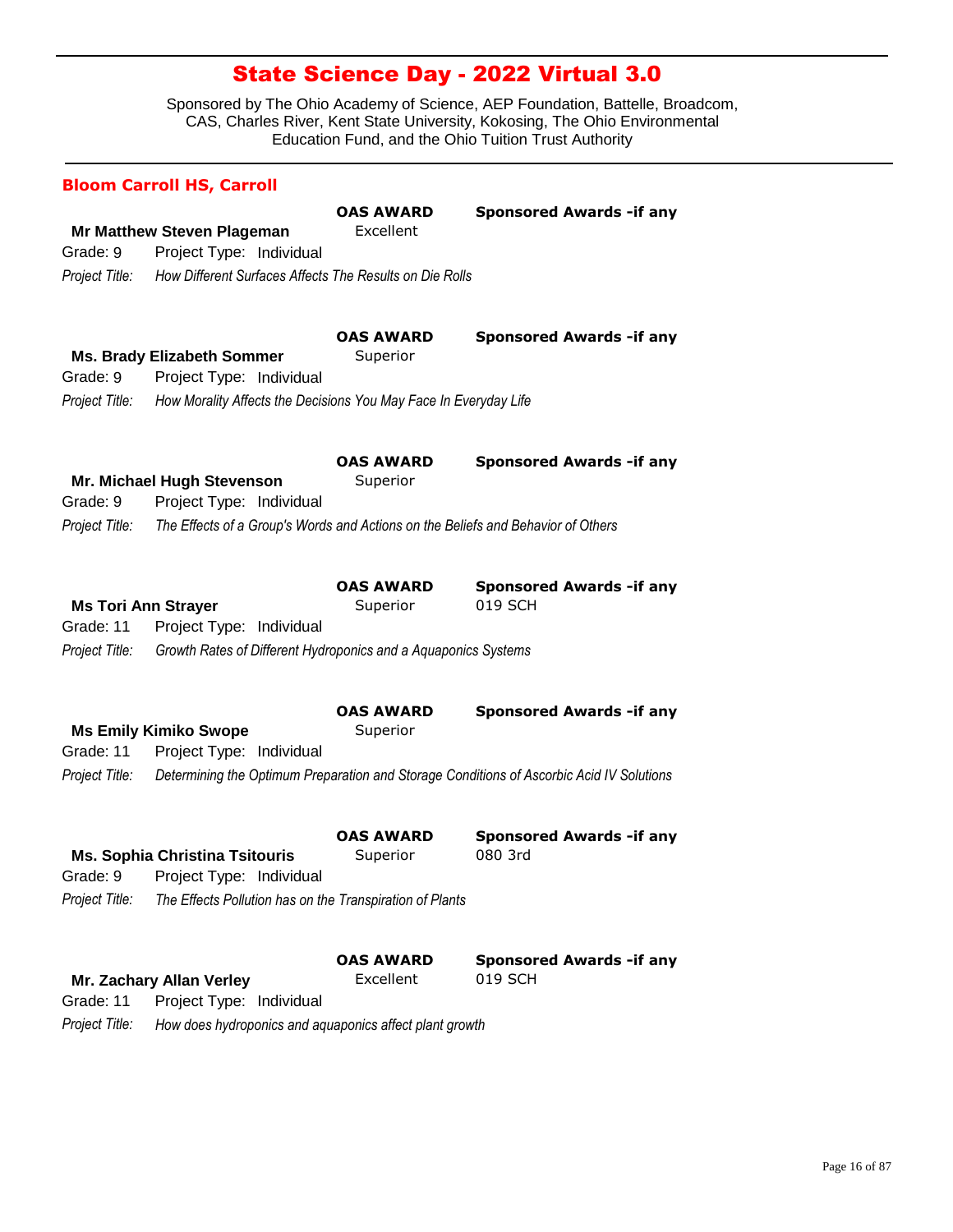Sponsored by The Ohio Academy of Science, AEP Foundation, Battelle, Broadcom, CAS, Charles River, Kent State University, Kokosing, The Ohio Environmental Education Fund, and the Ohio Tuition Trust Authority

#### **Bloom Carroll MS, Carroll**

|                           |                                   |  | VAJ AV |
|---------------------------|-----------------------------------|--|--------|
| Ms. Kendall Ann Wild      | Super                             |  |        |
|                           | Grade: 6 Project Type: Individual |  |        |
| Project Title: Stain Away |                                   |  |        |

**Ms. Kendall Ann Wild** Superior 246 1st 250 1st **OAS AWARD Sponsored Awards -if any**

### **Bounty Collegium, Toledo**

|                |                                                   | <b>OAS AWARD</b> | <b>Sponsored Awards - if any</b> |
|----------------|---------------------------------------------------|------------------|----------------------------------|
|                | Ms Rayanne Ihsan Mustapha                         | Superior         |                                  |
|                | Grade: 12 Project Type: Individual                |                  |                                  |
| Project Title: | Novel Solutions to Increase Protection in Contact |                  |                                  |

#### **Buckeye Valley Local HS, Delaware**

|                           |                                                     | <b>OAS AWARD</b> | <b>Sponsored Awards - if any</b> |
|---------------------------|-----------------------------------------------------|------------------|----------------------------------|
| <b>Mr William E Allen</b> |                                                     | Superior         | 080 2nd                          |
| Grade: 9                  | Project Type: Individual                            |                  |                                  |
| Project Title:            | Interactions of Various Algae Species and Phosphate |                  |                                  |

### **Buckeye Valley Local MS, Delaware**

|                |                                   | <b>OAS AWARD</b> | <b>Sponsored Awards - if any</b> |
|----------------|-----------------------------------|------------------|----------------------------------|
| Mr. Evan Bills |                                   | Excellent        |                                  |
|                | Grade: 7 Project Type: Individual |                  |                                  |
|                | Project Title: Music & Plants     |                  |                                  |
|                |                                   |                  |                                  |

|                              |                              |          | <b>OAS AWARD</b> | <b>Sponsored Awards - if any</b> |
|------------------------------|------------------------------|----------|------------------|----------------------------------|
| <b>Mr. Austin John Boyce</b> |                              | Superior | 250 1st          |                                  |
| Grade: 7                     | Project Type: Individual     |          |                  |                                  |
|                              | Project Title: R.C Drag time |          |                  |                                  |

### **Butler MS, Arcanum**

|                |                                                         | <b>OAS AWARD</b> |  |
|----------------|---------------------------------------------------------|------------------|--|
|                | Mr. Micah Glen Arbogast                                 | Excellent        |  |
| Grade: 8       | Project Type: Individual                                |                  |  |
| Project Title: | Effect of Electricity on the Strength of Electromagnets |                  |  |

**Sponsored Awards -if any**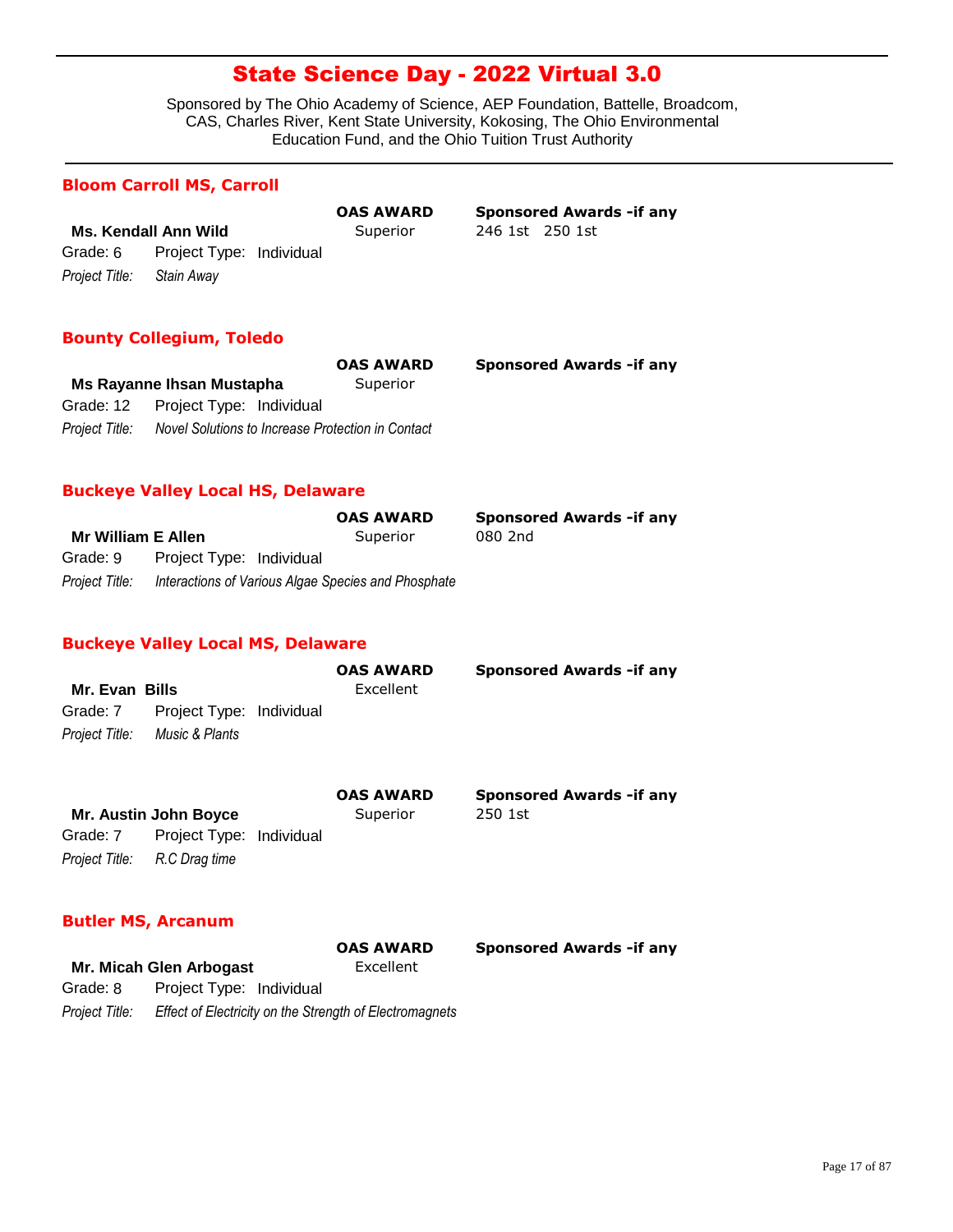|                             | <b>Canfield HS, Canfield</b>                                                                 |                              |                                                                                                      |
|-----------------------------|----------------------------------------------------------------------------------------------|------------------------------|------------------------------------------------------------------------------------------------------|
| Grade: 11<br>Project Title: | Ms. Nursen Hatun Arslanyilmaz<br>Project Type: Individual<br>Brain's reaction to video games | <b>OAS AWARD</b><br>Superior | <b>Sponsored Awards - if any</b>                                                                     |
| <b>Carroll HS, Dayton</b>   |                                                                                              |                              | <b>Harold C. Shaw Outstanding School Award</b>                                                       |
|                             |                                                                                              | <b>OAS AWARD</b>             | <b>Sponsored Awards -if any</b>                                                                      |
|                             | Mr Jack Ryan Agnew                                                                           | Superior                     | 257 1st                                                                                              |
| Grade: 11                   | Project Type: Individual                                                                     |                              |                                                                                                      |
| Project Title:              | GPS Based Dog Containment System                                                             |                              |                                                                                                      |
| <b>Ms Grace M Bete</b>      |                                                                                              | <b>OAS AWARD</b><br>Superior | <b>Sponsored Awards - if any</b><br>023 1st 028 2nd                                                  |
| Grade: 11                   | Project Type: Individual                                                                     |                              |                                                                                                      |
| Project Title:              | The Effect of Negative Polarity on Reading Speed and Comprehension                           |                              |                                                                                                      |
|                             | <b>Ms Grace Margaret Braun</b>                                                               | <b>OAS AWARD</b><br>Superior | <b>Sponsored Awards - if any</b>                                                                     |
| Grade: 11                   | Project Type: Individual                                                                     |                              |                                                                                                      |
| Project Title:              | Acoustic Beamforming for Passive Source Localization                                         |                              |                                                                                                      |
|                             |                                                                                              | <b>OAS AWARD</b>             | <b>Sponsored Awards - if any</b>                                                                     |
|                             | <b>Ms Lucy Marie Buhrman</b>                                                                 | Superior                     |                                                                                                      |
| Grade: 10                   | Project Type: Individual                                                                     |                              |                                                                                                      |
| Project Title:              |                                                                                              |                              | An Experimental Methodology for Measuring Relative Corrosion in Metals Due to Acid Rain Lucy Buhrman |
|                             |                                                                                              | <b>OAS AWARD</b>             | <b>Sponsored Awards -if any</b>                                                                      |
|                             | <b>Ms Sarah Helen Campbell</b>                                                               | Superior                     | 234 3rd                                                                                              |
| Grade: 10                   | Project Type: Individual                                                                     |                              |                                                                                                      |
| Project Title:              | Earthworms' Effect on the Decomposition of Plastic                                           |                              |                                                                                                      |
|                             |                                                                                              | <b>OAS AWARD</b>             | <b>Sponsored Awards - if any</b>                                                                     |
|                             | Mr. Caedon Cooper                                                                            | Excellent                    | 091 1st                                                                                              |
| Grade: 9                    | Project Type: Individual                                                                     |                              |                                                                                                      |
| Project Title:              | The Salinity in Various Bodies of Water and its Negative Effects                             |                              |                                                                                                      |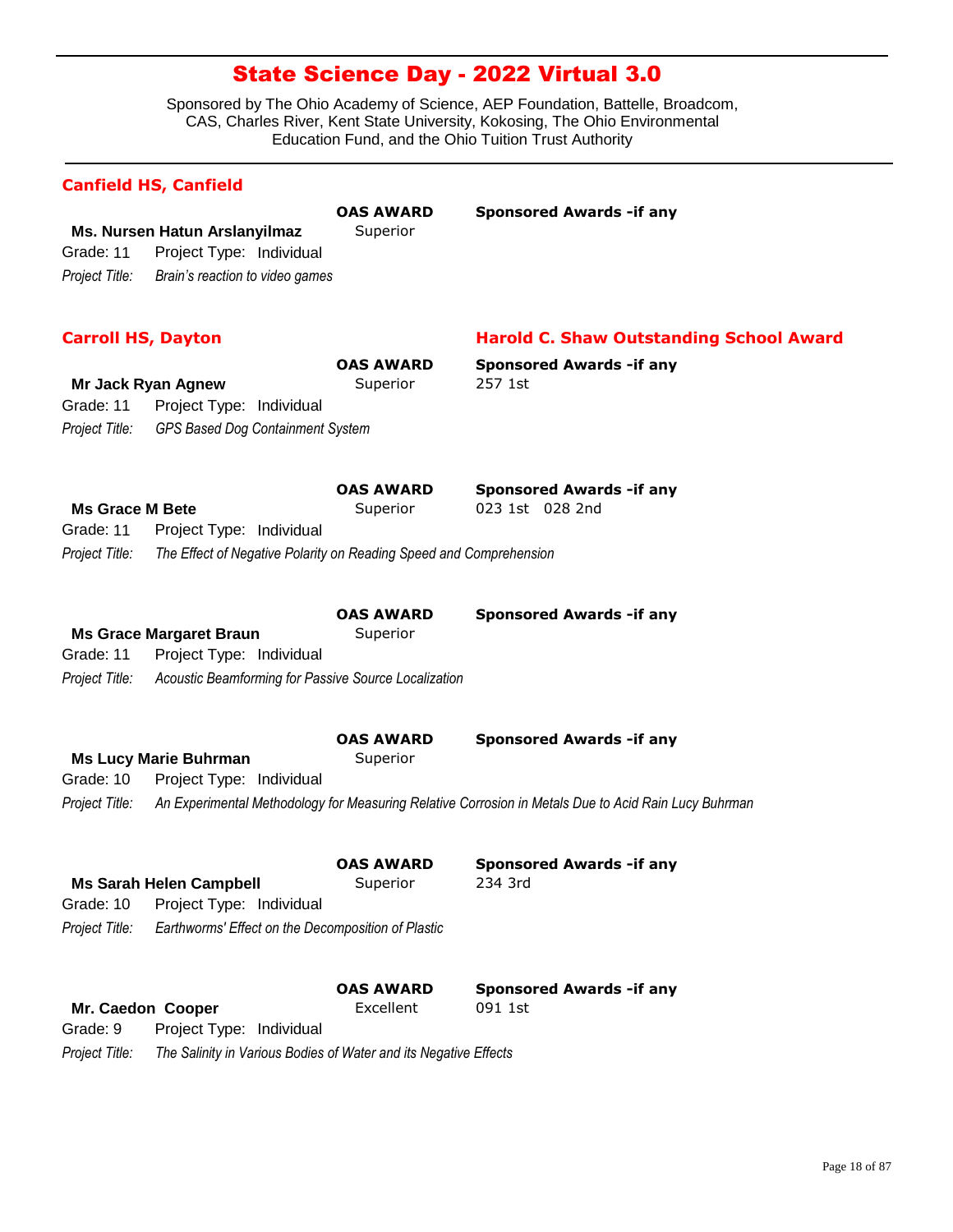| <b>Carroll HS, Dayton</b> |                                                                                   |                               | <b>Harold C. Shaw Outstanding School Award</b>                                            |
|---------------------------|-----------------------------------------------------------------------------------|-------------------------------|-------------------------------------------------------------------------------------------|
|                           |                                                                                   | <b>OAS AWARD</b>              | <b>Sponsored Awards -if any</b>                                                           |
| Grade: 9                  | <b>Ms. Sarah June Hartzell</b><br>Project Type: Individual                        | Excellent                     |                                                                                           |
|                           |                                                                                   |                               |                                                                                           |
| Project Title:            | The Effect of Social Media on Teenagers' Body Image and Self Esteem               |                               |                                                                                           |
|                           | Mr. Laszlo Kaixi Hary                                                             | <b>OAS AWARD</b><br>Superior  | <b>Sponsored Awards - if any</b><br>067 1st                                               |
| Grade: 11                 | Project Type: Individual                                                          |                               |                                                                                           |
| Project Title:            | Effect of Dimples on a Drone's Maximum Lift                                       |                               |                                                                                           |
|                           |                                                                                   | <b>OAS AWARD</b>              | <b>Sponsored Awards - if any</b>                                                          |
|                           | Ms. Laura Sophia Kabban                                                           | Superior                      |                                                                                           |
| Grade: 9                  | Project Type: Individual                                                          |                               |                                                                                           |
| Project Title:            | Is Harder or Softer Ice Better for Figure Skating?                                |                               |                                                                                           |
|                           | Mr. Bryce McEachen                                                                | <b>OAS AWARD</b><br>Superior  | <b>Sponsored Awards - if any</b><br>217 1st 251 3rd 260 1st                               |
| Grade: 9                  | Project Type: Individual                                                          |                               |                                                                                           |
| Project Title:            | The Effect of Varying Roof Paint Light Reflectance Values on Interior Temperature |                               |                                                                                           |
|                           |                                                                                   | <b>OAS AWARD</b>              | <b>Sponsored Awards - if any</b>                                                          |
|                           | <b>Ms. Claire McEachen</b>                                                        | Superior                      |                                                                                           |
| Grade: 9                  | Project Type: Individual                                                          |                               |                                                                                           |
| Project Title:            |                                                                                   |                               | Evaluating the Impact of Nail Polish/Coverings on the Accuracy of Pulse Oximetry Readings |
|                           | Mr. Samuel Vaughn Norman                                                          | <b>OAS AWARD</b><br>Excellent | <b>Sponsored Awards - if any</b>                                                          |
|                           | Grade: 9 Project Type: Individual                                                 |                               |                                                                                           |
| Project Title:            | The Effect of Milk Spoiling on Change of pH                                       |                               |                                                                                           |
|                           |                                                                                   |                               |                                                                                           |
|                           |                                                                                   | <b>OAS AWARD</b>              | <b>Sponsored Awards -if any</b>                                                           |
|                           | <b>Ms. Sydney Giselle Ramsey</b>                                                  | Superior                      | 018 2nd 019 SCH 234 1st                                                                   |
| Grade: 10                 | Project Type: Individual                                                          |                               |                                                                                           |
| Project Title:            | The effect of Magicicada fertilizer on Glycine max growth                         |                               |                                                                                           |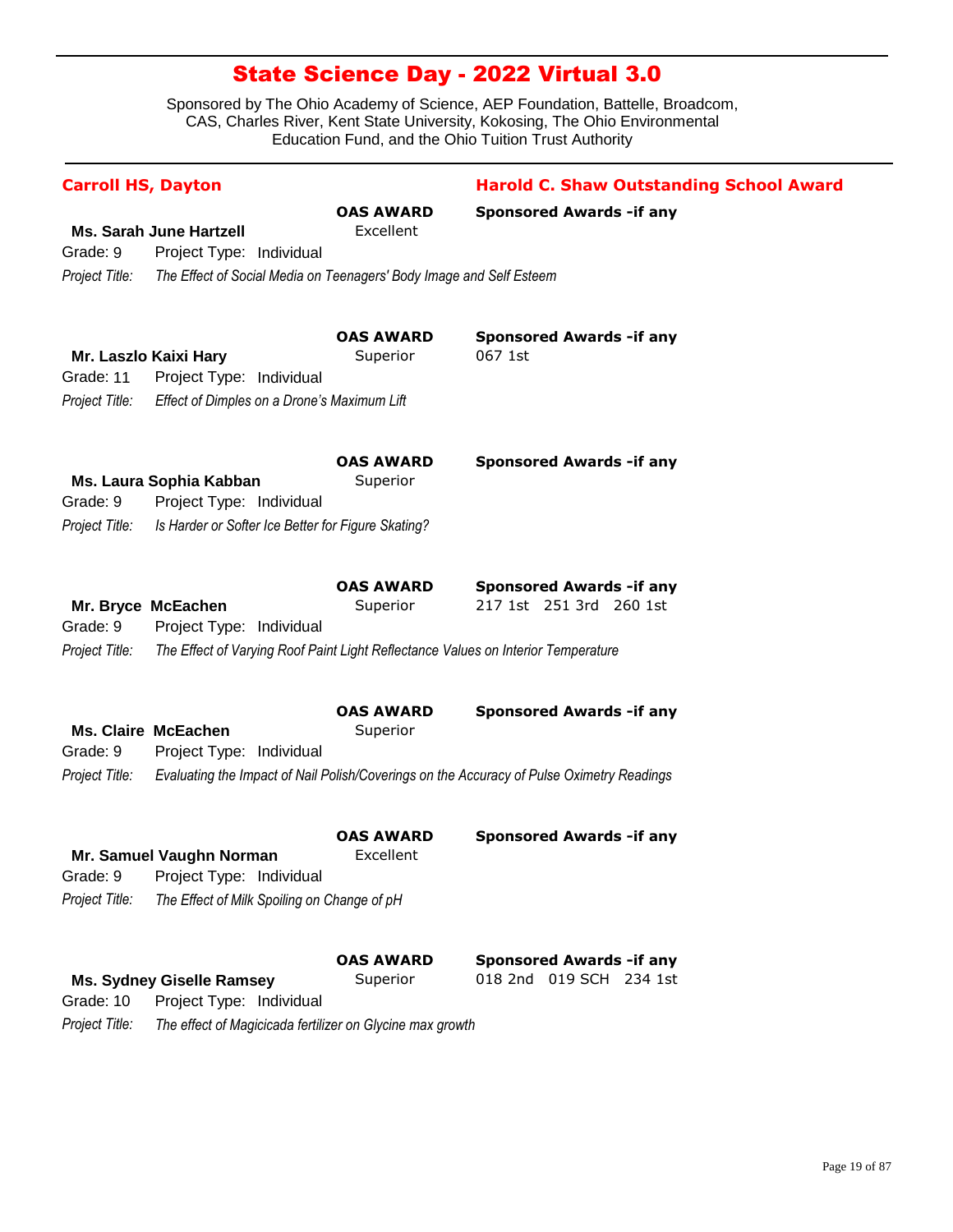Sponsored by The Ohio Academy of Science, AEP Foundation, Battelle, Broadcom, CAS, Charles River, Kent State University, Kokosing, The Ohio Environmental Education Fund, and the Ohio Tuition Trust Authority

| <b>Carroll HS, Dayton</b> |                                                                        |                                                                       | <b>Harold C. Shaw Outstanding School Award</b>                                                                   |  |  |
|---------------------------|------------------------------------------------------------------------|-----------------------------------------------------------------------|------------------------------------------------------------------------------------------------------------------|--|--|
|                           |                                                                        | <b>OAS AWARD</b>                                                      | <b>Sponsored Awards - if any</b>                                                                                 |  |  |
|                           | <b>Ms Meredith B Sanders</b>                                           | Superior                                                              | 023 1st                                                                                                          |  |  |
| Grade: 11                 | Project Type: Individual                                               |                                                                       |                                                                                                                  |  |  |
| Project Title:            | Mathematically Modeling the Decay Rate of Polystyrene in Ocean Water   |                                                                       |                                                                                                                  |  |  |
|                           |                                                                        | <b>OAS AWARD</b>                                                      | <b>Sponsored Awards - if any</b>                                                                                 |  |  |
| <b>Mr Nathan Snizik</b>   |                                                                        | Superior                                                              | 031 2nd 080 3rd 134 HM                                                                                           |  |  |
| Grade: 11                 | Project Type: Individual                                               |                                                                       |                                                                                                                  |  |  |
| Project Title:            |                                                                        |                                                                       | Evaluating the Effectiveness of Citrus × Sinensis Peel-Derived Biopolymer Composite Films as Preservation Agents |  |  |
|                           |                                                                        | <b>OAS AWARD</b>                                                      | <b>Sponsored Awards - if any</b>                                                                                 |  |  |
| Mr Neil Tivakaran         |                                                                        | Superior                                                              | 058 2nd 106 2nd 134 1st 244 SCH                                                                                  |  |  |
| Grade: 10                 | Project Type: Individual                                               |                                                                       |                                                                                                                  |  |  |
| Project Title:            | Effect of Biosurfactants on Carbon Nanotube-Coated Fabric Conductivity |                                                                       |                                                                                                                  |  |  |
|                           |                                                                        | <b>OAS AWARD</b>                                                      | <b>Sponsored Awards - if any</b>                                                                                 |  |  |
| <b>Mr Seth Tivakaran</b>  |                                                                        | Superior                                                              | 134 2nd 148 2nd                                                                                                  |  |  |
| Grade: 11                 | Project Type: Individual                                               |                                                                       |                                                                                                                  |  |  |
| Project Title:            | Comparison of Salt Compounds in Alginic Acid-Based Hydrogels           |                                                                       |                                                                                                                  |  |  |
|                           | <b>Central Christian, Kidron</b>                                       |                                                                       |                                                                                                                  |  |  |
|                           |                                                                        | <b>OAS AWARD</b>                                                      | <b>Sponsored Awards - if any</b>                                                                                 |  |  |
|                           | <b>Ms Kara Elizabeth Jones</b>                                         | Superior                                                              |                                                                                                                  |  |  |
| Grade: 9                  | Project Type: Individual                                               |                                                                       |                                                                                                                  |  |  |
| Project Title:            |                                                                        | Treating tomato plants with mycorrhizae accelerates fruit development |                                                                                                                  |  |  |
|                           | <b>Central College Christian Academy, Westerville</b>                  |                                                                       |                                                                                                                  |  |  |
|                           |                                                                        | <b>OAS AWARD</b>                                                      | <b>Sponsored Awards -if any</b>                                                                                  |  |  |
|                           | <b>Ms. Addison Wrobbel</b>                                             | Excellent                                                             |                                                                                                                  |  |  |
| Grade: 5                  | Project Type: Individual                                               |                                                                       |                                                                                                                  |  |  |

# **Cherokee ES, Liberty Township**

*Project Title: The Effects of Temperature on a Bounce*

|                   |                                                                            | <b>OAS AWARD</b> | <b>Sponsored Awards - if any</b> |
|-------------------|----------------------------------------------------------------------------|------------------|----------------------------------|
| Ms. Lillian Dakin |                                                                            | Excellent        |                                  |
| Grade: 6          | Project Type: Individual                                                   |                  |                                  |
| Project Title:    | Electromagnetic Induction and the Effects of Various Material Obstructions |                  |                                  |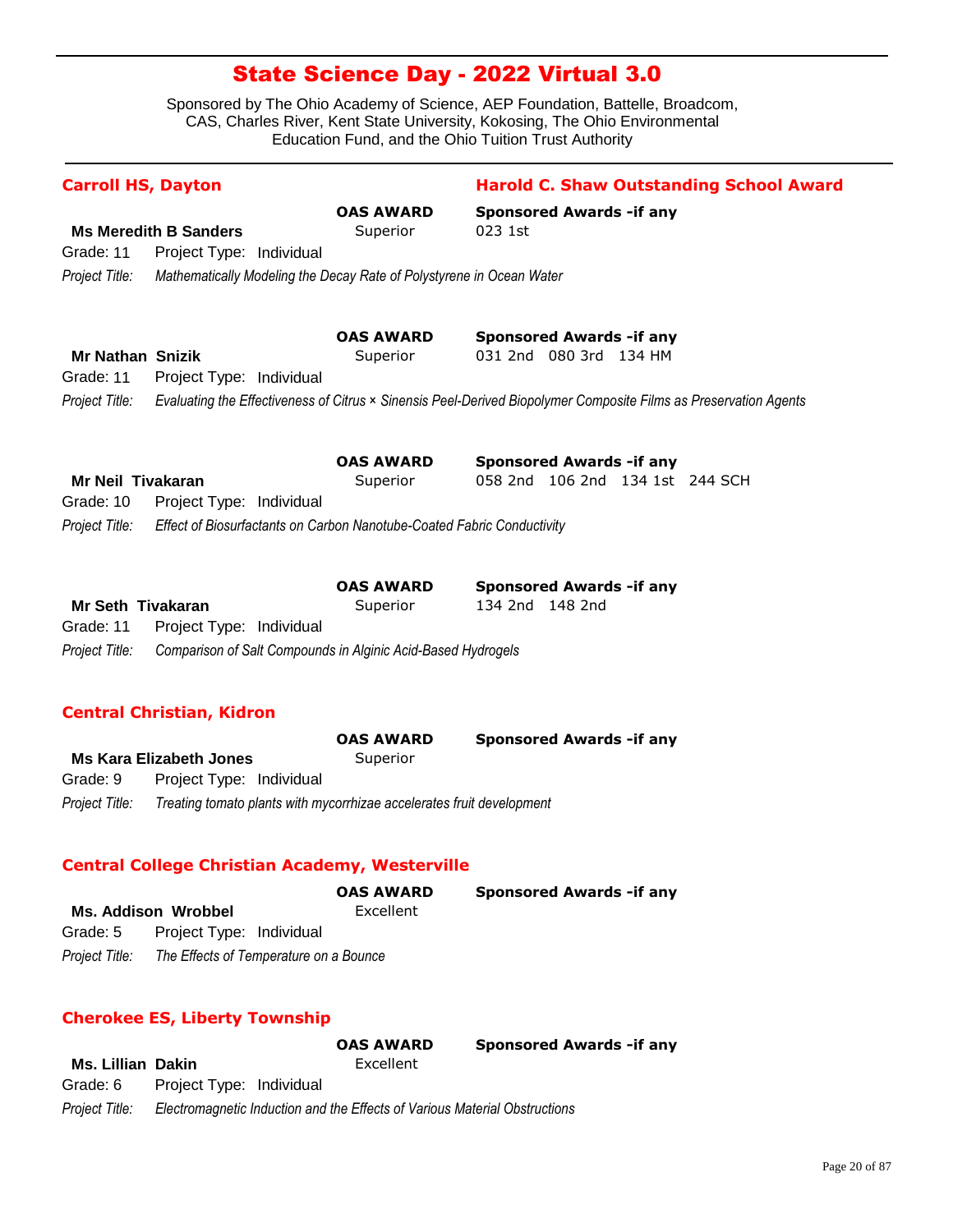Sponsored by The Ohio Academy of Science, AEP Foundation, Battelle, Broadcom, CAS, Charles River, Kent State University, Kokosing, The Ohio Environmental Education Fund, and the Ohio Tuition Trust Authority

#### **Columbia MS, Columbia Station**

|                 |                              | <b>OAS AWARD</b> | <b>Sponsored Awards - if any</b> |
|-----------------|------------------------------|------------------|----------------------------------|
| Ms. Alina Jones |                              | Excellent        |                                  |
| Grade: 7        | Project Type: Individual     |                  |                                  |
| Project Title:  | Investigating Colorblindness |                  |                                  |

#### **Dayton Christian School, Miamisburg**

|                |                                    | <b>OAS AWARD</b> | <b>Sponsored Awards - if any</b> |
|----------------|------------------------------------|------------------|----------------------------------|
|                | Ms. Hailey Ann Jankord             | Superior         |                                  |
|                | Grade: 11 Project Type: Individual |                  |                                  |
| Project Title: | Egg Substitutes                    |                  |                                  |

### **Dayton Regional STEM School, Kettering**

*Project Title: The Science of Lying*

Grade: 10 Project Type: Individual

|                                   | <b>OAS AWARD</b>                                  | <b>Sponsored Awards - if any</b> |
|-----------------------------------|---------------------------------------------------|----------------------------------|
| Ms. Erin Bradford                 | Excellent                                         |                                  |
| Grade: 9 Project Type: Individual |                                                   |                                  |
|                                   | Project Title: Fat and CO2: Global Climate Change |                                  |
|                                   |                                                   |                                  |

|                                   | <b>OAS AWARD</b>                                                             |                 | <b>Sponsored Awards - if any</b> |
|-----------------------------------|------------------------------------------------------------------------------|-----------------|----------------------------------|
| Ms. Lexi Malaika Bumah            | Excellent                                                                    | 257 1st 259 1st |                                  |
| Grade: 9 Project Type: Individual |                                                                              |                 |                                  |
|                                   | Project Title: A New Waterproof Compression Bra for Patients Post-Lumpectomy |                 |                                  |

|          | <b>Ms. Ciara Marie Clayton</b>                                    | <b>OAS AWARD</b><br>Excellent | <b>Sponsored Awards - if any</b> |
|----------|-------------------------------------------------------------------|-------------------------------|----------------------------------|
| Grade: 9 | Project Type: Individual                                          |                               |                                  |
|          | Project Title: The Effect of Different Shoes on Your Body Posture |                               |                                  |
|          |                                                                   | <b>OAS AWARD</b>              | <b>Sponsored Awards - if any</b> |

|                | Mr Yash Ajitesh Kakade        | Superior                      | 264 Alt 1                        |
|----------------|-------------------------------|-------------------------------|----------------------------------|
| Grade: 11      | Project Type: Individual      |                               |                                  |
| Project Title: | SmartMower                    |                               |                                  |
|                | <b>Ms Catharine Ann Logan</b> | <b>OAS AWARD</b><br>Excellent | <b>Sponsored Awards - if any</b> |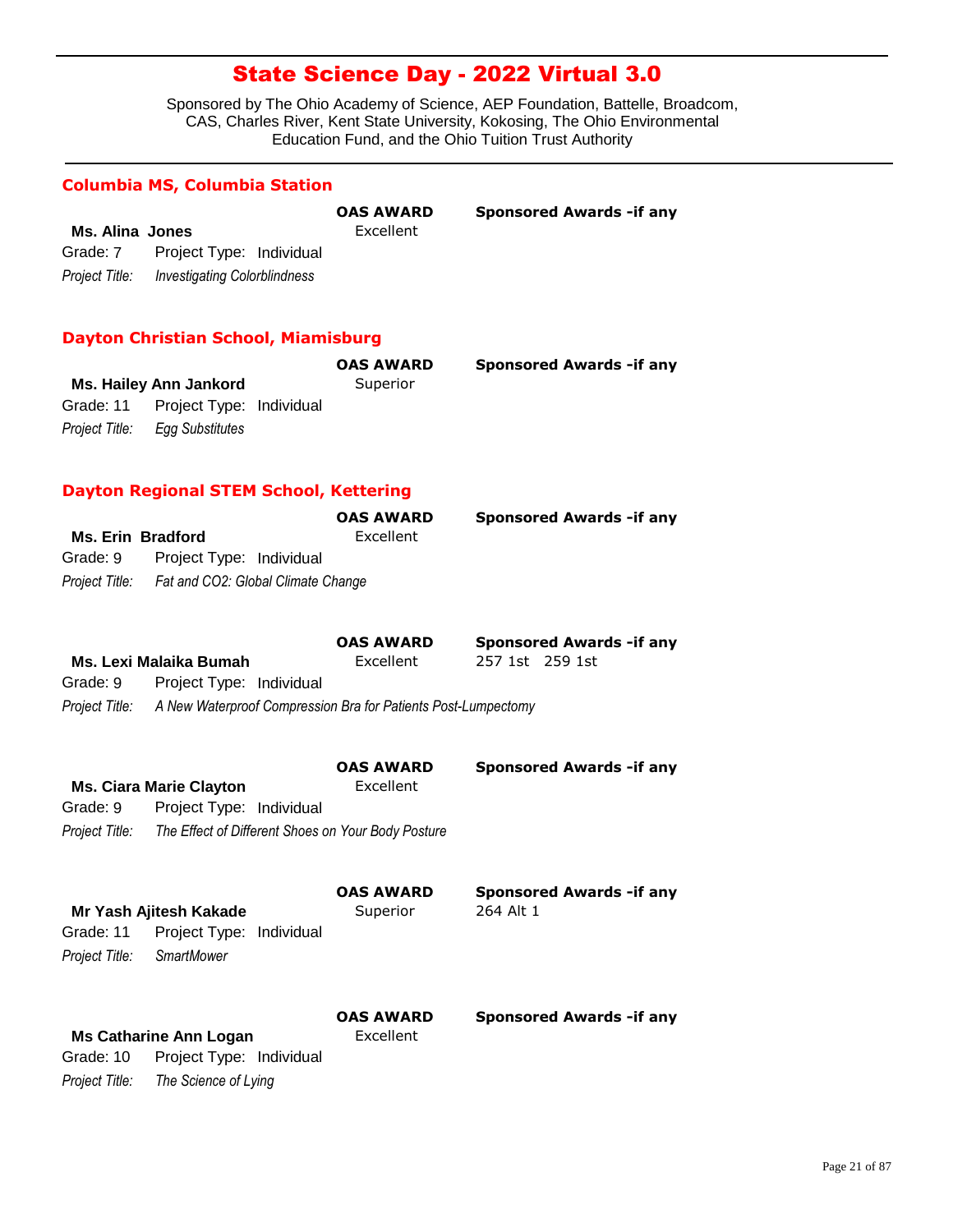|                                               | <b>Dayton Regional STEM School, Kettering</b>                                                              |                               |                                                                |
|-----------------------------------------------|------------------------------------------------------------------------------------------------------------|-------------------------------|----------------------------------------------------------------|
| Grade: 10<br>Project Title:                   | <b>Ms Elise Caroline Moore</b><br>Project Type: Individual<br>Antibacterial Properties of Regional Spices  | <b>OAS AWARD</b><br>Excellent | <b>Sponsored Awards - if any</b>                               |
| Ms. Megan Noel<br>Grade: 10<br>Project Title: | Project Type: Individual<br>How Much Peanut Residue Spreads from One Surface to Another?                   | OAS AWARD<br>Excellent        | <b>Sponsored Awards - if any</b>                               |
| Grade: 10<br>Project Title:                   | <b>Ms. Hannah Elizabeth Pond</b><br>Project Type: Individual<br>Bacteria on Different Types of Masks       | <b>OAS AWARD</b><br>Excellent | <b>Sponsored Awards - if any</b>                               |
| Grade: 9<br>Project Title:                    | Ms. Izzy Izzy stefanski<br>Project Type: Individual<br>Wheelchair Accessible Moving Wall Cabinet Prototype | <b>OAS AWARD</b><br>Superior  | <b>Sponsored Awards - if any</b>                               |
| Grade: 10<br>Project Title:                   | <b>Mr Connor James Broderick</b><br>Project Type: Team<br>A Step In The Right Direction                    | <b>OAS AWARD</b><br>Superior  | <b>Sponsored Awards - if any</b><br>257 1st                    |
| Project Title:                                | <b>Ms Gwendolyn Grace Broderick</b><br>Grade: 10 Project Type: Team<br>A Step In The Right Direction       | <b>OAS AWARD</b><br>Superior  | <b>Sponsored Awards - if any</b><br>257 1st                    |
| Grade: 10<br>Project Title:                   | <b>Mr Luke Michael Doseck</b><br>Project Type: Team<br>Revising a Domestic Hydroelectric System            | <b>OAS AWARD</b><br>Superior  | <b>Sponsored Awards - if any</b><br>080 1st 133 1st<br>257 1st |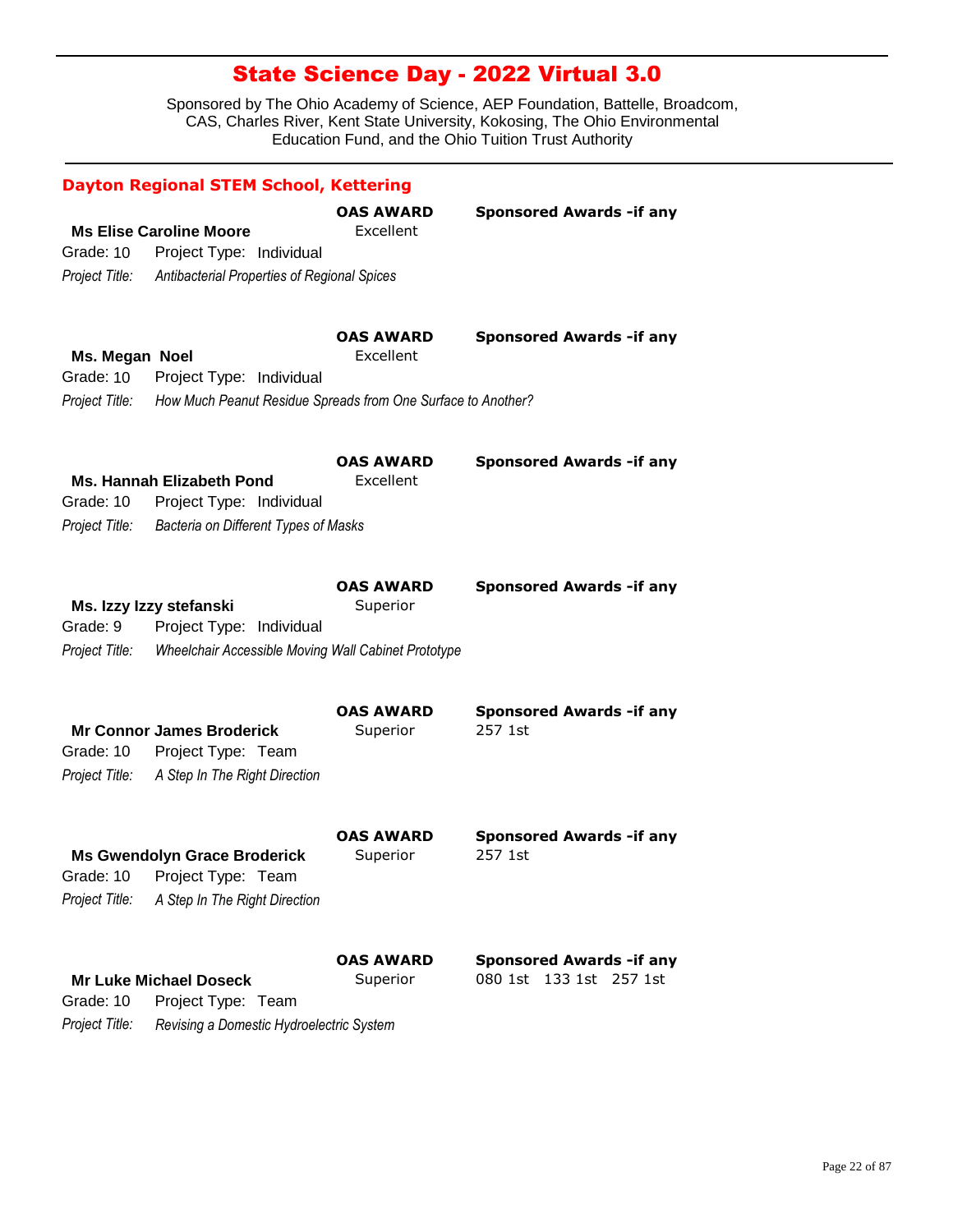|                                                       | <b>Dayton Regional STEM School, Kettering</b>                                                       |                               |                                                             |
|-------------------------------------------------------|-----------------------------------------------------------------------------------------------------|-------------------------------|-------------------------------------------------------------|
| Grade: 10<br>Project Title:                           | Mr. Savannah Ferguson<br>Project Type: Team<br>Water: Is it Really the Best?                        | <b>OAS AWARD</b><br>Excellent | <b>Sponsored Awards -if any</b>                             |
| Mr. Benjamin Fullam<br>Grade: 10                      | Project Type: Team<br>Project Title: Water: Is it Really the Best?                                  | <b>OAS AWARD</b><br>Excellent | <b>Sponsored Awards -if any</b>                             |
| Grade: 10<br>Project Title:                           | <b>Mr Joseph Halstead Wright</b><br>Project Type: Team<br>Revising a Domestic Hydroelectric System  | <b>OAS AWARD</b><br>Superior  | <b>Sponsored Awards - if any</b><br>080 1st 133 1st 257 1st |
|                                                       | <b>DeColores Montessori, Greenville</b>                                                             |                               |                                                             |
| Grade: 7<br>Project Title:                            | <b>Ms. Kierstin Elizabeth Drew</b><br>Project Type: Individual<br>Chicken hot mess                  | <b>OAS AWARD</b><br>Superior  | <b>Sponsored Awards -if any</b><br>246 1st                  |
| Grade: 9<br>Project Title:                            | Mr. Samuel Samuel Dusek<br>Project Type: Individual<br>Conductivity of Water with Different Solutes | <b>OAS AWARD</b><br>Superior  | <b>Sponsored Awards -if any</b>                             |
| <b>Mr. Daniel Kerns</b><br>Grade: 7<br>Project Title: | Project Type: Individual<br>I'm feeling Blue                                                        | <b>OAS AWARD</b><br>Excellent | <b>Sponsored Awards - if any</b>                            |
| Grade: 7<br>Project Title:                            | <b>Ms. Nevan Taylor Miley</b><br>Project Type:<br>Individual<br><b>Battling Bacteria</b>            | OAS AWARD<br>Excellent        | <b>Sponsored Awards -if any</b>                             |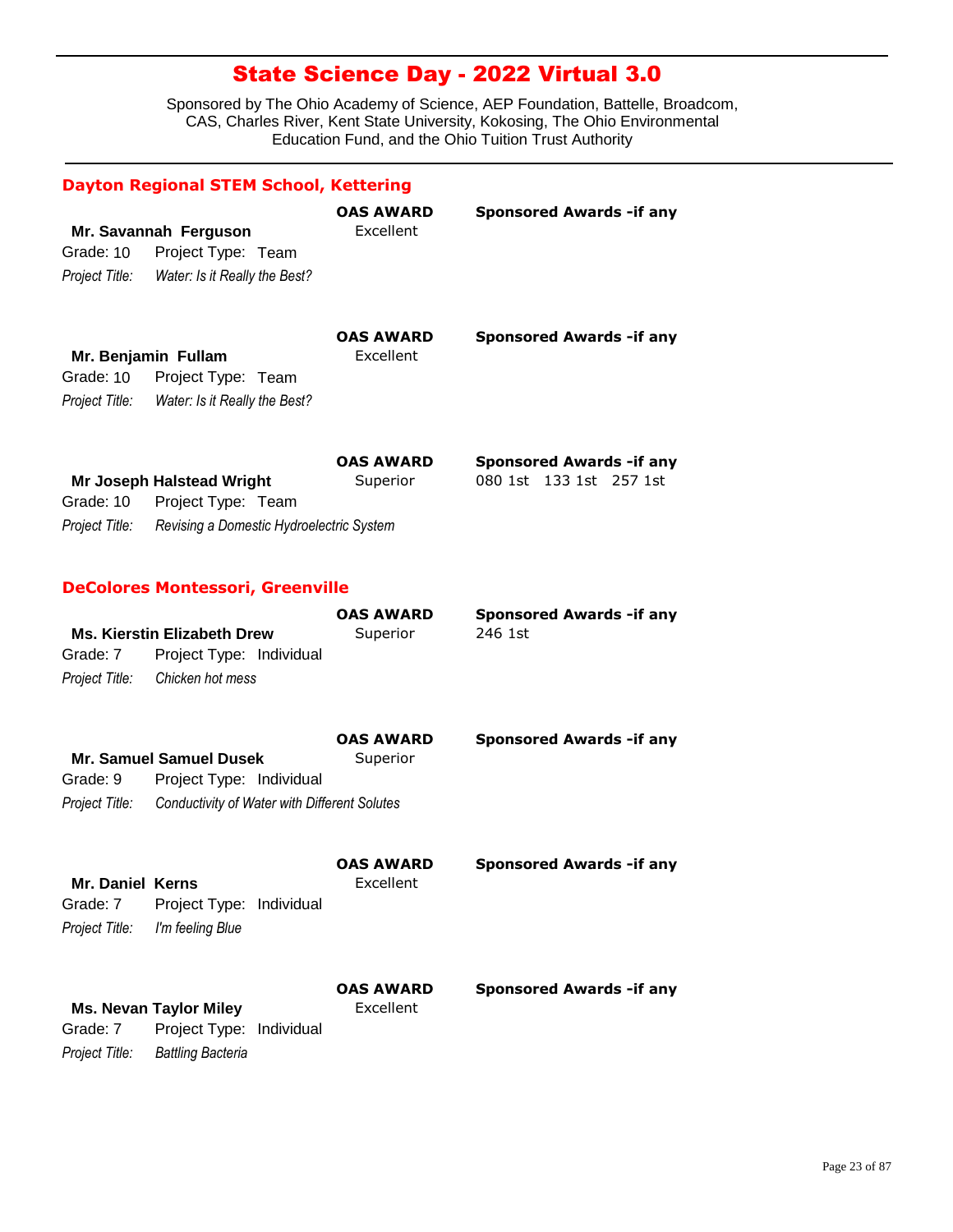Sponsored by The Ohio Academy of Science, AEP Foundation, Battelle, Broadcom, CAS, Charles River, Kent State University, Kokosing, The Ohio Environmental Education Fund, and the Ohio Tuition Trust Authority

#### **DeColores Montessori, Greenville**

| Ms. Haley<br>Grade: 9<br>Project Title:        | Miller<br>Project Type: Individual<br>Solar beeswax melter | <b>OAS AWARD</b><br>Superior | <b>Sponsored Awards - if any</b> |
|------------------------------------------------|------------------------------------------------------------|------------------------------|----------------------------------|
| Mr. Teddy Miller<br>Grade: 7<br>Project Title: | Project Type: Individual<br>Indoor Basil Harvesting        | <b>OAS AWARD</b><br>Superior | <b>Sponsored Awards - if any</b> |

#### **Dublin Coffman HS, Dublin**

|                |                                    | <b>OAS AWARD</b> | <b>Sponsored Awards - if any</b>                                                                           |
|----------------|------------------------------------|------------------|------------------------------------------------------------------------------------------------------------|
| Mr. Laksh Dhir |                                    | Superior         | 033 3rd                                                                                                    |
|                | Grade: 12 Project Type: Individual |                  |                                                                                                            |
| Project Title: | Inducing Bacteria                  |                  | An in vitro Comparative Study on Antimicrobial Effectiveness of Phytomedicines Against the Growth of Acne- |

### **Dublin Jerome HS, Dublin**

|                |                                | <b>OAS AWARD</b> | <b>Sponsored Awards - if any</b>                                                                                |  |
|----------------|--------------------------------|------------------|-----------------------------------------------------------------------------------------------------------------|--|
|                | <b>Mr Praneel Probir Patel</b> | Superior         | 028 1st                                                                                                         |  |
| Grade: 10      | Project Type: Individual       |                  |                                                                                                                 |  |
| Project Title: |                                |                  | Identifying Emotions Present in Human Speech and Improving Audio Analysis Utilizing Machine Learning Algorithms |  |

|                       | Mr Varun Ramanujam       | <b>OAS AWARD</b><br>Superior                                        | <b>Sponsored Awards - if any</b>                                                                                |  |
|-----------------------|--------------------------|---------------------------------------------------------------------|-----------------------------------------------------------------------------------------------------------------|--|
| Grade: 9              | Project Type: Individual |                                                                     |                                                                                                                 |  |
| Project Title:        |                          | Which tomato retain the most amount of active Vitamin C when cooked |                                                                                                                 |  |
|                       |                          | <b>OAS AWARD</b>                                                    | <b>Sponsored Awards - if any</b>                                                                                |  |
| <b>Mr Mihir Vador</b> |                          | Superior                                                            | 148 1st<br>147 2nd                                                                                              |  |
| Grade: 12             | Project Type: Individual |                                                                     |                                                                                                                 |  |
| Project Title:        | Resonance Images         |                                                                     | Novel Diagnosis of Multiple Sclerosis through Convolutional Neural Networks by analyzing 3 Dimensional Magnetic |  |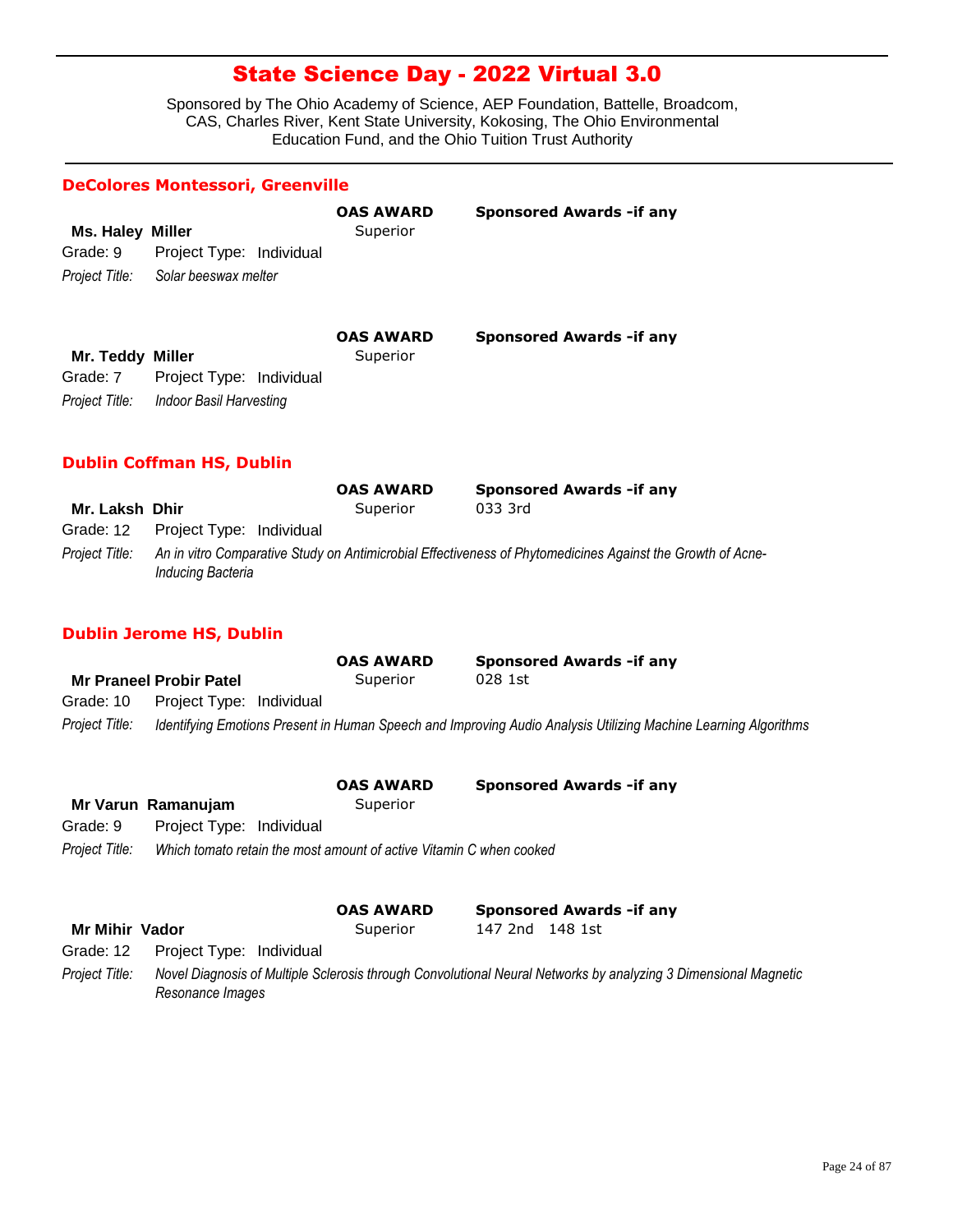Sponsored by The Ohio Academy of Science, AEP Foundation, Battelle, Broadcom, CAS, Charles River, Kent State University, Kokosing, The Ohio Environmental Education Fund, and the Ohio Tuition Trust Authority

**Sponsored Awards -if any** 

### **Dunbar HS, Dayton**

|                |                                    | <b>OAS AWARD</b>                                 | <b>Sponso</b> |
|----------------|------------------------------------|--------------------------------------------------|---------------|
| Mr. Nykaih Gay |                                    | Superior                                         | 080 HM        |
|                | Grade: 12 Project Type: Individual |                                                  |               |
| Project Title: |                                    | Potential Ecological Benefit of Amur Honeysuckle |               |

#### **East Liverpool MS, E Liverpool**

|                         |                                                              | <b>OAS AWARD</b> | <b>Sponsored Awards - if any</b> |
|-------------------------|--------------------------------------------------------------|------------------|----------------------------------|
| <b>Ms. Sabrina Hill</b> |                                                              | Excellent        |                                  |
| Grade: 7                | Project Type: Individual                                     |                  |                                  |
|                         | Project Title: A Plant's Journey - From Bullied to Belonging |                  |                                  |

#### **East Richland Christian School, St Clairsville**

|                |                                                    | <b>OAS AWARD</b> | <b>Sponsored Awards - if any</b> |
|----------------|----------------------------------------------------|------------------|----------------------------------|
|                | Mr. Charles Russell Gooch                          | Excellent        |                                  |
| Grade: 5       | Project Type: Individual                           |                  |                                  |
| Project Title: | The Effect of Different Designs on Derby Car Speed |                  |                                  |

|                |                                                  | <b>OAS AWARD</b> | <b>Sponsored Awards - if any</b> |
|----------------|--------------------------------------------------|------------------|----------------------------------|
|                | <b>Ms. Berea Ellen Miller</b>                    | Excellent        | 067 3rd                          |
| Grade: 5       | Project Type: Individual                         |                  |                                  |
| Proiect Title: | Comparison of Heat Loss in Insulated Coffee Cups |                  |                                  |

|                |                                         | <b>OAS AWARD</b> | <b>Sponsored Awards - if any</b> |
|----------------|-----------------------------------------|------------------|----------------------------------|
|                | Mr. Brayden Lee Miner                   | Superior         |                                  |
| Grade: 6       | Project Type: Individual                |                  |                                  |
| Project Title: | How Much Weight Can A Pencil Withstand? |                  |                                  |

#### **Eastland Career Center, Groveport Harold C. Shaw Outstanding School Award**

|                |                                    | <b>OAS AWARD</b> | <b>Sponsored Awards - if any</b>                                                                 |  |
|----------------|------------------------------------|------------------|--------------------------------------------------------------------------------------------------|--|
|                | <b>Mr. Adolphus Ekow Addison</b>   | Superior         | 257 1st                                                                                          |  |
|                | Grade: 12 Project Type: Individual |                  |                                                                                                  |  |
| Project Title: |                                    |                  | Growth of Tissue in Biodegradable Scaffolds and Testing Functionality Through Mechanical Testing |  |

|                |                                    | <b>OAS AWARD</b> | <b>Sponsored Awards - if any</b>                                                          |
|----------------|------------------------------------|------------------|-------------------------------------------------------------------------------------------|
| Ms. Edna Boadi |                                    | Superior         | 169 SCH                                                                                   |
|                | Grade: 12 Project Type: Individual |                  |                                                                                           |
| Project Title: |                                    |                  | Analyzing Protein Expression in Chicken Samples from Various Food Stores using Proteomics |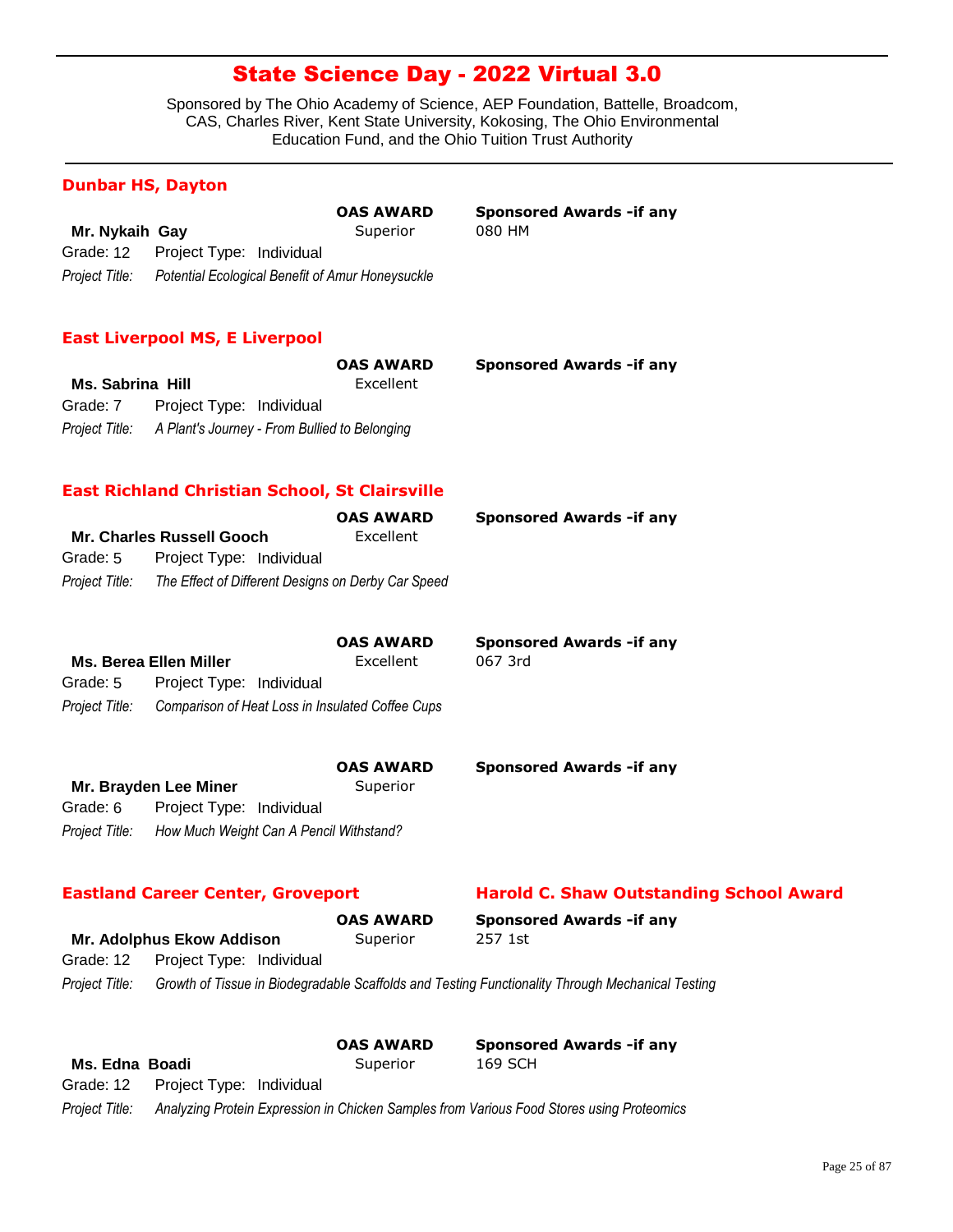Sponsored by The Ohio Academy of Science, AEP Foundation, Battelle, Broadcom, CAS, Charles River, Kent State University, Kokosing, The Ohio Environmental Education Fund, and the Ohio Tuition Trust Authority

|                                                        | <b>Eastland Career Center, Groveport</b>                                              |                              | <b>Harold C. Shaw Outstanding School Award</b>                                                                                            |
|--------------------------------------------------------|---------------------------------------------------------------------------------------|------------------------------|-------------------------------------------------------------------------------------------------------------------------------------------|
| <b>Ms. Fallon Keeton</b><br>Grade: 12                  | Project Type: Individual                                                              | <b>OAS AWARD</b><br>Superior | <b>Sponsored Awards - if any</b>                                                                                                          |
| Project Title:                                         | The Potential Formation of Chloroform through the Integration of Triclosan into Water |                              |                                                                                                                                           |
| Grade: 12                                              | Mr. Jordan Michael Mason<br>Project Type: Individual                                  | <b>OAS AWARD</b><br>Superior | <b>Sponsored Awards - if any</b><br>050 1st 256 1st 258 1st                                                                               |
| Project Title:                                         | An Investigation of the Gut Microbiota of Healthy Dogs by Breed, Age, and Sex         |                              |                                                                                                                                           |
| Mr. Varun Miriyala<br>Grade: 12                        | Project Type: Individual                                                              | <b>OAS AWARD</b><br>Superior | <b>Sponsored Awards - if any</b>                                                                                                          |
| Project Title:                                         | infection                                                                             |                              | The role of LOS glycosyltransferase LpsA in adaptation of nontypeable Haemophilus influenzae during middle ear                            |
| <b>Ms. Gabriela Panizo</b><br>Grade: 12                | Project Type: Individual                                                              | <b>OAS AWARD</b><br>Superior | <b>Sponsored Awards - if any</b>                                                                                                          |
| Project Title:                                         |                                                                                       |                              | The Effects of Red and Far-Red Light on Carbon Dioxide Absorption in Photosynthetic Bacteria                                              |
| <b>Ms. Olivia Perry</b><br>Grade: 12<br>Project Title: | Project Type: Individual                                                              | <b>OAS AWARD</b><br>Superior | <b>Sponsored Awards - if any</b><br>The Effects of Different Concentrations of Potassium Chloride on the Development of Zebrafish Embryos |
|                                                        |                                                                                       |                              |                                                                                                                                           |
| Grade: 12                                              | Ms. M'Kaia Zhané Trent<br>Project Type: Individual                                    | <b>OAS AWARD</b><br>Superior | <b>Sponsored Awards -if any</b><br>148 2nd                                                                                                |
| Project Title:                                         |                                                                                       |                              | Investigation Between Schwann Cell Nuclei Counts and Internode Length in CMT-2E Models                                                    |
| <b>Ellet CLC, Akron</b>                                |                                                                                       |                              |                                                                                                                                           |
|                                                        |                                                                                       | <b>OAS AWARD</b>             | <b>Sponsored Awards -if any</b>                                                                                                           |

Mr. Haddon Boone **Excellent** 

*Project Title: Random vs. Deliberate Selection* Grade: 9 Project Type: Individual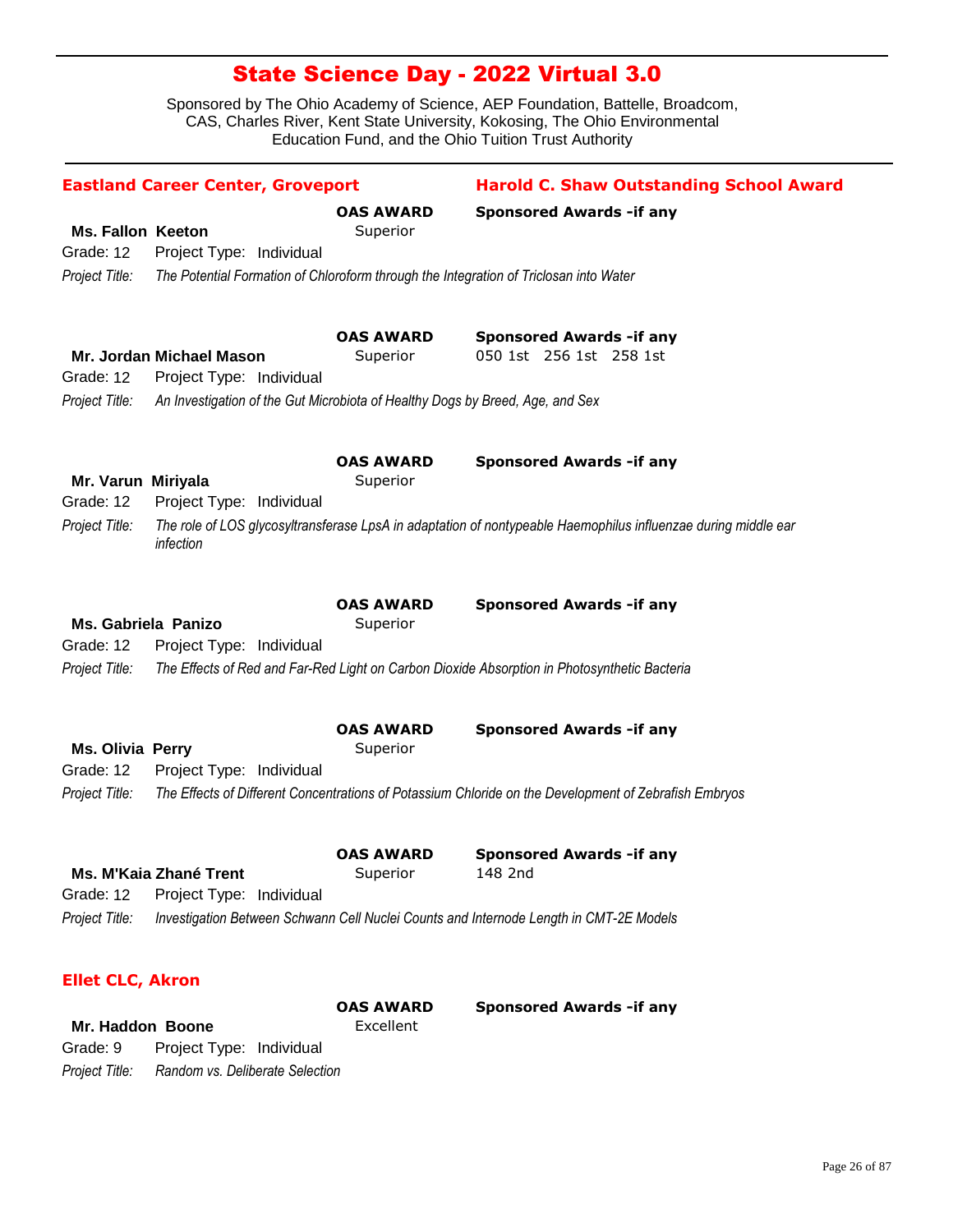Sponsored by The Ohio Academy of Science, AEP Foundation, Battelle, Broadcom, CAS, Charles River, Kent State University, Kokosing, The Ohio Environmental Education Fund, and the Ohio Tuition Trust Authority

### **Fairland HS, Proctorville**

|                 |                                                                              | <b>OAS AWARD</b> | <b>Sponsored Awards - if any</b> |
|-----------------|------------------------------------------------------------------------------|------------------|----------------------------------|
| Ms. Angela Y Li |                                                                              | Superior         |                                  |
| Grade: 9        | Project Type: Individual                                                     |                  |                                  |
| Project Title:  | Change In Post Consumption Glucose From Fasting Glucose With Different Diets |                  |                                  |

|                   |                                    | <b>OAS AWARD</b> | <b>Sponsored Awards - if any</b> |
|-------------------|------------------------------------|------------------|----------------------------------|
| Ms. Hannah Taylor |                                    | Superior         |                                  |
|                   | Grade: 10 Project Type: Individual |                  |                                  |
| Project Title:    | Batterv Life                       |                  |                                  |
|                   |                                    |                  |                                  |

|                                    | <b>OAS AWARD</b> | <b>Sponsored Awards - if any</b> |
|------------------------------------|------------------|----------------------------------|
| <b>Ms McKinsey Leigh Wray</b>      | Excellent        |                                  |
| Grade: 10 Project Type: Individual |                  |                                  |
| Project Title: Fruit Sugars        |                  |                                  |

### **Fairland MS, Proctorville**

|                     |                                    | <b>OAS AWARD</b> | <b>Sponsored Awards - if any</b> |
|---------------------|------------------------------------|------------------|----------------------------------|
| Mr. Mitchell Dunlap |                                    | Excellent        |                                  |
| Grade: 7            | Project Type: Individual           |                  |                                  |
| Project Title:      | Which Water Bottle is the Coolest? |                  |                                  |

### **Felicity Franklin MS, Felicity**

|                |                          | <b>OAS AWARD</b>                                                  | <b>Sponsored Awards - if any</b> |
|----------------|--------------------------|-------------------------------------------------------------------|----------------------------------|
|                | Ms. Addilynn Olivia Bock | Excellent                                                         |                                  |
| Grade: 5       | Project Type: Team       |                                                                   |                                  |
| Project Title: |                          | The Battle of Electrolytes! Who will win Gatorade or apple juice? |                                  |
|                |                          |                                                                   |                                  |

| <b>Ms. Lydia Hamilton</b> |                                | <b>OAS AWARD</b><br>Excellent | Sponsored Awards - if any        |
|---------------------------|--------------------------------|-------------------------------|----------------------------------|
| Grade: 6                  | Project Type: Team             |                               |                                  |
| Project Title:            | Smacktown in Stain Town        |                               |                                  |
|                           |                                | <b>OAS AWARD</b>              | <b>Sponsored Awards - if any</b> |
|                           | <b>Ms. Natalie Grace Leigh</b> | Excellent                     |                                  |
| Grade: 6                  | Project Type: Team             |                               |                                  |
| Project Title:            | Smacktown in Stain Town        |                               |                                  |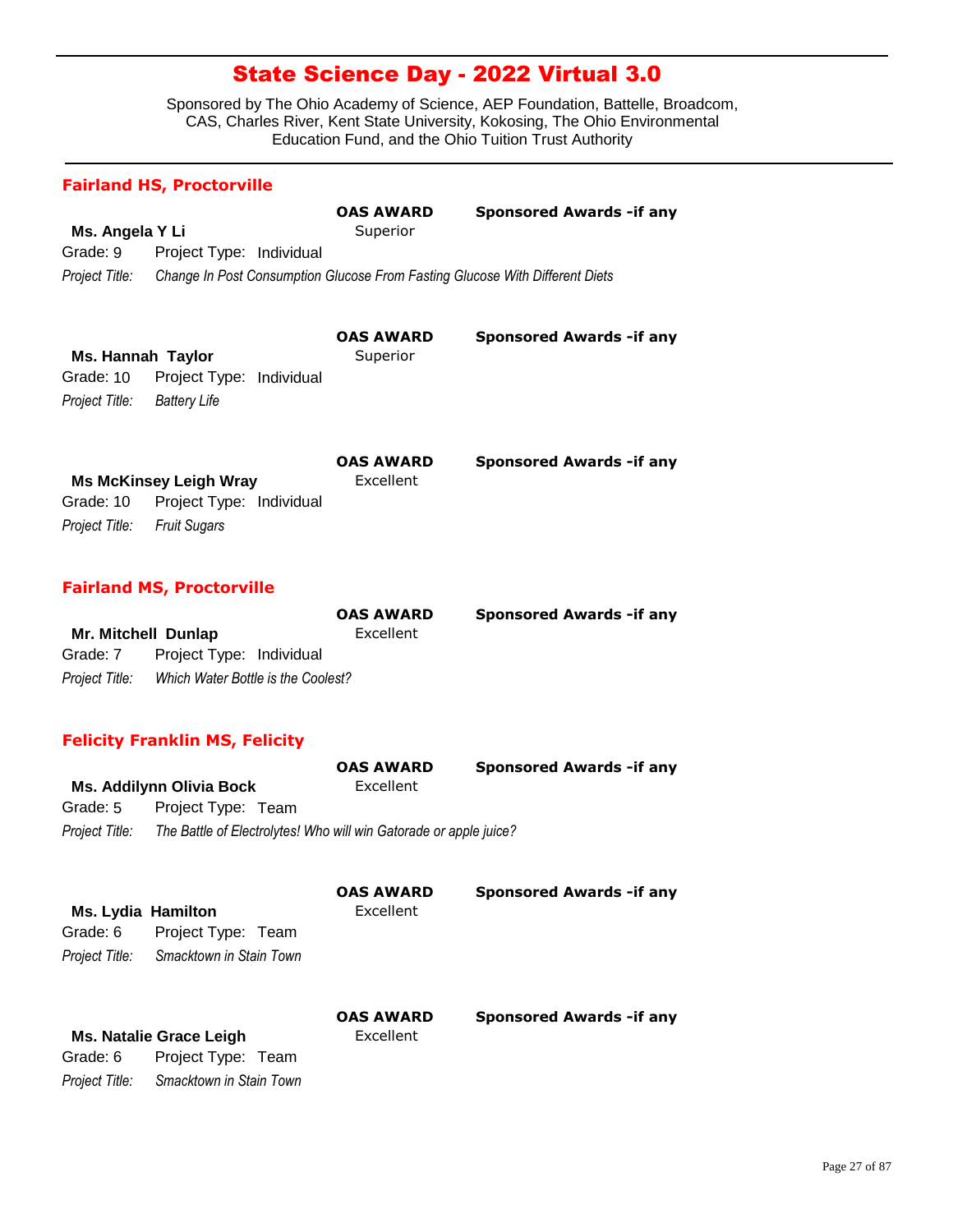Sponsored by The Ohio Academy of Science, AEP Foundation, Battelle, Broadcom, CAS, Charles River, Kent State University, Kokosing, The Ohio Environmental Education Fund, and the Ohio Tuition Trust Authority

#### **Felicity Franklin MS, Felicity**

|                |                                                                   | <b>OAS AWARD</b> | <b>Sponsored Awards - if any</b> |
|----------------|-------------------------------------------------------------------|------------------|----------------------------------|
|                | Ms. Stella Paige Ninichuck                                        | Excellent        |                                  |
| Grade: 5       | Project Type: Team                                                |                  |                                  |
| Project Title: | The Battle of Electrolytes! Who will win Gatorade or apple juice? |                  |                                  |

#### **Fort Jennings HS, Fort Jennings**

|                                        | <b>OAS AWARD</b> | <b>Sponsored Awards - if any</b> |
|----------------------------------------|------------------|----------------------------------|
| Mr Evan Ellerbrock                     | Superior         |                                  |
| Grade: 8 Project Type: Individual      |                  |                                  |
| Project Title: Loft Angle and Distance |                  |                                  |

#### **Geneva JS, Geneva**

|                |                                           | <b>OAS AWARD</b> | <b>Sponsored Awards - if any</b> |
|----------------|-------------------------------------------|------------------|----------------------------------|
|                | <b>Ms. Lea Marie MacMichael</b>           | Excellent        |                                  |
| Grade: 7       | Project Type: Individual                  |                  |                                  |
| Proiect Title: | Yeast Growth Related to Water Temperature |                  |                                  |

### **Global Impact STEM Academy, Springfield**

|                  |                                       | <b>OAS AWARD</b> | <b>Sponsored Awards - if any</b> |
|------------------|---------------------------------------|------------------|----------------------------------|
| Ms. Alyssa Bayer |                                       | Superior         | 157 SCH                          |
|                  | Grade: 10 Project Type: Individual    |                  |                                  |
|                  | Project Title: Hydroponics Comparison |                  |                                  |

| <b>Mr Jackson DeWitt</b> |                                   | <b>OAS AWARD</b><br>Excellent | <b>Sponsored Awards - if any</b>                                                                         |
|--------------------------|-----------------------------------|-------------------------------|----------------------------------------------------------------------------------------------------------|
| Grade: 8                 | Project Type: Individual          |                               |                                                                                                          |
| Project Title:           | Phosphate Fertilizer are Changed? |                               | How much Nitrate and Phosphate will Leach into Groundwater if the Application Rates of the Mono-Ammonium |

|                          |                                         | <b>OAS AWARD</b> | <b>Sponsored Awards - if any</b> |
|--------------------------|-----------------------------------------|------------------|----------------------------------|
| <b>Mr. Nicholas Funk</b> |                                         | Excellent        | 262 3rd                          |
| Grade: 8                 | Project Type: Individual                |                  |                                  |
| Project Title:           | How does Basil Grow in Different Soils? |                  |                                  |

|                      |                                       | <b>OAS AWARD</b> | <b>Sponsored Awards - if any</b> |
|----------------------|---------------------------------------|------------------|----------------------------------|
| Ms. Jillian Jennings |                                       | Excellent        |                                  |
| Grade: 7             | Project Type: Individual              |                  |                                  |
| Project Title:       | Pig Feeds and Their Available Protein |                  |                                  |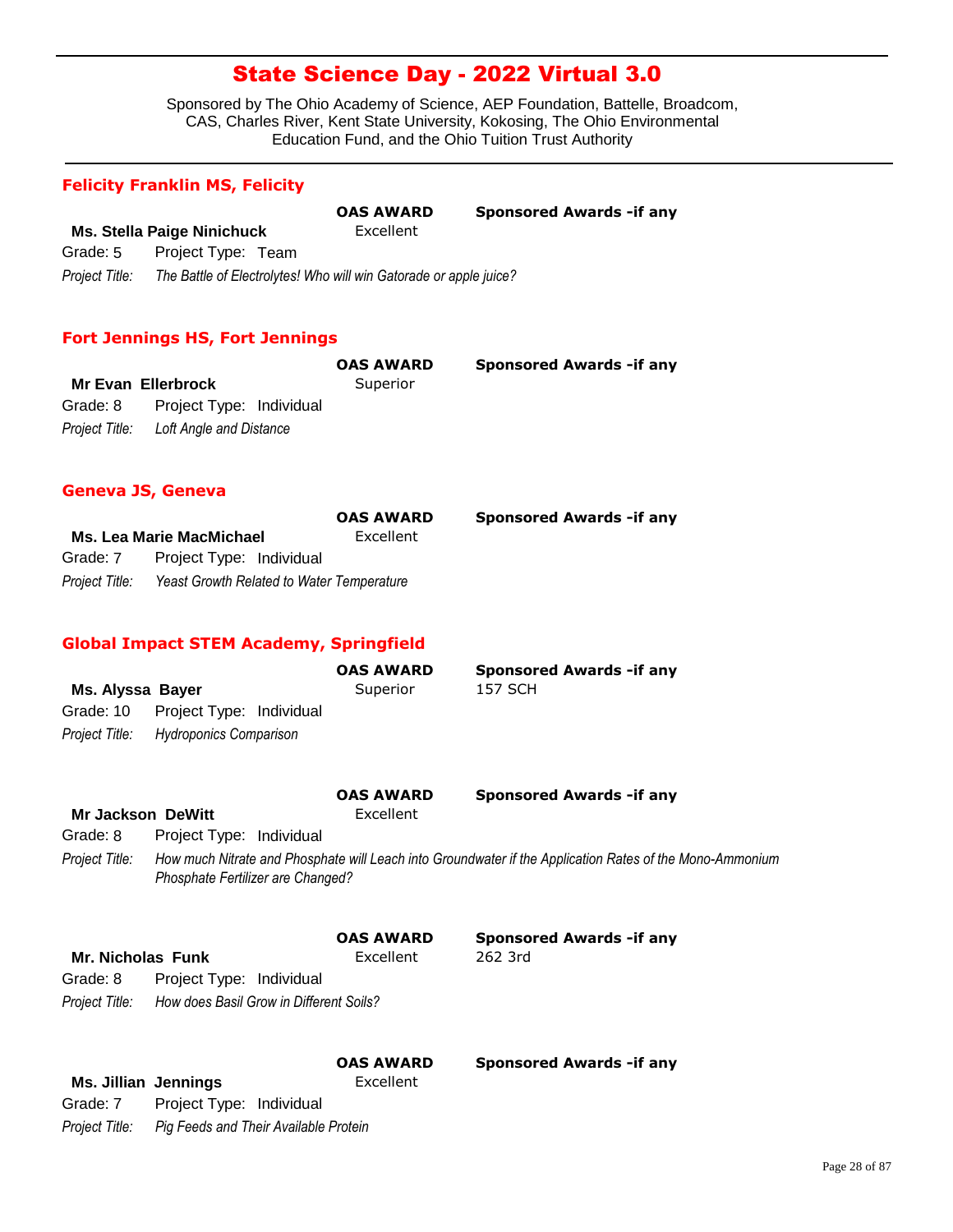Sponsored by The Ohio Academy of Science, AEP Foundation, Battelle, Broadcom, CAS, Charles River, Kent State University, Kokosing, The Ohio Environmental Education Fund, and the Ohio Tuition Trust Authority

|                            |                                                          | <b>OAS AWARD</b>                                     | <b>Sponsored Awards - if any</b> |
|----------------------------|----------------------------------------------------------|------------------------------------------------------|----------------------------------|
|                            | Ms Josie Lynn Jennings                                   | Superior                                             | 030 2nd                          |
| Grade: 9                   | Project Type: Individual                                 |                                                      |                                  |
| Project Title:             | How Does Temperature Affect Zebrafish Sex Determination? |                                                      |                                  |
|                            |                                                          |                                                      |                                  |
|                            |                                                          | <b>OAS AWARD</b>                                     | <b>Sponsored Awards - if any</b> |
| <b>Ms. Abigail Kittles</b> |                                                          | Superior                                             |                                  |
| Grade: 11                  | Project Type: Individual                                 |                                                      |                                  |
|                            |                                                          | Caffeine Amounts in Different Roasts of Coffee Beans |                                  |

#### **Hathaway Brown, Shaker Hts**

|              |                                                                   | <b>OAS AWARD</b> | <b>Sponsored Awards - if any</b> |
|--------------|-------------------------------------------------------------------|------------------|----------------------------------|
| Ms Maya Tang |                                                                   | Superior         | 148 2nd                          |
| Grade: 9     | Project Type: Individual                                          |                  |                                  |
|              | Project Title: Can Wearable Technology Help Guide Dieting Safety? |                  |                                  |

|                |                                    | <b>OAS AWARD</b> |                 | <b>Sponsored Awards - if any</b>                                                                               |
|----------------|------------------------------------|------------------|-----------------|----------------------------------------------------------------------------------------------------------------|
| Ms Julia Zhu   |                                    | Superior         | 148 2nd 238 1st |                                                                                                                |
|                | Grade: 10 Project Type: Individual |                  |                 |                                                                                                                |
| Project Title: | MPAN                               |                  |                 | C19orf12 Ablation Caused Mitochondrial Dysfunction and Susceptibility to Ferroptosis in Neuronal Cell Model of |

### **Hawken School, Gates Mills**

|                |                                                                                                     | <b>OAS AWARD</b> |  | <b>Sponsored Awards - if any</b> |  |
|----------------|-----------------------------------------------------------------------------------------------------|------------------|--|----------------------------------|--|
|                | Mr Destynn Ayrom Keuchel                                                                            | Superior         |  | 058 1st 067 3rd 106 1st 247 2nd  |  |
|                | Grade: 12 Project Type: Individual                                                                  |                  |  |                                  |  |
| Proiect Title: | Deployment of Thermoplastic and Thermosetting Technologies to Improve the Durability of Solar Sails |                  |  |                                  |  |

|                   |                          | <b>OAS AWARD</b> | <b>Sponsored Awards - if any</b>                                                                        |  |
|-------------------|--------------------------|------------------|---------------------------------------------------------------------------------------------------------|--|
| Mr. Harsha Sanaka |                          | Superior         | 145 1st                                                                                                 |  |
| Grade: 11         | Project Type: Individual |                  |                                                                                                         |  |
| Project Title:    | Lockdown                 |                  | Temporal Trends and Disparities in Gastroenterology Care Utilization Before, During, and After COVID-19 |  |

| <b>Mr John Nathaniel Shin</b> | Superior |
|-------------------------------|----------|

**OAS AWARD Sponsored Awards -if any**

Grade: 11 Project Type: Individual

*Project Title: Utilizing Intelligent Data Partitioning to Improve Machine Learning Models*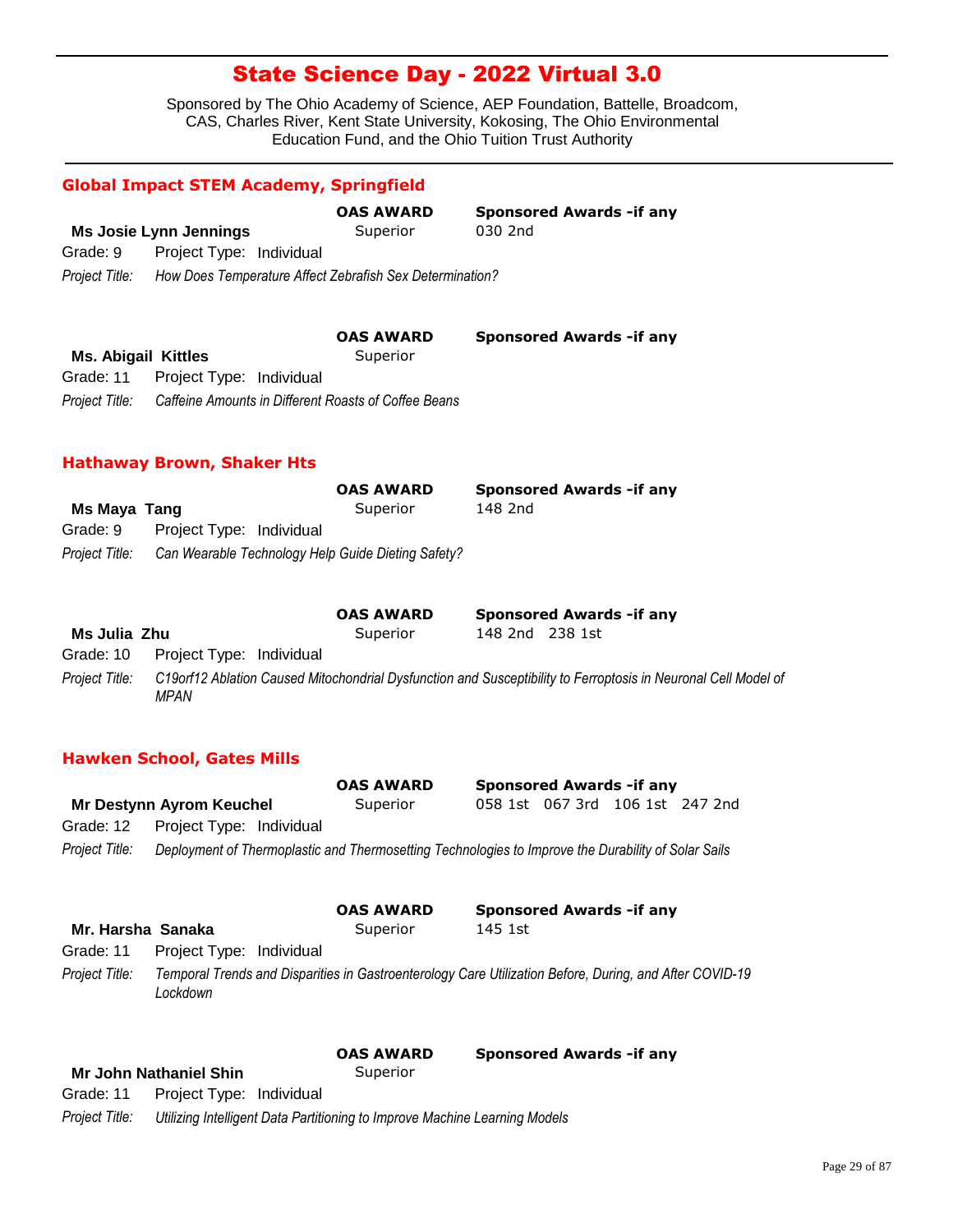Sponsored by The Ohio Academy of Science, AEP Foundation, Battelle, Broadcom, CAS, Charles River, Kent State University, Kokosing, The Ohio Environmental Education Fund, and the Ohio Tuition Trust Authority

|                | <b>Hilltop HS, West Unity</b>                                              |                              | <b>Harold C. Shaw Outstanding School Award</b>                                 |
|----------------|----------------------------------------------------------------------------|------------------------------|--------------------------------------------------------------------------------|
|                |                                                                            | <b>OAS AWARD</b>             | <b>Sponsored Awards - if any</b>                                               |
|                | <b>Mr. James Blaine Bell</b>                                               | Superior                     | 012 SCH 080 HM 251 1st                                                         |
| Grade: 11      | Project Type: Individual                                                   |                              |                                                                                |
| Project Title: |                                                                            |                              | Analyzing Degradation Trends in Compostable through Various Compost Techniques |
|                |                                                                            |                              |                                                                                |
|                | <b>Ms Ella Grace Calvin</b>                                                | <b>OAS AWARD</b><br>Superior | <b>Sponsored Awards - if any</b>                                               |
| Grade: 12      | Project Type: Individual                                                   |                              |                                                                                |
| Project Title: | What Style of Suturing is Easiest to Learn in a Teaching Environment       |                              |                                                                                |
|                |                                                                            |                              |                                                                                |
|                |                                                                            | <b>OAS AWARD</b>             | <b>Sponsored Awards - if any</b>                                               |
|                | <b>Ms Kacy Brianne Connolly</b>                                            | Superior                     |                                                                                |
| Grade: 12      | Project Type: Individual                                                   |                              |                                                                                |
| Project Title: | Combinations of Benzoyl Peroxide and Natural Agents on Bacteria Prevention |                              |                                                                                |
|                |                                                                            |                              |                                                                                |
|                |                                                                            | <b>OAS AWARD</b>             | <b>Sponsored Awards - if any</b>                                               |
|                | <b>Mr Hunter William Leupp</b>                                             | Superior                     | 031 3rd                                                                        |
| Grade: 12      | Project Type: Individual                                                   |                              |                                                                                |
| Project Title: | Nutrition Labeling and Its Effect on Consumer Preference                   |                              |                                                                                |
|                |                                                                            | <b>OAS AWARD</b>             | <b>Sponsored Awards - if any</b>                                               |
|                | Mr. Lakota Lloyd Siegel                                                    | Excellent                    |                                                                                |
| Grade: 8       | Project Type: Individual                                                   |                              |                                                                                |
| Project Title: | How Corrosion from Hot Salt Water Will Affect The Resistance on The Wire?  |                              |                                                                                |
|                |                                                                            |                              |                                                                                |
|                |                                                                            | <b>OAS AWARD</b>             | <b>Sponsored Awards - if any</b>                                               |
|                | Mr. Joseph Thomas Williams                                                 | Superior                     |                                                                                |
| Grade: 8       | Project Type: Individual                                                   |                              |                                                                                |
| Project Title: | How The Diameter of a Baseball Bat Affects the Distance Traveled           |                              |                                                                                |
|                | <b>Holy Angels, Sidney</b>                                                 |                              |                                                                                |
|                |                                                                            | <b>OAS AWARD</b>             | <b>Sponsored Awards -if any</b>                                                |
|                |                                                                            |                              |                                                                                |

**Ms. Bailey Anne Cotterman** Superior *Project Title: Which Brand of Popcorn Leaves the Most Unpopped Kernels?* Grade: 6 Project Type: Individual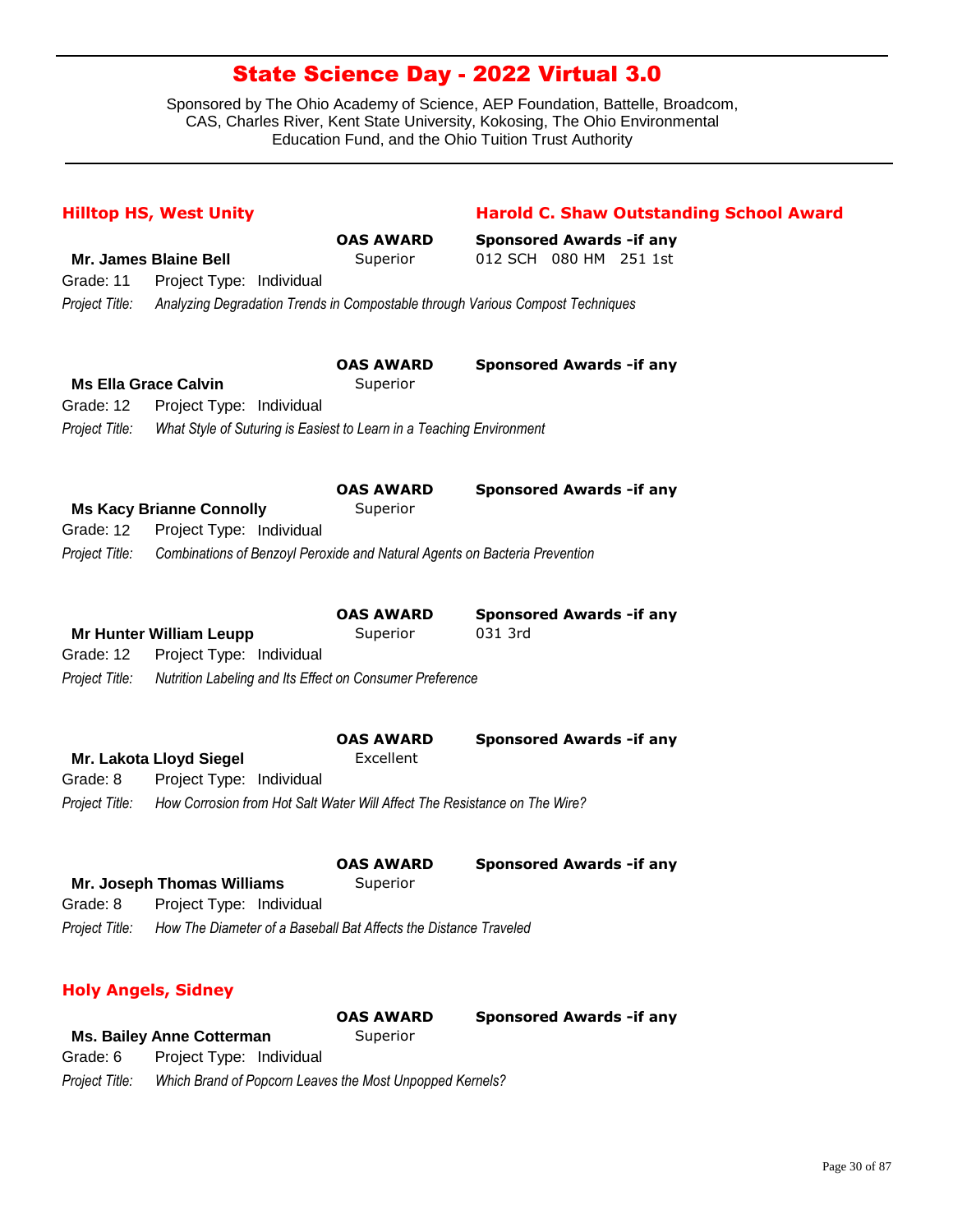| <b>Holy Angels, Sidney</b>    |                                                                                         |                               |                                            |
|-------------------------------|-----------------------------------------------------------------------------------------|-------------------------------|--------------------------------------------|
| Grade: 6                      | <b>Ms. Josephine Flaute</b><br>Project Type: Individual                                 | <b>OAS AWARD</b><br>Excellent | <b>Sponsored Awards - if any</b>           |
|                               |                                                                                         |                               |                                            |
| Project Title:                | Do cats have a preference for the food they eat depending on the expense of the food    |                               |                                            |
| Mr. Turner Lachey<br>Grade: 8 | Project Type: Individual                                                                | <b>OAS AWARD</b><br>Excellent | <b>Sponsored Awards -if any</b>            |
| Project Title:                | Can Chewing Gum Clean Your Teeth Better Than Brushing                                   |                               |                                            |
| Grade: 8<br>Project Title:    | Mr. Calvin Gerard Linson<br>Project Type: Individual<br>Is the Five Second Rule a Myth? | <b>OAS AWARD</b><br>Excellent | <b>Sponsored Awards - if any</b>           |
| Grade: 8                      | <b>Ms. Anna Claire Minneci</b><br>Project Type: Individual                              | <b>OAS AWARD</b><br>Excellent | <b>Sponsored Awards - if any</b><br>134 HM |
| Project Title:                | Does Temperature Affect How Long Glow Sticks Last?                                      |                               |                                            |
|                               | Mr. Henry William Petersen                                                              | <b>OAS AWARD</b><br>Superior  | <b>Sponsored Awards - if any</b>           |
| Grade: 8                      | Project Type: Individual                                                                |                               |                                            |
| Project Title:                | How does golf ball compression effect spin rate?                                        |                               |                                            |
|                               | <b>Ms. Taylor Alexis Platfoot</b>                                                       | <b>OAS AWARD</b><br>Superior  | <b>Sponsored Awards - if any</b>           |
|                               | Grade: 6 Project Type: Individual                                                       |                               |                                            |
| Project Title:                | What soil helps sunflowers grow the tallest                                             |                               |                                            |
|                               | Mr. Carter James Rigel                                                                  | <b>OAS AWARD</b><br>Excellent | <b>Sponsored Awards - if any</b>           |
| Grade: 8                      | Project Type: Individual                                                                |                               |                                            |
| Project Title:                | Which cleaning solution can eradicate the most bacteria?                                |                               |                                            |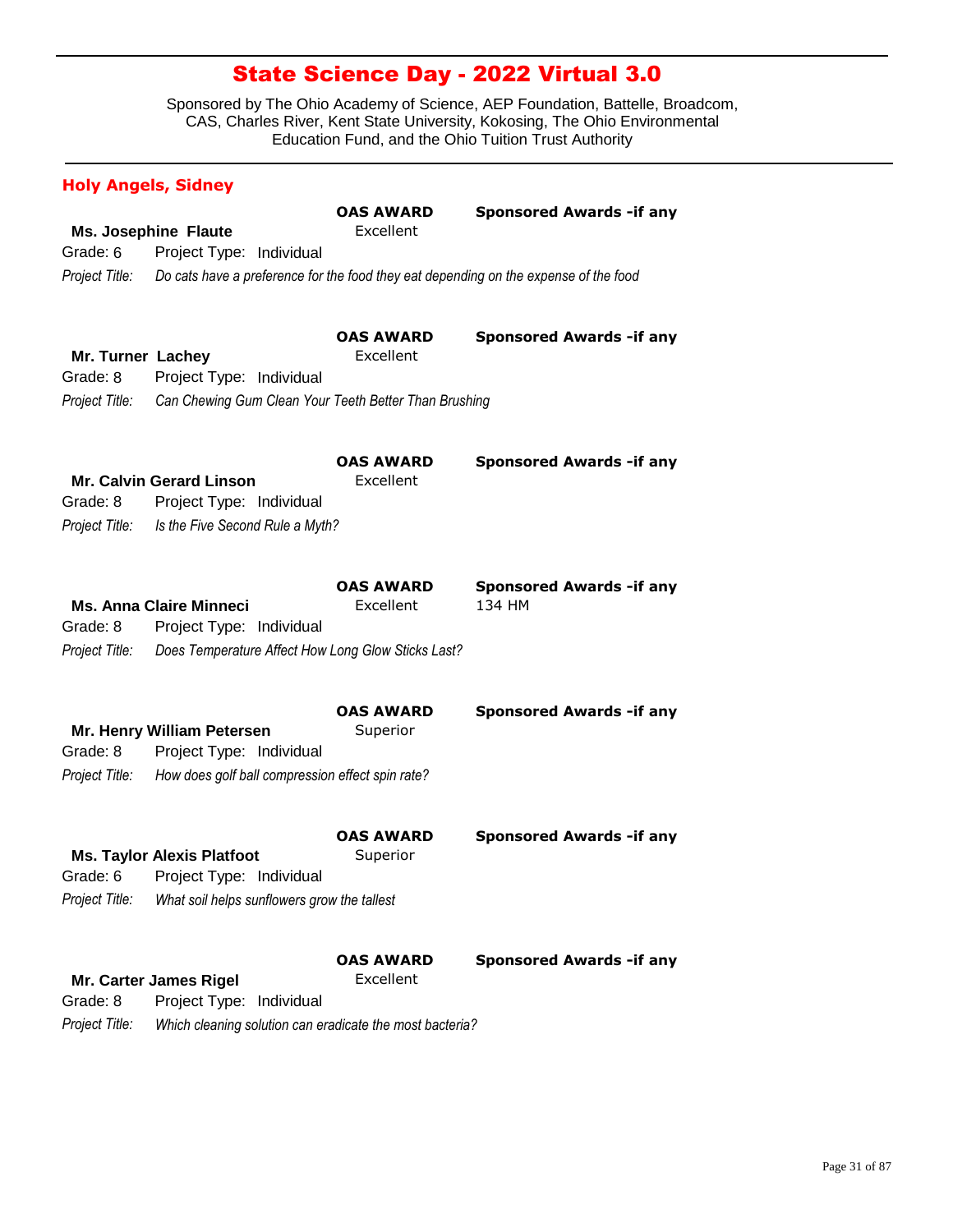Sponsored by The Ohio Academy of Science, AEP Foundation, Battelle, Broadcom, CAS, Charles River, Kent State University, Kokosing, The Ohio Environmental Education Fund, and the Ohio Tuition Trust Authority

|                           | <b>Holy Angels, Sidney</b>                                            |                              |                                                                                                                 |
|---------------------------|-----------------------------------------------------------------------|------------------------------|-----------------------------------------------------------------------------------------------------------------|
| <b>Ms. Kara E Stewart</b> |                                                                       | <b>OAS AWARD</b><br>Superior | <b>Sponsored Awards - if any</b><br>239 SCH                                                                     |
| Grade: 6                  | Project Type: Individual                                              |                              |                                                                                                                 |
| Project Title:            | Do Dingo Dental Sticks Clean Dog's Teeth                              |                              |                                                                                                                 |
|                           |                                                                       | <b>OAS AWARD</b>             | <b>Sponsored Awards - if any</b>                                                                                |
|                           | <b>Mr Ian Andrew Stiver</b>                                           | Excellent                    |                                                                                                                 |
| Grade: 8                  | Project Type: Individual                                              |                              |                                                                                                                 |
| Project Title:            | <b>Deer Repellent Effectiveness</b>                                   |                              |                                                                                                                 |
|                           |                                                                       | <b>OAS AWARD</b>             | <b>Sponsored Awards - if any</b>                                                                                |
|                           | Ms. Avery Michelle Wyan                                               | Superior                     | 246 1st 250 1st                                                                                                 |
| Grade: 6                  | Project Type: Individual                                              |                              |                                                                                                                 |
| Project Title:            | Does the Height of a Gymnast Affect the Length of Their Forward Roll? |                              |                                                                                                                 |
| <b>Holy Family, Stow</b>  |                                                                       |                              |                                                                                                                 |
|                           |                                                                       | <b>OAS AWARD</b>             | <b>Sponsored Awards - if any</b>                                                                                |
|                           | Ms. Abigail Ann Alberta                                               | Superior                     | 134 1st 246 1st 250 1st                                                                                         |
| Grade: 7                  | Project Type: Individual                                              |                              |                                                                                                                 |
| Project Title:            | Alberta                                                               |                              | The Price is Right Or is It? A Study on the Correlation of Price and Effectiveness of Stain Removers by Abigail |
|                           |                                                                       |                              |                                                                                                                 |

|                   |                                                        | <b>OAS AWARD</b> | <b>Sponsored Awards - if any</b> |
|-------------------|--------------------------------------------------------|------------------|----------------------------------|
| Ms. Isabella Doss |                                                        | Superior         | 018 1st                          |
| Grade: 6          | Project Type: Individual                               |                  |                                  |
| Project Title:    | The Effects of Soil Based Probiotics on Soybean Growth |                  |                                  |

#### **Holy Rosary, St Marys**

|                  |                                             | <b>OAS AWARD</b> | <b>Sponsored Awards - if any</b> |
|------------------|---------------------------------------------|------------------|----------------------------------|
| Ms. Emma Largent |                                             | Excellent        |                                  |
| Grade: 8         | Project Type: Individual                    |                  |                                  |
|                  | Project Title: Extend Vase Flower Enjoyment |                  |                                  |

**Sponsored Awards -if any** 

### **Holy Trinity, Avon**

|                         |                                   | <b>OAS AWARD</b> |  |
|-------------------------|-----------------------------------|------------------|--|
| Ms. Sundae Delarm       |                                   | Excellent        |  |
|                         | Grade: 6 Project Type: Individual |                  |  |
| Project Title: Rise Up! |                                   |                  |  |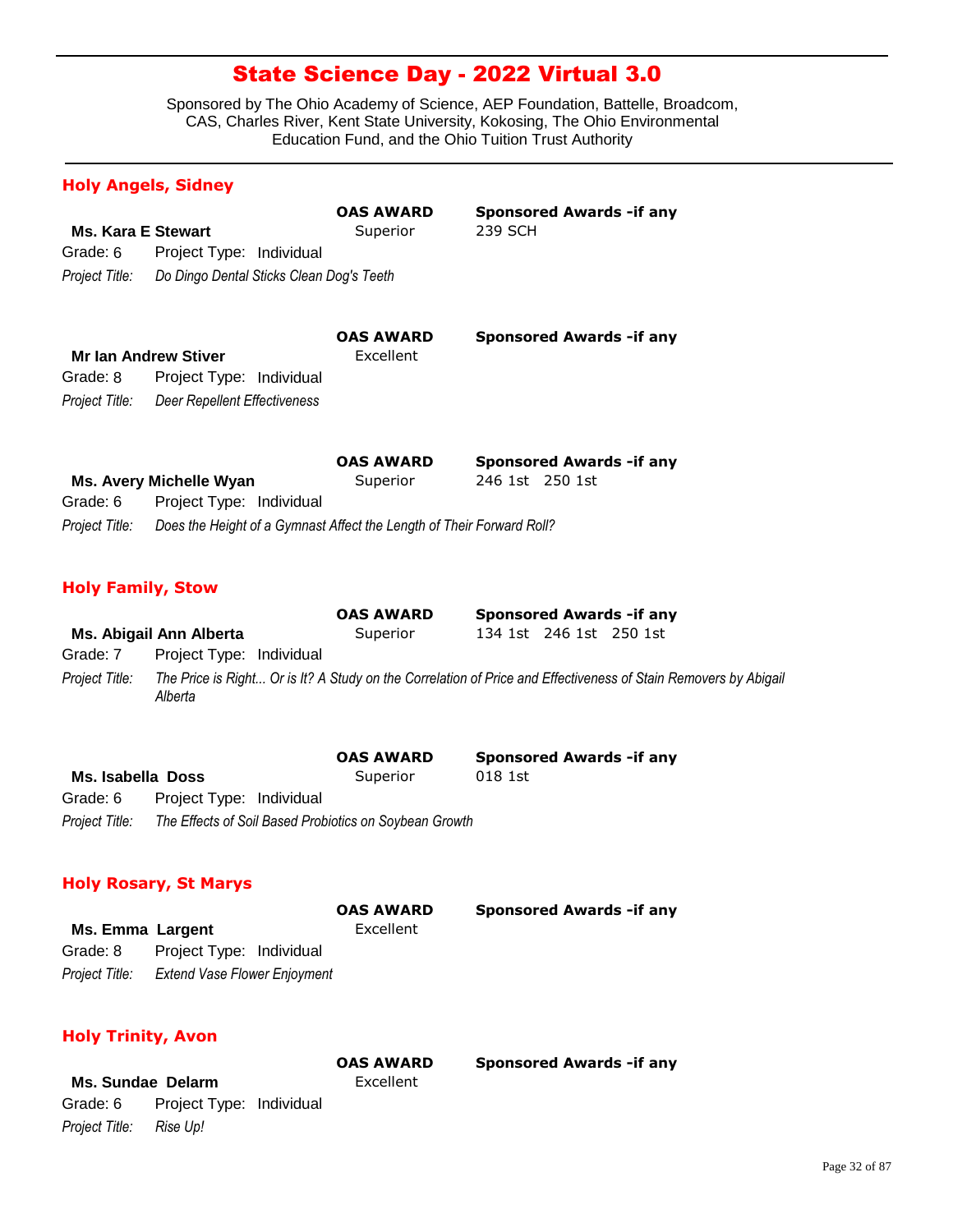Sponsored by The Ohio Academy of Science, AEP Foundation, Battelle, Broadcom, CAS, Charles River, Kent State University, Kokosing, The Ohio Environmental Education Fund, and the Ohio Tuition Trust Authority

| <b>Holy Trinity, Avon</b>                              |                                                                                                                                |                               |                                                                                                                  |
|--------------------------------------------------------|--------------------------------------------------------------------------------------------------------------------------------|-------------------------------|------------------------------------------------------------------------------------------------------------------|
| Grade: 6<br>Project Title:                             | <b>Ms. Samantha Gorney</b><br>Project Type: Individual<br>Om Nom NomCookies!                                                   | <b>OAS AWARD</b><br>Excellent | <b>Sponsored Awards - if any</b>                                                                                 |
| <b>Ms. Caitlyn Dedic</b><br>Grade: 6<br>Project Title: | Project Type: Team<br>Hearing Protection vs Hearing Protection: Which one is the most effective?                               | <b>OAS AWARD</b><br>Excellent | <b>Sponsored Awards - if any</b>                                                                                 |
| Grade: 6<br>Project Title:                             | <b>Ms. Alicia Makowski</b><br>Project Type: Team<br>Hearing Protection vs Hearing Protection: Which one is the most effective? | <b>OAS AWARD</b><br>Excellent | <b>Sponsored Awards - if any</b>                                                                                 |
|                                                        | <b>Holy Trinity, Somerset</b>                                                                                                  |                               |                                                                                                                  |
| <b>Ms. Alexis Clouse</b><br>Grade: 8<br>Project Title: | Project Type: Individual<br>Which type of grass grows the fastest?                                                             | <b>OAS AWARD</b><br>Excellent | <b>Sponsored Awards - if any</b>                                                                                 |
| Ms. Harper Nash<br>Grade: 8<br>Project Title:          | Project Type: Individual<br>Does the color of light affect plant growth?                                                       | <b>OAS AWARD</b><br>Excellent | <b>Sponsored Awards -if any</b>                                                                                  |
|                                                        | <b>Home Schooled - District 09,</b>                                                                                            |                               |                                                                                                                  |
|                                                        |                                                                                                                                | <b>OAS AWARD</b>              | <b>Sponsored Awards -if any</b>                                                                                  |
|                                                        | Ms. Juliella Hankinson                                                                                                         | Superior                      | 061 2nd                                                                                                          |
| Grade: 10                                              | Project Type: Individual                                                                                                       |                               |                                                                                                                  |
| Project Title:                                         |                                                                                                                                |                               | Salt in the Water? A Study of Variables Effecting Chloride Levels in Tributaries from Excessive use of Road Salt |

### **Hopewell JS, West Chester**

|                 |                          | <b>OAS AWARD</b> | <b>Sponsored Awards - if any</b>                                                                                  |
|-----------------|--------------------------|------------------|-------------------------------------------------------------------------------------------------------------------|
| Ms. Krisha Naik |                          | Superior         | 217 3rd                                                                                                           |
| Grade: 8        | Project Type: Individual |                  |                                                                                                                   |
| Project Title:  | Climate Change           |                  | How tap water or filter watered water safety can reduce consumption of plastic water bottle and positively impact |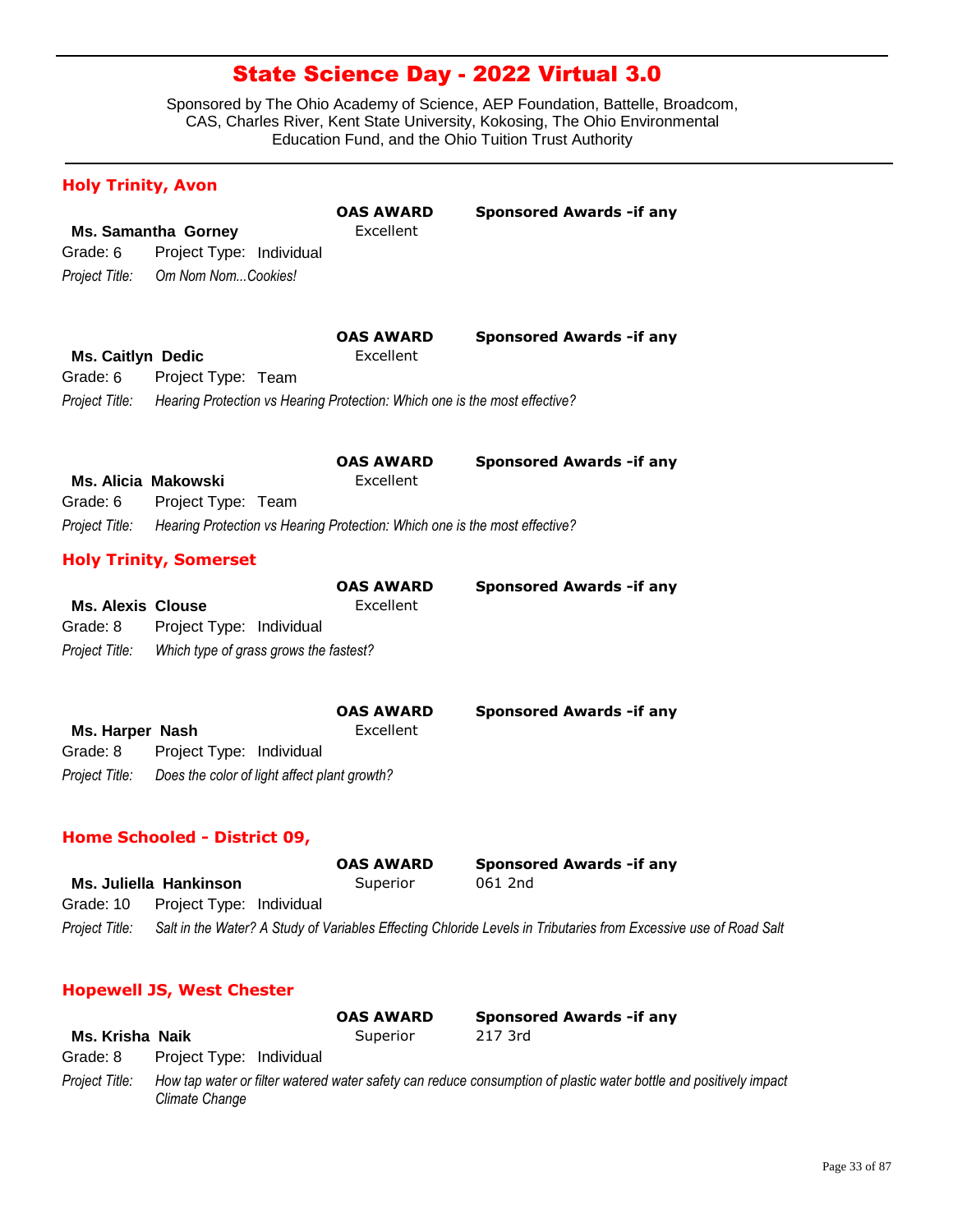Sponsored by The Ohio Academy of Science, AEP Foundation, Battelle, Broadcom, CAS, Charles River, Kent State University, Kokosing, The Ohio Environmental Education Fund, and the Ohio Tuition Trust Authority

### **Horizon Science Academy, Columbus**

|                   |                                                                                | <b>OAS AWARD</b> | <b>Sponsored Awards - if any</b> |
|-------------------|--------------------------------------------------------------------------------|------------------|----------------------------------|
| Ms Asantewa Bonna |                                                                                | Superior         | 031 1st                          |
|                   | Grade: 12 Project Type: Individual                                             |                  |                                  |
| Project Title:    | How Food Inhibitors and Activators Affect the Degradation of Hydrogen Peroxide |                  |                                  |

#### **Howland HS, Warren**

|                 |                                             | <b>OAS AWARD</b> | <b>Sponsored Awards - if any</b> |
|-----------------|---------------------------------------------|------------------|----------------------------------|
| Ms. Taylor Baer |                                             | Superior         | 244 SCH                          |
|                 | Grade: 11 Project Type: Individual          |                  |                                  |
| Project Title:  | The Effects of Salinity on Fish Respiration |                  |                                  |

|                              |                                               | <b>OAS AWARD</b> | <b>Sponsored Awards - if any</b> |
|------------------------------|-----------------------------------------------|------------------|----------------------------------|
| <b>Ms. Lukea Mei Pitinii</b> |                                               | Superior         | 234 2nd                          |
|                              | Grade: 12  Project Type: Individual           |                  |                                  |
| Project Title:               | The Effects of Decibel Levels on Plant Growth |                  |                                  |

#### **Hyatts MS, Powell**

|                        |                          | <b>OAS AWARD</b> | <b>Sponsored Awards - if any</b>                                                                                                                                                                                              |  |
|------------------------|--------------------------|------------------|-------------------------------------------------------------------------------------------------------------------------------------------------------------------------------------------------------------------------------|--|
| <b>Mr Tarun Batchu</b> |                          | Superior         | 258 1st 239 SCH                                                                                                                                                                                                               |  |
| Grade: 8               | Project Type: Individual |                  |                                                                                                                                                                                                                               |  |
| Project Title:         | (SOM)                    |                  | The Effect of a Microbial Propagation of High Lipid Microalgae with Penicillium Chrysogenum towards Developing<br>an Ultra-efficient Fungi-Algae Compound Potent of Yielding Optimal Thermal Stability against Hydrocarbon in |  |

|                 |                                          | <b>OAS AWARD</b> | <b>Sponsored Awards - if any</b> |
|-----------------|------------------------------------------|------------------|----------------------------------|
| Ms. Ananya Pise |                                          | Excellent        |                                  |
| Grade: 7        | Project Type: Individual                 |                  |                                  |
| Project Title:  | The Effects of Common Beverages on Teeth |                  |                                  |

### **Hyre CLC, Akron**

|                |                                                    | <b>OAS AWARD</b> | <b>Sponsored Awards - if any</b> |
|----------------|----------------------------------------------------|------------------|----------------------------------|
| Mr. Cody Lutz  |                                                    | Excellent        |                                  |
|                | Grade: 7 Project Type: Team                        |                  |                                  |
| Project Title: | Testing Electrolytes In Gatorade and Gatorade Zero |                  |                                  |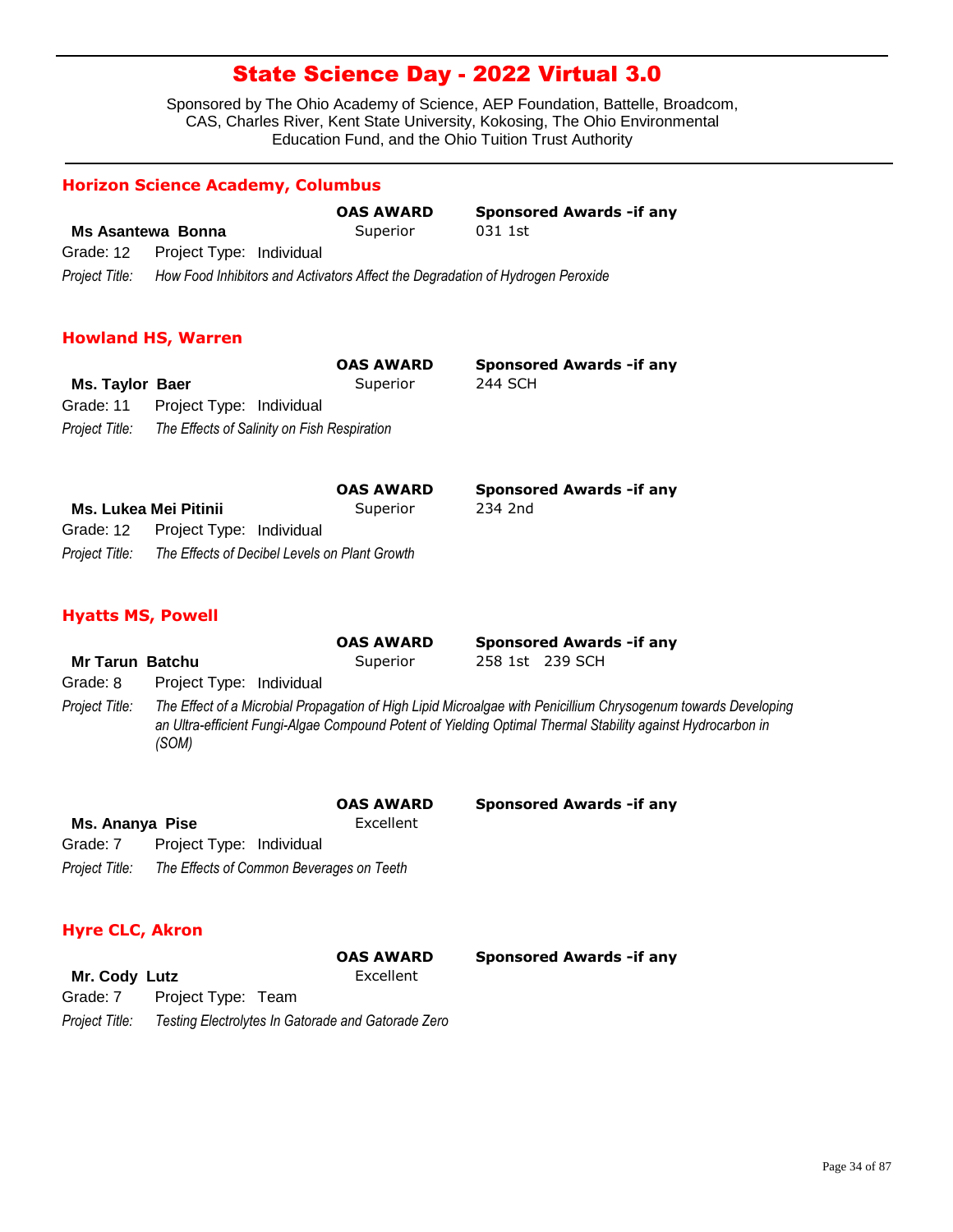Sponsored by The Ohio Academy of Science, AEP Foundation, Battelle, Broadcom, CAS, Charles River, Kent State University, Kokosing, The Ohio Environmental Education Fund, and the Ohio Tuition Trust Authority

**Sponsored Awards -if any** 

**Sponsored Awards -if any** 

### **Hyre CLC, Akron**

|                   |                    | <b>OAS AWARD</b>                                   |  |
|-------------------|--------------------|----------------------------------------------------|--|
| Mr. Nolyn McNeely |                    | Excellent                                          |  |
| Grade: 7          | Project Type: Team |                                                    |  |
| Project Title:    |                    | Testing Electrolytes In Gatorade and Gatorade Zero |  |

|                  |                    | <b>OAS AWARD</b>                                   |  |
|------------------|--------------------|----------------------------------------------------|--|
| Mr. Colten Sloat |                    | Excellent                                          |  |
| Grade: 7         | Project Type: Team |                                                    |  |
| Project Title:   |                    | Testing Electrolytes In Gatorade and Gatorade Zero |  |

### **Incarnate Word Academy, Parma Hts**

|                     |                                                          | <b>OAS AWARD</b> | <b>Sponsored Awards - if any</b> |
|---------------------|----------------------------------------------------------|------------------|----------------------------------|
| Mr. Ryan Peter Haas |                                                          | Excellent        |                                  |
| Grade: 7            | Project Type: Individual                                 |                  |                                  |
| Project Title:      | Will Different Liquids Affect the Weight of Gummy Bears? |                  |                                  |

### **Incarnation, Centerville**

|                | <b>Mr. Christian Joseph Pullins</b> | <b>OAS AWARD</b><br>Superior  | <b>Sponsored Awards -if any</b>                             |
|----------------|-------------------------------------|-------------------------------|-------------------------------------------------------------|
| Grade: 8       | Project Type: Individual            |                               |                                                             |
| Project Title: | Clean the Desks!                    |                               |                                                             |
|                | <b>M. Corinne Meadow Simpson</b>    | <b>OAS AWARD</b><br>Excellent | <b>Sponsored Awards - if any</b>                            |
| Grade: 8       | Project Type: Individual            |                               |                                                             |
| Project Title: | An Egg-cellent Experiment           |                               |                                                             |
|                | Ms. Jordan Thornburg                | <b>OAS AWARD</b><br>Superior  | <b>Sponsored Awards - if any</b><br>239 SCH 246 1st 250 1st |
| Grade: 8       | Project Type: Individual            |                               |                                                             |
| Project Title: | Does Surface Matter?                |                               |                                                             |

### **Independence ES, Liberty Twp**

|                         |                                   | <b>OAS AWARD</b> | <b>Sponsored Awards - if any</b> |
|-------------------------|-----------------------------------|------------------|----------------------------------|
| <b>Ms. Ashley Allen</b> |                                   | Excellent        |                                  |
|                         | Grade: 5 Project Type: Team       |                  |                                  |
|                         | Project Title: Rotten to the Core |                  |                                  |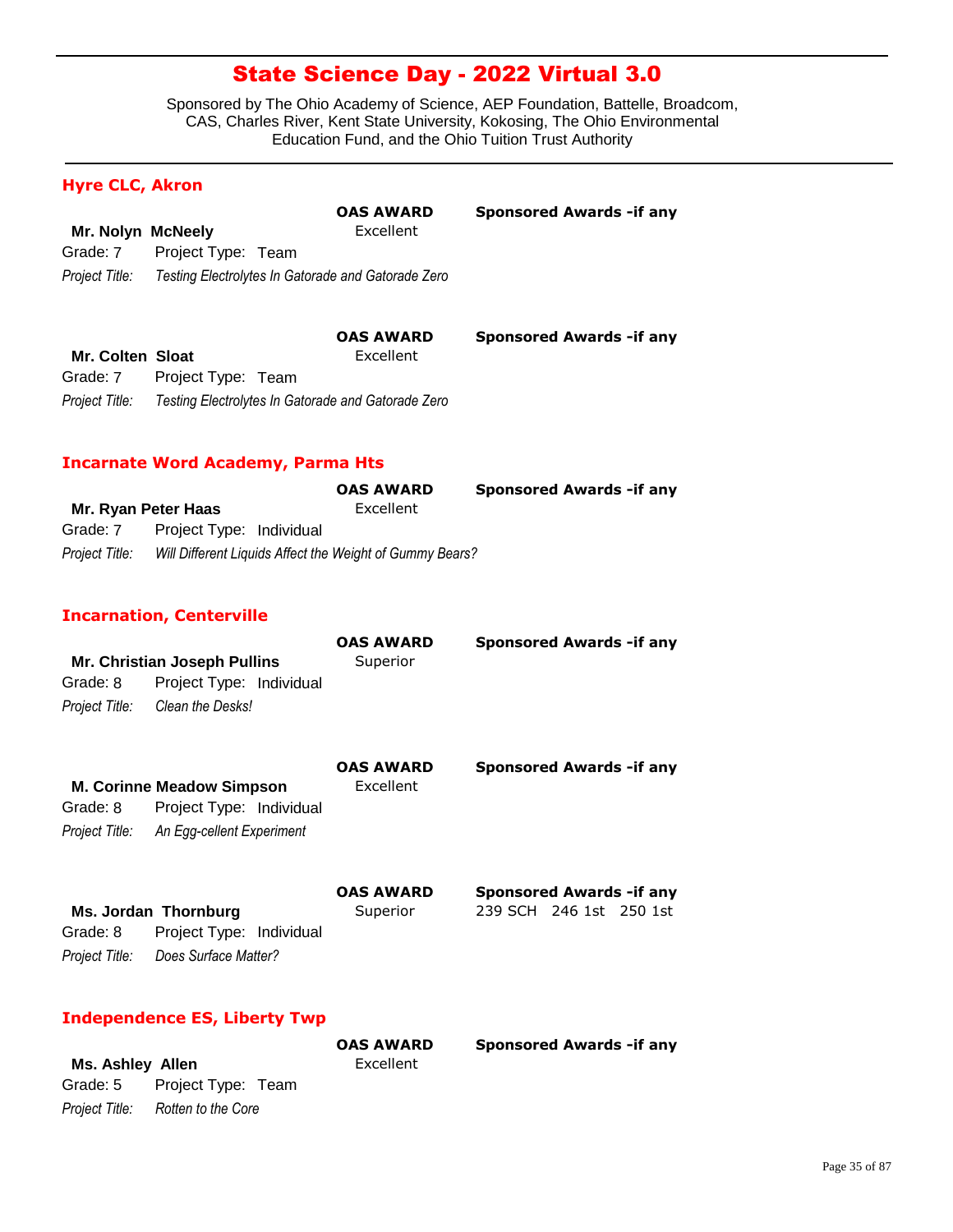Sponsored by The Ohio Academy of Science, AEP Foundation, Battelle, Broadcom, CAS, Charles River, Kent State University, Kokosing, The Ohio Environmental Education Fund, and the Ohio Tuition Trust Authority

**OAS AWARD Sponsored Awards -if any**

#### **Independence ES, Liberty Twp**

**Ms. Brinley Ott Excellent** *Project Title: Rotten to the Core* Grade: 5 Project Type: Team

#### **Jackson HS, Massillon**

|                                                                                     | <b>OAS AWARD</b> | <b>Sponsored Awards - if any</b> |
|-------------------------------------------------------------------------------------|------------------|----------------------------------|
| <b>Ms Snehal Choudhury</b>                                                          | Superior         |                                  |
| Grade: 12 Project Type: Individual                                                  |                  |                                  |
| Project Title: A Pandas Outlook on Correlations Between Societal and Health Factors |                  |                                  |

#### **Jackson Memorial MS, Massillon**

|                |                                                               | <b>OAS AWARD</b> | <b>Sponsored Awards - if any</b> |
|----------------|---------------------------------------------------------------|------------------|----------------------------------|
|                | Mr Rishitej Nagubandi                                         | Excellent        |                                  |
| Grade: 8       | Project Type: Individual                                      |                  |                                  |
| Project Title: | Temperature? Surface Tension? Probably Needs More Explanation |                  |                                  |

### **Jackson MS, Jackson**

|                |                                                    | <b>OAS AWARD</b> | <b>Sponsored Awards - if any</b> |
|----------------|----------------------------------------------------|------------------|----------------------------------|
| Ms. Anna Zou   |                                                    | Excellent        |                                  |
| Grade: 7       | Project Type: Individual                           |                  |                                  |
| Project Title: | The Design of a Paper Plane that Flew the Farthest |                  |                                  |

### **John F Kennedy Catholic Lower School, Warren**

|                 |                                              | <b>OAS AWARD</b> | <b>Sponsored Awards - if any</b> |
|-----------------|----------------------------------------------|------------------|----------------------------------|
| Ms. Jane Odille |                                              | Superior         | 246 1st                          |
| Grade: 5        | Project Type: Individual                     |                  |                                  |
| Project Title:  | Do family members have similar fingerprints? |                  |                                  |

# **Ms. Kailyn Aimee Rudd** Excellent

**OAS AWARD Sponsored Awards -if any**

| Grade: 5       | Project Type: Individual                                  |
|----------------|-----------------------------------------------------------|
| Project Title: | What metal is the most corrosion resistant to salt water? |

### **Ms. Lia Isabella Vescera** Good *Project Title: Bath Bomb Science* Grade: 5 Project Type: Individual

**OAS AWARD Sponsored Awards -if any**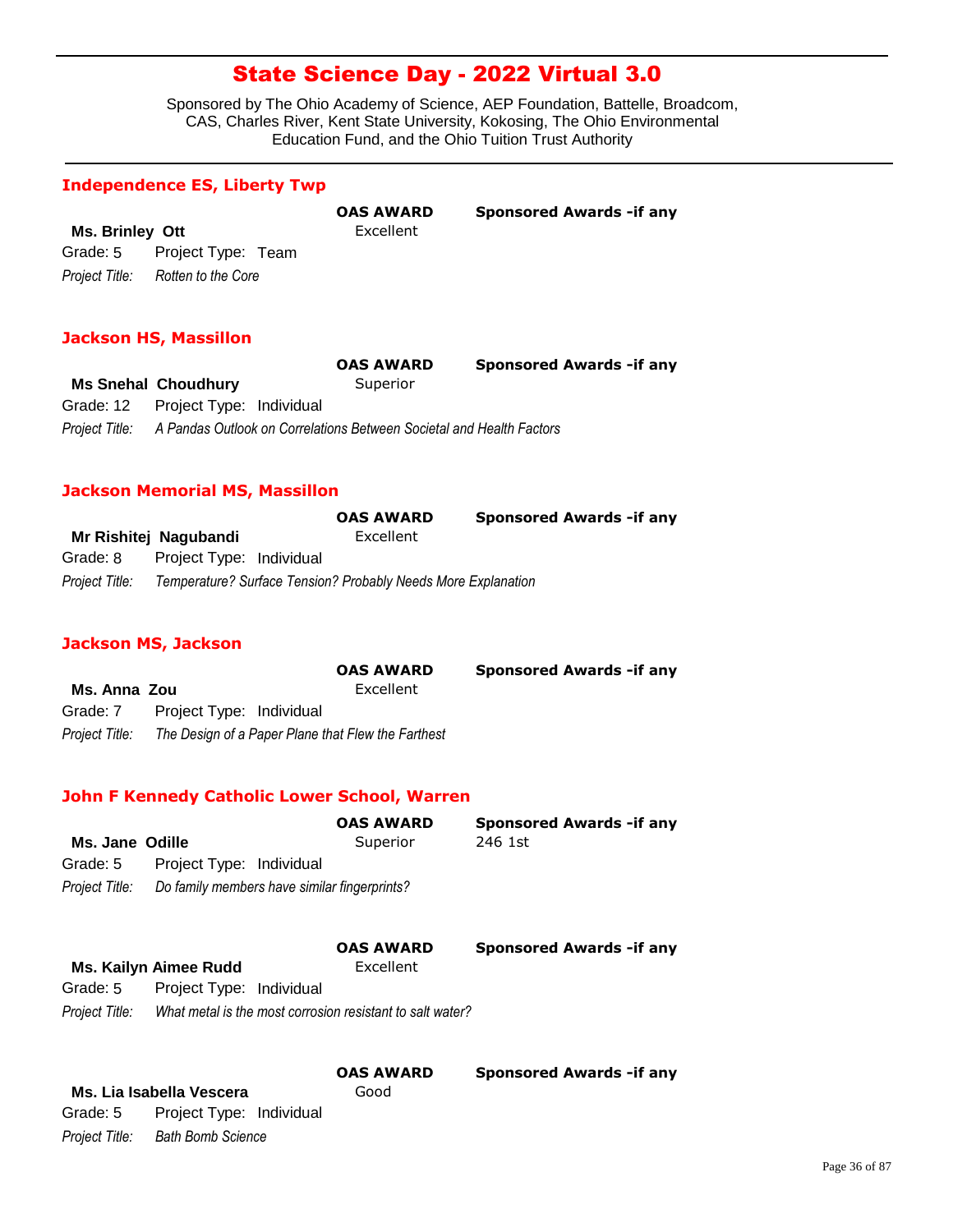Sponsored by The Ohio Academy of Science, AEP Foundation, Battelle, Broadcom, CAS, Charles River, Kent State University, Kokosing, The Ohio Environmental Education Fund, and the Ohio Tuition Trust Authority

### **Kilbourne MS, Worthington**

*Project Title: Effectiveness of Heat Protectants on Hair*

|                                             | Ms. London Isabella Andersen                                      | <b>OAS AWARD</b><br>Excellent | <b>Sponsored Awards - if any</b><br>072 1st |
|---------------------------------------------|-------------------------------------------------------------------|-------------------------------|---------------------------------------------|
| Grade: 6                                    | Project Type: Individual                                          |                               |                                             |
| Project Title:                              | Ground water versus fog water harvestinglet the race begin!       |                               |                                             |
|                                             | L T Ball Intermediate ES, Tipp City                               |                               |                                             |
|                                             |                                                                   | <b>OAS AWARD</b>              | <b>Sponsored Awards - if any</b>            |
|                                             | <b>Ms. Kendall Echeman</b>                                        | Excellent                     |                                             |
| Grade: 5                                    | Project Type: Individual                                          |                               |                                             |
| Project Title:                              | <b>Evaluation of Wipes and Germ Wipes</b>                         |                               |                                             |
|                                             |                                                                   |                               |                                             |
| Mr. Xavier Howard<br>Grade: 5               | Project Type: Individual                                          | <b>OAS AWARD</b><br>Excellent | <b>Sponsored Awards - if any</b>            |
| Project Title:                              | Creating and manipulating warm foam                               |                               |                                             |
| Mr. Liam Oney<br>Grade: 5<br>Project Title: | Project Type: Individual<br><b>Testing Popular Battery Brands</b> | <b>OAS AWARD</b><br>Excellent | <b>Sponsored Awards -if any</b>             |
|                                             |                                                                   | <b>OAS AWARD</b>              | <b>Sponsored Awards - if any</b>            |
| <b>Mr. Wyatt Robbins</b>                    |                                                                   | Excellent                     |                                             |
| Grade: 5                                    | Project Type: Individual                                          |                               |                                             |
| Project Title:                              | What potency of hydrogen peroxide makes a bigger outburst?        |                               |                                             |
| <b>Ms. Aurora Eliza Ker</b><br>Grade: 5     | Project Type: Team                                                | <b>OAS AWARD</b><br>Excellent | <b>Sponsored Awards - if any</b>            |
| Project Title:                              | <b>Kill Those Germs</b>                                           |                               |                                             |
| Grade: 5                                    | <b>Ms. Cameron L Koenig</b><br>Project Type: Team                 | <b>OAS AWARD</b><br>Excellent | <b>Sponsored Awards - if any</b>            |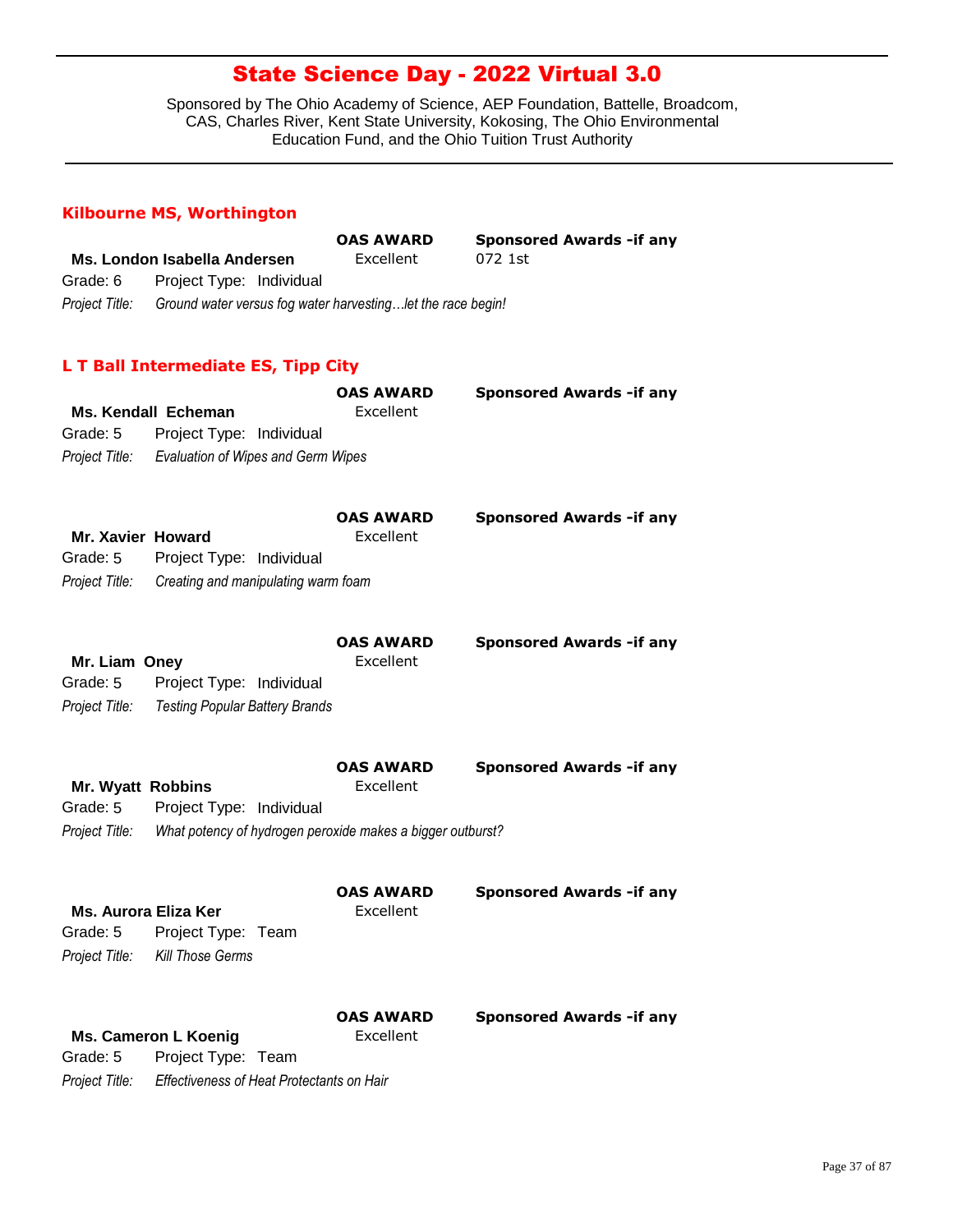Sponsored by The Ohio Academy of Science, AEP Foundation, Battelle, Broadcom, CAS, Charles River, Kent State University, Kokosing, The Ohio Environmental Education Fund, and the Ohio Tuition Trust Authority

|          | L T Ball Intermediate ES, Tipp City                      |                               |                                  |
|----------|----------------------------------------------------------|-------------------------------|----------------------------------|
|          | <b>Ms. Willow G Pyles-Dodds</b>                          | <b>OAS AWARD</b><br>Excellent | <b>Sponsored Awards - if any</b> |
| Grade: 5 | Project Type: Team                                       |                               |                                  |
|          | Project Title: Effectiveness of Heat Protectants on Hair |                               |                                  |
|          |                                                          | <b>OAS AWARD</b>              | <b>Sponsored Awards - if any</b> |

|                                 | <b>UAS AWARD</b> | <b>Sponsor</b> |
|---------------------------------|------------------|----------------|
| Ms. Sawyer Jane Ridge           | Excellent        |                |
| Grade: 5 Project Type: Team     |                  |                |
| Project Title: Kill Those Germs |                  |                |

### **Lake Ridge Academy, N Ridgeville**

|                  |                                         | <b>OAS AWARD</b> | <b>Sponsored Awards - if any</b> |
|------------------|-----------------------------------------|------------------|----------------------------------|
| Mr Amaan Siddigi |                                         | Excellent        |                                  |
| Grade: 8         | Project Type: Individual                |                  |                                  |
| Project Title:   | Creating a Electromechanical Transducer |                  |                                  |

#### **Lakewood HS, Hebron**

|                  |                                                                               | <b>OAS AWARD</b> | <b>Sponsored Awards -if any</b> |
|------------------|-------------------------------------------------------------------------------|------------------|---------------------------------|
| Mr William Kohut |                                                                               | Superior         | 023 1st                         |
|                  | Grade: 10 Project Type: Individual                                            |                  |                                 |
| Project Title:   | The Effect of Common Household Cleaning Chemicals on Surface Bacterial Growth |                  |                                 |

### **Laurel School, Shaker Hts**

|                         |                                    | <b>OAS AWARD</b> |                 | <b>Sponsored Awards - if any</b>                                                                           |
|-------------------------|------------------------------------|------------------|-----------------|------------------------------------------------------------------------------------------------------------|
| <b>Ms Kaitlyn Ernst</b> |                                    | Superior         | 033 1st 148 1st |                                                                                                            |
|                         | Grade: 10 Project Type: Individual |                  |                 |                                                                                                            |
| Proiect Title:          |                                    |                  |                 | BG34-200 Engagement with Integrin CD11b for Modulating Tumor-Associated Myeloid Cells in Pancreatic Cancer |

### **Lehman Catholic HS, Sidney**

|                           |                                                                        | <b>OAS AWARD</b> | <b>Sponsored Awards - if any</b> |
|---------------------------|------------------------------------------------------------------------|------------------|----------------------------------|
| Mr. Brian Anthony Baumann |                                                                        | Superior         |                                  |
| Grade: 9                  | Project Type: Individual                                               |                  |                                  |
| Project Title:            | <b>Effects of Magnets on Batteries</b>                                 |                  |                                  |
|                           |                                                                        | <b>OAS AWARD</b> | <b>Sponsored Awards - if any</b> |
| <b>Ms Isabel Flores</b>   |                                                                        | Excellent        |                                  |
| Grade: 9                  | Project Type: Individual                                               |                  |                                  |
| Project Title:            | Organic vs Synthetic: Which Pesticide Works Best at Deterring Insects? |                  |                                  |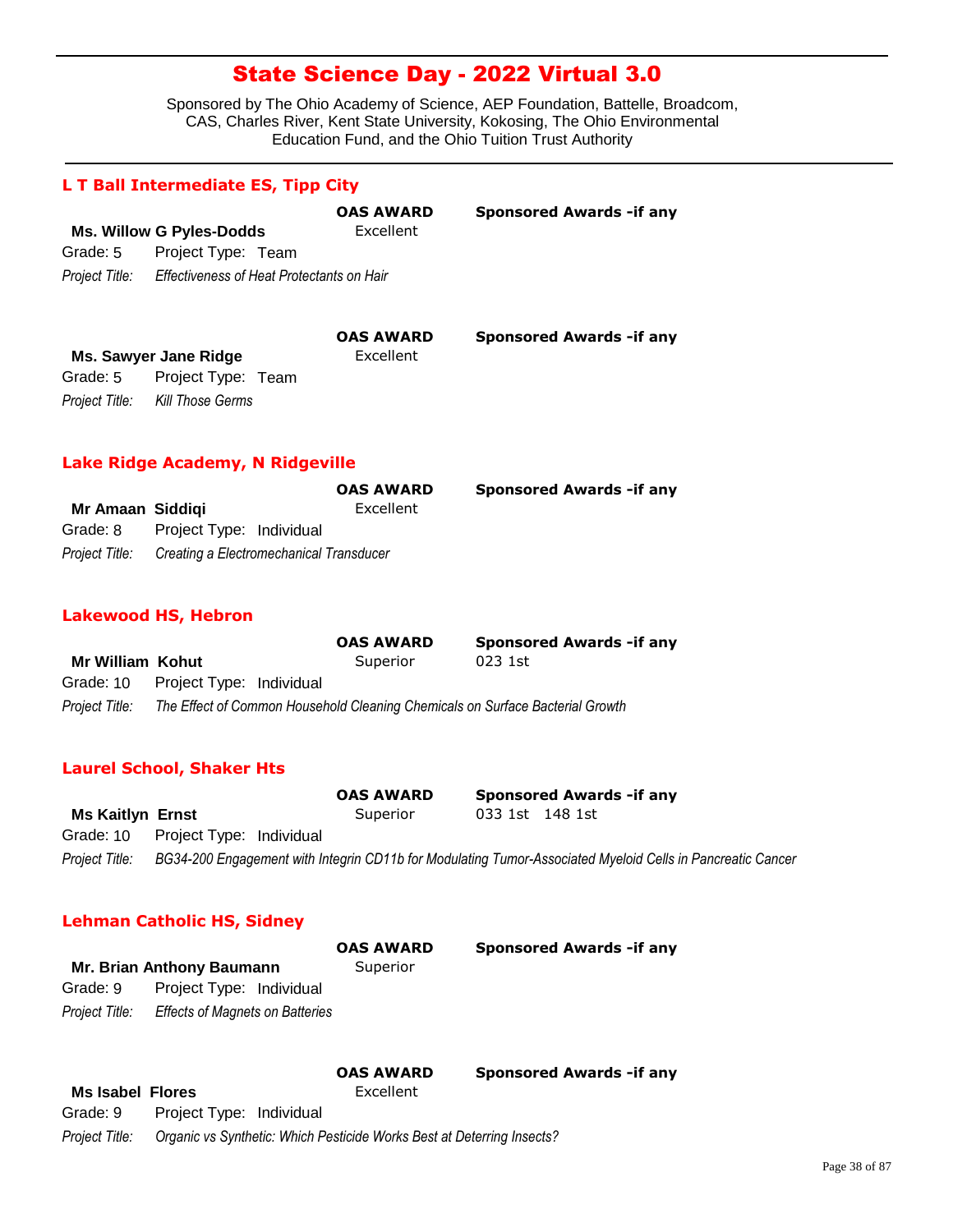|                                              | <b>Lehman Catholic HS, Sidney</b>                                                                        |                               |                                                                                           |  |
|----------------------------------------------|----------------------------------------------------------------------------------------------------------|-------------------------------|-------------------------------------------------------------------------------------------|--|
| Grade: 12<br>Project Title:                  | Mr Adith Joshua George<br>Project Type: Individual<br>Using Data to Analyze Goalkeeper Performance       | <b>OAS AWARD</b><br>Superior  | <b>Sponsored Awards - if any</b>                                                          |  |
|                                              |                                                                                                          |                               |                                                                                           |  |
| Grade: 11                                    | <b>Mr Brandon Scott Jones</b><br>Project Type: Individual                                                | <b>OAS AWARD</b><br>Superior  | <b>Sponsored Awards - if any</b>                                                          |  |
| Project Title:                               |                                                                                                          |                               | Effectiveness of different Alkaline Earth Ions on Preventing Alpha-Amylase's Denaturation |  |
| Grade: 9<br>Project Title:                   | <b>Ms. Layla RaShell Platfoot</b><br>Project Type: Individual<br>How do pH levels affect soybean growth? | <b>OAS AWARD</b><br>Excellent | <b>Sponsored Awards - if any</b>                                                          |  |
| Grade: 12<br>Project Title:                  | <b>Ms. Annamarie Burnette Stiver</b><br>Project Type: Individual<br>Inhibition of S. epidermidis         | <b>OAS AWARD</b><br>Superior  | <b>Sponsored Awards - if any</b>                                                          |  |
|                                              | <b>Liberty JS, Liberty Twp</b>                                                                           |                               |                                                                                           |  |
| Mr. Varun Das<br>Grade: 8<br>Project Title:  | Project Type: Individual<br><b>Saving Migratory Animals</b>                                              | <b>OAS AWARD</b><br>Excellent | <b>Sponsored Awards - if any</b>                                                          |  |
| <b>Liberty Union HS, Baltimore</b>           |                                                                                                          |                               |                                                                                           |  |
| Ms. Bailey Shy<br>Grade: 8<br>Project Title: | Project Type: Individual<br>The Correlation Between Burnout in Gifted Students and Their Age.            | <b>OAS AWARD</b><br>Excellent | <b>Sponsored Awards - if any</b>                                                          |  |
|                                              | <b>Liberty Union MS, Baltimore</b>                                                                       |                               |                                                                                           |  |

|                |                                                 | <b>OAS AWARD</b> | <b>Sponsored Awards - if any</b> |
|----------------|-------------------------------------------------|------------------|----------------------------------|
|                | <b>Ms. Caroline Kate Endsley</b>                | Superior         | 250 1st                          |
| Grade: 8       | Project Type: Individual                        |                  |                                  |
| Project Title: | The Effects of Sleep on a Child's Mental Health |                  |                                  |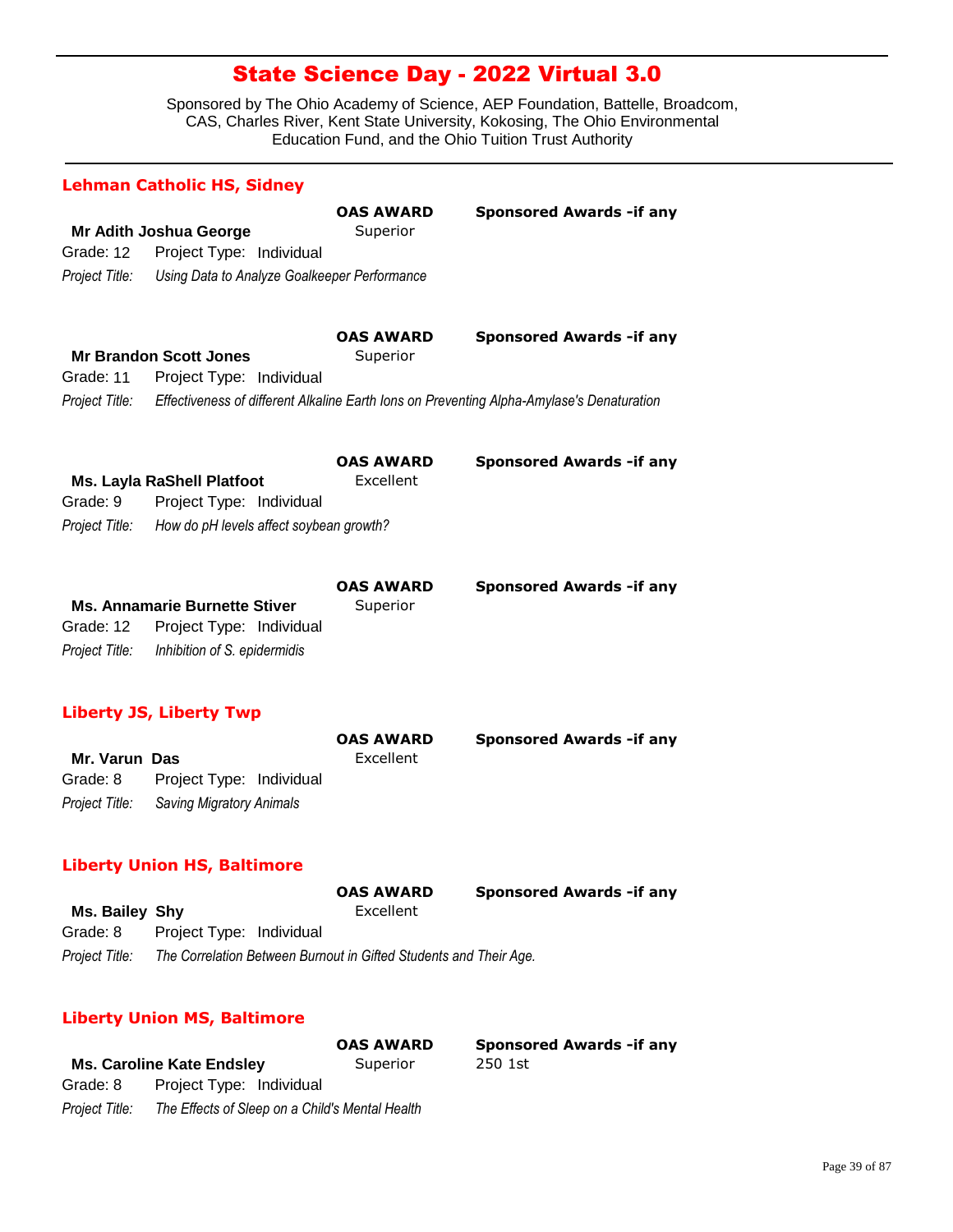Sponsored by The Ohio Academy of Science, AEP Foundation, Battelle, Broadcom, CAS, Charles River, Kent State University, Kokosing, The Ohio Environmental Education Fund, and the Ohio Tuition Trust Authority

**Sponsored Awards -if any** 

**Sponsored Awards -if any** 

**Mr. James Mills** Superior 251 2nd 257 1st

### **Liberty Union MS, Baltimore**

|                        |                                                                        | <b>OAS AWARD</b> | <b>Sponsored Awards - if any</b> |
|------------------------|------------------------------------------------------------------------|------------------|----------------------------------|
| <b>Mr Micah Fisher</b> |                                                                        | Excellent        |                                  |
| Grade: 6               | Project Type: Individual                                               |                  |                                  |
| Project Title:         | Testing the Effectiveness of Eco-Friendly Cleaners on Bacterial Growth |                  |                                  |

|                  |                          | <b>OAS AWARD</b>                              | <b>Sponso</b> |
|------------------|--------------------------|-----------------------------------------------|---------------|
| Ms. Emilyn Kanet |                          | Superior                                      | 250 1st       |
| Grade: 8         | Project Type: Individual |                                               |               |
| Project Title:   |                          | Ultraviolet Light Affects on Bacterial Growth |               |

### **Lincoln HS, Gahanna**

|                 |                                    | <b>OAS AWARD</b>                      |
|-----------------|------------------------------------|---------------------------------------|
| Mr. James Mills |                                    | Superior                              |
|                 | Grade: 11 Project Type: Individual |                                       |
| Project Title:  |                                    | Building an Inexpensive Electric Bike |

### **Marysville STEM Early College HS, Marysville**

|                            |                                          | <b>OAS AWARD</b> | <b>Sponsored Awards - if any</b> |
|----------------------------|------------------------------------------|------------------|----------------------------------|
| <b>Mr Gregory M Gerten</b> |                                          | Superior         |                                  |
|                            | Grade: 9 Project Type: Individual        |                  |                                  |
|                            | Project Title: Paintball - Feel the Pain |                  |                                  |

#### **Maumee Valley Country Day, Toledo**

|                 |                                    | <b>OAS AWARD</b> | <b>Sponsored Awards - if any</b>                                                                |
|-----------------|------------------------------------|------------------|-------------------------------------------------------------------------------------------------|
| Ms. Laya Gokula |                                    | Superior         |                                                                                                 |
|                 | Grade: 11 Project Type: Individual |                  |                                                                                                 |
| Project Title:  |                                    |                  | Evaluation of Outcomes of Intertrochanteric Fractures Treated with Different Methods in Elderly |

### **Mentor HS, Mentor Harold C. Shaw Outstanding School Award**

**Ms. Grace Chen** Superior 087 1st 134 3rd *Project Title: The Effects of Pyrolysis on Upcycling Polyvinyl Chloride (PVC) in Gloves Through Reattaining Hydrochloric Acid (HCl) For Higher-Value Applications* Grade: 11 Project Type: Individual **OAS AWARD Sponsored Awards -if any**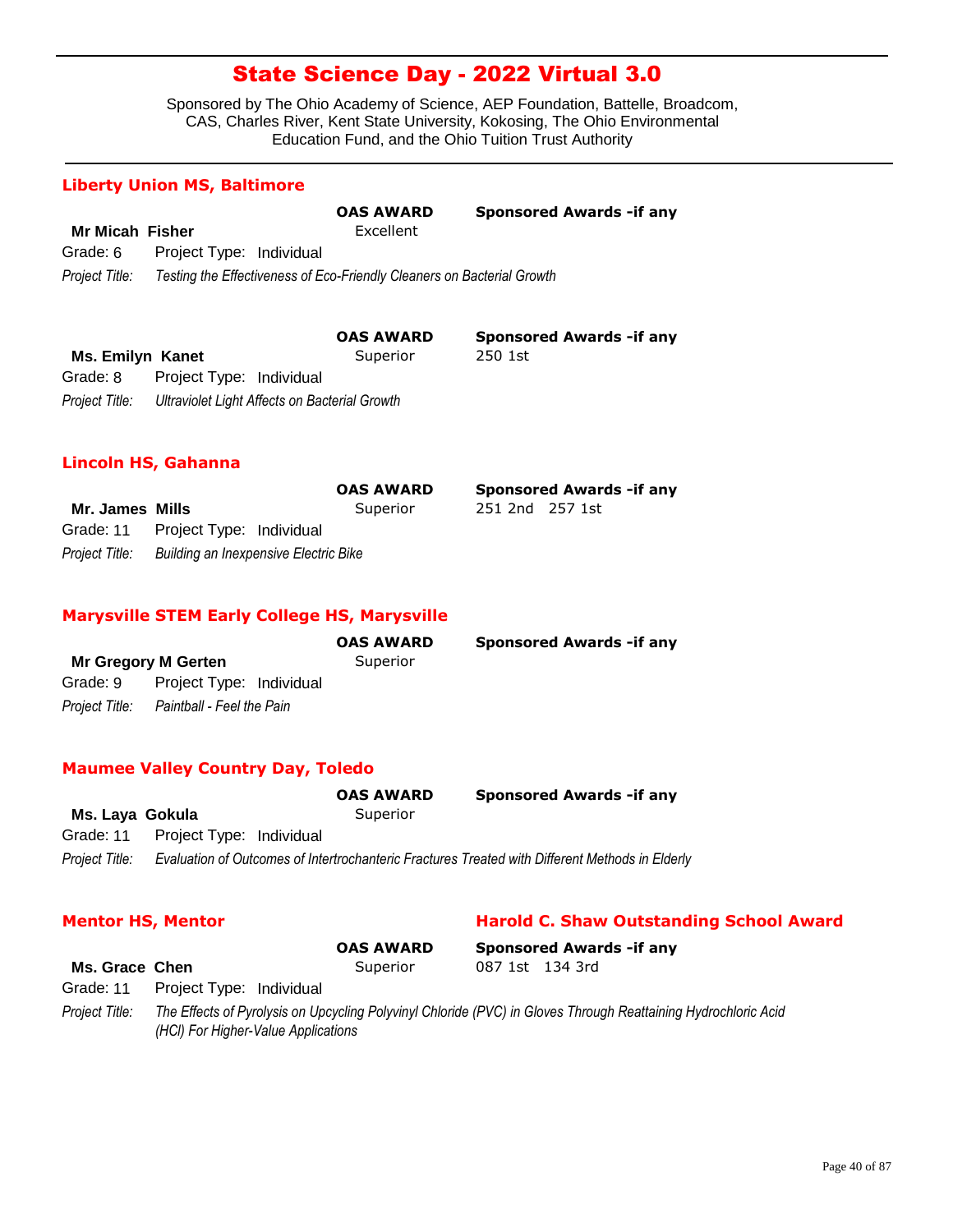Sponsored by The Ohio Academy of Science, AEP Foundation, Battelle, Broadcom, CAS, Charles River, Kent State University, Kokosing, The Ohio Environmental Education Fund, and the Ohio Tuition Trust Authority

| <b>Mentor HS, Mentor</b>                              |                                                                                      | <b>Harold C. Shaw Outstanding School Award</b> |
|-------------------------------------------------------|--------------------------------------------------------------------------------------|------------------------------------------------|
|                                                       | <b>OAS AWARD</b>                                                                     | <b>Sponsored Awards - if any</b>               |
| <b>Ms Claire M English</b>                            | Superior                                                                             |                                                |
| Grade: 12<br>Project Type: Individual                 |                                                                                      |                                                |
| Project Title:                                        | The Effects of eIF2A on the Expression of Adipokines in Brown Adipose Tissue of Mice |                                                |
|                                                       |                                                                                      |                                                |
|                                                       |                                                                                      |                                                |
|                                                       | <b>OAS AWARD</b>                                                                     | <b>Sponsored Awards - if any</b>               |
| <b>Ms. Carsen Fraser</b><br>Grade: 12                 | Superior                                                                             | 028 2nd                                        |
| Project Type: Individual                              |                                                                                      |                                                |
| Project Title:<br><b>Student Athletes and Anxiety</b> |                                                                                      |                                                |
|                                                       |                                                                                      |                                                |
|                                                       | <b>OAS AWARD</b>                                                                     | <b>Sponsored Awards - if any</b>               |
| Ms. Haniyah Imran                                     | Superior                                                                             |                                                |
| Grade: 11<br>Project Type: Individual                 |                                                                                      |                                                |
| Project Title:                                        | Nurse Habit Changes due to COVID-19 Pandemic                                         |                                                |
|                                                       |                                                                                      |                                                |
|                                                       | <b>OAS AWARD</b>                                                                     | <b>Sponsored Awards -if any</b>                |
| <b>Ms. Aly Anne Klein</b>                             | Superior                                                                             |                                                |
| Grade: 11<br>Project Type: Individual                 |                                                                                      |                                                |
| Project Title:                                        | The Effect Dance Has on the Perception of Body Image                                 |                                                |
|                                                       | <b>OAS AWARD</b>                                                                     | <b>Sponsored Awards - if any</b>               |
| Ms. Yeshwarya Pakki                                   | Excellent                                                                            |                                                |
| Grade: 12<br>Project Type: Individual                 |                                                                                      |                                                |
| Project Title:                                        | Effects of Intermittent Fasting on Circadian Rhythm                                  |                                                |
|                                                       |                                                                                      |                                                |
|                                                       | <b>OAS AWARD</b>                                                                     | <b>Sponsored Awards - if any</b>               |
| <b>Mr. Lucas Scott Spencer</b>                        | Superior                                                                             |                                                |
| Grade: 11 Project Type: Individual                    |                                                                                      |                                                |
| Project Title:                                        | The effects COVID has on students' social health and academic life                   |                                                |
|                                                       |                                                                                      |                                                |
| <b>Miami East ES, Casstown</b>                        |                                                                                      |                                                |
|                                                       | <b>OAS AWARD</b>                                                                     | <b>Sponsored Awards - if any</b>               |
| Ms. Savannah Kevay Brown                              | Excellent                                                                            |                                                |

*Project Title: Hand Sanitizer vs. Hand Soap* Grade: 5 Project Type: Team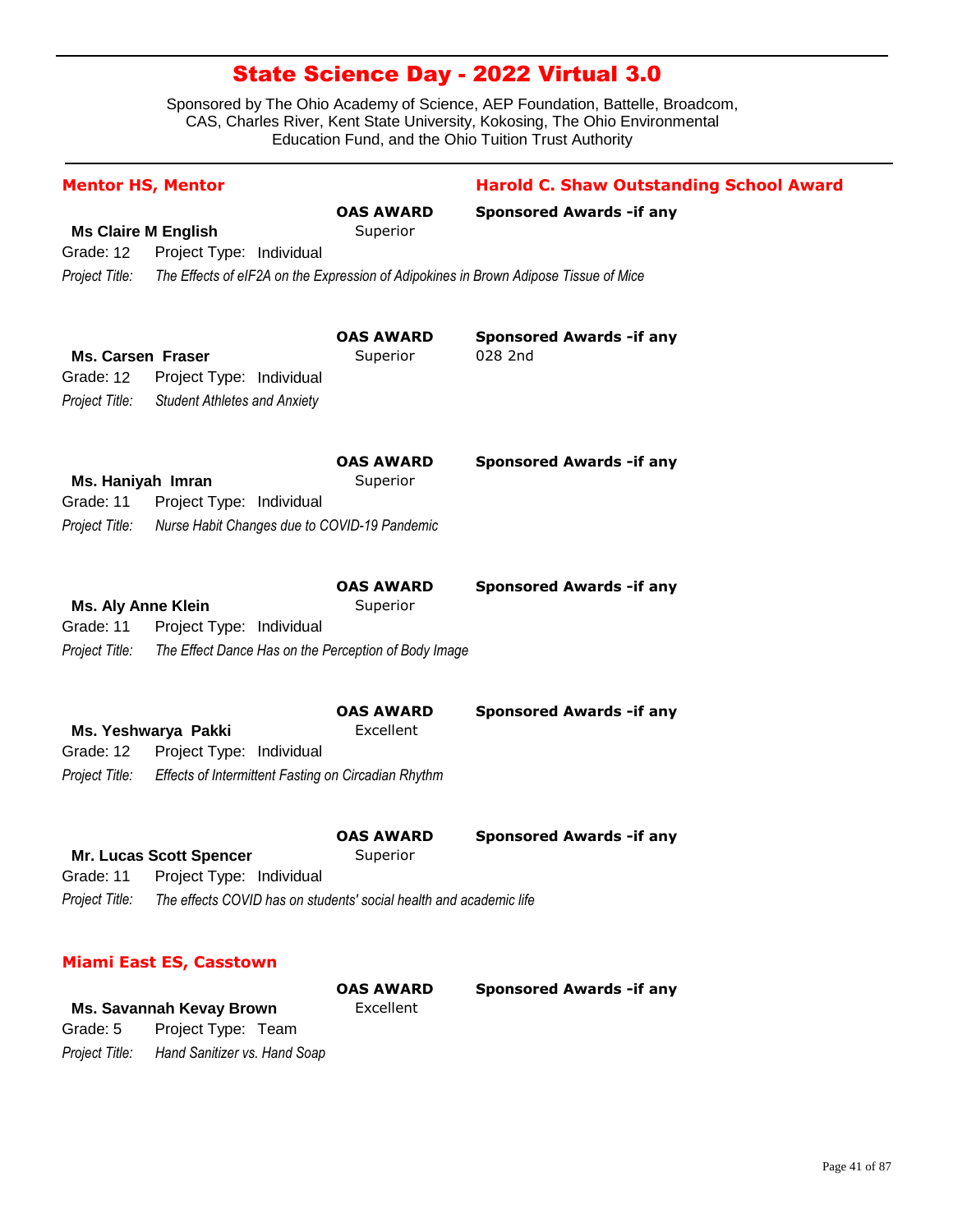Sponsored by The Ohio Academy of Science, AEP Foundation, Battelle, Broadcom, CAS, Charles River, Kent State University, Kokosing, The Ohio Environmental Education Fund, and the Ohio Tuition Trust Authority

#### **Miami East ES, Casstown**

|                |                              | <b>OAS AWARD</b> | <b>Sponsored Awards - if any</b> |
|----------------|------------------------------|------------------|----------------------------------|
|                | Ms. Ava Leigh McGaharan      | Excellent        |                                  |
| Grade: 5       | Project Type: Team           |                  |                                  |
| Project Title: | Hand Sanitizer vs. Hand Soap |                  |                                  |

### **Miami East HS, Casstown**

|                |                                    | <b>OAS AWARD</b> | <b>Sponsored Awards - if any</b> |
|----------------|------------------------------------|------------------|----------------------------------|
|                | <b>Ms Katie Grace Weddle</b>       | Superior         |                                  |
|                | Grade: 12 Project Type: Individual |                  |                                  |
| Proiect Title: | The Intellect of the American Crow |                  |                                  |

### **Miami Valley Career Tech Ctr, Clayton**

| <b>Sponsored Awards - if any</b> |
|----------------------------------|
|                                  |
|                                  |
|                                  |
|                                  |

|                |                                     | <b>OAS AWARD</b> | <b>Sponsored Awards - if any</b>                                                                            |  |
|----------------|-------------------------------------|------------------|-------------------------------------------------------------------------------------------------------------|--|
|                | Mr. Hayden L Bratton                | Excellent        | 264 SCH                                                                                                     |  |
|                | Grade: 12  Project Type: Individual |                  |                                                                                                             |  |
| Project Title: | <b>Relative Peak Power Output</b>   |                  | The Effects of Whole Body Vibration, Post Activation Potentiation, and Electrostimulation on Peak Power and |  |

**Ms. Katherine Elizabeth Daugherty** Superior Grade: 11 Project Type: Individual **OAS AWARD Sponsored Awards -if any**

*Project Title: The Effects of Whole Body Vibration and Post Activation Potentiation on Anaerobic Power and Capacity*

|  |  | <b>OAS AWAR</b> |
|--|--|-----------------|
|--|--|-----------------|

**OAS AWARD Sponsored Awards -if any**

Grade: 11 Project Type: Individual

*Project Title: Can the alteration of stride frequency enhance a runner's performance?*

|                   |                                      | <b>OAS AWARD</b> | <b>Sponsored Awards - if any</b> |
|-------------------|--------------------------------------|------------------|----------------------------------|
| Ms. Reina S Frame |                                      | Superior         |                                  |
|                   | Grade: 12  Project Type: Individual  |                  |                                  |
| Project Title:    | Does a Jump Help with Reaction Time? |                  |                                  |

**Ms. Kiera Grace Elliott** Superior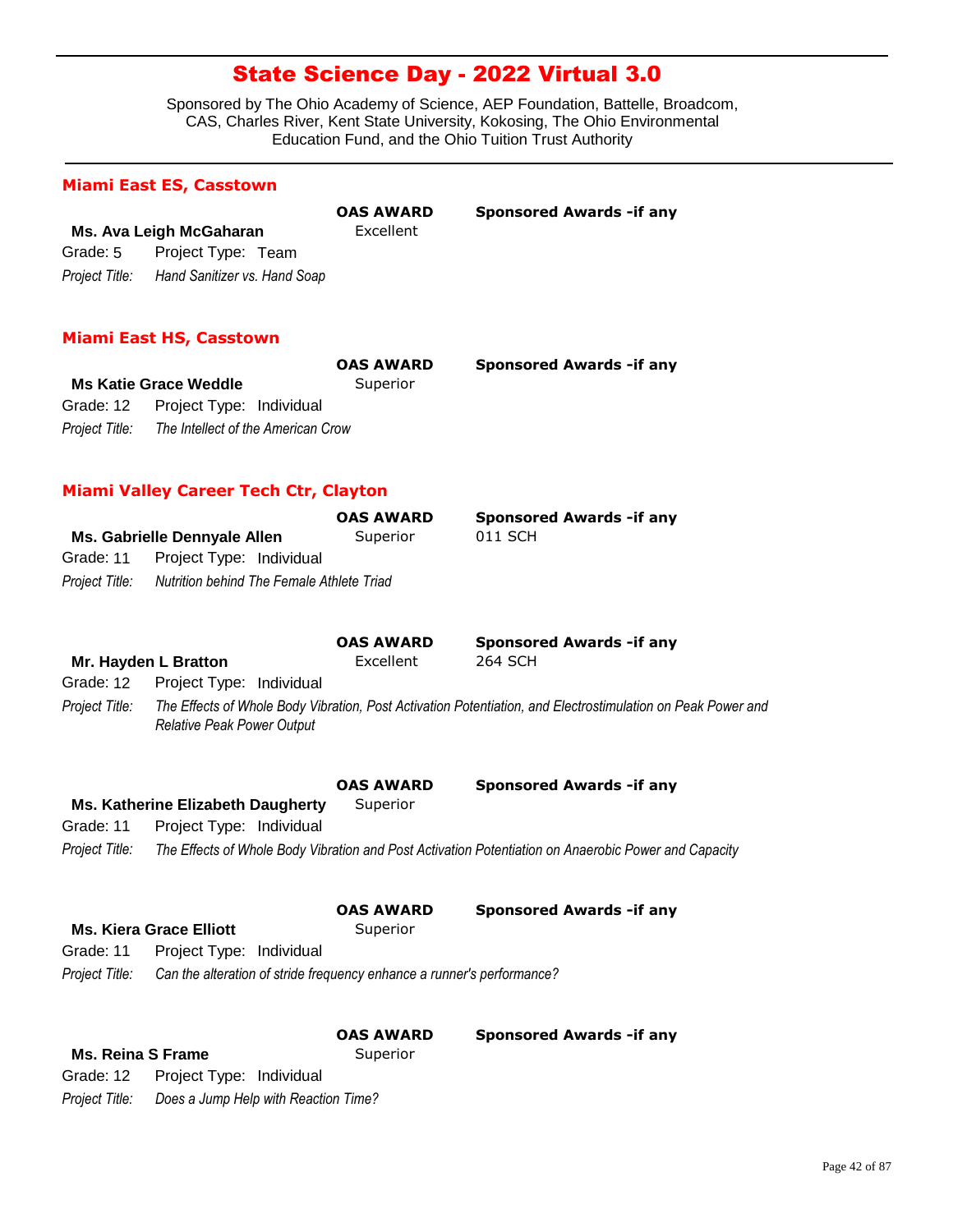Sponsored by The Ohio Academy of Science, AEP Foundation, Battelle, Broadcom, CAS, Charles River, Kent State University, Kokosing, The Ohio Environmental Education Fund, and the Ohio Tuition Trust Authority

|                            | Ms. Jessica Ann Houseman                                                             | <b>OAS AWARD</b><br>Excellent | <b>Sponsored Awards -if any</b><br>023 1st |
|----------------------------|--------------------------------------------------------------------------------------|-------------------------------|--------------------------------------------|
| Grade: 11                  | Project Type: Individual                                                             |                               |                                            |
| Project Title:             | How Positive and Negative Energy Affects Athletes Performances                       |                               |                                            |
|                            |                                                                                      | <b>OAS AWARD</b>              | <b>Sponsored Awards -if any</b>            |
| Grade: 11                  | <b>Ms. Elizabeth Grace Maxwell</b><br>Project Type: Individual                       | Superior                      |                                            |
| Project Title:             | The Effects of Water, Electrolyte Solution, and Pickle Juice on Athletic Performance |                               |                                            |
|                            |                                                                                      | <b>OAS AWARD</b>              | <b>Sponsored Awards -if any</b>            |
|                            | Ms. Hannah Paige Rademachir                                                          | Superior                      |                                            |
| Grade: 11                  | Project Type: Individual                                                             |                               |                                            |
| Project Title:             | Does Good Imagery Create Good Basketball Skills?                                     |                               |                                            |
|                            |                                                                                      | <b>OAS AWARD</b>              | <b>Sponsored Awards - if any</b>           |
|                            | <b>Ms. Julia Riesenbeck</b>                                                          | Excellent                     | 050 HM                                     |
| Grade: 12                  | Project Type: Individual                                                             |                               |                                            |
| Project Title:             | The Deformalization of Urinary Calculi                                               |                               |                                            |
|                            | <b>Miller South VPA, Akron</b>                                                       |                               |                                            |
|                            |                                                                                      | <b>OAS AWARD</b>              | <b>Sponsored Awards -if any</b>            |
|                            | <b>Ms. Marlena MacPherson</b>                                                        | Excellent                     |                                            |
|                            |                                                                                      |                               |                                            |
| Grade: 7<br>Project Title: | Project Type: Individual<br>The Focused Brain                                        |                               |                                            |

### **Milton-Union HS, W Milton**

|                        |                             | <b>OAS AWARD</b> | <b>Sponsored Awards - if any</b> |
|------------------------|-----------------------------|------------------|----------------------------------|
| <b>Mr Liam Hartley</b> |                             | Superior         |                                  |
| Grade: 9               | Project Type: Individual    |                  |                                  |
| Project Title:         | Radiation Shielding on Mars |                  |                                  |

### **Milton-Union MS, W Milton**

|          |                               | <b>OAS AWARD</b> | <b>Sponsored Awards - if any</b> |
|----------|-------------------------------|------------------|----------------------------------|
|          | Mr. Brady Robert Tinnerman    | Excellent        |                                  |
| Grade: 7 | Project Type: Individual      |                  |                                  |
|          | Project Title: Evervone Burps |                  |                                  |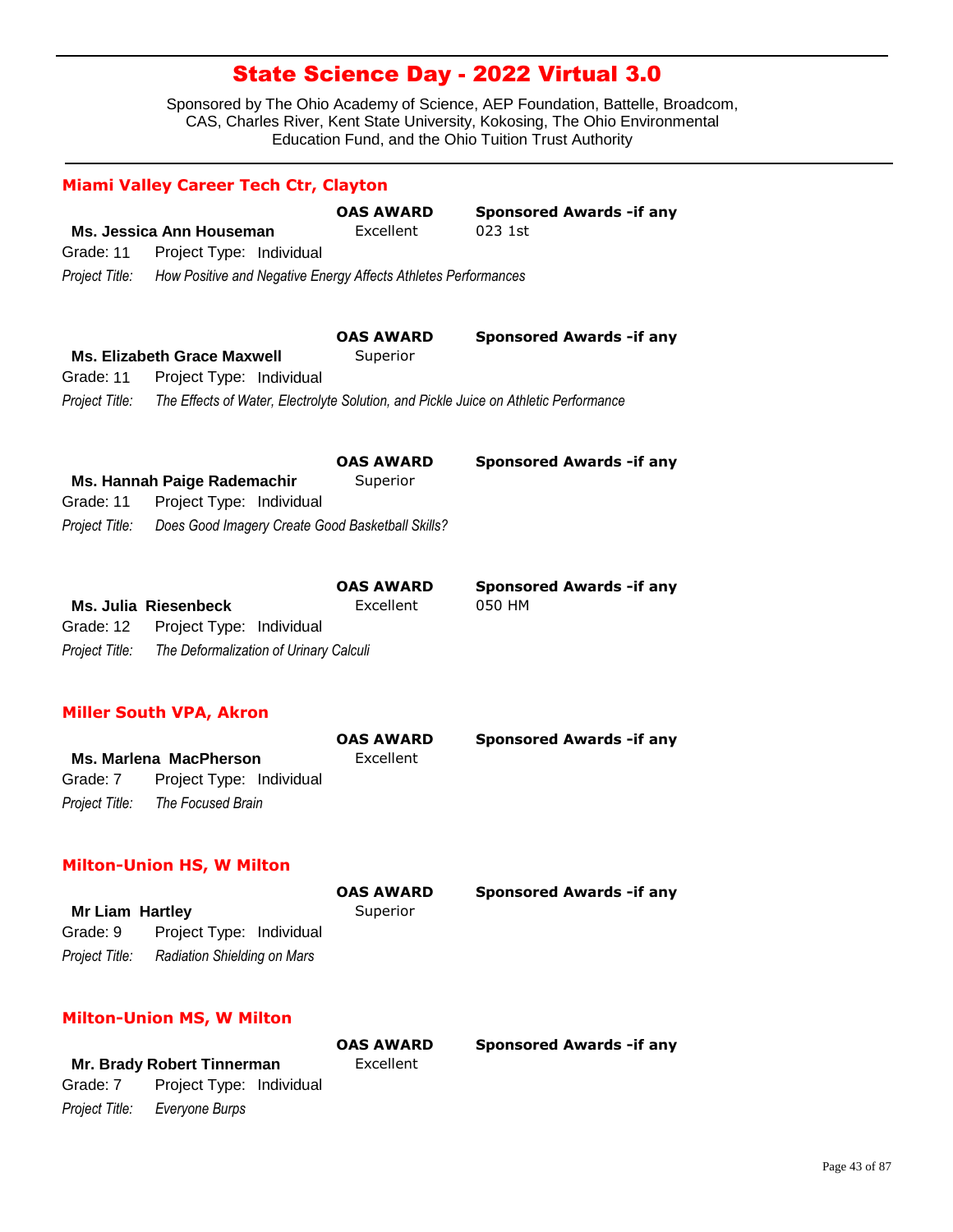Sponsored by The Ohio Academy of Science, AEP Foundation, Battelle, Broadcom, CAS, Charles River, Kent State University, Kokosing, The Ohio Environmental Education Fund, and the Ohio Tuition Trust Authority

| <b>Ms. Scarlett Shupe</b>  |                                                                  | <b>OAS AWARD</b><br>Superior | <b>Sponsored Awards - if any</b><br>246 1st |
|----------------------------|------------------------------------------------------------------|------------------------------|---------------------------------------------|
| Grade: 5                   | Project Type: Team                                               |                              |                                             |
|                            | Project Title: How do gear combinations effect torque?           |                              |                                             |
|                            |                                                                  | <b>OAS AWARD</b>             | <b>Sponsored Awards -if any</b>             |
| Ms. Kiahna Smith           |                                                                  | Superior                     | 246 1st                                     |
| Grade: 5                   | Project Type: Team                                               |                              |                                             |
| Project Title:             | How do gear combinations effect torque?                          |                              |                                             |
|                            | <b>Mother Teresa Catholic, Liberty Twp</b>                       |                              |                                             |
|                            |                                                                  | OAS AWARD                    | <b>Sponsored Awards -if any</b>             |
| Ms. Reagan Bing            |                                                                  | Excellent                    |                                             |
| Grade: 7                   | Project Type: Individual                                         |                              |                                             |
| Project Title:             | Does writing or typing help someone better remember information? |                              |                                             |
|                            |                                                                  | <b>OAS AWARD</b>             | <b>Sponsored Awards -if any</b>             |
|                            | <b>Ms. Olivia Paige Birkle</b>                                   | Superior                     | 080 3rd                                     |
| Grade: 7                   | Project Type: Individual                                         |                              |                                             |
| Project Title:             | What type of Whitening Process works the Best?                   |                              |                                             |
|                            |                                                                  | <b>OAS AWARD</b>             | <b>Sponsored Awards - if any</b>            |
|                            | <b>Mr. Nicholas James Gellner</b>                                | Superior                     |                                             |
| Grade: 7                   | Project Type: Individual                                         |                              |                                             |
| Project Title:             | Is dry ice a better alternative to ice or ice packs              |                              |                                             |
|                            |                                                                  | <b>OAS AWARD</b>             | <b>Sponsored Awards -if any</b>             |
| Mr. Graham Risk            |                                                                  | Superior                     | 061 HM                                      |
| Grade: 7                   | Project Type: Individual                                         |                              |                                             |
| Project Title:             | Which bridge structure is the strongest?                         |                              |                                             |
|                            |                                                                  | OAS AWARD                    | <b>Sponsored Awards - if any</b>            |
| <b>Ms. Jillian Seibert</b> |                                                                  | Superior                     | 246 1st                                     |
| Grade: 7                   | Project Type: Individual                                         |                              |                                             |

*Project Title: Which type of fat gives you the fluffiest chocolate chip cookie*

**Monroeville ES, Monroeville**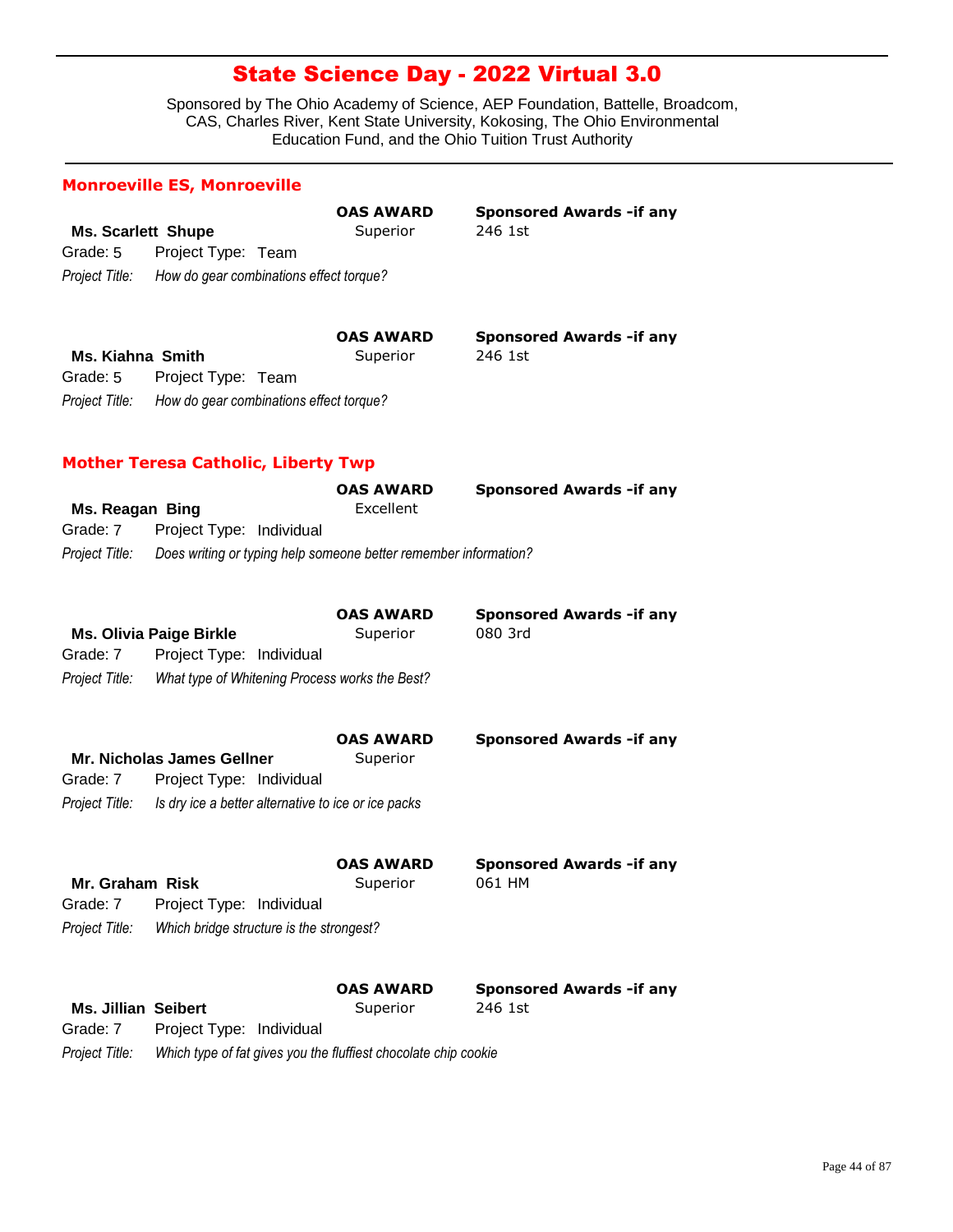Sponsored by The Ohio Academy of Science, AEP Foundation, Battelle, Broadcom, CAS, Charles River, Kent State University, Kokosing, The Ohio Environmental Education Fund, and the Ohio Tuition Trust Authority

### **Mother Teresa Catholic, Liberty Twp**

|                |                                                    | <b>OAS AWARD</b> | <b>Sponsored Awards - if any</b> |
|----------------|----------------------------------------------------|------------------|----------------------------------|
|                | Mr. Kane Michael Shawger                           | Excellent        |                                  |
| Grade: 7       | Project Type: Individual                           |                  |                                  |
| Project Title: | Which Type Of Wresting Shoe Has The Best Traction? |                  |                                  |

### **National Inventor's Hall of Fame STEM MS, Akron**

|                                       | <b>OAS AWARD</b> | <b>Sponsored Awards - if any</b> |
|---------------------------------------|------------------|----------------------------------|
| M. Jay Cooke                          | Superior         |                                  |
| Grade: 7 Project Type: Individual     |                  |                                  |
| Project Title: Artificial or Natural? |                  |                                  |

|                |                                                  | <b>OAS AWARD</b> | <b>Sponsored Awards - if any</b> |
|----------------|--------------------------------------------------|------------------|----------------------------------|
|                | Mr Jaeden Michael Dancy                          | Excellent        |                                  |
| Grade: 8       | Project Type: Individual                         |                  |                                  |
| Project Title: | How Different Types of Light Affect Plant Growth |                  |                                  |

#### **New Albany HS, New Albany**

|                    |                                                     | <b>OAS AWARD</b> | <b>Sponsored Awards - if any</b> |
|--------------------|-----------------------------------------------------|------------------|----------------------------------|
| Ms Dana Ioana Stan |                                                     | Superior         | 247 1st                          |
| Grade: 9           | Project Type: Individual                            |                  |                                  |
|                    | Project Title: Drone Propellers: Thrust the Process |                  |                                  |

#### **New Albany Intermediate School, New Albany**

|          | <b>Ms. Madeline Bowser</b>                   | <b>OAS AWARD</b><br>Excellent | <b>Sponsored Awards - if any</b> |
|----------|----------------------------------------------|-------------------------------|----------------------------------|
| Grade: 5 | Project Type: Individual                     |                               |                                  |
|          | Project Title: How Ingredients Affect Baking |                               |                                  |
|          |                                              | <b>OAS AWARD</b>              | <b>Sponsored Awards - if any</b> |

**Ms. Neha Hariharan** Superior 028 1st 246 1st *Project Title: Exploring Behavioral Science through the Monty Hall Problem* Grade: 6 Project Type: Individual

**OAS AWARD Sponsored Awards -if any**

| Mr. Aditya Amit Pendse |                          | Excellent                                                     |
|------------------------|--------------------------|---------------------------------------------------------------|
| Grade: 5               | Project Type: Individual |                                                               |
| Project Title:         |                          | The Cold Bounce - Effect of Temperature on Tennis Ball Bounce |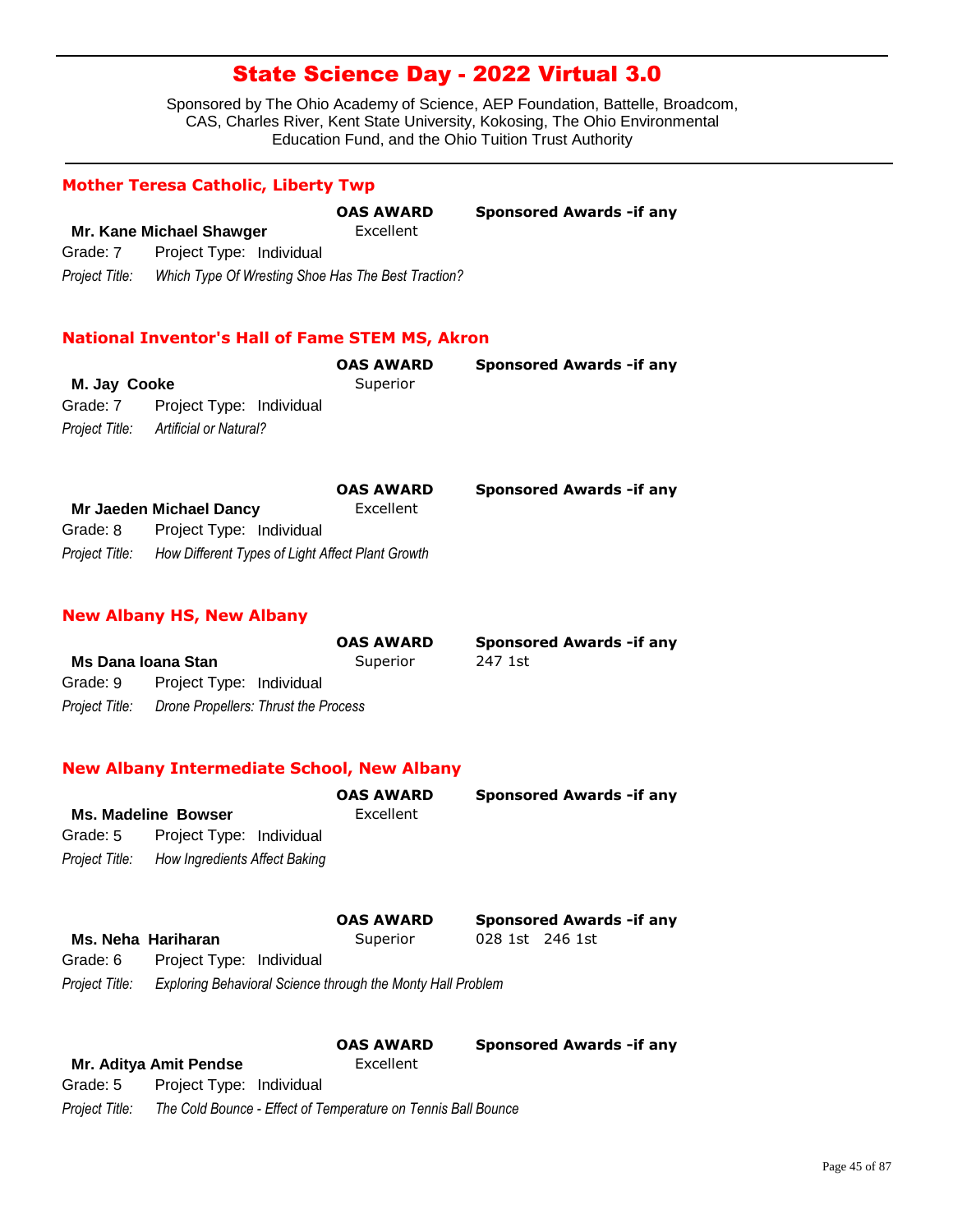|                           | <b>New Albany Intermediate School, New Albany</b>                        |                               |                                  |
|---------------------------|--------------------------------------------------------------------------|-------------------------------|----------------------------------|
|                           | Mr. William T Pryzbylek                                                  | <b>OAS AWARD</b><br>Excellent | <b>Sponsored Awards - if any</b> |
| Grade: 5                  | Project Type: Individual                                                 |                               |                                  |
| Project Title:            | How To Cook The Juiciest Burger                                          |                               |                                  |
|                           |                                                                          |                               |                                  |
|                           |                                                                          | <b>OAS AWARD</b>              | <b>Sponsored Awards - if any</b> |
|                           | <b>Ms Amelie Elizabeth Taylor</b>                                        | Excellent                     |                                  |
| Grade: 6                  | Project Type: Individual                                                 |                               |                                  |
| Project Title:            | What Spray Cleaner Does the Best Job at Stopping the Growth of Bacteria? |                               |                                  |
|                           |                                                                          | <b>OAS AWARD</b>              | <b>Sponsored Awards - if any</b> |
|                           | <b>Ms Svara Amol Vaidya</b>                                              | Excellent                     |                                  |
| Grade: 6                  | Project Type: Individual                                                 |                               |                                  |
| Project Title:            | Multi-layered material for better sound absorption                       |                               |                                  |
|                           |                                                                          |                               |                                  |
|                           |                                                                          | <b>OAS AWARD</b>              | <b>Sponsored Awards - if any</b> |
| Mr Ryan Aiden Zand        |                                                                          | Superior                      | 246 1st 262 2nd                  |
| Grade: 6                  | Project Type: Individual                                                 |                               |                                  |
| Project Title:            | Does Soil Compaction Affect Plant Growth?                                |                               |                                  |
|                           |                                                                          |                               |                                  |
|                           |                                                                          | OAS AWARD                     | <b>Sponsored Awards - if any</b> |
| Mr Hongxin Zhu            |                                                                          | Excellent                     |                                  |
| Grade: 6                  | Project Type: Individual                                                 |                               |                                  |
| Project Title:            | The Testimony of Pennies and Coco-Cola                                   |                               |                                  |
|                           |                                                                          |                               |                                  |
|                           |                                                                          | <b>OAS AWARD</b>              | <b>Sponsored Awards - if any</b> |
|                           | <b>Mr. Neil Matthew Albert</b>                                           | Excellent                     |                                  |
|                           | Grade: 5 Project Type: Team                                              |                               |                                  |
| Project Title:            | <b>Eggshell Corrosion Experiment</b>                                     |                               |                                  |
|                           |                                                                          |                               |                                  |
|                           |                                                                          | <b>OAS AWARD</b>              | <b>Sponsored Awards - if any</b> |
| <b>Ms. Paisley Kehres</b> |                                                                          | Excellent                     |                                  |
| Grade: 5                  | Project Type: Team                                                       |                               |                                  |
| Project Title:            | Baking with natural and artificial resources                             |                               |                                  |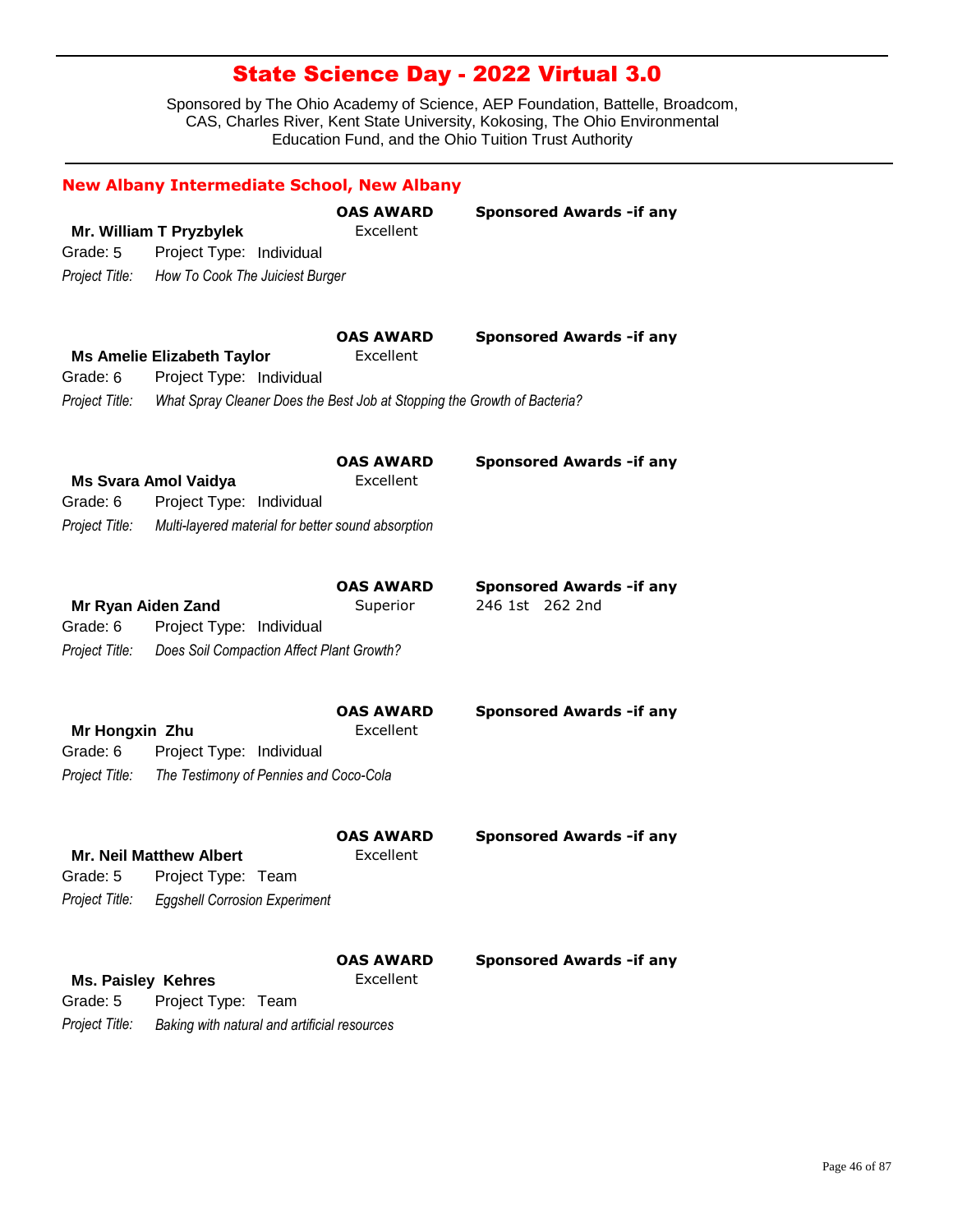Sponsored by The Ohio Academy of Science, AEP Foundation, Battelle, Broadcom, CAS, Charles River, Kent State University, Kokosing, The Ohio Environmental Education Fund, and the Ohio Tuition Trust Authority

|                            | <b>New Albany Intermediate School, New Albany</b>                                                |                               |                                  |
|----------------------------|--------------------------------------------------------------------------------------------------|-------------------------------|----------------------------------|
|                            | Mr. Thejas Sajeev Nair                                                                           | <b>OAS AWARD</b><br>Excellent | <b>Sponsored Awards - if any</b> |
| Grade: 5                   | Project Type: Team                                                                               |                               |                                  |
| Project Title:             | <b>Eggshell Corrosion Experiment</b>                                                             |                               |                                  |
| Grade: 5<br>Project Title: | <b>Ms. Samantha Pietro</b><br>Project Type: Team<br>Baking with natural and artificial resources | <b>OAS AWARD</b><br>Excellent | <b>Sponsored Awards - if any</b> |

### **Northeastern HS, Springfield**

|                                    | <b>OAS AWARD</b> | <b>Sponsored Awards - if any</b> |
|------------------------------------|------------------|----------------------------------|
| Ms. Ella Ashworth                  | Excellent        |                                  |
| Grade: 9 Project Type: Individual  |                  |                                  |
| Project Title: Overcoming Genetics |                  |                                  |

|                  |                                                                             | <b>OAS AWARD</b> | <b>Sponsored Awards - if any</b> |
|------------------|-----------------------------------------------------------------------------|------------------|----------------------------------|
| Mr. Kyle Herring |                                                                             | Excellent        |                                  |
| Grade: 9         | Project Type: Individual                                                    |                  |                                  |
| Project Title:   | How Does Blue Light Emitted From Electronics Affect How Much Sleep You Get? |                  |                                  |

### **Northwestern ES, W Salem**

*Project Title: How Far Will It Roll?*

|                         | Ms. McKenna Sophie Boyd           | OAS AWARD<br>Excellent        | Sponsored Awards - if any        |
|-------------------------|-----------------------------------|-------------------------------|----------------------------------|
| Grade: 5                | Project Type: Individual          |                               |                                  |
| Project Title:          | Acrylic Paint Additive            |                               |                                  |
|                         | <b>Ms. Tessa Lin Buzzard</b>      | <b>OAS AWARD</b><br>Excellent | <b>Sponsored Awards - if any</b> |
| Grade: 5                | Project Type: Individual          |                               |                                  |
| Project Title:          | Some things are worth melting for |                               |                                  |
|                         |                                   | <b>OAS AWARD</b><br>Excellent | <b>Sponsored Awards - if any</b> |
| <b>Mr. Quinn Conley</b> |                                   |                               |                                  |
| Grade: 5                | Project Type: Individual          |                               |                                  |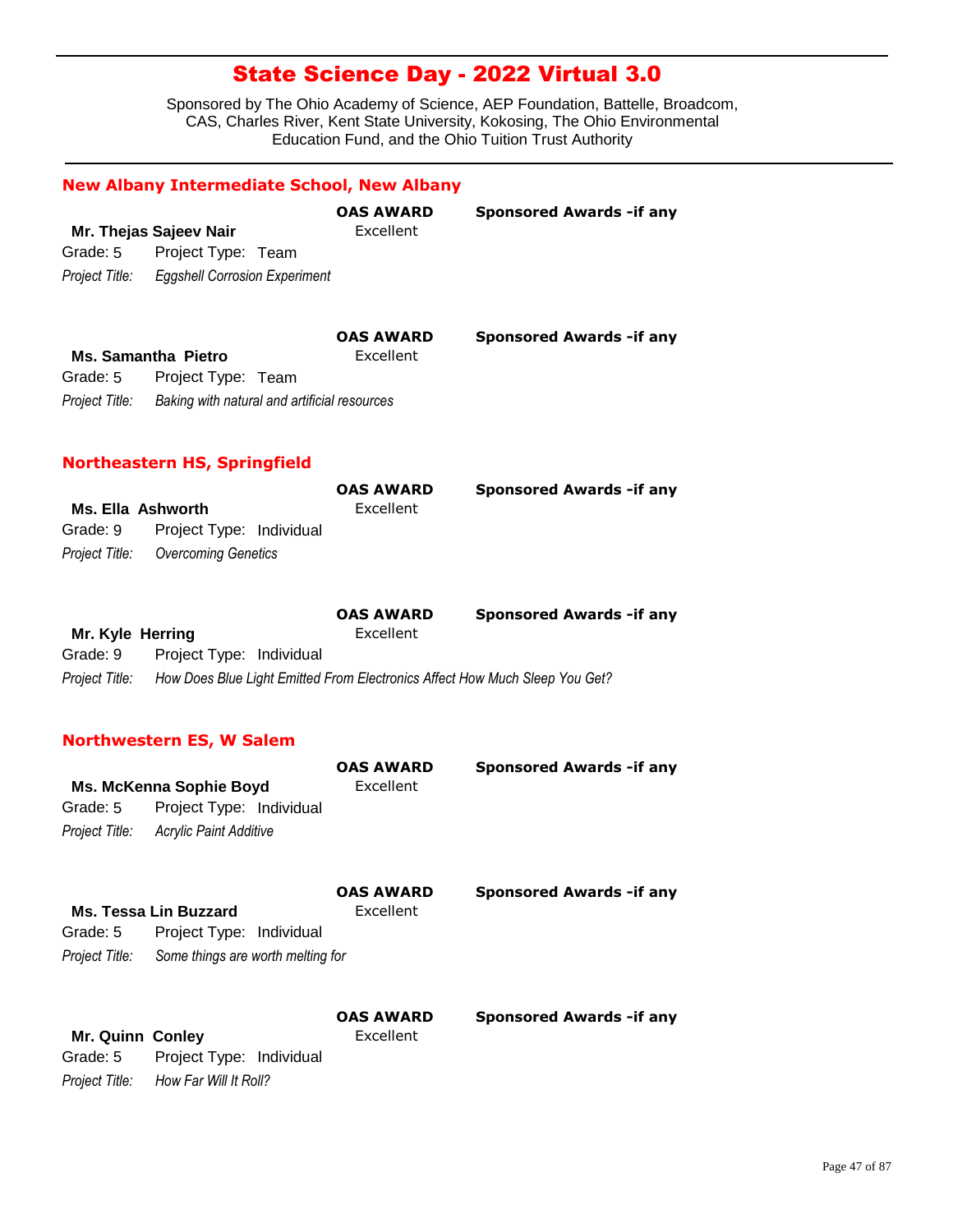Sponsored by The Ohio Academy of Science, AEP Foundation, Battelle, Broadcom, CAS, Charles River, Kent State University, Kokosing, The Ohio Environmental Education Fund, and the Ohio Tuition Trust Authority

|                                                        | <b>Northwestern ES, W Salem</b>                                                                                                      |                               |                                            |
|--------------------------------------------------------|--------------------------------------------------------------------------------------------------------------------------------------|-------------------------------|--------------------------------------------|
| <b>Mr. Karsten Kline</b><br>Grade: 5<br>Project Title: | Project Type: Individual<br>The Strength of Wood                                                                                     | <b>OAS AWARD</b><br>Excellent | <b>Sponsored Awards - if any</b><br>061 HM |
| <b>Mr. Hank Morris</b><br>Grade: 5<br>Project Title:   | Project Type: Individual<br><b>Best Household Rust Remover</b>                                                                       | <b>OAS AWARD</b><br>Excellent | <b>Sponsored Awards - if any</b>           |
| Grade: 5<br>Project Title:                             | <b>Ms. Madeline M Morris</b><br>Project Type: Individual<br>Does smell affect taste?                                                 | <b>OAS AWARD</b><br>Excellent | <b>Sponsored Awards - if any</b>           |
| Grade: 5<br>Project Title:                             | Mr. Brayden James Turnage<br>Project Type: Individual<br>Pearly Whites Gone Bad                                                      | <b>OAS AWARD</b><br>Excellent | <b>Sponsored Awards - if any</b>           |
| Ms. Deanna Devore<br>Grade: 12<br>Project Title:       | <b>Northwestern HS, W Salem</b><br>Project Type: Individual<br><b>Effective Flossing Methods</b>                                     | <b>OAS AWARD</b><br>Superior  | <b>Sponsored Awards - if any</b>           |
| Grade: 10<br>Project Title:                            | Mr. Josiah Richard Gilman<br>Project Type: Individual<br>The Effects of Topically Diverse Visual Stimuli on Male Highschool Students | <b>OAS AWARD</b><br>Superior  | <b>Sponsored Awards - if any</b>           |
| Grade: 12                                              | <b>Ms. Taylor Jade Haley</b><br>Project Type: Individual                                                                             | <b>OAS AWARD</b><br>Good      | <b>Sponsored Awards - if any</b>           |

*Project Title: Surface Temperature on Diabetic Patients*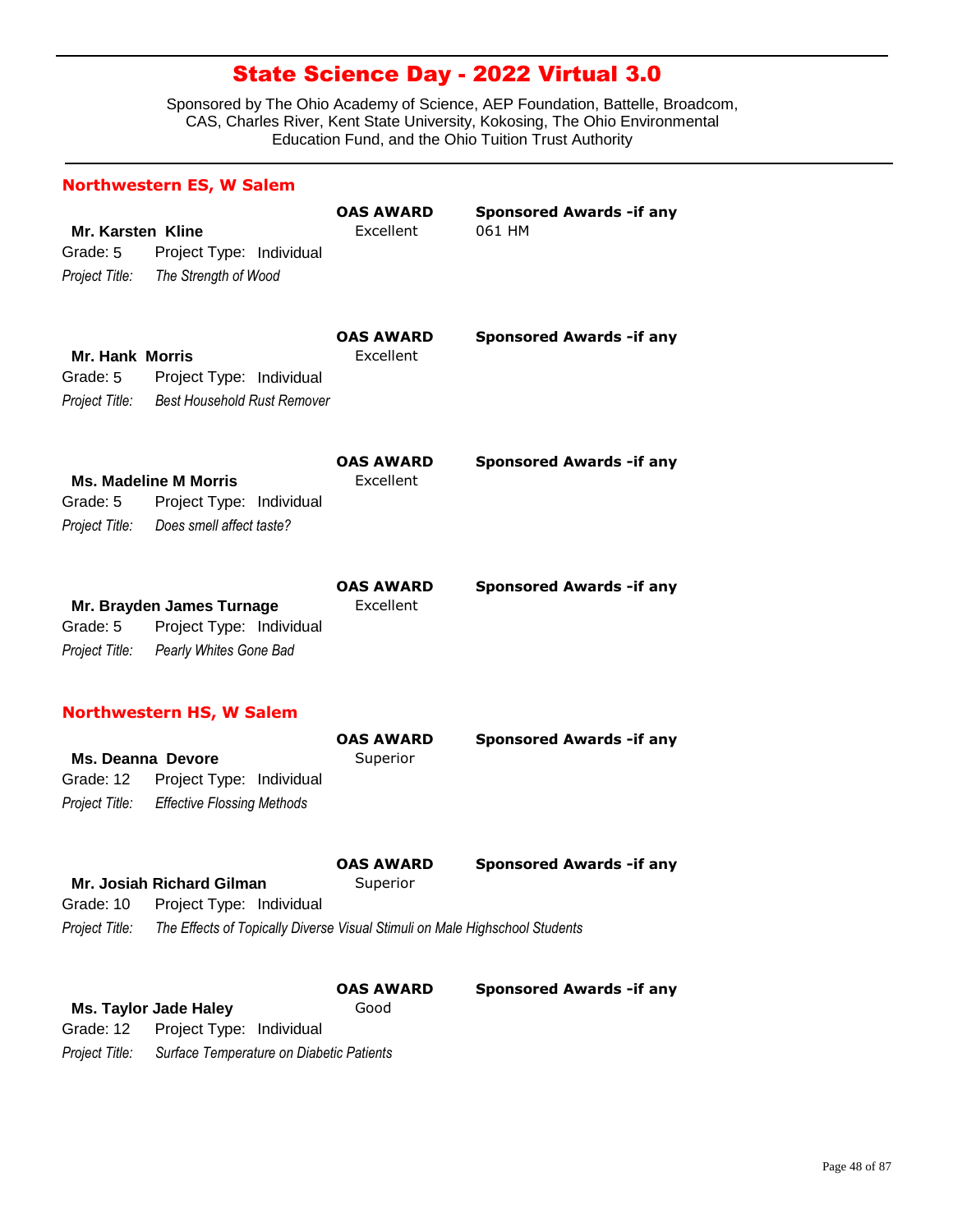|                                                        | <b>Northwestern HS, W Salem</b>                                                                                                               |                               |                                            |
|--------------------------------------------------------|-----------------------------------------------------------------------------------------------------------------------------------------------|-------------------------------|--------------------------------------------|
| Grade: 12<br>Project Title:                            | <b>Ms. Kendra Hummel</b><br>Project Type: Individual<br><b>Induced Liver Fibrosis</b>                                                         | <b>OAS AWARD</b><br>Excellent | <b>Sponsored Awards -if any</b>            |
| Grade: 9<br>Project Title:                             | <b>Ms. Danyel Nicol Hyatt</b><br>Project Type: Individual<br>Minutiae in Fingerprints                                                         | <b>OAS AWARD</b><br>Excellent | <b>Sponsored Awards - if any</b>           |
| Grade: 12<br>Project Title:                            | <b>Ms. Caitlyn Ann Leighty</b><br>Project Type: Individual<br>Muscle Cramping in Athletes                                                     | <b>OAS AWARD</b><br>Superior  | <b>Sponsored Awards - if any</b>           |
| Grade: 12<br>Project Title:                            | Mr. Cierra Imani-Rayn Phillips<br>Project Type: Individual<br>The Effects of Phones in the Classroom                                          | <b>OAS AWARD</b><br>Excellent | <b>Sponsored Awards - if any</b>           |
| <b>Mr. Matt E Adams</b><br>Grade: 12<br>Project Title: | Project Type: Team<br>Compactable Crutch                                                                                                      | <b>OAS AWARD</b><br>Excellent | <b>Sponsored Awards -if any</b>            |
| Project Title:                                         | <b>Ms. Shayna Nicole Allshouse</b><br>Grade: 12 Project Type: Team<br>Proof of Principle: Using DInoflagellates as a Sustainable Light Source | <b>OAS AWARD</b><br>Excellent | <b>Sponsored Awards -if any</b><br>080 2nd |
| Grade: 12<br>Project Title:                            | Mr. Jagger Jordan Brown<br>Project Type: Team<br>Portable Fire Ring                                                                           | <b>OAS AWARD</b><br>Excellent | <b>Sponsored Awards -if any</b>            |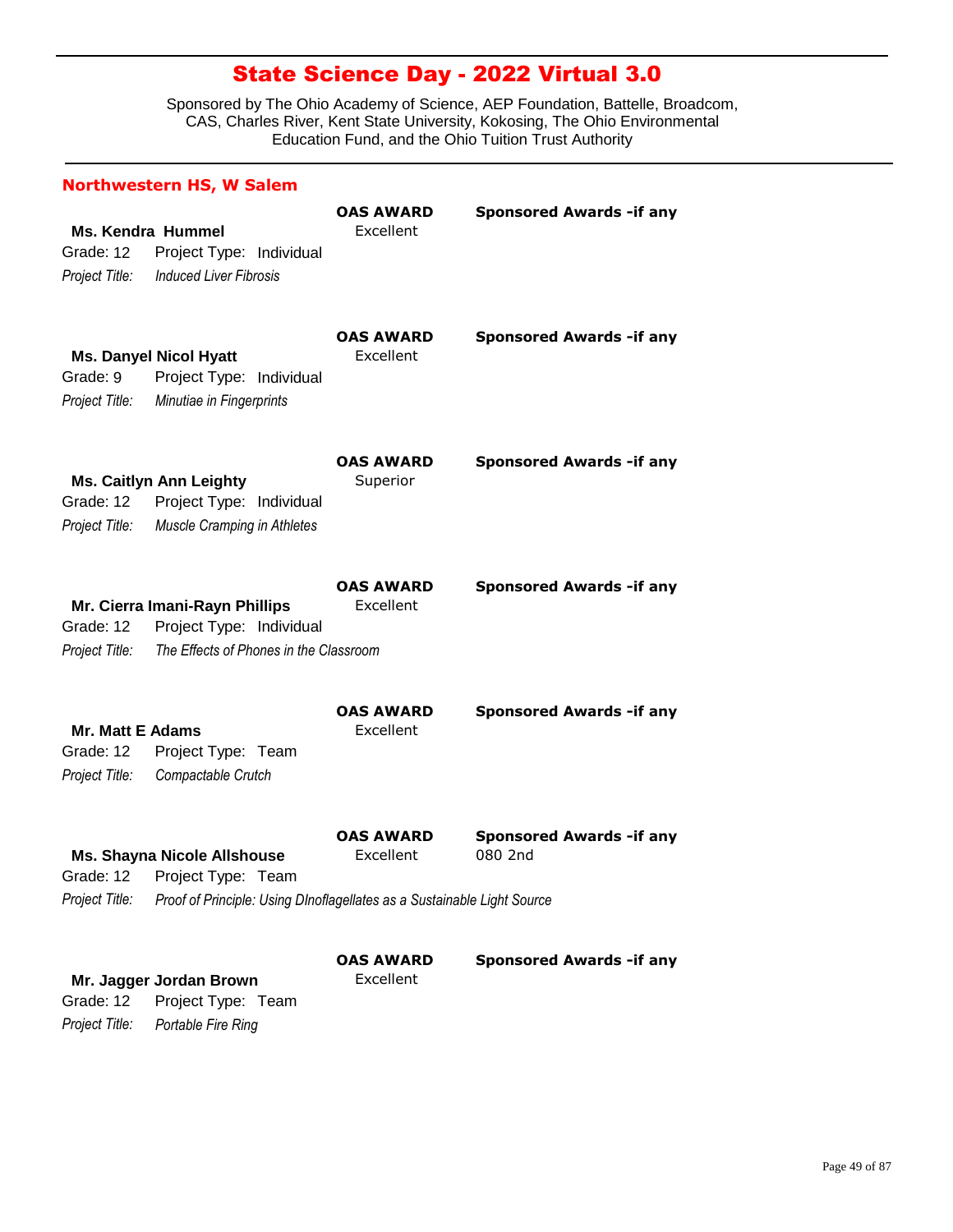| <b>Northwestern HS, W Salem</b>                        |                                                                                               |                               |                                            |  |  |
|--------------------------------------------------------|-----------------------------------------------------------------------------------------------|-------------------------------|--------------------------------------------|--|--|
| Grade: 12<br>Project Title:                            | Mr. Dominic Joseph Guidetti<br>Project Type: Team<br>Side to Side Motion Target               | <b>OAS AWARD</b><br>Superior  | <b>Sponsored Awards -if any</b>            |  |  |
| Grade: 12<br>Project Title:                            | Mr. Gabe A. Hendricks<br>Project Type: Team<br>Portable Fire Ring                             | <b>OAS AWARD</b><br>Excellent | <b>Sponsored Awards -if any</b>            |  |  |
| Grade: 12<br>Project Title:                            | Mr. Nathaniel D Jackson<br>Project Type: Team<br><b>Boat Drain Plug Sensor</b>                | <b>OAS AWARD</b><br>Excellent | <b>Sponsored Awards -if any</b>            |  |  |
| Mr. Jedidiah s Miller<br>Grade: 12<br>Project Title:   | Project Type: Team<br>Compactable Crutch                                                      | <b>OAS AWARD</b><br>Excellent | <b>Sponsored Awards - if any</b>           |  |  |
| <b>Ms. Sarah Miller</b><br>Grade: 12<br>Project Title: | Project Type: Team<br>Proof of Principle: Using DInoflagellates as a Sustainable Light Source | <b>OAS AWARD</b><br>Excellent | <b>Sponsored Awards -if any</b><br>080 2nd |  |  |
| Project Title:                                         | Mr. Ryan John Walter<br>Grade: 12 Project Type: Team<br>Side to Side Motion Target            | <b>OAS AWARD</b><br>Superior  | <b>Sponsored Awards -if any</b>            |  |  |
| Grade: 12<br>Project Title:                            | <b>Mr. Steven D Widdows</b><br>Project Type: Team<br><b>Boat Drain Plug Sensor</b>            | <b>OAS AWARD</b><br>Excellent | <b>Sponsored Awards -if any</b>            |  |  |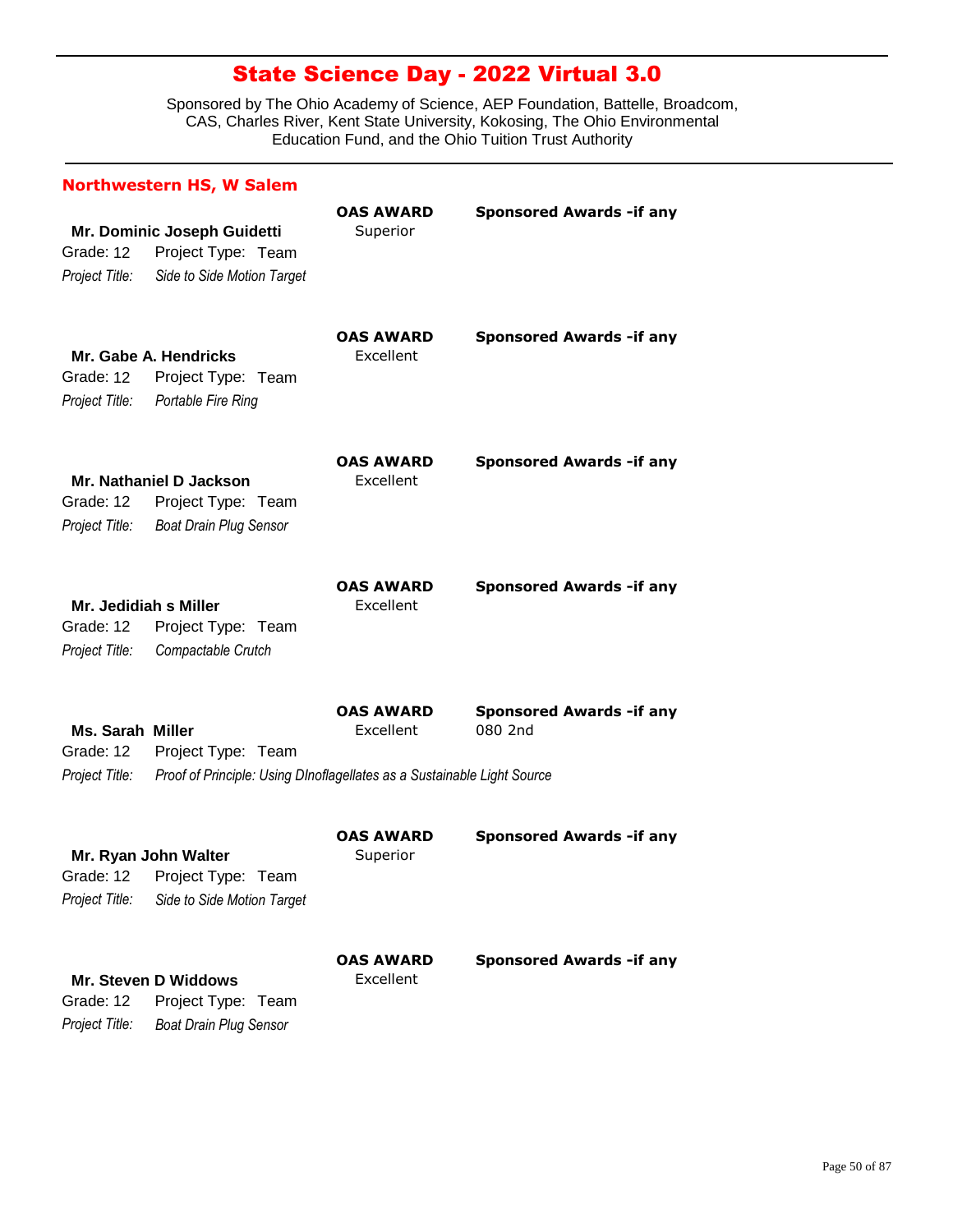Sponsored by The Ohio Academy of Science, AEP Foundation, Battelle, Broadcom, CAS, Charles River, Kent State University, Kokosing, The Ohio Environmental Education Fund, and the Ohio Tuition Trust Authority

|                                                     | <b>Notre Dame ES, Portsmouth</b>                                                   |                               |                                             |
|-----------------------------------------------------|------------------------------------------------------------------------------------|-------------------------------|---------------------------------------------|
| Grade: 5<br>Proiect Title:                          | <b>Ms. Chloe Loryn Lucas</b><br>Project Type: Team<br>"It's No JokeDon't Smoke!"   | <b>OAS AWARD</b><br>Superior  | <b>Sponsored Awards - if any</b><br>246 1st |
| Grade: 5<br>Project Title:                          | <b>Ms. Finley Elliott Noel</b><br>Project Type: Team<br>"It's No JokeDon't Smoke!" | <b>OAS AWARD</b><br>Superior  | <b>Sponsored Awards - if any</b><br>246 1st |
|                                                     | <b>Ohio Virtual Academy, Maumee</b>                                                |                               |                                             |
| Mr Aviraj Soin<br>Grade: 7<br>Project Title:        | Project Type: Team<br>Creating Hybrid Plants To Improve Biodiversity               | <b>OAS AWARD</b><br>Excellent | <b>Sponsored Awards - if any</b>            |
| <b>Mr Dhilen Soin</b><br>Grade: 6<br>Project Title: | Project Type: Team<br>Creating Hybrid Plants To Improve Biodiversity               | <b>OAS AWARD</b><br>Excellent | <b>Sponsored Awards -if any</b>             |
|                                                     | <b>Olentangy HS, Lewis Center</b>                                                  | <b>OAS AWARD</b>              | <b>Sponsored Awards - if any</b>            |
| Grade: 10                                           | <b>Mr Rishivarshil Nelakurti</b><br>Project Type: Individual                       | Superior                      |                                             |

*Project Title: Exploring the Correlation Between Expressibility and Classification Accuracy in Quantum Circuits*

|                |                          | <b>OAS AWARD</b> | <b>Sponsored Awards - if any</b>                                                             |
|----------------|--------------------------|------------------|----------------------------------------------------------------------------------------------|
|                | Ms. Deepthisri Paruchuri | Excellent        | 086 3rd                                                                                      |
| Grade: 9       | Project Type: Individual |                  |                                                                                              |
| Project Title: |                          |                  | Domestic Greywater Treatment by Natural Coagulants combined with Flocculation and Filtration |

### **Olentangy Shanahan MS, Lewis Center**

|                |                                                                                | <b>OAS AWARD</b> | <b>Sponsored Awards - if any</b> |
|----------------|--------------------------------------------------------------------------------|------------------|----------------------------------|
|                | Ms. Gayathri Ganduri                                                           | Excellent        |                                  |
| Grade: 7       | Project Type: Individual                                                       |                  |                                  |
| Project Title: | Which Grows Faster: A Mint Plant Grown by Soil or a Deep Water Culture System? |                  |                                  |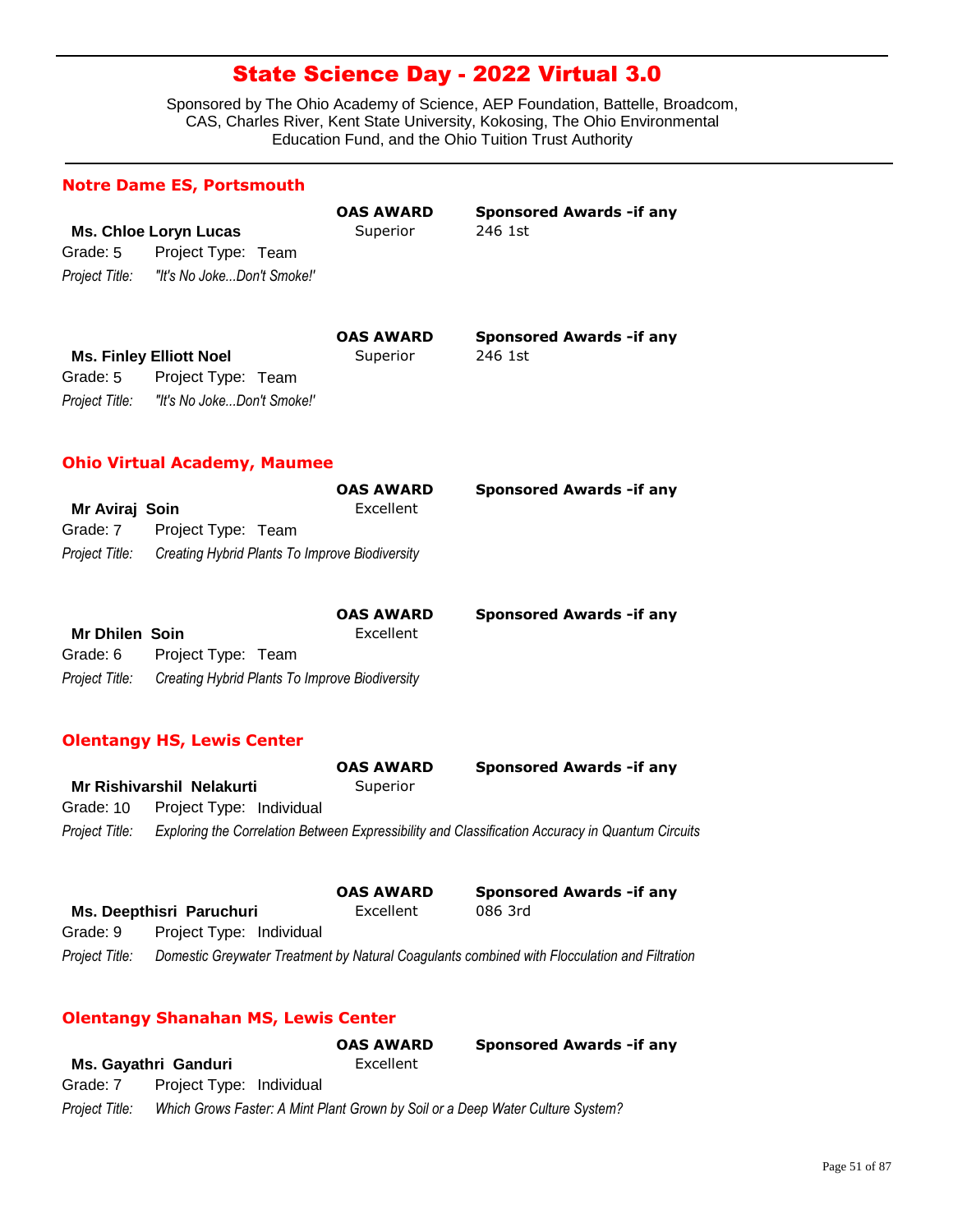|                    | <b>Olentangy Shanahan MS, Lewis Center</b>                           |                               |                                                                                                                |
|--------------------|----------------------------------------------------------------------|-------------------------------|----------------------------------------------------------------------------------------------------------------|
|                    |                                                                      | <b>OAS AWARD</b>              | <b>Sponsored Awards - if any</b>                                                                               |
|                    | <b>Ms Divyasree Paruchuri</b>                                        | Excellent                     |                                                                                                                |
| Grade: 8           | Project Type: Individual                                             |                               |                                                                                                                |
| Project Title:     | Effects of Oxybenzone in Sunscreen on Glycine max and Artemia Salina |                               |                                                                                                                |
|                    | Mr Aditya Varma Sangu                                                | <b>OAS AWARD</b><br>Excellent | <b>Sponsored Awards -if any</b>                                                                                |
| Grade: 7           | Project Type: Individual                                             |                               |                                                                                                                |
|                    |                                                                      |                               |                                                                                                                |
| Project Title:     | Magnet-o-Power                                                       |                               |                                                                                                                |
|                    |                                                                      | <b>OAS AWARD</b>              | <b>Sponsored Awards - if any</b>                                                                               |
| Mr. Aaray Kasala   |                                                                      | Superior                      | 072 HM                                                                                                         |
| Grade: 6           | Project Type: Team                                                   |                               |                                                                                                                |
| Project Title:     | <b>Fantastic Carbon Contaminant Filters</b>                          |                               |                                                                                                                |
|                    |                                                                      | <b>OAS AWARD</b>              | <b>Sponsored Awards - if any</b>                                                                               |
| Mr. Jashwin Pisini |                                                                      | Superior                      | 072 HM                                                                                                         |
| Grade: 6           | Project Type: Team                                                   |                               |                                                                                                                |
|                    | Project Title: Fantastic Carbon Contaminant Filters                  |                               |                                                                                                                |
|                    |                                                                      | <b>OAS AWARD</b>              | <b>Sponsored Awards - if any</b>                                                                               |
|                    | Mr. Saketh Thotapalli                                                | Superior                      | 072 HM                                                                                                         |
| Grade: 6           | Project Type: Team                                                   |                               |                                                                                                                |
| Project Title:     | <b>Fantastic Carbon Contaminant Filters</b>                          |                               |                                                                                                                |
|                    | <b>Ottawa Hills Junior/Senior HS, Ottawa Hills</b>                   |                               |                                                                                                                |
|                    |                                                                      | <b>OAS AWARD</b>              | <b>Sponsored Awards -if any</b>                                                                                |
|                    | Mr. William James Berschback                                         | Excellent                     | <b>218 SCH</b>                                                                                                 |
| Grade: 12          | Project Type: Individual                                             |                               |                                                                                                                |
| Project Title:     |                                                                      |                               | Detecting Ancient Stellar Clusters in Galaxies similar to the Milky Way using the Hubble Space Telescope       |
|                    |                                                                      | <b>OAS AWARD</b>              | <b>Sponsored Awards - if any</b>                                                                               |
|                    | <b>Mr John Thomas Franklin</b>                                       | Superior                      |                                                                                                                |
| Grade: 11          | Project Type: Individual                                             |                               |                                                                                                                |
| Project Title:     | of IRT1 in Marigolds                                                 |                               | The Quest to Reduce Iron Stress: The Relationship Between Plant Iron Stress, Fe Uptake Rate, and Concentration |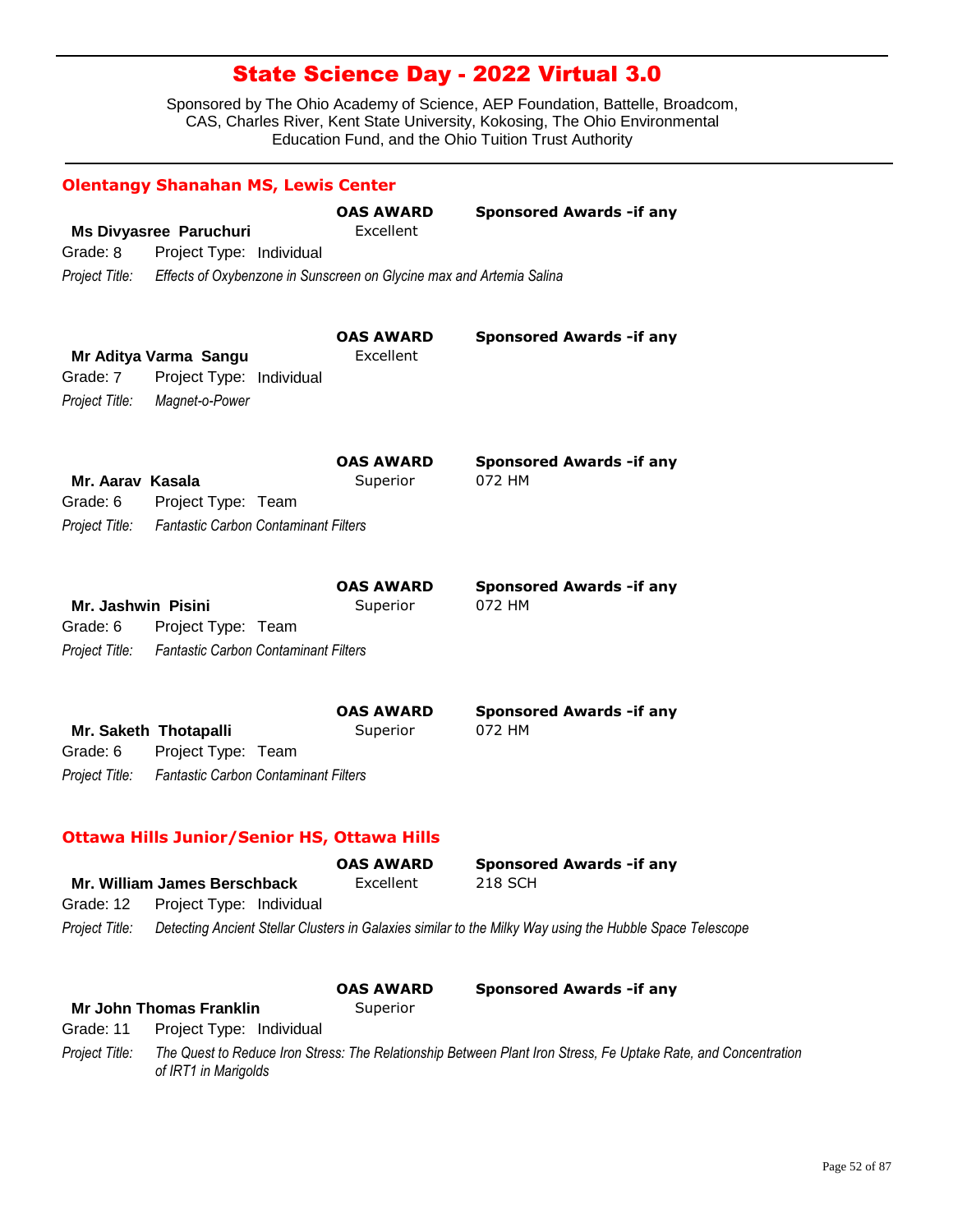|                | <b>Ottawa Hills Junior/Senior HS, Ottawa Hills</b>                             |                               |                                                                                                               |
|----------------|--------------------------------------------------------------------------------|-------------------------------|---------------------------------------------------------------------------------------------------------------|
|                |                                                                                | <b>OAS AWARD</b>              | <b>Sponsored Awards - if any</b>                                                                              |
|                | <b>Ms. Elanora Rain Smith</b>                                                  | Superior                      | 072 2nd 087 1st 091 1st 197 SCH 249<br><b>SCH</b>                                                             |
| Grade: 11      | Project Type: Individual                                                       |                               |                                                                                                               |
| Project Title: | LR                                                                             |                               | The Generation of a Recombinant Protein from Pseudomonas sp. and its Ability to Degrade Microcystin Toxin MC- |
|                | Mr. Quinton John Smith                                                         | <b>OAS AWARD</b><br>Superior  | <b>Sponsored Awards - if any</b><br>080 HM 239 SCH 250 1st                                                    |
| Grade: 8       | Project Type: Individual                                                       |                               |                                                                                                               |
| Project Title: | The Effects of Fertilizer on Algal and Plant Growth                            |                               |                                                                                                               |
| Grade: 10      | <b>Mr Andrew Donald Sturtz</b><br>Project Type: Individual                     | <b>OAS AWARD</b><br>Superior  | <b>Sponsored Awards - if any</b>                                                                              |
| Project Title: | Implications of Calcium Molarity on Isopod Production of Composted Matter      |                               |                                                                                                               |
|                |                                                                                | <b>OAS AWARD</b>              | <b>Sponsored Awards - if any</b>                                                                              |
|                | Mr. Mahd Syed Naqvi                                                            | Excellent                     |                                                                                                               |
| Grade: 9       | Project Type: Team                                                             |                               |                                                                                                               |
| Project Title: | Is Wind or Solar Power more Effective on a Smaller Scale                       |                               |                                                                                                               |
|                |                                                                                | <b>OAS AWARD</b>              | <b>Sponsored Awards -if any</b>                                                                               |
| Grade: 9       | <b>Mr. Cole Edward Weaver</b>                                                  | Excellent                     |                                                                                                               |
| Project Title: | Project Type: Team<br>Is Wind or Solar Power more Effective on a Smaller Scale |                               |                                                                                                               |
|                |                                                                                |                               |                                                                                                               |
|                | <b>Ottoville ES, Ottoville</b>                                                 |                               |                                                                                                               |
|                |                                                                                | <b>OAS AWARD</b><br>Excellent | <b>Sponsored Awards - if any</b>                                                                              |
| Grade: 7       | <b>Ms. Kiley Jo Hilvers</b><br>Project Type: Individual                        |                               |                                                                                                               |
| Project Title: | Double Dipping Disgusting or Not?                                              |                               |                                                                                                               |
|                |                                                                                | <b>OAS AWARD</b>              | <b>Sponsored Awards - if any</b>                                                                              |
|                | <b>Ms. Vanessa Grace Hilvers</b>                                               | Excellent                     |                                                                                                               |
| Grade: 7       | Project Type: Individual                                                       |                               |                                                                                                               |
| Project Title: | What Type of Cup Keeps Coffee Hot the Longest                                  |                               |                                                                                                               |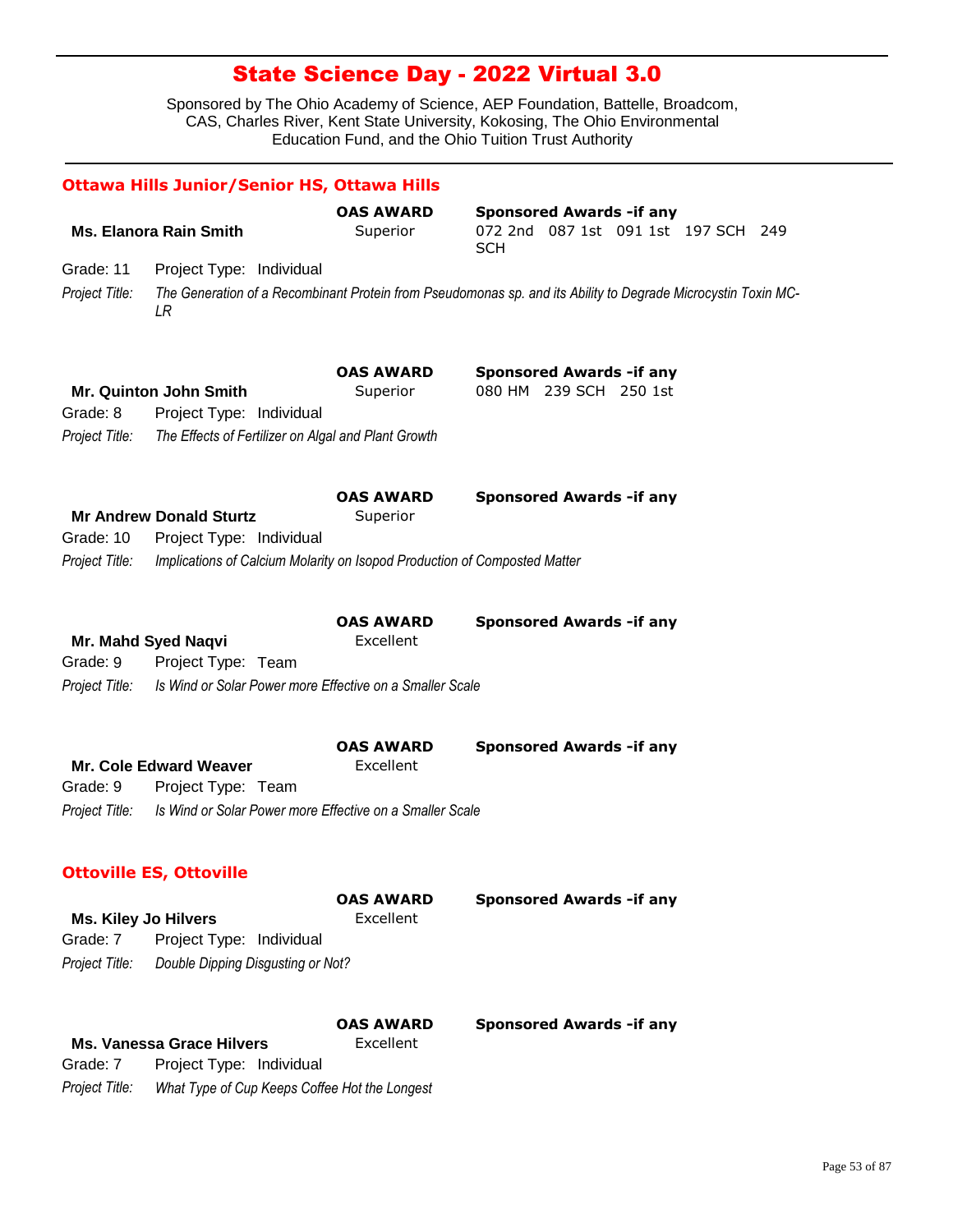Sponsored by The Ohio Academy of Science, AEP Foundation, Battelle, Broadcom, CAS, Charles River, Kent State University, Kokosing, The Ohio Environmental Education Fund, and the Ohio Tuition Trust Authority

#### **Ottoville ES, Ottoville**

|                |                                                                   | <b>OAS AWARD</b> | <b>Sponsored Awards - if any</b> |
|----------------|-------------------------------------------------------------------|------------------|----------------------------------|
|                | Ms. Brooklyn Mary Koester                                         | Superior         |                                  |
| Grade: 7       | Project Type: Individual                                          |                  |                                  |
| Project Title: | What Effect Does Upper vs. Lower Body Workout Have on Heart Rate? |                  |                                  |

### **Our Lady Of Perpetual Help, Grove City**

|                |                               | <b>OAS AWARD</b> | <b>Sponsored Awards - if any</b>                                        |
|----------------|-------------------------------|------------------|-------------------------------------------------------------------------|
|                | <b>Ms. Avery Grace Pierre</b> | Superior         |                                                                         |
| Grade: 7       | Project Type: Individual      |                  |                                                                         |
| Project Title: |                               |                  | Does Crossed Hand-Eye Dominance Affect Basketball Shooting Percentages? |

|                   |                          | <b>OAS AWARD</b> | <b>Sponsored Awards - if any</b> |
|-------------------|--------------------------|------------------|----------------------------------|
| Ms. Meg Ann Riter |                          | Superior         | 246 1st                          |
| Grade: 7          | Project Type: Individual |                  |                                  |
| Project Title:    | <b>Vivid Numbers</b>     |                  |                                  |

#### **Patrick Henry HS, Hamler**

|                |                                                             | <b>OAS AWARD</b> | <b>Sponsored Awards - if any</b> |
|----------------|-------------------------------------------------------------|------------------|----------------------------------|
|                | <b>Mr Andrew James Baden</b>                                | Superior         |                                  |
|                | Grade: 11 Project Type: Individual                          |                  |                                  |
| Proiect Title: | Comparison of Electrolytes for the Purpose of CO2 Reduction |                  |                                  |
|                |                                                             |                  |                                  |

|                |                                                          | <b>OAS AWARD</b> | <b>Sponsored Awards - if any</b> |
|----------------|----------------------------------------------------------|------------------|----------------------------------|
|                | <b>Ms. Faith Marie Feehan</b>                            | Superior         |                                  |
| Grade: 9       | Project Type: Individual                                 |                  |                                  |
| Project Title: | Pearly Whites, Which Whitening Product Whitens The Best? |                  |                                  |

#### **Patrick Henry MS, Hamler**

|                |                                                                    | <b>OAS AWARD</b> | <b>Sponsored Awards - if any</b> |
|----------------|--------------------------------------------------------------------|------------------|----------------------------------|
|                | <b>Ms. Lauren Louise Giesige</b>                                   | Excellent        | 256 1st                          |
| Grade: 7       | Project Type: Individual                                           |                  |                                  |
| Project Title: | Does Introducing Creep Feed Before Weaning Helps Growth in Piglets |                  |                                  |

#### **Perrysburg JS, Perrysburg**

|                |                                                | <b>OAS AWARD</b> | <b>Sponsored Awards - if any</b> |
|----------------|------------------------------------------------|------------------|----------------------------------|
|                | Mr. Avnish Vithal Shendge                      | Excellent        |                                  |
| Grade: 7       | Project Type: Individual                       |                  |                                  |
| Project Title: | Novel Irrigation Design for Water Conservation |                  |                                  |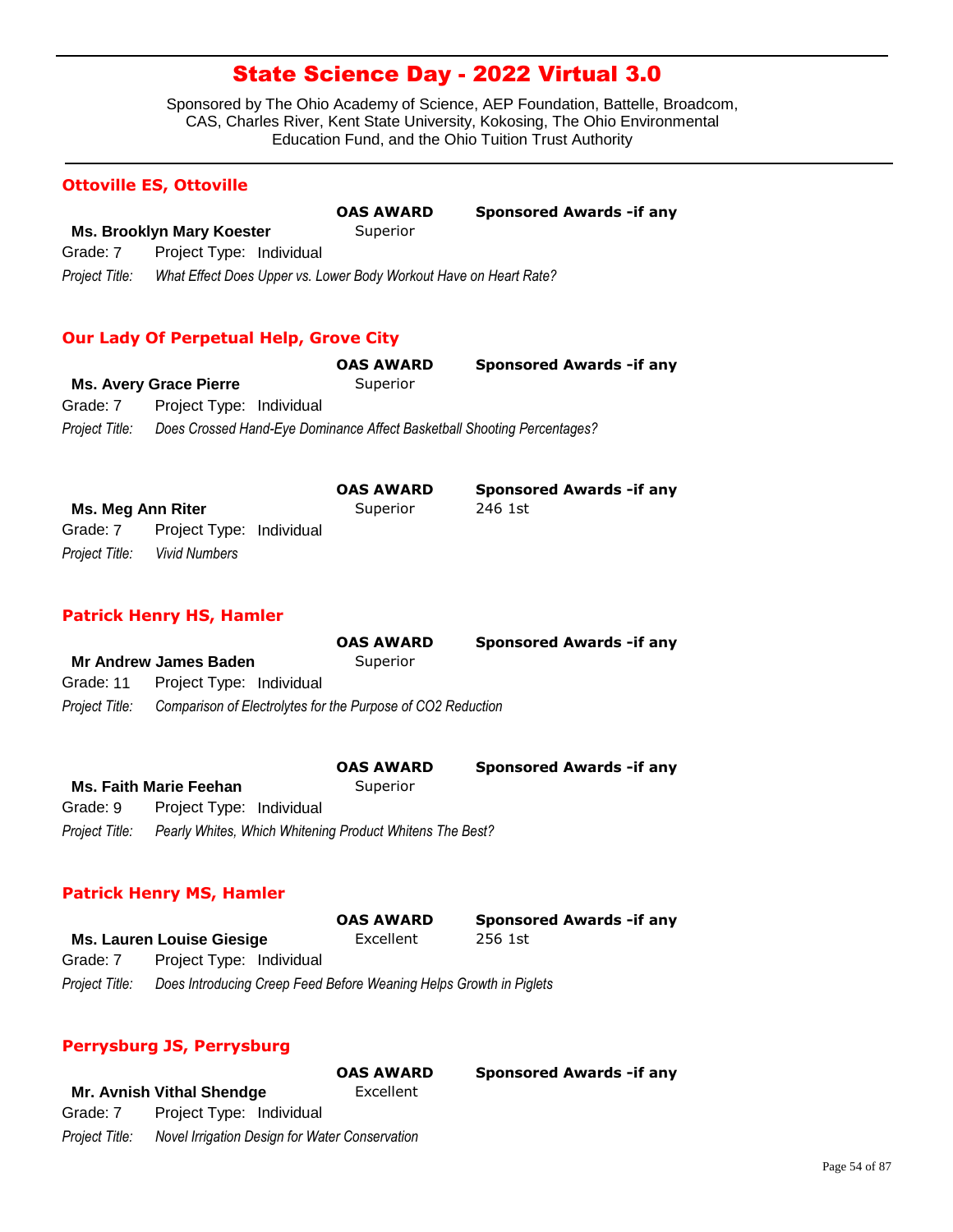Sponsored by The Ohio Academy of Science, AEP Foundation, Battelle, Broadcom, CAS, Charles River, Kent State University, Kokosing, The Ohio Environmental Education Fund, and the Ohio Tuition Trust Authority

**Sponsored Awards -if any** 

**Sponsored Awards -if any** 

### **Perrysburg JS, Perrysburg**

|                |                                             | <b>OAS AWARD</b> | <b>Sponso</b> |
|----------------|---------------------------------------------|------------------|---------------|
| Ms. Gauri Anil |                                             | Superior         | 133 1st       |
| Grade: 7       | Project Type: Team                          |                  |               |
| Project Title: | <b>Effects of Ethnicity on Fingerprints</b> |                  |               |

|                |                                             | <b>OAS AWARD</b> | <b>Sponso</b> |
|----------------|---------------------------------------------|------------------|---------------|
| Ms. Ria Khatri |                                             | Superior         | 133 1st       |
| Grade: 7       | Project Type: Team                          |                  |               |
| Project Title: | <b>Effects of Ethnicity on Fingerprints</b> |                  |               |

### **Pettisville HS, Pettisville**

|                |                                                                  | <b>OAS AWARD</b> |                        | <b>Sponsored Awards - if any</b> |
|----------------|------------------------------------------------------------------|------------------|------------------------|----------------------------------|
|                | Ms. Delana Leigh Damman                                          | Superior         | 050 HM 256 1st 258 1st |                                  |
| Grade: 10      | Project Type: Individual                                         |                  |                        |                                  |
| Project Title: | The Comparison of Protein, Solids, and Fats in Goat and Cow Milk |                  |                        |                                  |

|                | <b>Ms Amanda Renee Grimm</b> | <b>OAS AWARD</b><br>Superior | <b>Sponsored Awards - if any</b>                                                      |
|----------------|------------------------------|------------------------------|---------------------------------------------------------------------------------------|
| Grade: 10      | Project Type: Individual     |                              |                                                                                       |
| Project Title: |                              |                              | The Comparison of Penicillin and Natural Antimicrobials on the Inhibition on Bacteria |
|                |                              | <b>OAS AWARD</b>             | <b>Sponsored Awards - if any</b>                                                      |
|                | <b>Ms. Ella Marie Richer</b> | Superior                     | 080 3rd 244 SCH                                                                       |

*Project Title: The Effect of Growing Cereal Rye With Annual Ryegrass as a Cover Crop* Grade: 10 Project Type: Individual

|                      |                                    | <b>OAS AWARD</b> | <b>Sponsored Awards - if any</b>                                                        |
|----------------------|------------------------------------|------------------|-----------------------------------------------------------------------------------------|
| <b>Ms Kelly Wyse</b> |                                    | Excellent        | 011 Alt 2                                                                               |
|                      | Grade: 11 Project Type: Individual |                  |                                                                                         |
| Project Title:       |                                    |                  | Comparing Skin Moisturizers And Antibiotic Ointments In The Ability To Inhibit Bacteria |

### **Piqua Catholic ES, Piqua**

|                |                                                                                 | <b>OAS AWARD</b> |                 | <b>Sponsored Awards - if any</b> |
|----------------|---------------------------------------------------------------------------------|------------------|-----------------|----------------------------------|
|                | Ms. Carey Jeanne Yant                                                           | Superior         | 070 2nd 246 1st |                                  |
| Grade: 6       | Project Type: Individual                                                        |                  |                 |                                  |
| Project Title: | How Does the Outside Temperature Affect How a Marshmallow Melts in a Solar Oven |                  |                 |                                  |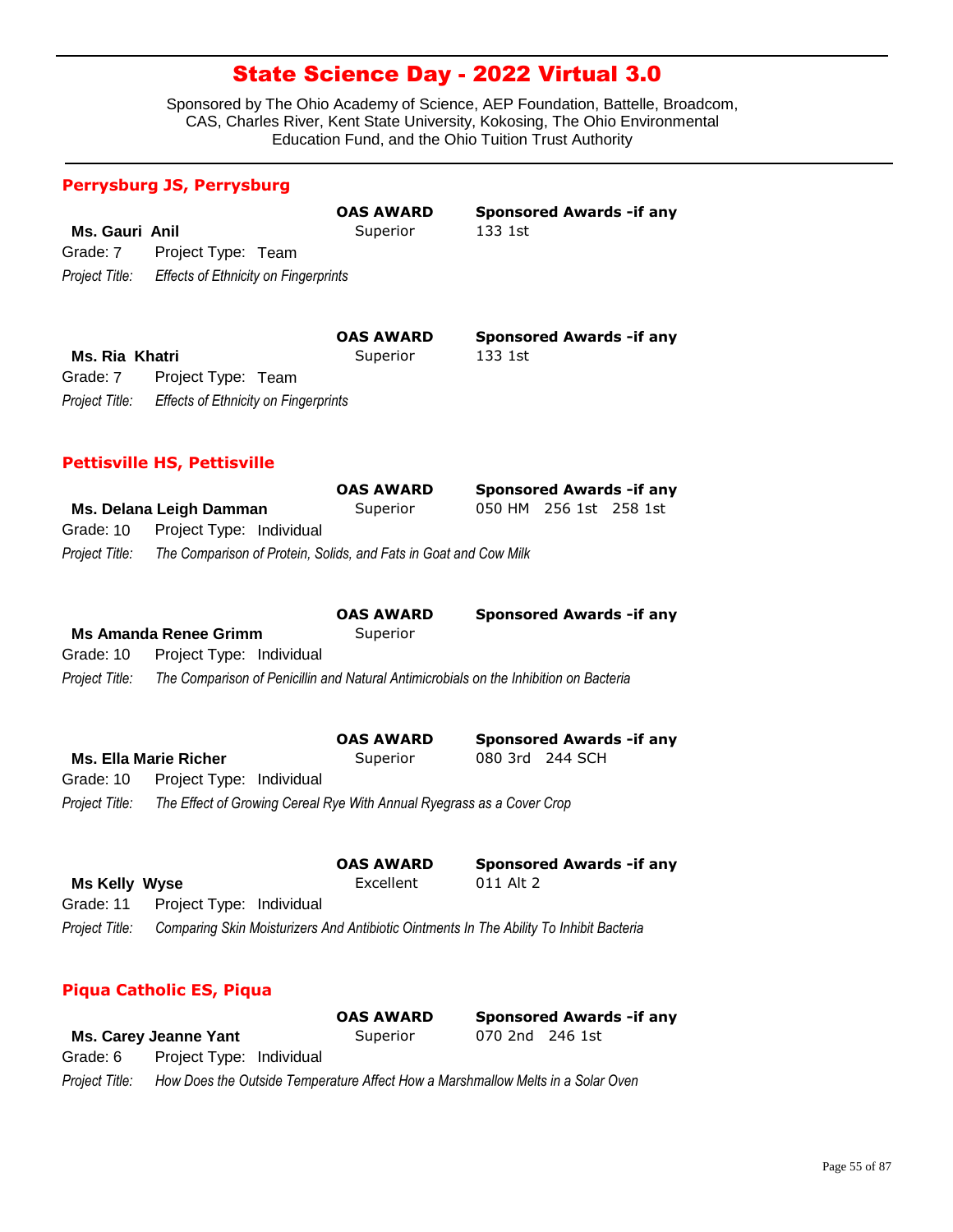|                                                      | <b>Put-In-Bay HS, Put-In-Bay</b>                                           |                               |                                                                                                     |
|------------------------------------------------------|----------------------------------------------------------------------------|-------------------------------|-----------------------------------------------------------------------------------------------------|
|                                                      |                                                                            | <b>OAS AWARD</b>              | <b>Sponsored Awards - if any</b>                                                                    |
|                                                      | <b>Ms Macy Sophia Ladd</b>                                                 | Superior                      |                                                                                                     |
| Grade: 11                                            | Project Type: Individual                                                   |                               |                                                                                                     |
| Project Title:                                       | Comparing Alternative Energy Generation Methods on Lake Erie               |                               |                                                                                                     |
|                                                      |                                                                            | <b>OAS AWARD</b>              | <b>Sponsored Awards - if any</b>                                                                    |
|                                                      | <b>Ms Alice Grace Lentz</b>                                                | Excellent                     | 087 1st                                                                                             |
| Grade: 11                                            | Project Type: Individual                                                   |                               |                                                                                                     |
| Project Title:                                       |                                                                            |                               | The Potential Applications of Algae Cultures for Oxygen Production in Extraterrestrial Environments |
|                                                      | <b>Ridgewood School, Springfield</b>                                       |                               |                                                                                                     |
| <b>Ms. Annia Ameur</b><br>Grade: 5<br>Project Title: | Project Type: Individual<br>The one and only bacteria                      | <b>OAS AWARD</b><br>Excellent | <b>Sponsored Awards - if any</b><br>028 1st                                                         |
| Grade: 7<br>Project Title:                           | Mr. Emerson Wesley Babian<br>Project Type: Individual<br>Die Bacteria Die! | <b>OAS AWARD</b><br>Superior  | <b>Sponsored Awards - if any</b>                                                                    |
| Grade: 8                                             | <b>Ms Mary McKenzie Cunningham</b><br>Project Type: Individual             | <b>OAS AWARD</b><br>Superior  | <b>Sponsored Awards - if any</b><br>080 2nd 087 1st 239 SCH                                         |
| Project Title:                                       | Soil Remediation with Phytoremediation                                     |                               |                                                                                                     |
|                                                      |                                                                            | <b>OAS AWARD</b>              | <b>Sponsored Awards - if any</b>                                                                    |
| Grade: 6                                             | Ms. Nicoletta Alexandra GianakopouloSuperior<br>Project Type: Individual   |                               |                                                                                                     |
| Project Title:                                       | Let It Grow!                                                               |                               |                                                                                                     |
|                                                      |                                                                            | <b>OAS AWARD</b>              | <b>Sponsored Awards - if any</b>                                                                    |
|                                                      | Mr. Landon Myles Hunter                                                    | Excellent                     |                                                                                                     |
| Grade: 8                                             | Project Type: Individual                                                   |                               |                                                                                                     |
| Project Title:                                       | Which Organic Waste Product Do Worms Eat the Fastest?                      |                               |                                                                                                     |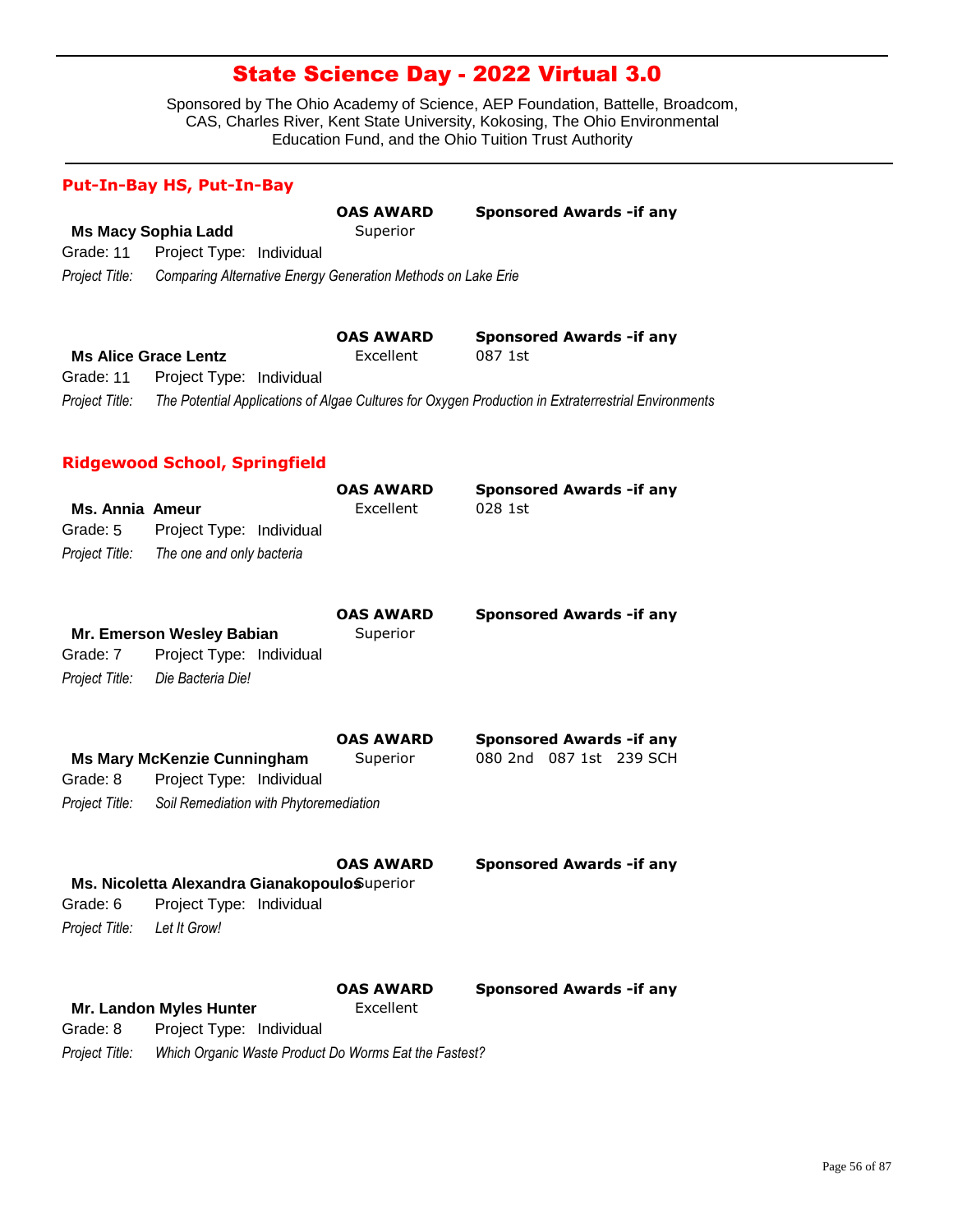Sponsored by The Ohio Academy of Science, AEP Foundation, Battelle, Broadcom, CAS, Charles River, Kent State University, Kokosing, The Ohio Environmental Education Fund, and the Ohio Tuition Trust Authority

### **Ridgewood School, Springfield**

|          |                                 | <b>OAS AWARD</b> | <b>Sponsored Awards - if any</b> |
|----------|---------------------------------|------------------|----------------------------------|
|          | <b>Mr Mahed Sayed Rizvi</b>     | Superior         |                                  |
| Grade: 8 | Project Type: Individual        |                  |                                  |
|          | Project Title: Apple Vs Samsung |                  |                                  |

#### **Rutherford B Hayes HS, Delaware**

|                |                                                           | <b>OAS AWARD</b> | <b>Sponsored Awards - if any</b> |
|----------------|-----------------------------------------------------------|------------------|----------------------------------|
|                | Mr. Adam Clay Fronduti                                    | Superior         |                                  |
|                | Grade: 11 Project Type: Individual                        |                  |                                  |
| Project Title: | Jazzassist: a Fusion of a Cultural Artform and Technology |                  |                                  |

### **Sacred Heart of Jesus, Wadsworth**

|                |                                                                      | <b>OAS AWARD</b> | <b>Sponsored Awards - if any</b> |
|----------------|----------------------------------------------------------------------|------------------|----------------------------------|
|                | <b>Mr. Dominic Michael Fortunato</b>                                 | Excellent        |                                  |
| Grade: 8       | Project Type: Individual                                             |                  |                                  |
| Project Title: | Conventional versus Organic Detergent and its Effects on Worm Health |                  |                                  |

|                |                                                                               | <b>OAS AWARD</b> | <b>Sponsored Awards - if any</b> |
|----------------|-------------------------------------------------------------------------------|------------------|----------------------------------|
|                | Ms. Maggie Lenore Gerschutz                                                   | Superior         | 061 3rd 072 2nd                  |
| Grade: 7       | Project Type: Individual                                                      |                  |                                  |
| Proiect Title: | Effects of Lead Amounts in Drinking Water When Using Activated Carbon Filters |                  |                                  |
|                |                                                                               |                  |                                  |

|                |                                                         | <b>OAS AWARD</b> |                 | <b>Sponsored Awards - if any</b> |
|----------------|---------------------------------------------------------|------------------|-----------------|----------------------------------|
|                | <b>Ms. Clare Marie McCabe</b>                           | Superior         | 246 1st 250 1st |                                  |
| Grade: 7       | Project Type: Individual                                |                  |                 |                                  |
| Project Title: | Insulation Types: Cellulose vs. Rockwool vs. Fiberglass |                  |                 |                                  |

|                             |                          | <b>OAS AWARD</b> | <b>Sponsored Awards - if any</b> |
|-----------------------------|--------------------------|------------------|----------------------------------|
|                             | Mr. Cody James Stafinski | Excellent        |                                  |
| Grade: 7                    | Project Type: Individual |                  |                                  |
| Project Title: Plant Growth |                          |                  |                                  |

### **SCOPES Academy at Unioto Elementary, Chillicothe**

|                |                                                   | <b>OAS AWARD</b> | <b>Sponsored Awards - if any</b> |
|----------------|---------------------------------------------------|------------------|----------------------------------|
|                | Ms. Ty Michael Beard                              | Superior         | 246 SCH                          |
| Grade: 5       | Project Type: Individual                          |                  |                                  |
| Project Title: | How Does Electricity Work Using Electrical Paint? |                  |                                  |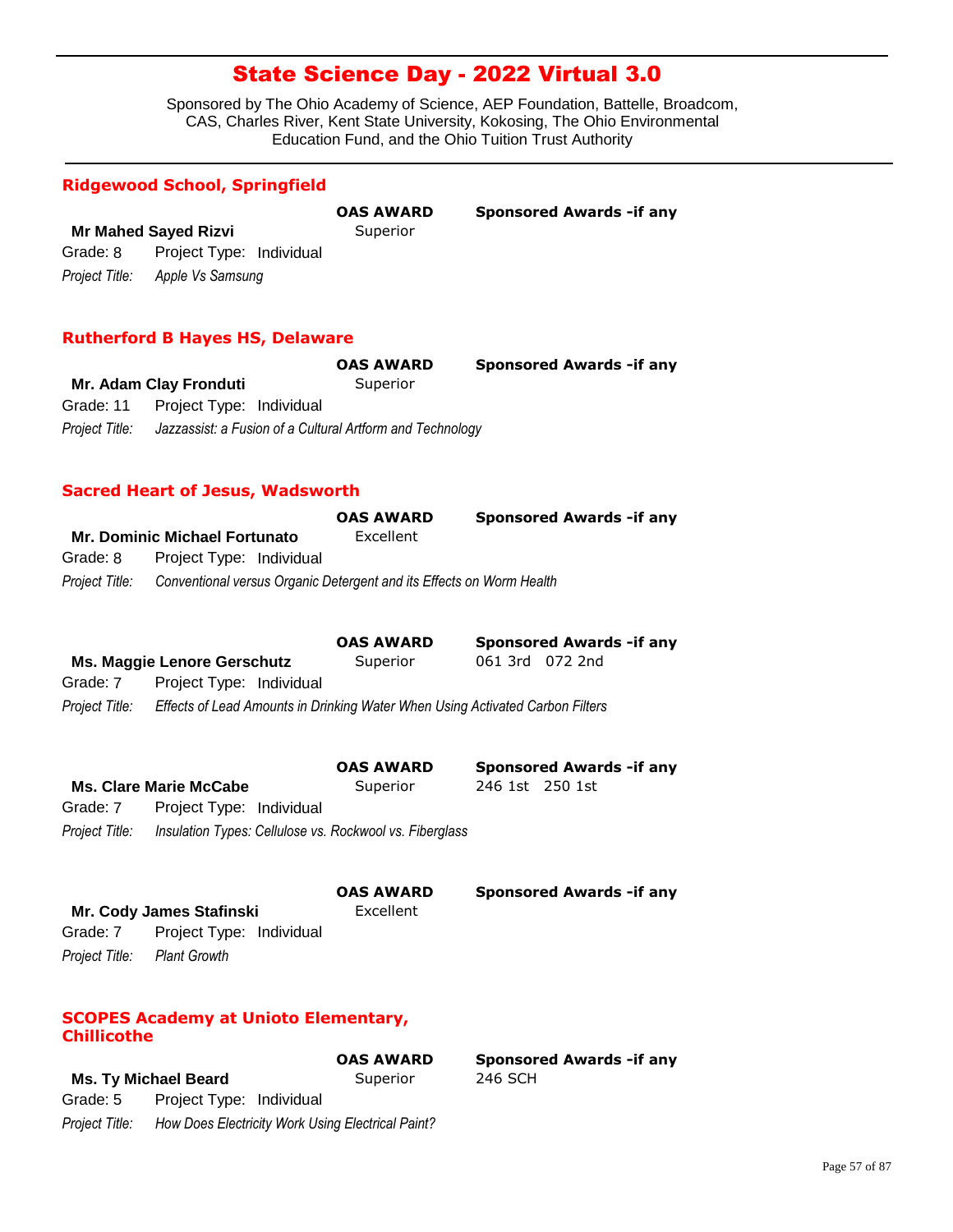|                        | <b>SCOPES Academy at Unioto Elementary,</b>                                  |                  |                                                                                         |
|------------------------|------------------------------------------------------------------------------|------------------|-----------------------------------------------------------------------------------------|
| <b>Chillicothe</b>     |                                                                              | <b>OAS AWARD</b> | <b>Sponsored Awards - if any</b>                                                        |
|                        | Mr. Gabriel Jaruwannakorn                                                    | Excellent        |                                                                                         |
| Grade: 5               | Project Type: Individual                                                     |                  |                                                                                         |
| Project Title:         |                                                                              |                  | Single, Double, Triple, Dingers!--How Different Types of Baseball Bats Affect The Ball? |
|                        |                                                                              |                  |                                                                                         |
|                        |                                                                              | <b>OAS AWARD</b> |                                                                                         |
|                        | <b>Mr. Emmett Matthew Kinnison</b>                                           | Superior         | <b>Sponsored Awards - if any</b><br>239 SCH 246 1st                                     |
| Grade: 5               | Project Type: Individual                                                     |                  |                                                                                         |
| Project Title:         | Do Babies Look Like Their Parents?--A Study Of Phenotypic Traits             |                  |                                                                                         |
|                        |                                                                              |                  |                                                                                         |
| <b>Solon MS, Solon</b> |                                                                              |                  |                                                                                         |
|                        |                                                                              | <b>OAS AWARD</b> | <b>Sponsored Awards - if any</b>                                                        |
| Mr. Evan Dan           |                                                                              | Excellent        | 058 1st 106 1st                                                                         |
| Grade: 8               | Project Type: Individual                                                     |                  |                                                                                         |
| Project Title:         |                                                                              |                  | What are the Effects of Phase Change Materials on the Temperature of an Enclosed Area   |
|                        |                                                                              |                  |                                                                                         |
|                        |                                                                              | <b>OAS AWARD</b> | <b>Sponsored Awards - if any</b>                                                        |
| Ms. Rebecca Jacob      |                                                                              | Excellent        | 217 2nd                                                                                 |
| Grade: 8               | Project Type: Individual                                                     |                  |                                                                                         |
| Project Title:         | How Does the Negative Mold of a Rose Petal Effect a Solar Cell's Efficiency? |                  |                                                                                         |
|                        |                                                                              |                  |                                                                                         |
|                        |                                                                              | <b>OAS AWARD</b> | <b>Sponsored Awards - if any</b>                                                        |
| Mr. Jacob Khaykin      |                                                                              | Excellent        | 087 1st                                                                                 |
| Grade: 8               | Project Type: Individual                                                     |                  |                                                                                         |
| Project Title:         | <b>Testing Radiation</b>                                                     |                  |                                                                                         |
|                        |                                                                              |                  |                                                                                         |
|                        |                                                                              | <b>OAS AWARD</b> | <b>Sponsored Awards - if any</b>                                                        |
| Mr. Grant Lee          |                                                                              | Superior         | 239 SCH 250 1st                                                                         |
| Grade: 8               | Project Type: Individual                                                     |                  |                                                                                         |
| Project Title:         | The Filtration Efficacy of Medical-Mask Layers                               |                  |                                                                                         |
|                        |                                                                              |                  |                                                                                         |
|                        |                                                                              | <b>OAS AWARD</b> | <b>Sponsored Awards - if any</b>                                                        |
|                        | <b>Ms. Nandita Srikumar</b>                                                  | Excellent        |                                                                                         |
| Grade: 8               | Project Type: Individual                                                     |                  |                                                                                         |
| Project Title:         | Effect of Activated Carbon on Water Filtration                               |                  |                                                                                         |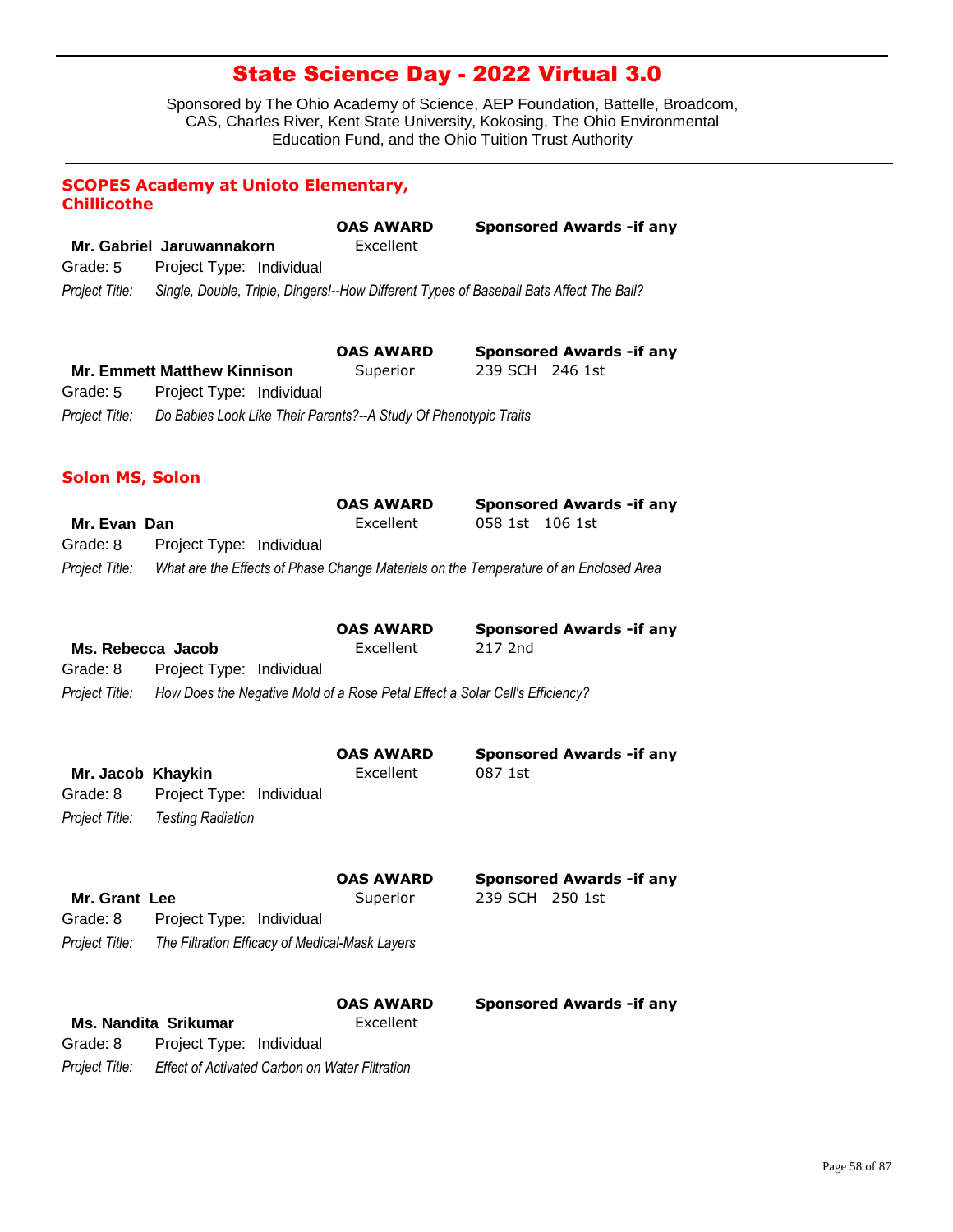Sponsored by The Ohio Academy of Science, AEP Foundation, Battelle, Broadcom, CAS, Charles River, Kent State University, Kokosing, The Ohio Environmental Education Fund, and the Ohio Tuition Trust Authority

### **Solon MS, Solon**

|                                   | UAS AWARD | <b>SPUISU</b> |
|-----------------------------------|-----------|---------------|
| Mr. Christopher Wang              | Superior  | 250 1st       |
| Grade: 8 Project Type: Individual |           |               |
| Project Title: How Bubbles Form   |           |               |

**OAS AWARD Sponsored Awards -if any**

### **Southeastern MS, Chillicothe**

|                |                                            | <b>OAS AWARD</b> | <b>Sponsored Awards - if any</b> |
|----------------|--------------------------------------------|------------------|----------------------------------|
|                | Ms. Addyson Braelyn Stewart                | Excellent        |                                  |
| Grade: 7       | Project Type: Individual                   |                  |                                  |
| Project Title: | How does a goats breed affect development? |                  |                                  |

### **St Agatha, Columbus**

|          |                                          | <b>OAS AWARD</b> | <b>Sponsored Awards - if any</b> |
|----------|------------------------------------------|------------------|----------------------------------|
|          | Mr. Isaac Nail Bergman                   | Excellent        |                                  |
| Grade: 7 | Project Type: Individual                 |                  |                                  |
|          | Project Title: Affects of Acidic Liquids |                  |                                  |

|                |                                      | <b>OAS AWARD</b> | <b>Sponsored Awards - if any</b> |
|----------------|--------------------------------------|------------------|----------------------------------|
|                | <b>Ms. Lily Noelle Price</b>         | Excellent        |                                  |
| Grade: 7       | Project Type: Individual             |                  |                                  |
| Project Title: | Does Taking Away Smell Affect Taste? |                  |                                  |

### **St Albert The Great, N Royalton**

|                |                                  | <b>OAS AWARD</b> | <b>Sponsored Awards - if any</b> |
|----------------|----------------------------------|------------------|----------------------------------|
|                | Mr. Giancarlo Francesco Bontempo | Superior         |                                  |
| Grade: 8       | Project Type: Individual         |                  |                                  |
| Project Title: | Metal in the Morning             |                  |                                  |
|                |                                  | <b>OAS AWARD</b> | <b>Sponsored Awards - if any</b> |

|                               | Ms. Ava Isabella Roman            | Excellent |  |  |
|-------------------------------|-----------------------------------|-----------|--|--|
|                               | Grade: 8 Project Type: Individual |           |  |  |
| Project Title: Let's Face It! |                                   |           |  |  |
|                               |                                   |           |  |  |

**Superior** 

**OAS AWARD Sponsored Awards -if any**

|                | <b>Ms. Caitlin Patricia Sweeney</b> |  |
|----------------|-------------------------------------|--|
| Grade: 8       | Project Type: Individual            |  |
| Project Title: | Analyzing Sanitizing                |  |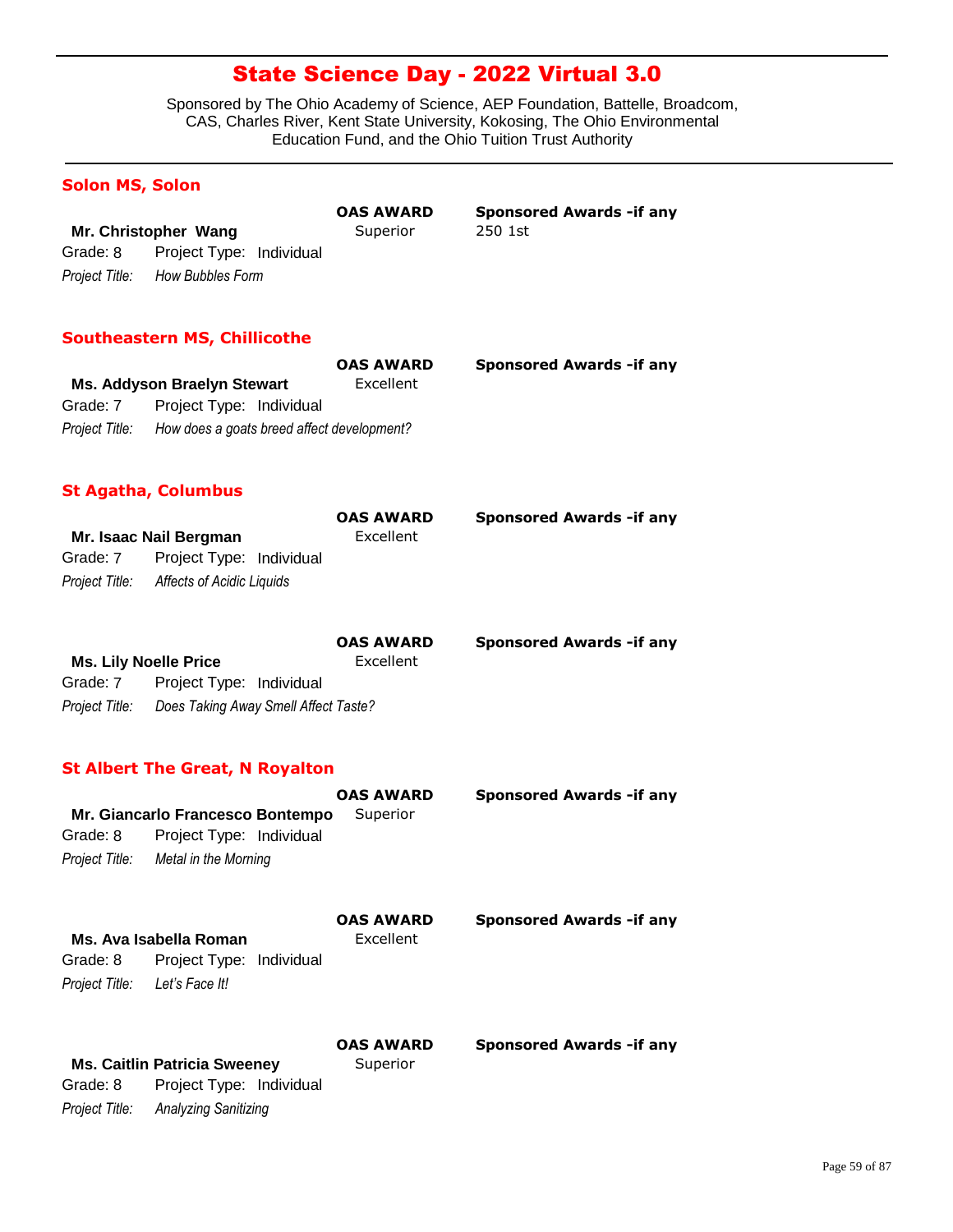Sponsored by The Ohio Academy of Science, AEP Foundation, Battelle, Broadcom, CAS, Charles River, Kent State University, Kokosing, The Ohio Environmental Education Fund, and the Ohio Tuition Trust Authority

#### **St Benedict Catholic School, Toledo**

|                |                                                                                    | <b>OAS AWARD</b> | <b>Sponsored Awards - if any</b> |
|----------------|------------------------------------------------------------------------------------|------------------|----------------------------------|
|                | Mr. Owen Alexander Thoma Crabtree Excellent                                        |                  | 139 1st                          |
| Grade: 7       | Project Type: Individual                                                           |                  |                                  |
| Proiect Title: | How does temperature affect the viscosity of synthetic and conventional motor oil? |                  |                                  |

### **St Brendan, N Olmsted**

|          |                                                | <b>OAS AWARD</b> | <b>Sponsored Awards - if any</b> |
|----------|------------------------------------------------|------------------|----------------------------------|
|          | Mr Elijah Paul Molseed                         | Excellent        | 067 1st                          |
| Grade: 8 | Project Type: Individual                       |                  |                                  |
|          | Project Title: Does Mass Affect A Drones Lift? |                  |                                  |

|                    |                                   | <b>OAS AWARD</b> | <b>Sponsored Awards - if any</b> |
|--------------------|-----------------------------------|------------------|----------------------------------|
| Mr. Owen David Pry |                                   | Superior         |                                  |
| Grade: 7           | Project Type: Individual          |                  |                                  |
| Project Title:     | Which Liquids Are Most Corrosive? |                  |                                  |

#### **St Charles Borromeo, Kettering**

*Project Title: Fastest Way To Cool a Soda*

|                             | Mr. Andrew Joeseph Fink                                | <b>OAS AWARD</b><br>Superior | <b>Sponsored Awards - if any</b> |
|-----------------------------|--------------------------------------------------------|------------------------------|----------------------------------|
| Grade: 8                    | Project Type: Individual                               |                              |                                  |
| Project Title: Nerf Gun Fun |                                                        |                              |                                  |
|                             |                                                        | <b>OAS AWARD</b>             | <b>Sponsored Awards - if any</b> |
|                             | <b>Ms. Claire Kathryn Goeke</b>                        | Excellent                    |                                  |
| Grade: 7                    | Project Type: Individual                               |                              |                                  |
|                             | Project Title: Liquids Affecting Teeth                 |                              |                                  |
|                             |                                                        | <b>OAS AWARD</b>             | <b>Sponsored Awards - if any</b> |
| Grade: 8                    | Ms. Audrey Suzanna Lombard<br>Project Type: Individual | Superior                     |                                  |
|                             |                                                        |                              |                                  |
|                             | Project Title: How does Caffeine Affect Plants         |                              |                                  |
|                             |                                                        | <b>OAS AWARD</b>             | <b>Sponsored Awards - if any</b> |
|                             | Mr. Jordan Charles Wiesman                             | Excellent                    |                                  |
| Grade: 7                    | Project Type: Individual                               |                              |                                  |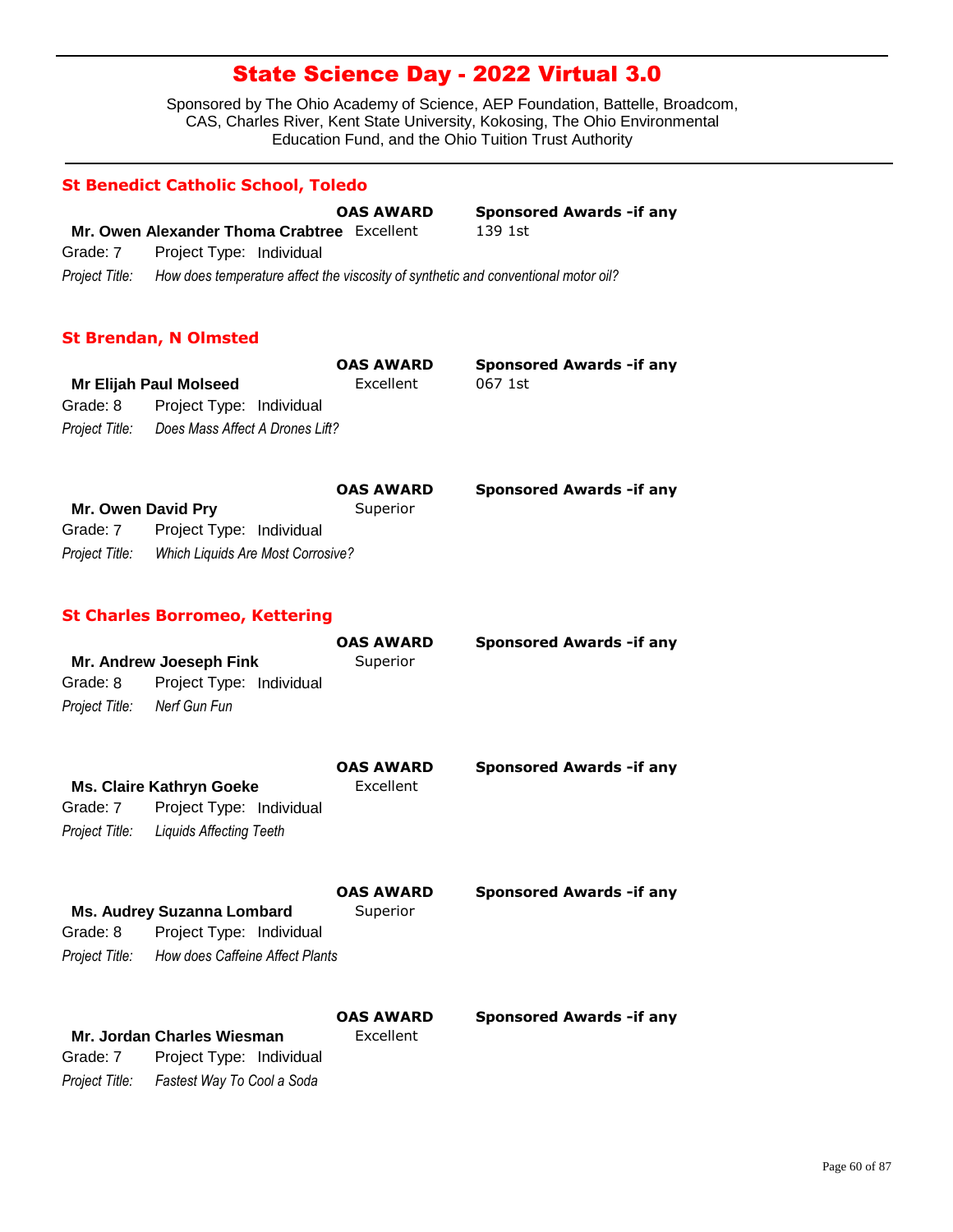|                                                  | <b>St Columban, Loveland</b>                                                                                           |                               |                                                                                                                                                       |
|--------------------------------------------------|------------------------------------------------------------------------------------------------------------------------|-------------------------------|-------------------------------------------------------------------------------------------------------------------------------------------------------|
| Grade: 8<br>Project Title:                       | <b>Mr Jason Patrick Bachmann</b><br>Project Type: Individual<br>Virtual Reality's Real Health Benefits                 | <b>OAS AWARD</b><br>Excellent | <b>Sponsored Awards - if any</b>                                                                                                                      |
| Mr. Colin DeVylder<br>Grade: 7<br>Project Title: | Project Type: Individual<br>wind turbine                                                                               | <b>OAS AWARD</b><br>Superior  | <b>Sponsored Awards - if any</b><br>Blowing in the Wind: How do different blade types, number of blades, and wind speeds affect the power output of a |
| Ms. Lydia Hiller<br>Grade: 8<br>Project Title:   | Project Type: Individual<br>Which Method of Desalination Cleans Salt Water Best?                                       | <b>OAS AWARD</b><br>Superior  | <b>Sponsored Awards - if any</b>                                                                                                                      |
| Grade: 8<br>Project Title:                       | <b>Ms Paige Nicole Huiet</b><br>Project Type: Individual<br>Impact of Fire Retardant V2                                | <b>OAS AWARD</b><br>Superior  | <b>Sponsored Awards - if any</b>                                                                                                                      |
| Grade: 8<br>Project Title:                       | <b>Ms Lucy Rebecca Krebs</b><br>Project Type: Individual<br>Which Type Of Building Material Retains Cool Air The Best? | <b>OAS AWARD</b><br>Superior  | <b>Sponsored Awards - if any</b><br>061 2nd                                                                                                           |
| Grade: 7<br>Project Title:                       | Mr. Jackson Scott Owens<br>Project Type: Individual<br>What is the Best Antidote for Spice?                            | <b>OAS AWARD</b><br>Superior  | <b>Sponsored Awards -if any</b>                                                                                                                       |
| Grade: 8<br>Project Title:                       | <b>Ms. Evi Carmen Wallace</b><br>Project Type: Individual<br>One Rotten Apple Spoils the Bunch                         | <b>OAS AWARD</b><br>Excellent | <b>Sponsored Awards - if any</b>                                                                                                                      |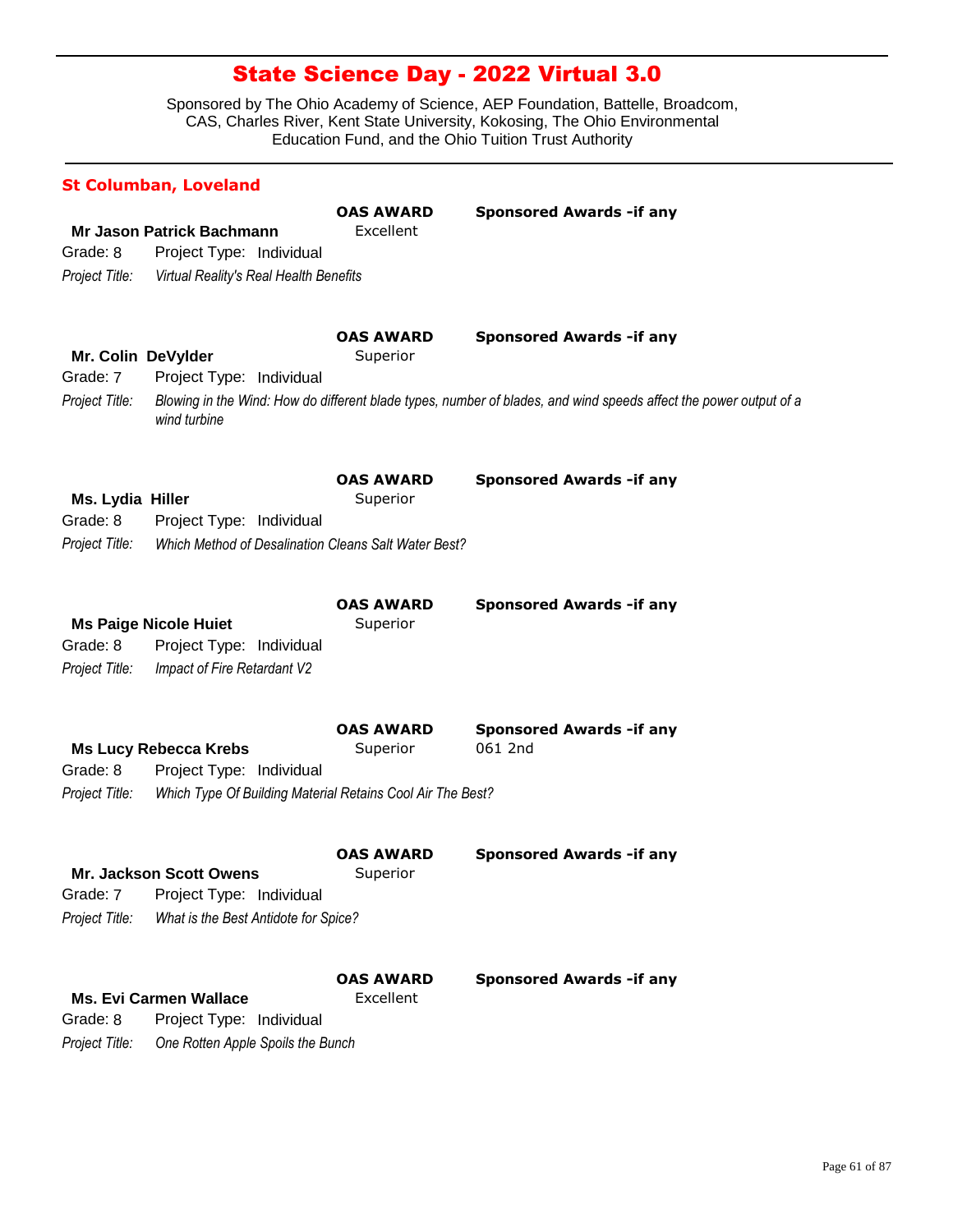Sponsored by The Ohio Academy of Science, AEP Foundation, Battelle, Broadcom, CAS, Charles River, Kent State University, Kokosing, The Ohio Environmental Education Fund, and the Ohio Tuition Trust Authority

#### **St Columban, Loveland**

|                |                                                                   | <b>OAS AWARD</b> |                 | <b>Sponsored Awards - if any</b> |
|----------------|-------------------------------------------------------------------|------------------|-----------------|----------------------------------|
|                | Ms. Meghan Grace Worpenberg                                       | Superior         | 080 1st 087 1st |                                  |
| Grade: 7       | Project Type: Individual                                          |                  |                 |                                  |
| Project Title: | Where Should I Swim? The Great Miami River or Little Miami River. |                  |                 |                                  |

### **St Edward, Ashland**

|                |                                                            | <b>OAS AWARD</b> | <b>Sponsored Awards - if any</b> |
|----------------|------------------------------------------------------------|------------------|----------------------------------|
|                | <b>Ms. Claire Amelia Ann Sharick</b>                       | Superior         |                                  |
| Grade: 7       | Project Type: Individual                                   |                  |                                  |
| Project Title: | Which Auditory Environment Creates the Best Night's Sleep? |                  |                                  |

### **St Francis DeSales, Newark**

|                   |                          | <b>OAS AWARD</b>                                              | <b>Sponsored Awards - if any</b> |
|-------------------|--------------------------|---------------------------------------------------------------|----------------------------------|
| Mr. John Eiginger |                          | Excellent                                                     |                                  |
| Grade: 8          | Project Type: Individual |                                                               |                                  |
|                   |                          | Project Title: Are household disinfectants equally effective? |                                  |

|                           |                              | <b>OAS AWARD</b> | <b>Sponsored Awards - if any</b> |
|---------------------------|------------------------------|------------------|----------------------------------|
| <b>Mr. Henry Hitchens</b> |                              | Superior         | 250 1st                          |
| Grade: 8                  | Project Type: Individual     |                  |                                  |
| Project Title:            | <b>Winglets of Airplanes</b> |                  |                                  |

### **St Francis Xavier, Medina**

| Mr. Nathan Gay |                                                      | <b>OAS AWARD</b><br>Excellent | <b>Sponsored Awards - if any</b> |
|----------------|------------------------------------------------------|-------------------------------|----------------------------------|
| Grade: 7       | Project Type: Individual                             |                               |                                  |
|                | Project Title: The Gauss Rifle: The Power of Magnets |                               |                                  |
| Mr. Ian Hawkes |                                                      | <b>OAS AWARD</b><br>Excellent | <b>Sponsored Awards - if any</b> |

|                | 1111.1411.1411129<br>----------                                  |
|----------------|------------------------------------------------------------------|
| Grade: 6       | Project Type: Individual                                         |
| Project Title: | Texting vs. Talking: The Effects of Cell Phones on Reaction Time |

|                |                                                                           | <b>OAS AWARD</b> | <b>Sponsored Awards - if any</b> |
|----------------|---------------------------------------------------------------------------|------------------|----------------------------------|
|                | Ms. Clarissa Kellerman                                                    | Superior         |                                  |
| Grade: 6       | Project Type: Individual                                                  |                  |                                  |
| Project Title: | Cleaning U.S. Pennies: Will 100% lemon juice clean U.S. pennies the best? |                  |                                  |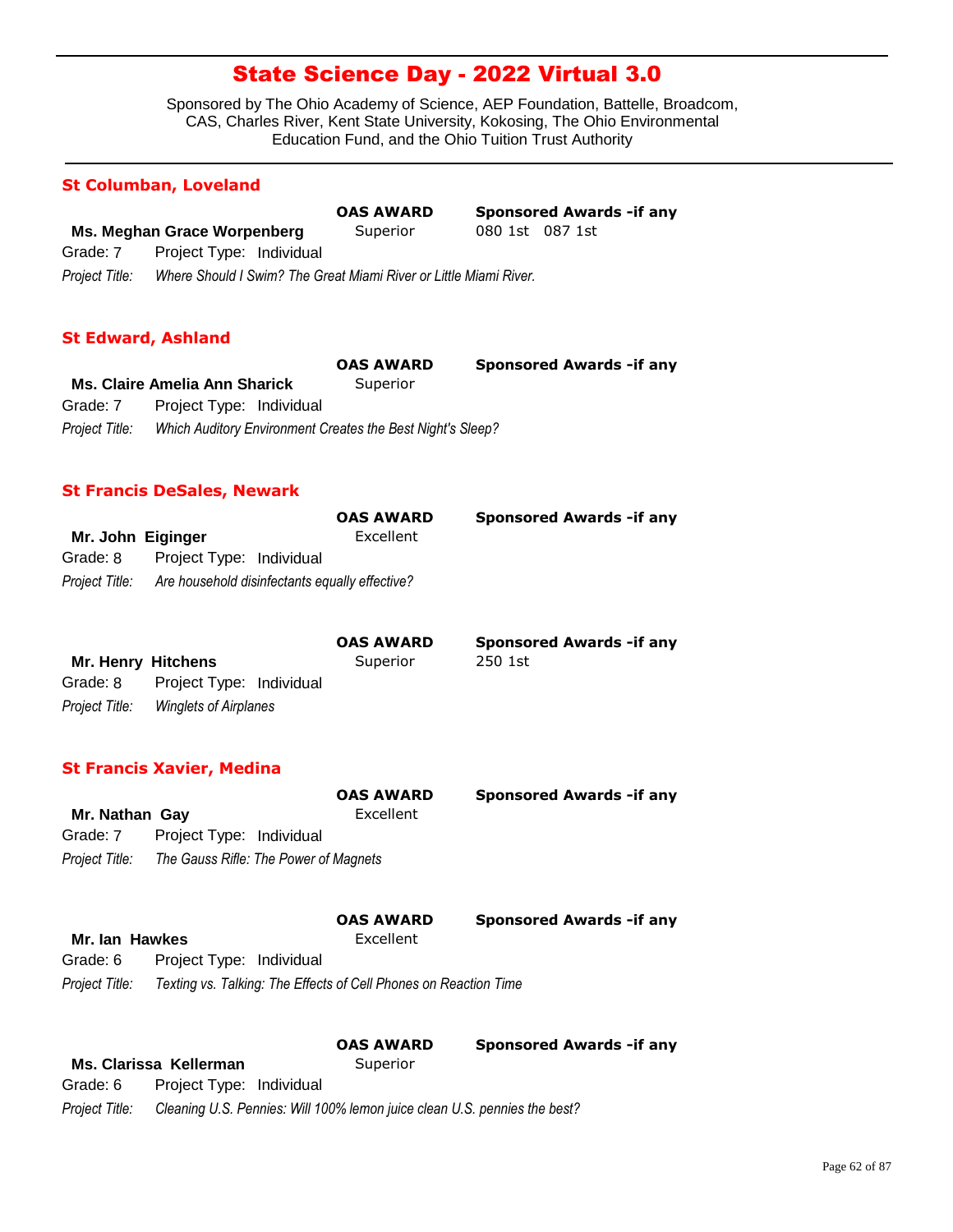|                          | <b>St Francis Xavier, Medina</b>                                                 |                               |                                  |
|--------------------------|----------------------------------------------------------------------------------|-------------------------------|----------------------------------|
|                          |                                                                                  | <b>OAS AWARD</b>              | <b>Sponsored Awards - if any</b> |
|                          | <b>Mr. William W Montalto</b>                                                    | Excellent                     |                                  |
| Grade: 6                 | Project Type: Individual                                                         |                               |                                  |
| Project Title:           | <b>Teeth Whitening Experiment</b>                                                |                               |                                  |
|                          |                                                                                  | <b>OAS AWARD</b>              | <b>Sponsored Awards -if any</b>  |
|                          | <b>Ms. Lillian Nicole Obhof</b>                                                  | Excellent                     |                                  |
| Grade: 6                 | Project Type: Individual                                                         |                               |                                  |
| Project Title:           | Stains! Stains! Go Away! Which Stain Remover Works the Best?                     |                               |                                  |
|                          | <b>St Gertrude, Cincinnati</b>                                                   |                               |                                  |
|                          |                                                                                  | <b>OAS AWARD</b>              | <b>Sponsored Awards -if any</b>  |
| <b>Mr. Ethan Corsmo</b>  |                                                                                  | Superior                      | 058 2nd 106 2nd                  |
| Grade: 7                 | Project Type: Individual                                                         |                               |                                  |
| Project Title:           | The Breakdown on Infill Pattern Strength                                         |                               |                                  |
|                          |                                                                                  |                               |                                  |
|                          |                                                                                  | <b>OAS AWARD</b><br>Excellent | <b>Sponsored Awards -if any</b>  |
| Grade: 7                 | <b>Mr. Aaron Francis Dorsey</b><br>Project Type: Individual                      |                               |                                  |
| Project Title:           |                                                                                  |                               |                                  |
|                          | The Green Light: What Type of Lighting Is Best for Growing Basil Plants Indoors? |                               |                                  |
|                          |                                                                                  | <b>OAS AWARD</b>              | <b>Sponsored Awards -if any</b>  |
|                          | <b>Ms. Margaret Mary McCormick</b>                                               | Superior                      |                                  |
| Grade: 7                 | Project Type: Individual                                                         |                               |                                  |
| Project Title:           | The Chicken Labyrinth                                                            |                               |                                  |
| <b>St Helen, Newbury</b> |                                                                                  |                               |                                  |
|                          |                                                                                  | <b>OAS AWARD</b>              | <b>Sponsored Awards - if any</b> |
|                          | <b>Ms Natalie Anne Gerstenberger</b>                                             | Superior                      | 246 1st                          |
| Grade: 8                 | Project Type: Individual                                                         |                               |                                  |
| Project Title:           | Meditation In the Fight Against Test Anxiety                                     |                               |                                  |
|                          |                                                                                  | OAS AWARD                     | <b>Sponsored Awards - if any</b> |
| <b>Ms. Audrey Kilmer</b> |                                                                                  | Excellent                     |                                  |
| Grade: 7                 | Project Type: Individual                                                         |                               |                                  |
| Project Title:           | Does the color of the jump affect how high a horse will jump it?                 |                               |                                  |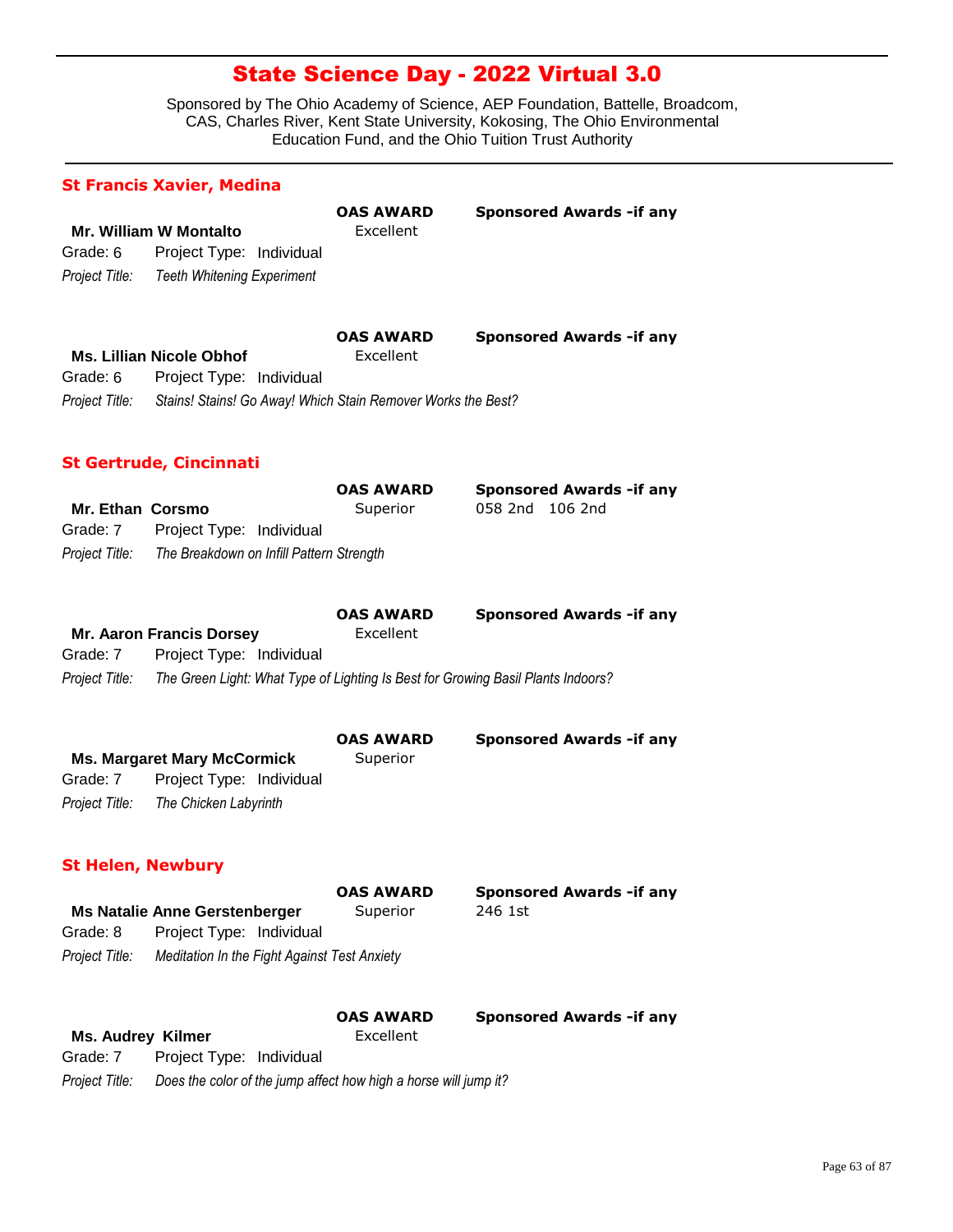Sponsored by The Ohio Academy of Science, AEP Foundation, Battelle, Broadcom, CAS, Charles River, Kent State University, Kokosing, The Ohio Environmental Education Fund, and the Ohio Tuition Trust Authority

| <b>St Helen, Newbury</b>   |                                                           |                              |                                  |  |
|----------------------------|-----------------------------------------------------------|------------------------------|----------------------------------|--|
|                            |                                                           | <b>OAS AWARD</b>             | <b>Sponsored Awards - if any</b> |  |
|                            | <b>Ms Ava Therese Lewandowski</b>                         | Excellent                    |                                  |  |
| Grade: 8                   | Project Type: Individual                                  |                              |                                  |  |
| Project Title:             | Plastics Into Food                                        |                              |                                  |  |
| <b>St Jude, Elyria</b>     |                                                           |                              |                                  |  |
|                            |                                                           | <b>OAS AWARD</b>             | <b>Sponsored Awards - if any</b> |  |
|                            | <b>Ms. Nicole Irene BeVier</b>                            | Excellent                    |                                  |  |
| Grade: 7                   | Project Type: Individual                                  |                              |                                  |  |
| Project Title:             | Which Type of Sugary Beverage Affects Our Teeth the Most? |                              |                                  |  |
| <b>St Mary, Delaware</b>   |                                                           |                              |                                  |  |
|                            |                                                           | <b>OAS AWARD</b>             | <b>Sponsored Awards - if any</b> |  |
|                            | <b>Ms. Taylor Carolyn Kress</b>                           | Excellent                    |                                  |  |
| Grade: 8                   | Project Type: Individual                                  |                              |                                  |  |
| Project Title:             | What Kind of Soda Ruins Teeth the Fastest?                |                              |                                  |  |
| Ms. Mary Shimp<br>Grade: 8 | Project Type: Individual                                  | <b>OAS AWARD</b><br>Superior | <b>Sponsored Awards - if any</b> |  |
| Project Title:             | What Colors Affect Memory the Most, Warm or Cool?         |                              |                                  |  |
|                            |                                                           |                              |                                  |  |
| <b>St Mary, Lancaster</b>  |                                                           |                              |                                  |  |
|                            |                                                           | <b>OAS AWARD</b>             | <b>Sponsored Awards - if any</b> |  |
| <b>Mr. Will Boswell</b>    |                                                           | Superior                     |                                  |  |
| Grade: 7                   | Project Type: Individual                                  |                              |                                  |  |
| Project Title:             | The Effect of Flour Type on Dough Rising                  |                              |                                  |  |
|                            |                                                           | <b>OAS AWARD</b>             | <b>Sponsored Awards - if any</b> |  |
|                            | Ms. Elizabeth Jade La Rosa                                | Excellent                    |                                  |  |
| Grade: 7                   | Project Type: Individual                                  |                              |                                  |  |
| Project Title:             | The smell differences between the fresh and dry herbs.    |                              |                                  |  |
|                            |                                                           | OAS AWARD                    | <b>Sponsored Awards - if any</b> |  |
| Mr. Sammy McGill           |                                                           | Superior                     | 145 2nd 148 2nd 246 1st 250 1st  |  |
| Grade: 7                   | Project Type: Individual                                  |                              |                                  |  |

*Project Title: The Effect of Poor Posture on Lung Capacity and Blood Pressure*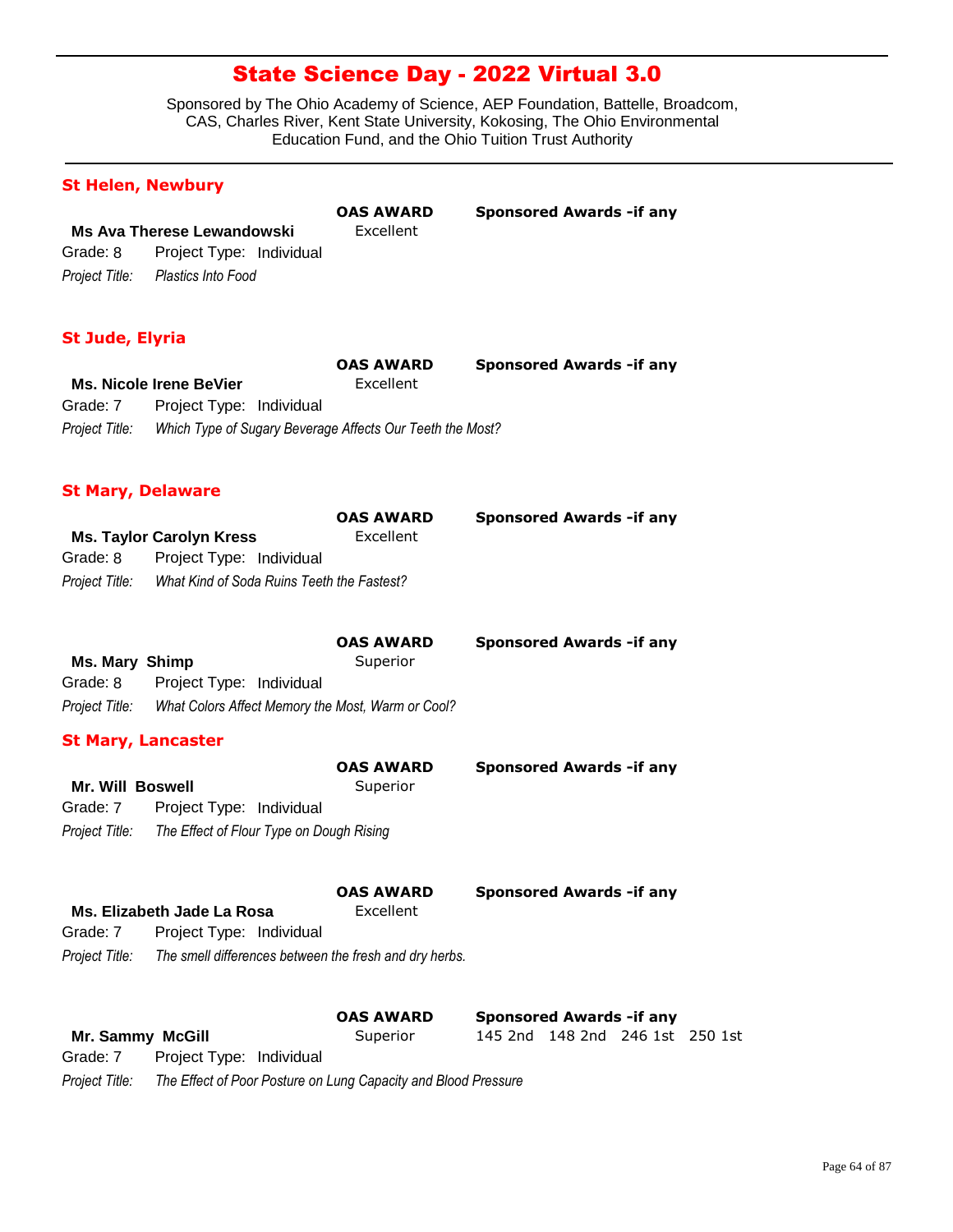Sponsored by The Ohio Academy of Science, AEP Foundation, Battelle, Broadcom, CAS, Charles River, Kent State University, Kokosing, The Ohio Environmental Education Fund, and the Ohio Tuition Trust Authority

| <b>St Mary, Lancaster</b>  |                                                                          |                               |                                             |
|----------------------------|--------------------------------------------------------------------------|-------------------------------|---------------------------------------------|
|                            | Ms. Ziynat Shokirjon qizi Sodikova                                       | <b>OAS AWARD</b><br>Excellent | <b>Sponsored Awards - if any</b>            |
| Grade: 7                   | Project Type: Individual                                                 |                               |                                             |
|                            | Project Title: Eww!! Is That A Fungi On My Cheese Stick?!                |                               |                                             |
| Mr. Samuel Tencza          |                                                                          | OAS AWARD<br>Excellent        | <b>Sponsored Awards - if any</b>            |
| Grade: 7<br>Project Title: | Project Type: Individual<br>Does whole milk spoil faster than skim milk? |                               |                                             |
|                            | <b>St Mary Central, Martins Ferry</b>                                    |                               |                                             |
|                            |                                                                          | <b>OAS AWARD</b>              | <b>Sponsored Awards - if any</b>            |
| Mr. John Adamsky           |                                                                          | Superior                      | 239 SCH                                     |
| Grade: 6                   | Project Type: Individual                                                 |                               |                                             |
| Project Title:             | What Food Do Worms Compost The Quickest?                                 |                               |                                             |
|                            |                                                                          | <b>OAS AWARD</b>              | <b>Sponsored Awards - if any</b>            |
|                            | Ms Keyuri Perisha Morgan                                                 | Superior                      | 030 3rd                                     |
| Grade: 8                   | Project Type: Individual                                                 |                               |                                             |
| Project Title:             | Nutrient Pollution Affecting Life and the Environment                    |                               |                                             |
|                            |                                                                          | <b>OAS AWARD</b>              | <b>Sponsored Awards - if any</b>            |
| Grade: 6                   | <b>Mr Graham Tolbert Stecker</b><br>Project Type: Individual             | Excellent                     |                                             |
|                            | Project Title: How does ski wax affect the sliding friction of skis?     |                               |                                             |
|                            |                                                                          |                               |                                             |
|                            | <b>Mr Paul William Stecker</b>                                           | <b>OAS AWARD</b><br>Excellent | <b>Sponsored Awards - if any</b><br>067 3rd |
| Grade: 8                   | Project Type: Individual                                                 |                               |                                             |
| Project Title:             | <b>Predicting Rocket Performance</b>                                     |                               |                                             |
|                            | <b>St Mary Immaculate Conception, Wooster</b>                            |                               |                                             |
| <b>Ms. Quinn Adkins</b>    |                                                                          | <b>OAS AWARD</b><br>Excellent | <b>Sponsored Awards - if any</b>            |

*Project Title: Homemade Water Filtration* Grade: 5 Project Type: Individual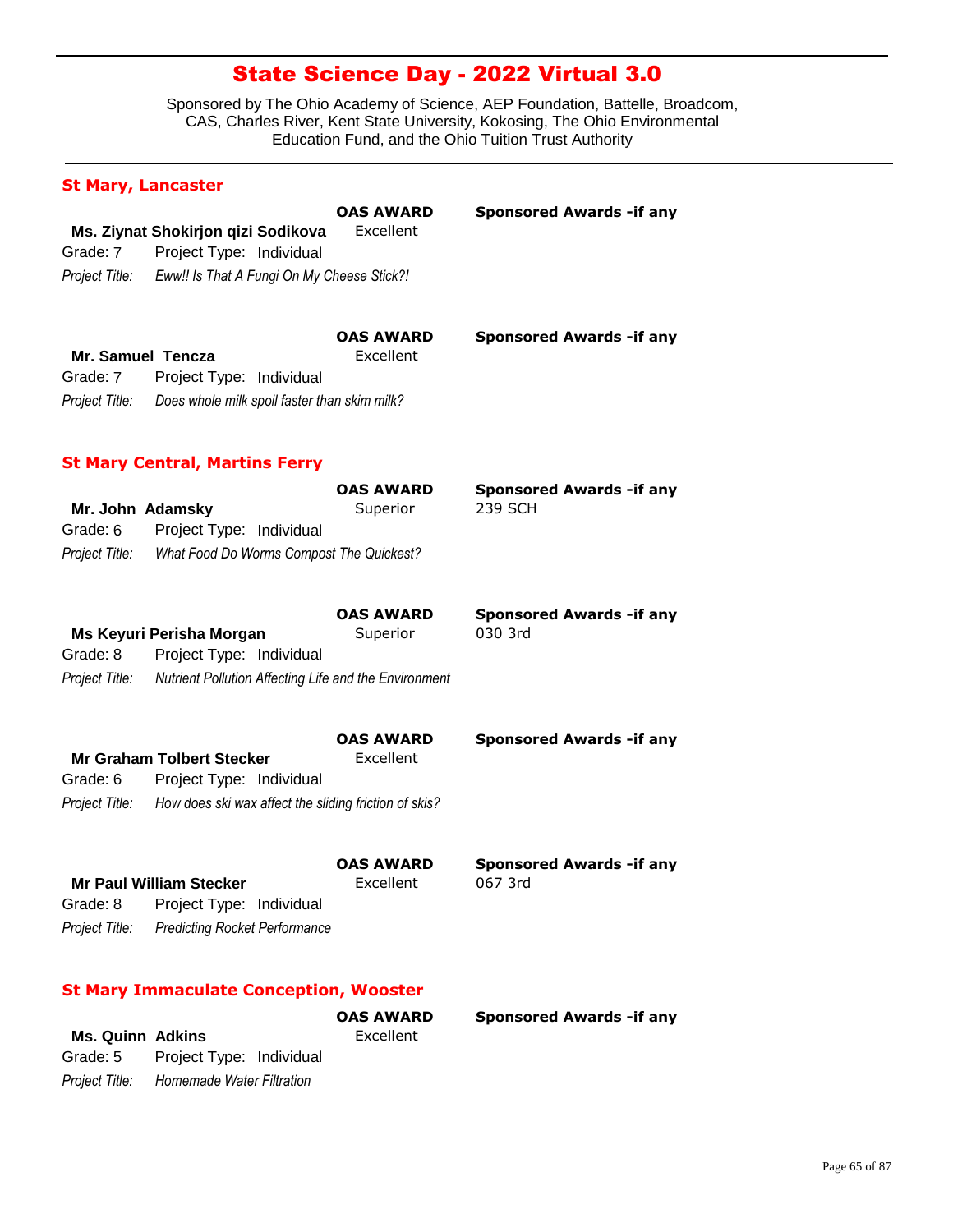Sponsored by The Ohio Academy of Science, AEP Foundation, Battelle, Broadcom, CAS, Charles River, Kent State University, Kokosing, The Ohio Environmental Education Fund, and the Ohio Tuition Trust Authority

|                                                       | <b>St Mary Immaculate Conception, Wooster</b>                                                         |                               |                                                    |
|-------------------------------------------------------|-------------------------------------------------------------------------------------------------------|-------------------------------|----------------------------------------------------|
| <b>Ms. Morgan Covey</b><br>Grade: 8<br>Project Title: | Project Type: Individual<br><b>Heavy Metals</b>                                                       | <b>OAS AWARD</b><br>Superior  | <b>Sponsored Awards - if any</b><br>250 1st        |
| Grade: 8                                              | <b>Mr. Matthew Panicker Prah</b><br>Project Type: Individual<br>Project Title: PTFE vs Ceramic Skates | <b>OAS AWARD</b><br>Excellent | <b>Sponsored Awards - if any</b>                   |
| Grade: 6<br>Project Title:                            | <b>Ms. Ava Isabella Scott</b><br>Project Type: Individual<br><b>Extinguishing Flames with CO2</b>     | OAS AWARD<br>Excellent        | <b>Sponsored Awards - if any</b>                   |
| Grade: 5<br>Project Title:                            | Mr. Maximilian Matthias Anton SeifriedSuperior<br>Project Type: Individual<br>Do Ants Attack          | <b>OAS AWARD</b>              | <b>Sponsored Awards -if any</b><br>246 1st         |
| Grade: 8<br>Project Title:                            | <b>Mr Anthony Robert Tarutani</b><br>Project Type: Individual<br>What's in your parachute?            | <b>OAS AWARD</b><br>Superior  | <b>Sponsored Awards -if any</b><br>250 1st 261 1st |
| Grade: 8<br>Project Title:                            | <b>Ms. Lila Rosemary Wright</b><br>Project Type: Individual<br>Sign Psychology                        | <b>OAS AWARD</b><br>Superior  | <b>Sponsored Awards - if any</b>                   |
| Ms. Ava Arn<br>Grade: 6                               | <b>St Michael Consolidated, Ripley</b><br>Project Type: Individual                                    | <b>OAS AWARD</b><br>Excellent | <b>Sponsored Awards - if any</b>                   |

*Project Title: Let's Get Swinging!*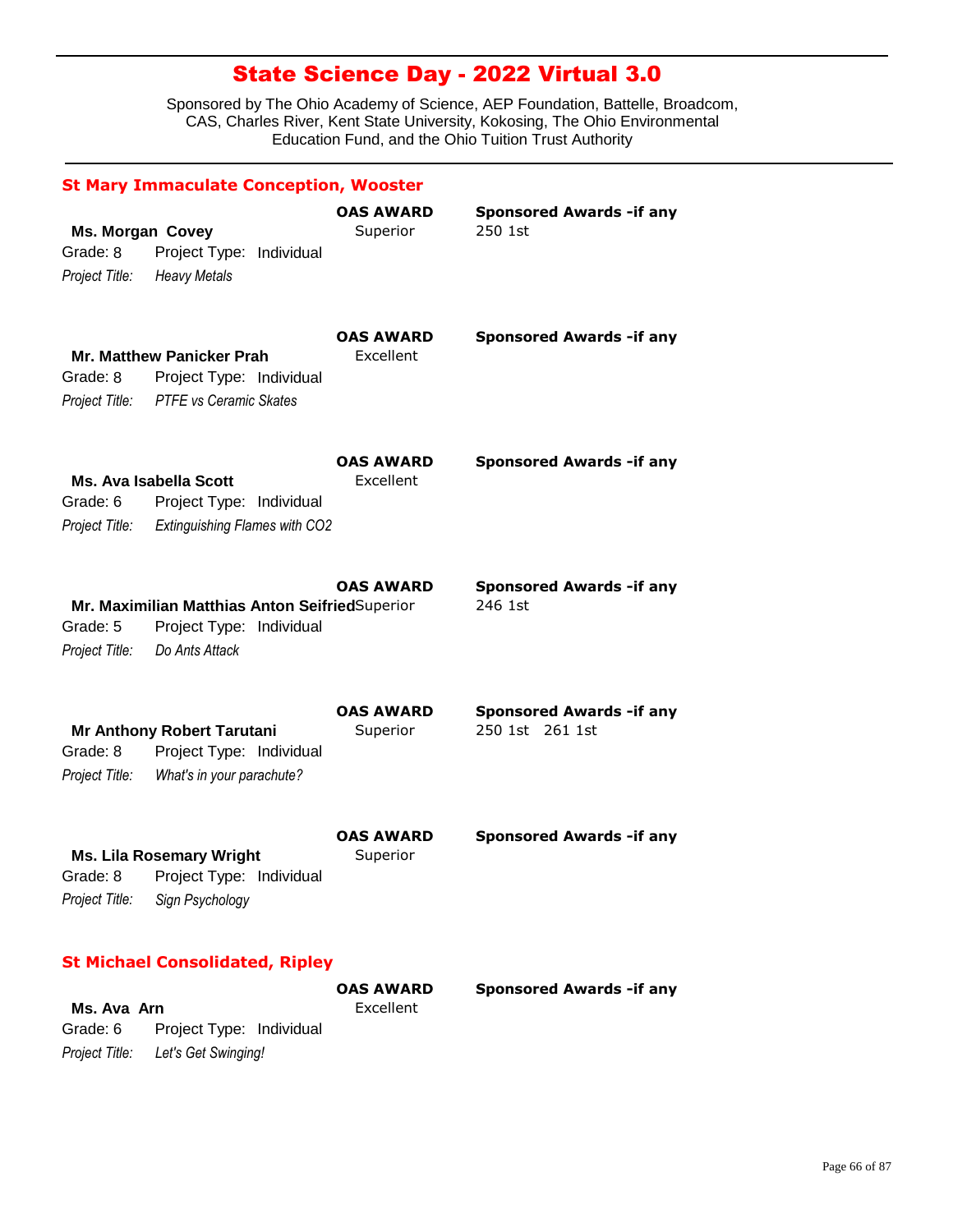| <b>St Michael Consolidated, Ripley</b>                 |                                                                                                                           |                               |                                             |  |
|--------------------------------------------------------|---------------------------------------------------------------------------------------------------------------------------|-------------------------------|---------------------------------------------|--|
| <b>Ms Sydney Arn</b><br>Grade: 8                       | Project Type: Individual<br>Project Title: Athletes vs Non Athletes - Lung Capacity                                       | <b>OAS AWARD</b><br>Superior  | <b>Sponsored Awards - if any</b>            |  |
| Grade: 6<br>Project Title:                             | <b>Ms Alexandra Depenbrock</b><br>Project Type: Individual<br>Near or Far, Our Eyes are Amazing!                          | <b>OAS AWARD</b><br>Superior  | <b>Sponsored Awards - if any</b><br>246 1st |  |
| Mr Will Dragoo<br>Grade: 7<br>Project Title:           | Project Type: Individual<br>Does trailer weight distribution matter?                                                      | <b>OAS AWARD</b><br>Excellent | <b>Sponsored Awards - if any</b>            |  |
| Grade: 8                                               | <b>Ms Gabrielle Celeste Ernst</b><br>Project Type: Individual<br>Project Title: A, B, C, D, or EWhich Vitamin Will It Be? | <b>OAS AWARD</b><br>Excellent | <b>Sponsored Awards - if any</b>            |  |
| <b>Mr. Griffin Ernst</b><br>Grade: 5<br>Project Title: | Project Type: Individual<br>Getting Grippy With It.                                                                       | <b>OAS AWARD</b><br>Excellent | <b>Sponsored Awards - if any</b>            |  |
| Project Title:                                         | <b>Mr William Gunner Ernst</b><br>Grade: 7 Project Type: Individual<br>Glider Challenge                                   | <b>OAS AWARD</b><br>Excellent | <b>Sponsored Awards - if any</b>            |  |
| Ms. Makynli Hauke<br>Grade: 5<br>Project Title:        | Project Type: Individual<br>Grow Up                                                                                       | <b>OAS AWARD</b><br>Excellent | <b>Sponsored Awards -if any</b>             |  |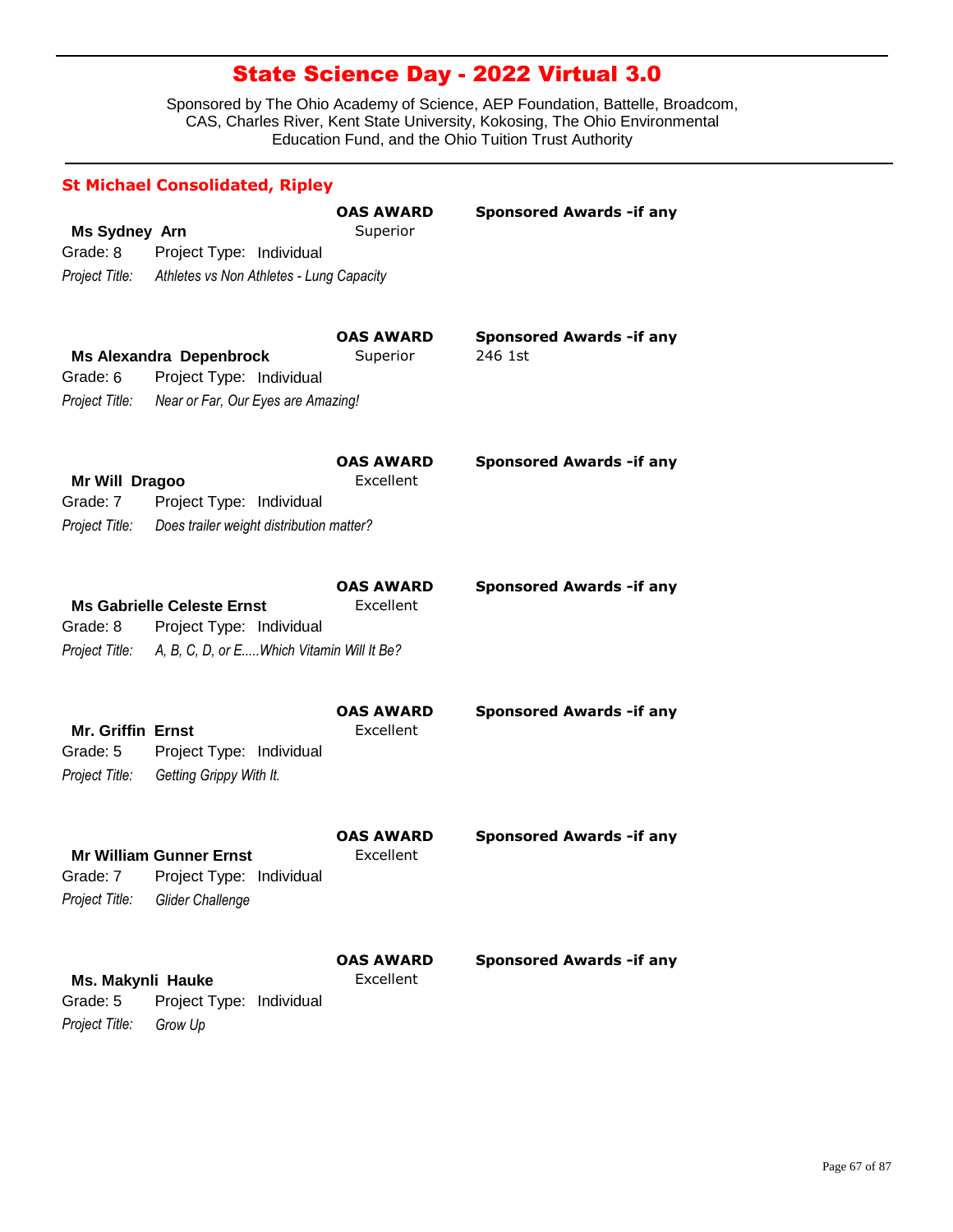|                         | <b>St Michael Consolidated, Ripley</b>                                                  |                  |                                  |
|-------------------------|-----------------------------------------------------------------------------------------|------------------|----------------------------------|
|                         |                                                                                         | OAS AWARD        | <b>Sponsored Awards - if any</b> |
| Grade: 8                | <b>Ms Addison O'Connor</b><br>Project Type: Individual                                  | Excellent        |                                  |
| Project Title:          | <b>Bright and White</b>                                                                 |                  |                                  |
|                         |                                                                                         |                  |                                  |
|                         |                                                                                         | <b>OAS AWARD</b> | <b>Sponsored Awards - if any</b> |
| Ms. Alyssa Seip         |                                                                                         | Superior         | 189 1st                          |
| Grade: 8                | Project Type: Individual                                                                |                  |                                  |
| Project Title:          | Sophisticated Sounds                                                                    |                  |                                  |
|                         |                                                                                         | <b>OAS AWARD</b> | <b>Sponsored Awards - if any</b> |
| <b>Ms. Sadie Strunk</b> |                                                                                         | Superior         |                                  |
| Grade: 6                | Project Type: Individual                                                                |                  |                                  |
| Project Title:          | <b>Germination Station</b>                                                              |                  |                                  |
|                         | <b>St Paschal Baylon, Cleveland</b>                                                     |                  |                                  |
|                         |                                                                                         | <b>OAS AWARD</b> | <b>Sponsored Awards - if any</b> |
|                         | Ms. Lorelei Annabelle Koeberer                                                          | Superior         |                                  |
| Grade: 8                | Project Type: Individual                                                                |                  |                                  |
| Project Title:          | Does the size of the blood spatter correlate to the distance from which the blood fell? |                  |                                  |
|                         |                                                                                         | <b>OAS AWARD</b> | <b>Sponsored Awards - if any</b> |
|                         | <b>Ms. Elizabeth McAndrew</b>                                                           | Excellent        |                                  |
| Grade: 8                | Project Type: Individual                                                                |                  |                                  |
| Project Title:          | Does the type of fabric affect the amount of ultraviolet rays that pass through?        |                  |                                  |
|                         |                                                                                         | <b>OAS AWARD</b> | <b>Sponsored Awards -if any</b>  |
|                         | Ms. Arabella Anamaria Mellenthin                                                        | Excellent        |                                  |
| Grade: 8                | Project Type: Individual                                                                |                  |                                  |
| Project Title:          | How do Different Foods Affect Your Blood Sugar?                                         |                  |                                  |
|                         |                                                                                         | <b>OAS AWARD</b> | <b>Sponsored Awards - if any</b> |
|                         | <b>Ms. Kaitlyn Christina Pak</b>                                                        | Superior         | 250 1st                          |
| Grade: 8                | Project Type: Individual                                                                |                  |                                  |
| Project Title:          | In what location is skyglow the greatest?                                               |                  |                                  |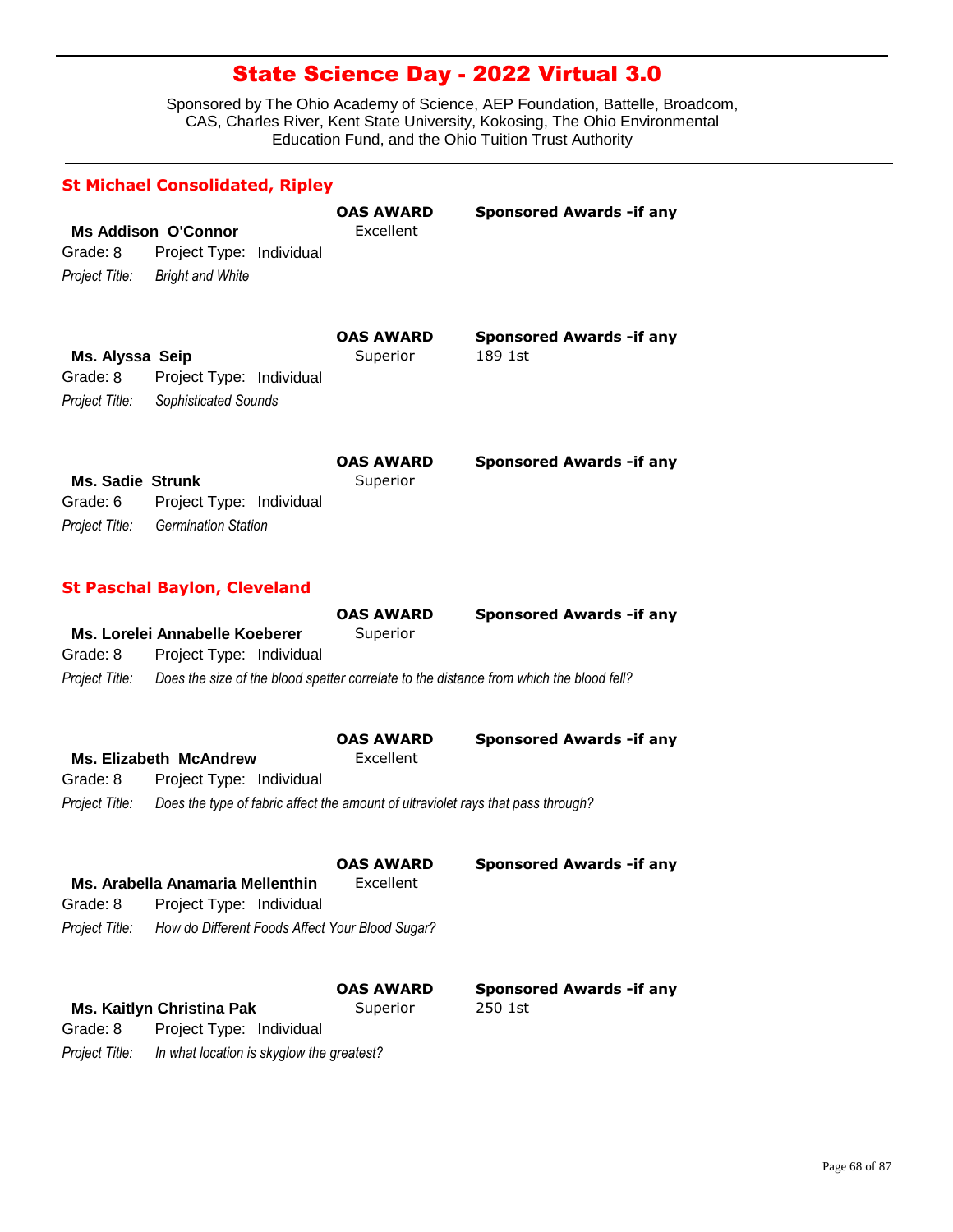|                                                       | <b>St Paschal Baylon, Cleveland</b>                                                                                       |                               |                                             |
|-------------------------------------------------------|---------------------------------------------------------------------------------------------------------------------------|-------------------------------|---------------------------------------------|
| Grade: 8<br>Project Title:                            | Ms. Lauren Joyce Uzzo<br>Project Type: Individual<br>Do all liquids evaporate at the same rate?                           | <b>OAS AWARD</b><br>Excellent | <b>Sponsored Awards - if any</b>            |
| <b>St Paul, Salem</b>                                 |                                                                                                                           |                               |                                             |
| Grade: 6<br>Project Title:                            | <b>Mr Alexander Ernest Rea</b><br>Project Type: Individual<br>How Does Weight Affect a Drone?                             | <b>OAS AWARD</b><br>Superior  | <b>Sponsored Awards - if any</b><br>067 1st |
| <b>St Paul, Westerville</b>                           |                                                                                                                           |                               |                                             |
| Grade: 8<br>Project Title:                            | <b>Ms. Audriana Gail Barry</b><br>Project Type: Individual<br>Which Mask Will Hold The Least Amount Of Bacteria Colonies? | <b>OAS AWARD</b><br>Excellent | <b>Sponsored Awards - if any</b>            |
| Mr. Brennan P Dalton<br>Grade: 8<br>Project Title:    | Project Type: Individual<br>The Effect of Length of Helicopter Blade on the Amount of Time to Generate Lift               | <b>OAS AWARD</b><br>Excellent | <b>Sponsored Awards - if any</b>            |
| <b>Ms. Allison Heil</b><br>Grade: 7<br>Project Title: | Project Type: Individual<br>How the Type of Soil Affects Plant Growth                                                     | <b>OAS AWARD</b><br>Excellent | <b>Sponsored Awards - if any</b><br>018 3rd |
| Grade: 8<br>Project Title:                            | Mr. John Patrick Murnane<br>Project Type: Individual<br>Does Anxiety Affect Test Scores?                                  | <b>OAS AWARD</b><br>Excellent | <b>Sponsored Awards - if any</b>            |
| Mr. Cassius Purdy<br>Grade: 8<br>Project Title:       | Project Type: Individual<br>The Effect of Coin and Die Mass on Their Outcomes                                             | <b>OAS AWARD</b><br>Excellent | <b>Sponsored Awards - if any</b>            |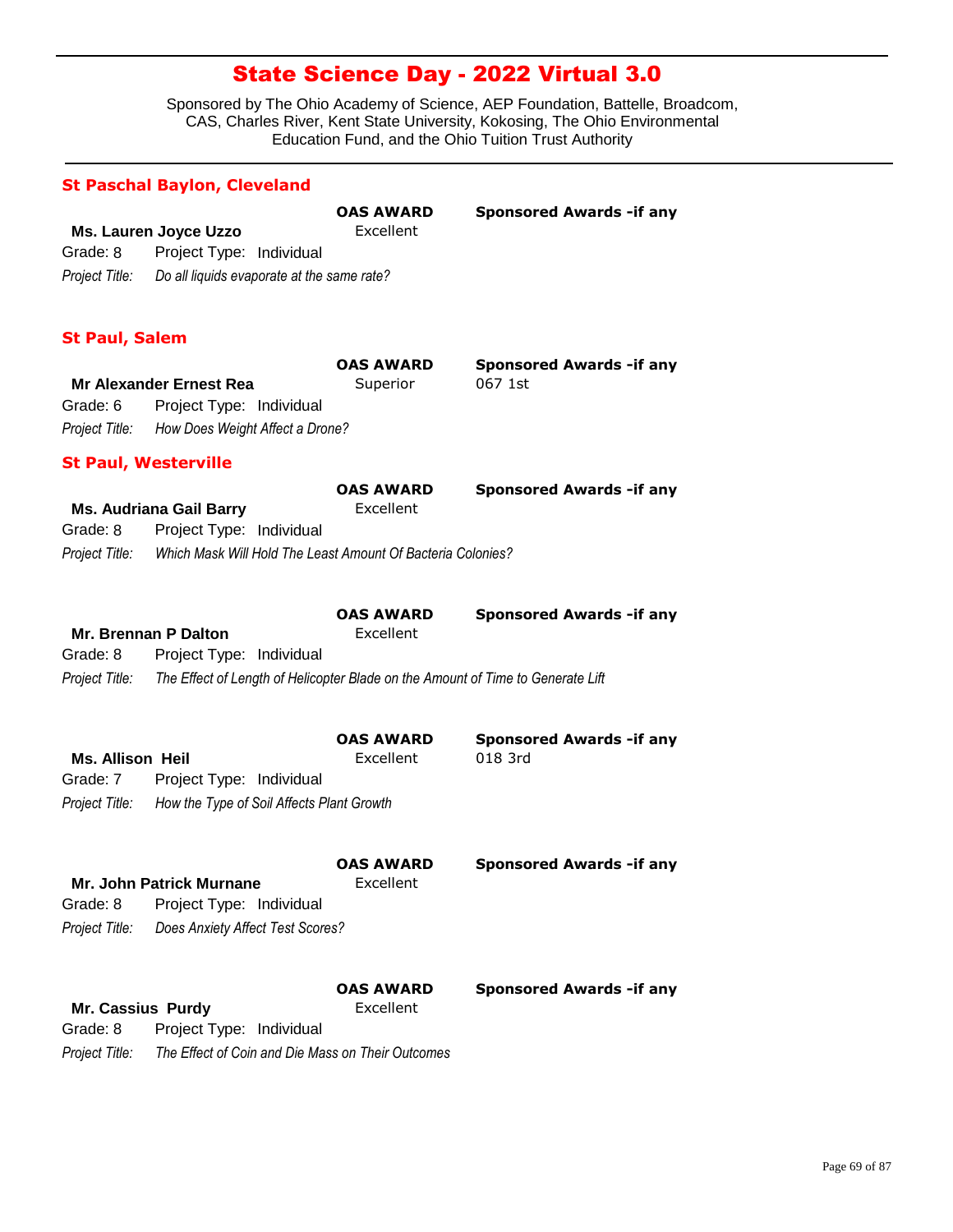Sponsored by The Ohio Academy of Science, AEP Foundation, Battelle, Broadcom, CAS, Charles River, Kent State University, Kokosing, The Ohio Environmental Education Fund, and the Ohio Tuition Trust Authority

| <b>St Paul, Westerville</b>                   |                                                                                                                                |                               |                                            |
|-----------------------------------------------|--------------------------------------------------------------------------------------------------------------------------------|-------------------------------|--------------------------------------------|
| Mr. Isaac Reash<br>Grade: 7<br>Project Title: | Project Type: Individual<br>The Effect of Detergents on Grass Growth                                                           | <b>OAS AWARD</b><br>Superior  | <b>Sponsored Awards - if any</b>           |
| Grade: 7<br>Project Title:                    | <b>Mr. Vincent Carmine Stocco</b><br>Project Type: Individual<br>Does the Color of a Bell Pepper Affect its Vitamin C Content? | <b>OAS AWARD</b><br>Excellent | <b>Sponsored Awards - if any</b>           |
| Grade: 8<br>Project Title:                    | <b>Ms. Colleen Ungurait</b><br>Project Type: Individual<br>The Effect of Volume of Egg Mass on the Height of Brownies          | <b>OAS AWARD</b><br>Excellent | <b>Sponsored Awards - if any</b>           |
| Grade: 8<br>Project Title:                    | <b>Mr. Thomas J Woodruff</b><br>Project Type: Individual<br>The Effect of Mass on the Distance a Paper Airplane Travels        | <b>OAS AWARD</b><br>Excellent | <b>Sponsored Awards - if any</b>           |
| Mr. Jacob Uhnak<br>Grade: 7<br>Project Title: | <b>St Peter, N Ridgeville</b><br>Project Type: Individual<br>Long Live the Sharpie                                             | <b>OAS AWARD</b><br>Excellent | <b>Sponsored Awards - if any</b>           |
| Grade: 7<br>Project Title:                    | Mr. Brayden Christopher Van Dyke<br>Project Type: Individual<br><b>Funky Fruit</b>                                             | <b>OAS AWARD</b><br>Good      | <b>Sponsored Awards - if any</b>           |
|                                               | <b>St Raphael, Bay Village</b>                                                                                                 |                               |                                            |
| <b>Ms Emma Dando</b>                          |                                                                                                                                | <b>OAS AWARD</b><br>Superior  | <b>Sponsored Awards - if any</b><br>134 HM |

*Project Title: See The Vitamin C*

Grade: 8 Project Type: Individual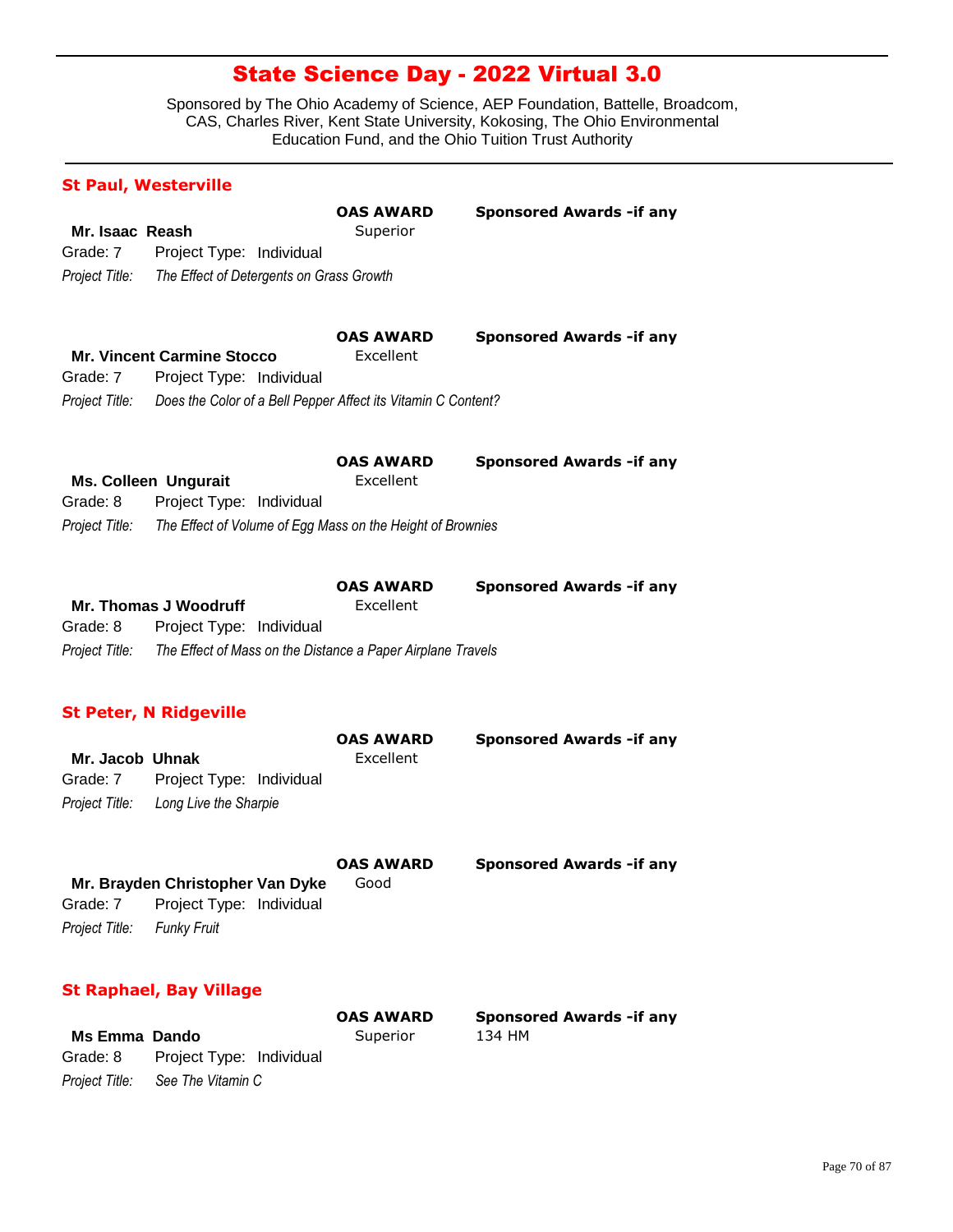Sponsored by The Ohio Academy of Science, AEP Foundation, Battelle, Broadcom, CAS, Charles River, Kent State University, Kokosing, The Ohio Environmental Education Fund, and the Ohio Tuition Trust Authority

### **St Raphael, Bay Village**

|                                      | Ms. Mariska Patricia Jeske | <b>OAS AWARD</b><br>Excellent | <b>Sponsored Awards - if any</b> |
|--------------------------------------|----------------------------|-------------------------------|----------------------------------|
| Grade: 8<br>Project Type: Individual |                            |                               |                                  |
| Project Title:                       | Magnet Fever               |                               |                                  |

### **St Rose, Perrysburg**

|                |                                | UAS AWAR  |
|----------------|--------------------------------|-----------|
|                | <b>Ms. Nina Grace Rando</b>    | Excellent |
| Grade: 8       | Project Type: Individual       |           |
| Project Title: | Which Sugar Does Yeast Prefer? |           |

058 3rd 106 3rd **OAS AWARD Sponsored Awards -if any**

**Ms. Caitlin Marie Shroyer** Excellent 072 HM *Project Title: Electrical Resistance in Soil* Grade: 8 Project Type: Individual **OAS AWARD Sponsored Awards -if any**

#### **St Sebastian, Akron**

|                 |                                           | <b>OAS AWARD</b> | <b>Sponsored Awards - if any</b> |
|-----------------|-------------------------------------------|------------------|----------------------------------|
| Ms. Julia E Rea |                                           | Superior         |                                  |
| Grade: 7        | Project Type: Individual                  |                  |                                  |
|                 | Project Title: Vitamin C: Keeping it Cool |                  |                                  |

### **St Thomas More, Cincinnati**

|                          | <b>Mr. Michael Cristobal Esposito</b> | <b>OAS AWARD</b><br>Superior  | <b>Sponsored Awards - if any</b> |
|--------------------------|---------------------------------------|-------------------------------|----------------------------------|
| Grade: 6                 | Project Type: Individual              |                               |                                  |
| Project Title:           | Dating Native American Artifacts      |                               |                                  |
| <b>Ms. Delaney Rains</b> |                                       | <b>OAS AWARD</b><br>Excellent | <b>Sponsored Awards - if any</b> |

*Project Title: An 'Egg'- Cellent Experiment* Grade: 8 Project Type: Individual

### **St Vincent de Paul, Mt Vernon**

|                           |                                   | YAJ AWAIN | <b>JUVIIJVI</b> |
|---------------------------|-----------------------------------|-----------|-----------------|
|                           | Ms. Amelia Rose O'Meara-Hill      | Excellent | 139 2nd         |
|                           | Grade: 6 Project Type: Individual |           |                 |
| Project Title: Oil Spills |                                   |           |                 |

**OAS AWARD Sponsored Awards -if any**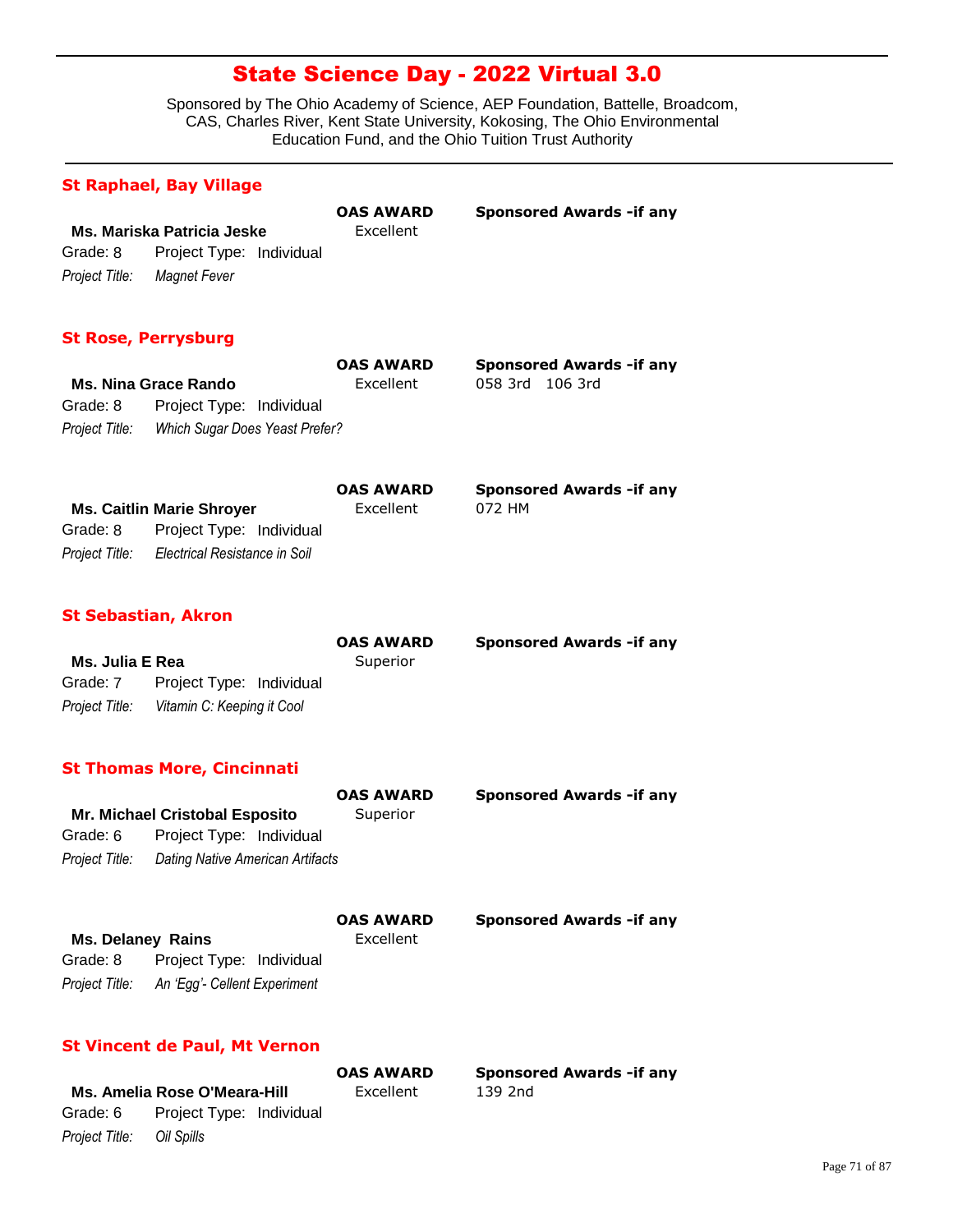Sponsored by The Ohio Academy of Science, AEP Foundation, Battelle, Broadcom, CAS, Charles River, Kent State University, Kokosing, The Ohio Environmental Education Fund, and the Ohio Tuition Trust Authority

### **St Vincent St Mary, Akron**

|                |                                                                     | <b>OAS AWARD</b> | <b>Sponsored Awards - if any</b>                                                      |
|----------------|---------------------------------------------------------------------|------------------|---------------------------------------------------------------------------------------|
|                | <b>M. Sara Elisabeth Streett</b>                                    | Superior         |                                                                                       |
| Grade: 11      | Project Type: Individual                                            |                  |                                                                                       |
| Project Title: |                                                                     |                  | Presence of Phospholipids in Guinea Pig Hair and Their Effects on Physical Properties |
|                |                                                                     | <b>OAS AWARD</b> | <b>Sponsored Awards - if any</b>                                                      |
|                | <b>Mr Jimmy Patrick Warholy</b>                                     | Excellent        |                                                                                       |
| Grade: 12      | Project Type: Individual                                            |                  |                                                                                       |
| Project Title: | Effect of Exposure to Environmental Stimuli on Dragline Spider Silk |                  |                                                                                       |

### **Sts Joseph & John Interparochial, Strongsville**

|                |                                                      | <b>OAS AWARD</b> | <b>Sponsored Awards - if any</b> |
|----------------|------------------------------------------------------|------------------|----------------------------------|
|                | Mr. Charlie Nael Shehadeh                            | Excellent        |                                  |
| Grade: 7       | Project Type: Individual                             |                  |                                  |
| Project Title: | What type of ground cover can stop erosion the best. |                  |                                  |
|                |                                                      |                  |                                  |

|          | <b>Ms. Madison Marie Stawicki</b>       | <b>OAS AWARD</b><br>Excellent | <b>Sponsored Awards - if any</b> |
|----------|-----------------------------------------|-------------------------------|----------------------------------|
| Grade: 7 | Project Type: Team                      |                               |                                  |
|          | Project Title: Rainbow Flame Experiment |                               |                                  |
|          | <b>Ms. Samantha Kaitlyn Todd</b>        | <b>OAS AWARD</b><br>Excellent | <b>Sponsored Awards - if any</b> |
| Grade: 7 | Project Type: Team                      |                               |                                  |

*Project Title: Rainbow Flame Experiment*

### **Sylvania Northview HS, Sylvania Harold C. Shaw Outstanding School Award**

|                                                                       |                          | <b>OAS AWARD</b> | <b>Sponsored Awards - if any</b> |  |  |
|-----------------------------------------------------------------------|--------------------------|------------------|----------------------------------|--|--|
| Ms. Megan Basrur                                                      |                          | Superior         | 011 Alt 1 028 1st 248 1st        |  |  |
| Grade: 11                                                             | Project Type: Individual |                  |                                  |  |  |
| Project Title: The Behavioral Effects of Pentylone on Adult Zebrafish |                          |                  |                                  |  |  |
|                                                                       |                          | <b>OAS AWARD</b> | <b>Sponsored Awards - if any</b> |  |  |

| <b>Mr. Raymond Flowers</b> |                                    | Superior                                       | 257 1st |
|----------------------------|------------------------------------|------------------------------------------------|---------|
|                            | Grade: 11 Project Type: Individual |                                                |         |
| Project Title:             |                                    | <b>Building Better Loot Boxes With Cardano</b> |         |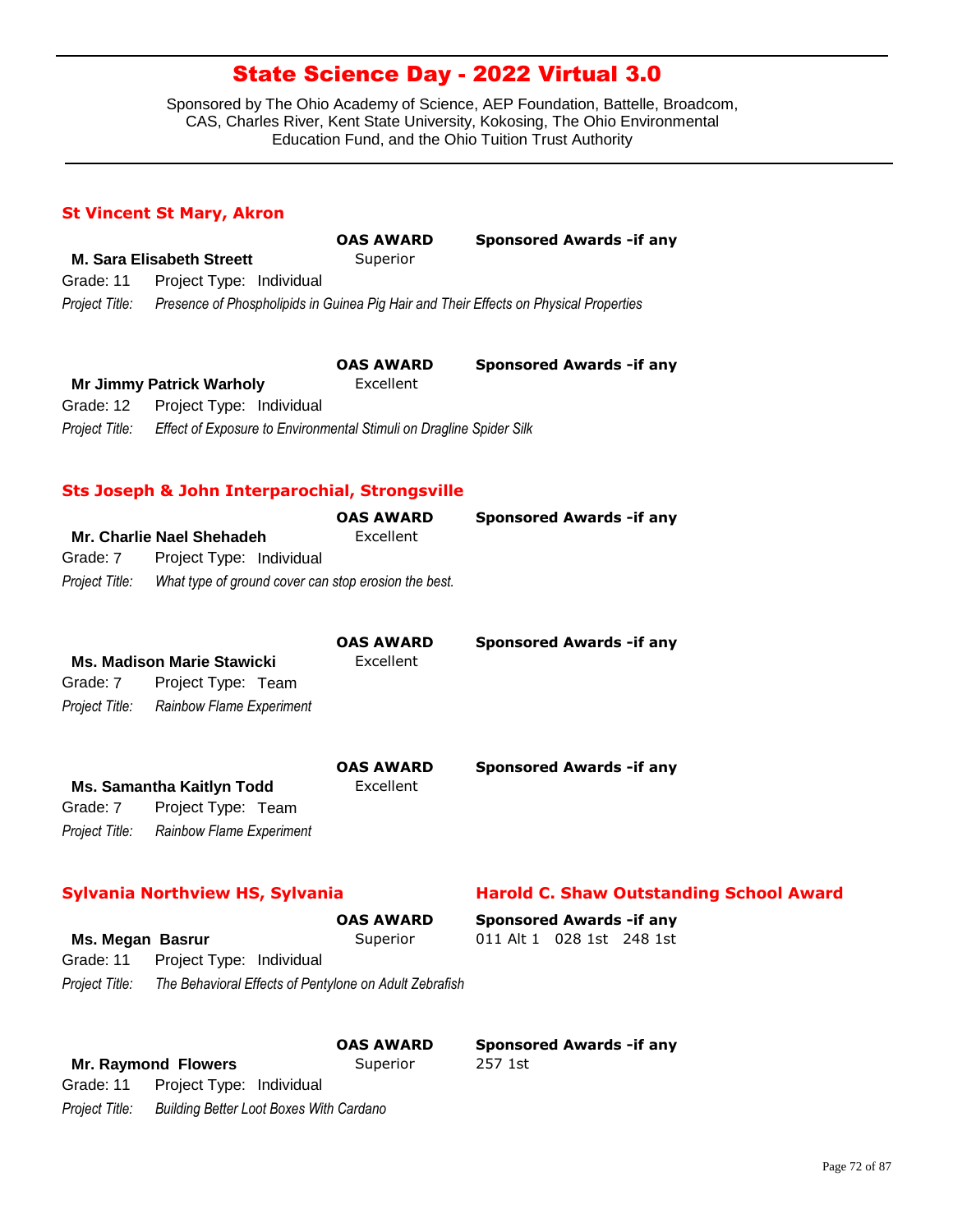| Sylvania Northview HS, Sylvania |                                                                    |                              | <b>Harold C. Shaw Outstanding School Award</b>                                                               |  |  |
|---------------------------------|--------------------------------------------------------------------|------------------------------|--------------------------------------------------------------------------------------------------------------|--|--|
|                                 |                                                                    | <b>OAS AWARD</b>             | <b>Sponsored Awards - if any</b>                                                                             |  |  |
| Ms. Rayna N Kanjo               |                                                                    | Superior                     | 028 2nd                                                                                                      |  |  |
| Grade: 11                       | Project Type: Individual                                           |                              |                                                                                                              |  |  |
| Project Title:                  | Summer of 2020                                                     |                              | The Feelings of People of Color Dealing with Racism at Their School after a Large Social Movement During the |  |  |
| Ms. Dipakshi Pal                |                                                                    | <b>OAS AWARD</b><br>Superior | <b>Sponsored Awards - if any</b>                                                                             |  |  |
| Grade: 11                       | Project Type: Individual                                           |                              |                                                                                                              |  |  |
| Project Title:                  | Detection of Reactive Oxygen Species During Photodynamic Therapy   |                              |                                                                                                              |  |  |
|                                 |                                                                    |                              |                                                                                                              |  |  |
|                                 |                                                                    | <b>OAS AWARD</b>             | <b>Sponsored Awards - if any</b>                                                                             |  |  |
|                                 | Ms. Maya Leela Sarikonda                                           | Superior                     | 019 SCH                                                                                                      |  |  |
| Grade: 12                       | Project Type: Individual                                           |                              |                                                                                                              |  |  |
| Project Title:                  | <b>Stimulus</b>                                                    |                              | The Function of Neurons AVA, RIM, and BAG in Caenorhabditis elegans as a Response to a 1-octanol Aversive    |  |  |
|                                 |                                                                    | <b>OAS AWARD</b>             | <b>Sponsored Awards - if any</b>                                                                             |  |  |
|                                 | Ms. Ivy Rose-Lynn Sheriff                                          | Superior                     | 019 SCH 249 SCH                                                                                              |  |  |
| Grade: 11                       | Project Type: Individual                                           |                              |                                                                                                              |  |  |
| Project Title:                  |                                                                    |                              | The Effect of Reduced Oxygen Levels on Microbial Respiration at Different Vegetation Dominated Soils         |  |  |
|                                 | <b>Sylvania Southview HS, Sylvania</b>                             |                              |                                                                                                              |  |  |
|                                 |                                                                    | <b>OAS AWARD</b>             | <b>Sponsored Awards - if any</b>                                                                             |  |  |
| <b>Ms. Lillian Howe</b>         |                                                                    | Excellent                    |                                                                                                              |  |  |
| Grade: 12                       | Project Type: Individual                                           |                              |                                                                                                              |  |  |
| Project Title:                  | The correlation between speed and flexibility                      |                              |                                                                                                              |  |  |
|                                 |                                                                    | <b>OAS AWARD</b>             | <b>Sponsored Awards - if any</b>                                                                             |  |  |
| Mr. Emaad Khan                  |                                                                    | Superior                     |                                                                                                              |  |  |
| Grade: 12                       | Project Type: Individual                                           |                              |                                                                                                              |  |  |
| Project Title:                  | Neuroinflammation and Neurodegenerative Diseases                   |                              |                                                                                                              |  |  |
|                                 |                                                                    | <b>OAS AWARD</b>             |                                                                                                              |  |  |
|                                 | <b>Ms. Mia Katherine Prisby</b>                                    | Superior                     | <b>Sponsored Awards - if any</b><br>028 1st                                                                  |  |  |
| Grade: 12                       | Project Type: Individual                                           |                              |                                                                                                              |  |  |
| Project Title:                  | The Effects of Social Media on the Development of Eating Disorders |                              |                                                                                                              |  |  |
|                                 |                                                                    |                              |                                                                                                              |  |  |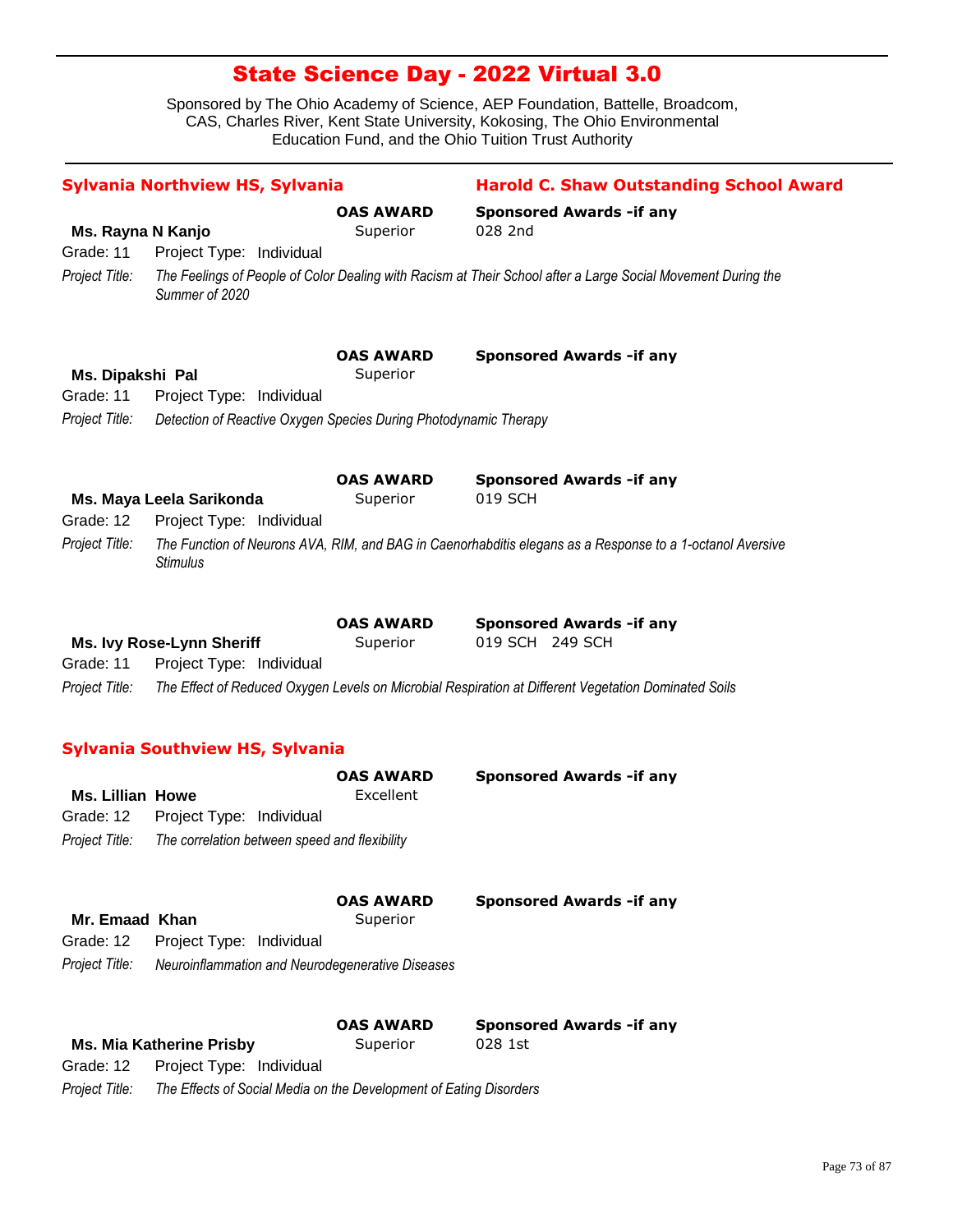|                                                         | <b>Terrace Park ES, Terrace Park</b>                                                                              |                                      |                                             |
|---------------------------------------------------------|-------------------------------------------------------------------------------------------------------------------|--------------------------------------|---------------------------------------------|
| Mr. Sam Alter<br>Grade: 6                               | Project Type: Individual<br>Project Title: Ring Up Your Memory                                                    | <b>OAS AWARD</b><br>Superior         | <b>Sponsored Awards - if any</b><br>246 1st |
| Grade: 6<br>Project Title:                              | Mr. Jackson Bortz-Druffel<br>Project Type: Individual<br>Temperature of NHL Hockey Pucks                          | <b>OAS AWARD</b><br>Excellent        | <b>Sponsored Awards - if any</b>            |
| Grade: 6<br>Project Title:                              | <b>Mr. Samuel Walter Brown</b><br>Project Type: Individual<br>Efficacy of Hand Washing Amongst Various Age Groups | <b>OAS AWARD</b><br>Superior         | <b>Sponsored Awards - if any</b><br>246 1st |
| Grade: 6<br>Project Title:                              | Mr. Joseph Mitchell Deters<br>Project Type: Individual<br>Ready Set Dry                                           | <b>OAS AWARD</b><br>Excellent        | <b>Sponsored Awards - if any</b>            |
| <b>Ms. Cecily Kessler</b><br>Grade: 6<br>Project Title: | Project Type: Individual<br>Clean It Up!                                                                          | <b>OAS AWARD</b><br>Excellent        | <b>Sponsored Awards - if any</b>            |
| Grade: 6<br>Project Title:                              | <b>Mr. Davis Maxwell Koehler</b><br>Project Type: Individual<br><b>Grass Shooter</b>                              | <b>OAS AWARD</b><br><b>Fxcellent</b> | <b>Sponsored Awards - if any</b>            |
| Grade: 6<br>Project Title:                              | Mr. Connor Spencer Sullivan<br>Project Type: Individual<br><b>Risking It All</b>                                  | OAS AWARD<br>Superior                | <b>Sponsored Awards - if any</b><br>246 1st |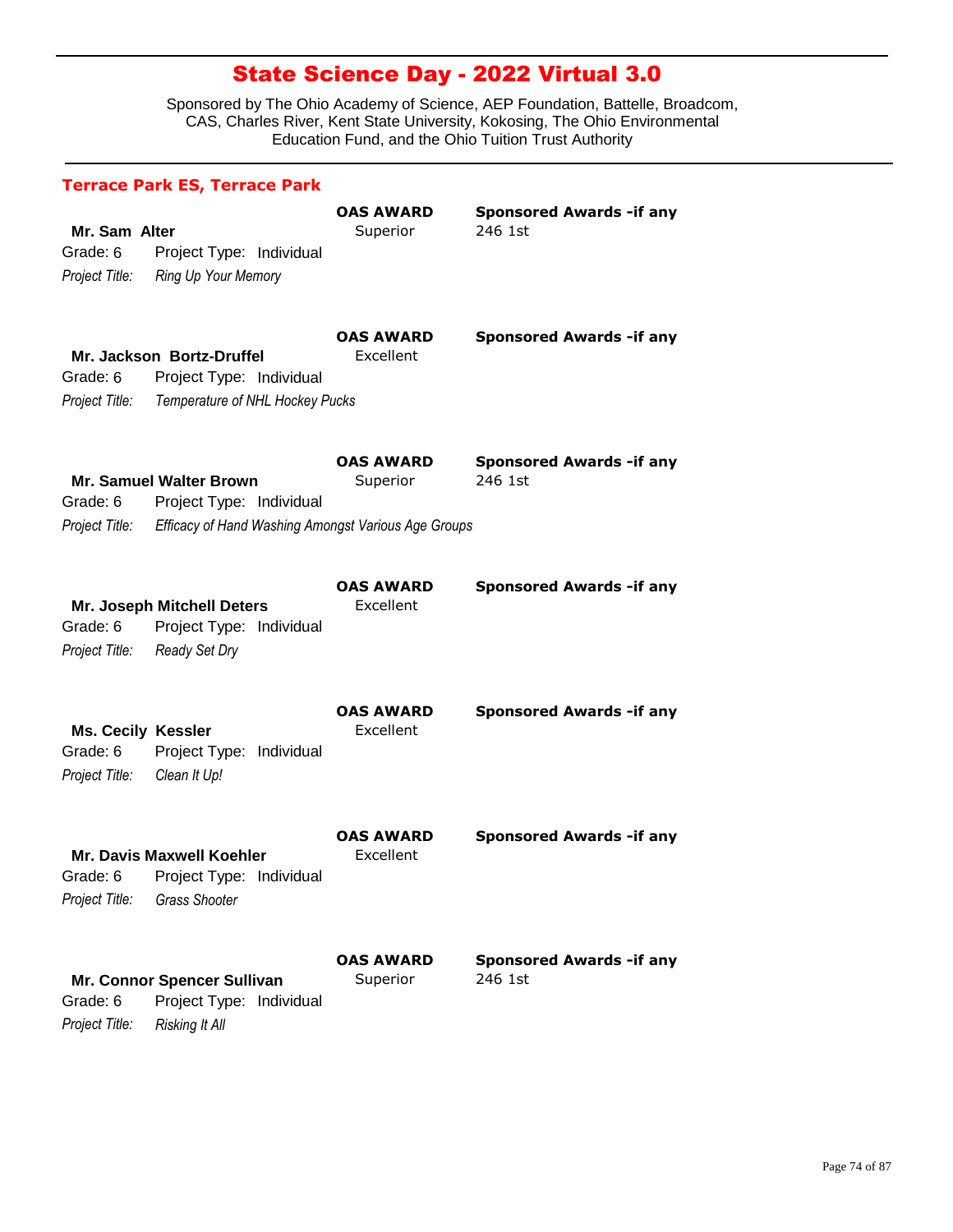Sponsored by The Ohio Academy of Science, AEP Foundation, Battelle, Broadcom, CAS, Charles River, Kent State University, Kokosing, The Ohio Environmental Education Fund, and the Ohio Tuition Trust Authority

### **The Miami Valley School, Dayton**

|                |                                    | <b>OAS AWARD</b>                                                   | <b>Sponsored Awards - if any</b> |
|----------------|------------------------------------|--------------------------------------------------------------------|----------------------------------|
| Mr. Raef Taha  |                                    | Superior                                                           |                                  |
|                | Grade: 11 Project Type: Individual |                                                                    |                                  |
| Proiect Title: |                                    | Analyzing Lung Radiography Images for COVID-19 using Deep Learning |                                  |

#### **The Plains ES, The Plains**

|                          |                                          | <b>OAS AWARD</b> | <b>Sponsored Awards - if any</b> |
|--------------------------|------------------------------------------|------------------|----------------------------------|
| <b>Ms. Hanano Austin</b> |                                          | Superior         |                                  |
| Grade: 6                 | Project Type: Individual                 |                  |                                  |
|                          | Project Title: self-rotating solar panel |                  |                                  |

### **The University School, Chagrin Falls**

|                   |                                    | <b>OAS AWARD</b>                                                            | <b>Sponsored Awards - if any</b> |
|-------------------|------------------------------------|-----------------------------------------------------------------------------|----------------------------------|
| Mr. Julian Berger |                                    | Superior                                                                    |                                  |
|                   | Grade: 10 Project Type: Individual |                                                                             |                                  |
|                   |                                    | Project Title: A Novel Fluorescent Dye Based Method for Detecting Autophagy |                                  |

|                |                                                                     | <b>OAS AWARD</b> | <b>Sponsored Awards - if any</b>                                                                          |
|----------------|---------------------------------------------------------------------|------------------|-----------------------------------------------------------------------------------------------------------|
|                | <b>Mr Carlton Gould Cort</b>                                        | Superior         | 067 2nd                                                                                                   |
|                | Grade: 12  Project Type: Individual                                 |                  |                                                                                                           |
| Project Title: | Ferromagnet Toward Magnetically Deflected Ballistic Mass Technology |                  | Designing and Testing a Prototype Automatic Electronic Control System for Active Magnetic Levitation of a |

|                |                                                          | <b>OAS AWARD</b>             | <b>Sponsored Awards - if any</b>                                                                               |
|----------------|----------------------------------------------------------|------------------------------|----------------------------------------------------------------------------------------------------------------|
|                | <b>Mr. Matthew Dennis Devine</b>                         | Excellent                    | 030 1st 080 2nd                                                                                                |
| Grade: 10      | Project Type: Individual                                 |                              |                                                                                                                |
| Project Title: | <b>Byssal Thread Adhesives</b>                           |                              | Ultraviolet: A Clean Way to Clean Up Invasive Species; Using Ultraviolet Light to Degrade Adhesives Similar to |
|                | Mr. Kareem K Fareed                                      | <b>OAS AWARD</b><br>Superior | <b>Sponsored Awards - if any</b><br>147 3rd                                                                    |
| Grade: 10      | Project Type: Individual                                 |                              |                                                                                                                |
| Project Title: | Using a Convolutional NN to Diagnose Parkinson's Disease |                              |                                                                                                                |
|                |                                                          | <b>OAS AWARD</b>             | <b>Sponsored Awards - if any</b><br>148 1st<br>028 1st                                                         |
|                | Mr Vishwum Kapadia                                       | Superior                     |                                                                                                                |

*Project Title: Correlation of Biofeedback Parameters with the Perception of Relaxation* Grade: 9 Project Type: Individual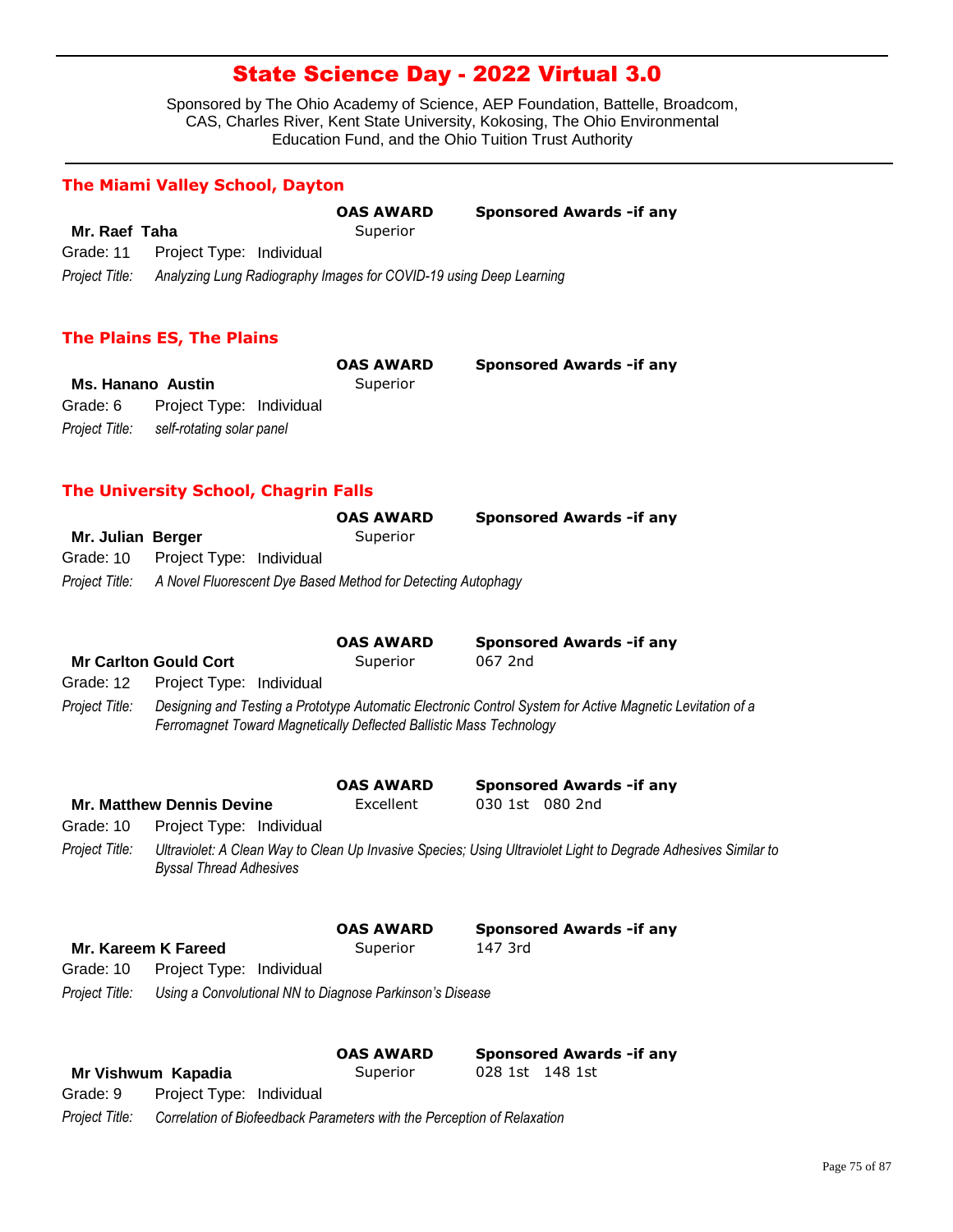Sponsored by The Ohio Academy of Science, AEP Foundation, Battelle, Broadcom, CAS, Charles River, Kent State University, Kokosing, The Ohio Environmental Education Fund, and the Ohio Tuition Trust Authority

|                          | <b>The University School, Chagrin Falls</b>                        |                               |                                             |
|--------------------------|--------------------------------------------------------------------|-------------------------------|---------------------------------------------|
|                          |                                                                    | <b>OAS AWARD</b>              | <b>Sponsored Awards - if any</b>            |
| <b>Mr Alex M Kmetko</b>  |                                                                    | Superior                      |                                             |
| Grade: 12                | Project Type: Individual                                           |                               |                                             |
| Project Title:           | Testing Hexagon Supports on an Airfoil to Make it Lighter          |                               |                                             |
|                          |                                                                    |                               |                                             |
|                          |                                                                    | <b>OAS AWARD</b>              | <b>Sponsored Awards - if any</b>            |
|                          | <b>Mr Daniel Marel Lust</b>                                        | Superior                      |                                             |
| Grade: 9                 | Project Type: Individual                                           |                               |                                             |
| Project Title:           | Vaporized Perfume Components Damage Plants                         |                               |                                             |
|                          |                                                                    |                               |                                             |
|                          |                                                                    |                               |                                             |
|                          | <b>Mr. Anand Charles Stephens</b>                                  | <b>OAS AWARD</b><br>Excellent | <b>Sponsored Awards - if any</b>            |
| Grade: 10                | Project Type: Individual                                           |                               |                                             |
| Project Title:           | The Effects Spin Designed Strings Have On Tennis Shots             |                               |                                             |
|                          |                                                                    |                               |                                             |
|                          |                                                                    |                               |                                             |
|                          |                                                                    | <b>OAS AWARD</b>              | <b>Sponsored Awards -if any</b>             |
| <b>Mr Hans Swain</b>     |                                                                    | Superior                      | 033 2nd                                     |
| Grade: 10                | Project Type: Individual                                           |                               |                                             |
| Project Title:           | Effect of Excess Dietary Iron on Intestinal Tumorigenesis          |                               |                                             |
|                          |                                                                    |                               |                                             |
|                          |                                                                    | <b>OAS AWARD</b>              | <b>Sponsored Awards - if any</b>            |
| <b>Mr. Aaron P Velez</b> |                                                                    | Superior                      |                                             |
| Grade: 9                 | Project Type: Individual                                           |                               |                                             |
| Project Title:           | The Effects of Ocean Acidification on Bioluminescent Sea Creatures |                               |                                             |
|                          |                                                                    |                               |                                             |
|                          |                                                                    |                               |                                             |
| Mr. Weining Wang         |                                                                    | <b>OAS AWARD</b><br>Excellent | <b>Sponsored Awards - if any</b><br>019 SCH |
| Grade: 10                | Project Type: Individual                                           |                               |                                             |
| Project Title:           | Investigating hydrogen production enzyme using gaming GPU          |                               |                                             |
|                          |                                                                    |                               |                                             |
|                          | <b>The University School, Shaker Hts</b>                           |                               |                                             |
|                          |                                                                    | <b>OAS AWARD</b>              | <b>Sponsored Awards - if any</b>            |
| Mr. Ian C Broihier       |                                                                    | Superior                      | 250 1st                                     |

Grade: 8 Project Type: Individual

*Project Title: Quantifiable Humanity and Artificial Intelligence in Chess*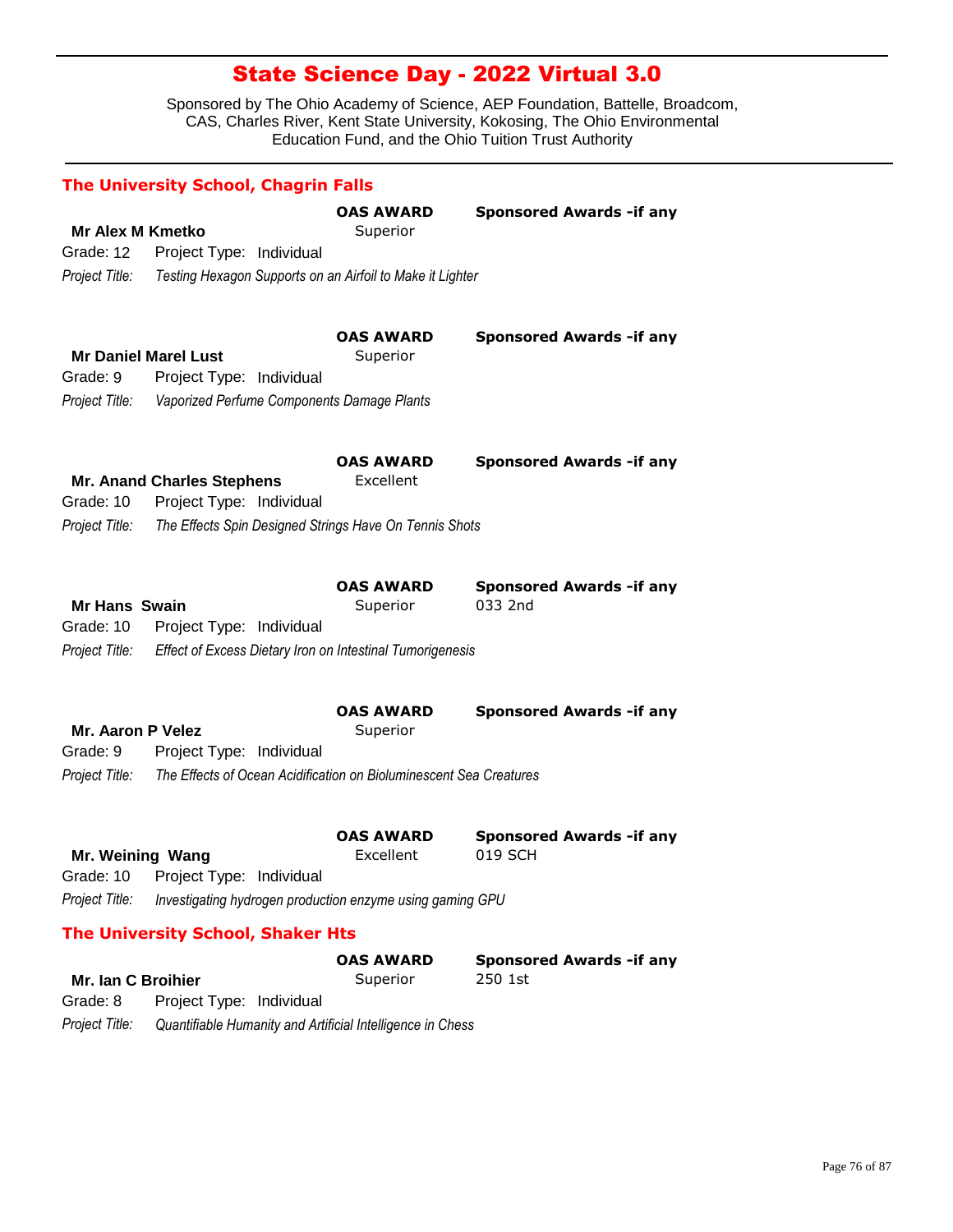Sponsored by The Ohio Academy of Science, AEP Foundation, Battelle, Broadcom, CAS, Charles River, Kent State University, Kokosing, The Ohio Environmental Education Fund, and the Ohio Tuition Trust Authority

|                         | <b>The University School, Shaker Hts</b>                    |                               |                                                     |
|-------------------------|-------------------------------------------------------------|-------------------------------|-----------------------------------------------------|
|                         | Mr. Eashan Kosaraju                                         | <b>OAS AWARD</b><br>Superior  | <b>Sponsored Awards - if any</b><br>145 3rd 148 2nd |
| Grade: 8                | Project Type: Individual                                    |                               |                                                     |
| Project Title:          | Impact of Genetic Mutations on Evolution of SARS-CoV-2      |                               |                                                     |
|                         |                                                             |                               |                                                     |
|                         |                                                             | <b>OAS AWARD</b>              | <b>Sponsored Awards - if any</b>                    |
|                         | Mr. Andrew Malbasa                                          | Excellent                     |                                                     |
| Grade: 8                | Project Type: Individual                                    |                               |                                                     |
| Project Title:          | <b>Bottled Water: Our Dirty Obsession</b>                   |                               |                                                     |
|                         |                                                             |                               |                                                     |
|                         |                                                             | <b>OAS AWARD</b>              | <b>Sponsored Awards - if any</b>                    |
| <b>Mr Sahand Maleki</b> |                                                             | Superior                      | 145 1st                                             |
| Grade: 8                | Project Type: Individual                                    |                               |                                                     |
| Project Title:          | Can Freezers and Toasters Pave the Way to a Healthier Body? |                               |                                                     |
|                         |                                                             |                               |                                                     |
|                         |                                                             |                               |                                                     |
|                         | <b>Mr. William James Miller</b>                             | <b>OAS AWARD</b><br>Superior  | <b>Sponsored Awards - if any</b>                    |
| Grade: 8                | Project Type: Individual                                    |                               |                                                     |
| Project Title:          | Plants in a Future World                                    |                               |                                                     |
|                         |                                                             |                               |                                                     |
|                         |                                                             |                               |                                                     |
|                         | Mr. Anderson Edward Talley                                  | <b>OAS AWARD</b><br>Excellent | <b>Sponsored Awards - if any</b>                    |
| Grade: 8                | Project Type: Individual                                    |                               |                                                     |
| Project Title:          | Hot Topic: Putting a Twist on the Heat Shock Method         |                               |                                                     |
|                         |                                                             |                               |                                                     |
|                         |                                                             | <b>OAS AWARD</b>              | <b>Sponsored Awards - if any</b>                    |
|                         | Mr. Adonis M. Wazni                                         | Excellent                     |                                                     |
| Grade: 8                | Project Type: Individual                                    |                               |                                                     |
| Project Title:          | The Ways a Room Influences Safety Against SARS-CoV-2        |                               |                                                     |
|                         |                                                             |                               |                                                     |
|                         | <b>Tippecanoe HS, Tipp City</b>                             |                               |                                                     |
|                         |                                                             | <b>OAS AWARD</b>              | <b>Sponsored Awards - if any</b>                    |
|                         | <b>Ms Amelia Grace Campbell</b>                             | Superior                      | 148 1st<br>238 3rd<br>249 SCH                       |

*Project Title: Pro or No Biotics*

Grade: 11 Project Type: Individual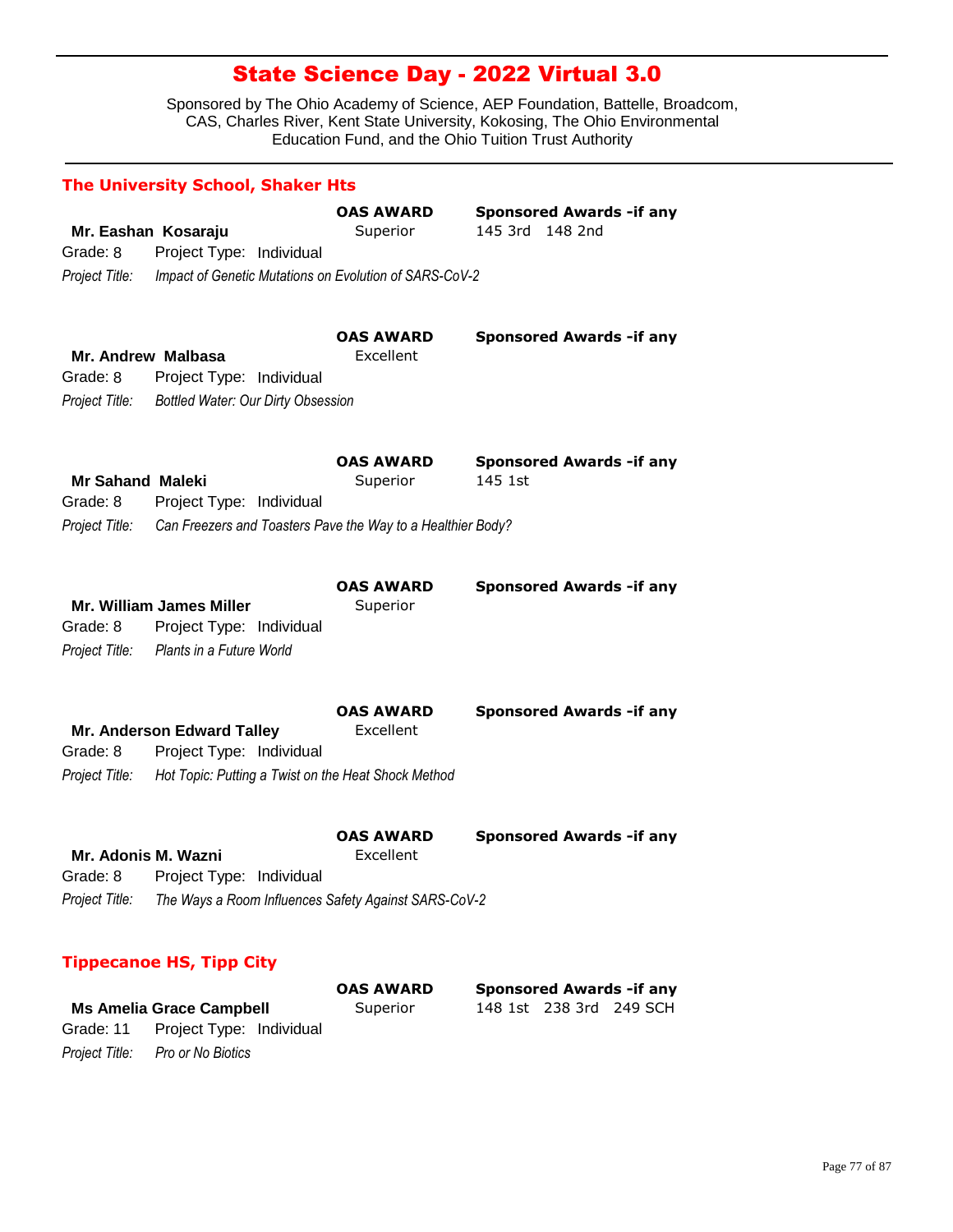Sponsored by The Ohio Academy of Science, AEP Foundation, Battelle, Broadcom, CAS, Charles River, Kent State University, Kokosing, The Ohio Environmental Education Fund, and the Ohio Tuition Trust Authority

### **Tippecanoe HS, Tipp City**

|                 |                                                                  | <b>OAS AWARD</b> | <b>Sponsored Awards - if any</b> |
|-----------------|------------------------------------------------------------------|------------------|----------------------------------|
| Mr Sadhil Mehta |                                                                  | Superior         | 067 2nd                          |
| Grade: 9        | Project Type: Individual                                         |                  |                                  |
| Project Title:  | Studying Self-Assembling Lichtenburg Patterns Under High Voltage |                  |                                  |

### **Tippecanoe MS, Tipp City**

|                        |                             | <b>OAS AWARD</b>                                                                |                 | <b>Sponsored Awards - if any</b> |
|------------------------|-----------------------------|---------------------------------------------------------------------------------|-----------------|----------------------------------|
| <b>Ms Aubrey Ernst</b> |                             | Superior                                                                        | 072 2nd 258 1st |                                  |
|                        | Grade: 6 Project Type: Team |                                                                                 |                 |                                  |
|                        |                             | Project Title: Determining How Total Dissolved Solids (TDS) Affects Water Taste |                 |                                  |

|                                                                                 | <b>OAS AWARD</b> |                 | <b>Sponsored Awards - if any</b> |
|---------------------------------------------------------------------------------|------------------|-----------------|----------------------------------|
| Ms. Audrey Jackson                                                              | Superior         | 072 2nd 258 1st |                                  |
| Grade: 6 Project Type: Team                                                     |                  |                 |                                  |
| Project Title: Determining How Total Dissolved Solids (TDS) Affects Water Taste |                  |                 |                                  |

### **Toledo Islamic Academy, Sylvania**

|                      |                                                                 | <b>OAS AWARD</b>              | <b>Sponsored Awards - if any</b> |
|----------------------|-----------------------------------------------------------------|-------------------------------|----------------------------------|
| Ms. Yara Alhajji     |                                                                 | Superior                      |                                  |
| Grade: 7             | Project Type: Individual                                        |                               |                                  |
|                      | Project Title: Can a robotic arm carry weight like a human arm? |                               |                                  |
| Ms. Faliha Khan      |                                                                 | <b>OAS AWARD</b><br>Superior  | <b>Sponsored Awards -if any</b>  |
| Grade: 8             | Project Type: Individual                                        |                               |                                  |
|                      | Project Title: Covid-19: Which Mask is More Protective?         |                               |                                  |
|                      | Mr. Abdullah Ali Raufi                                          | <b>OAS AWARD</b><br>Excellent | <b>Sponsored Awards - if any</b> |
| Grade: 7             | Project Type: Individual                                        |                               |                                  |
|                      | Project Title: Preventing Moisture Loss                         |                               |                                  |
|                      |                                                                 | <b>OAS AWARD</b>              | <b>Sponsored Awards - if any</b> |
| <b>Ms Hala Hinch</b> |                                                                 | Superior                      | 230 1st 239 SCH                  |
| Grade: 8             | Project Type: Team                                              |                               |                                  |
|                      |                                                                 |                               |                                  |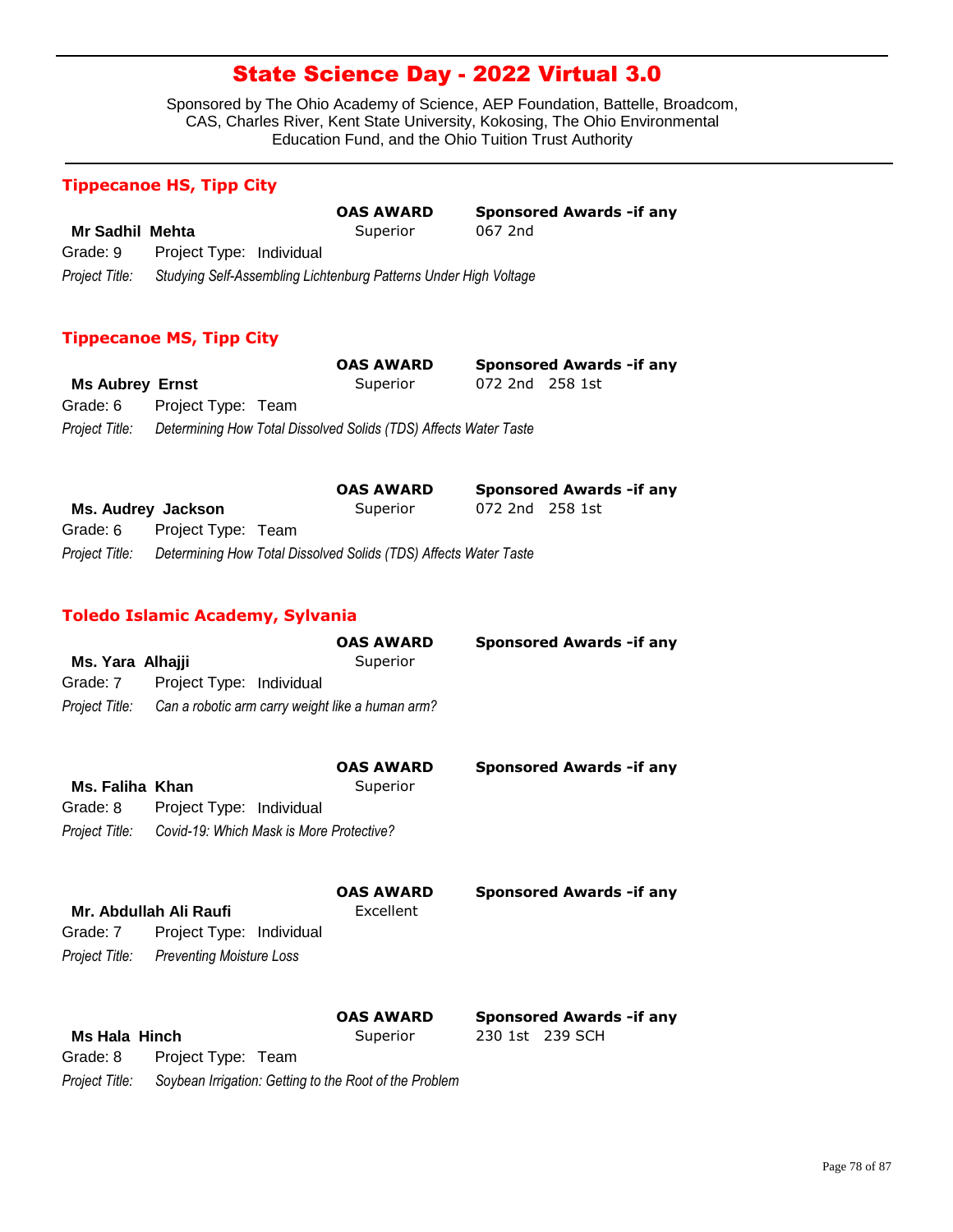Sponsored by The Ohio Academy of Science, AEP Foundation, Battelle, Broadcom, CAS, Charles River, Kent State University, Kokosing, The Ohio Environmental Education Fund, and the Ohio Tuition Trust Authority

230 1st 239 SCH

**Sponsored Awards -if any** 

### **Toledo Islamic Academy, Sylvania**

|                | <b>OAS AWARD</b>                                       |  |
|----------------|--------------------------------------------------------|--|
| Mr Jad Hinch   | Superior                                               |  |
| Grade: 8       | Project Type: Team                                     |  |
| Project Title: | Soybean Irrigation: Getting to the Root of the Problem |  |

### **Trinity Lutheran, Toledo**

|                   |                                                           | <b>OAS AWARD</b> |                 | <b>Sponsored Awards - if any</b> |
|-------------------|-----------------------------------------------------------|------------------|-----------------|----------------------------------|
| Mr Elijah J Moore |                                                           | Superior         | 070 3rd 246 1st |                                  |
|                   | Grade: 6 Project Type: Individual                         |                  |                 |                                  |
|                   | Project Title: Convection Current in a Homemade Lava Lamp |                  |                 |                                  |

### **Tri-Village HS, New Madison**

|                |                               | <b>OAS AWARD</b>                                                                                 |                                 | <b>Sponsored Awards - if any</b> |  |
|----------------|-------------------------------|--------------------------------------------------------------------------------------------------|---------------------------------|----------------------------------|--|
|                | <b>Ms Cora Lily Gutierrez</b> | Superior                                                                                         | 033 3rd 148 1st 246 1st 250 1st |                                  |  |
| Grade: 7       | Project Type: Individual      |                                                                                                  |                                 |                                  |  |
| Project Title: |                               | Transporting New Solutions: An Ergonomic Chair Transportation System for School Janitorial Staff |                                 |                                  |  |

|                        |                              | <b>OAS AWARD</b> | <b>Sponsored Awards - if any</b> |
|------------------------|------------------------------|------------------|----------------------------------|
| Mr. Brady Dean Beisner |                              | Superior         | 239 SCH 246 1st 250 1st          |
| Grade: 8               | Project Type: Team           |                  |                                  |
| Project Title:         | Tachycardia Tunes            |                  |                                  |
|                        |                              | <b>OAS AWARD</b> | <b>Sponsored Awards - if any</b> |
|                        | <b>Mr. Raiden Alec Quinn</b> | Superior         | 239 SCH 246 1st 250 1st          |
| Grade: 8               | Project Type: Team           |                  |                                  |
| Project Title:         | Tachycardia Tunes            |                  |                                  |

### **Upper Arlington HS, Upper Arlington**

|                 |                                    | <b>OAS AWARD</b> | <b>Sponsored Awards - if any</b>                                                                        |  |
|-----------------|------------------------------------|------------------|---------------------------------------------------------------------------------------------------------|--|
| Mr Mihai Crisan |                                    | Superior         | 147 1st                                                                                                 |  |
|                 | Grade: 12 Project Type: Individual |                  |                                                                                                         |  |
| Project Title:  |                                    |                  | Development of a Generic Nanophotonic Processor using Programmable Photonic Integrated Circuits (PPICs) |  |

|                |                                                               | <b>OAS AWARD</b> | <b>Sponsored Awards - if any</b> |
|----------------|---------------------------------------------------------------|------------------|----------------------------------|
|                | Mr. Leo Joseph Duvarney                                       | Excellent        |                                  |
|                | Grade: 10 Project Type: Individual                            |                  |                                  |
| Project Title: | The correlation between classical music and short term memory |                  |                                  |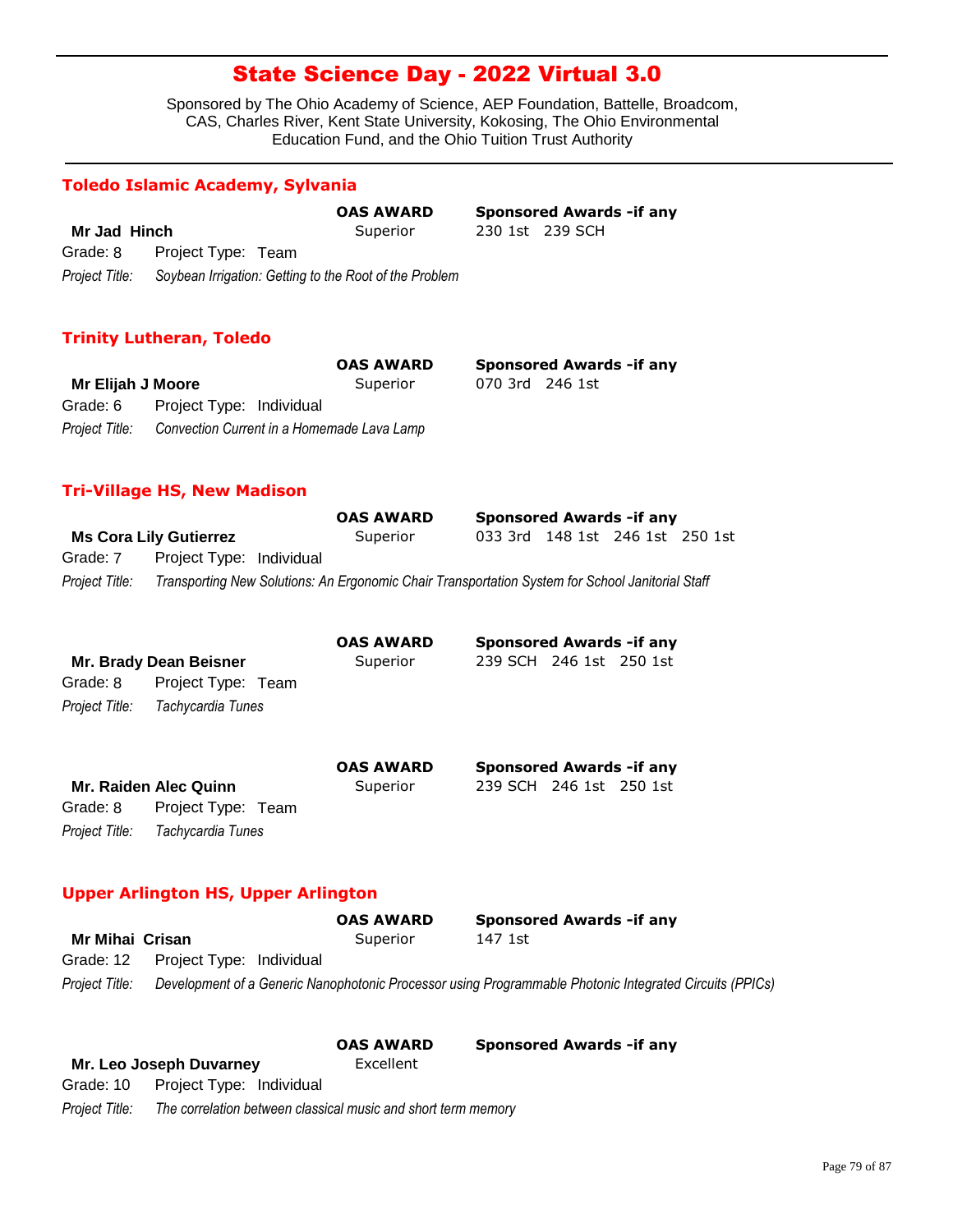|                                | <b>Upper Arlington HS, Upper Arlington</b>                                      |                               |                                                                                                                  |
|--------------------------------|---------------------------------------------------------------------------------|-------------------------------|------------------------------------------------------------------------------------------------------------------|
| Mr. Max R Hoffman<br>Grade: 10 | Project Type: Individual                                                        | <b>OAS AWARD</b><br>Superior  | <b>Sponsored Awards - if any</b><br>238 2nd                                                                      |
| Project Title:                 | and Escherichia coli K-12                                                       |                               | Antimicrobial properties of lavender, tea tree, and lemongrass essential oils against Staphylococcus epidermidis |
|                                | Mr. Michael Duffie Lindsay                                                      | <b>OAS AWARD</b><br>Superior  | <b>Sponsored Awards - if any</b>                                                                                 |
| Grade: 9                       | Project Type: Individual                                                        |                               |                                                                                                                  |
| Project Title:                 | The effect of ferrofluid on the load capacity of a magnetically suspended lever |                               |                                                                                                                  |
| Grade: 11                      | Mr. Ryan Sivakumar<br>Project Type: Individual                                  | <b>OAS AWARD</b><br>Superior  | <b>Sponsored Awards - if any</b>                                                                                 |
| Project Title:                 |                                                                                 |                               | Repurposing of Disposable Face Masks into Reinforcing Fibers for Epoxy Composites                                |
| Grade: 11                      | Ms. Kajal Jayesh Hari<br>Project Type: Team                                     | <b>OAS AWARD</b><br>Excellent | <b>Sponsored Awards - if any</b>                                                                                 |
| Project Title:                 | Changing the Molecular Formula of a Galze                                       |                               |                                                                                                                  |
|                                |                                                                                 | <b>OAS AWARD</b>              | <b>Sponsored Awards - if any</b>                                                                                 |
| Ms. Elizabeth Liu<br>Grade: 11 | Project Type: Team                                                              | Excellent                     |                                                                                                                  |
| Project Title:                 | Changing the Molecular Formula of a Galze                                       |                               |                                                                                                                  |
|                                | <b>Upper Valley, Piqua</b>                                                      |                               |                                                                                                                  |
|                                | <b>Ms. Sierra Michelle Henning</b>                                              | <b>OAS AWARD</b><br>Excellent | <b>Sponsored Awards - if any</b>                                                                                 |
| Grade: 12                      | Project Type: Team                                                              |                               |                                                                                                                  |
| Project Title:                 | Sleep vs. Functionality                                                         |                               |                                                                                                                  |
|                                | Ms. MaKenna Grace Homan                                                         | <b>OAS AWARD</b><br>Excellent | <b>Sponsored Awards - if any</b>                                                                                 |
| Grade: 12                      | Project Type: Team                                                              |                               |                                                                                                                  |
| Project Title:                 | Sleep vs. Functionality                                                         |                               |                                                                                                                  |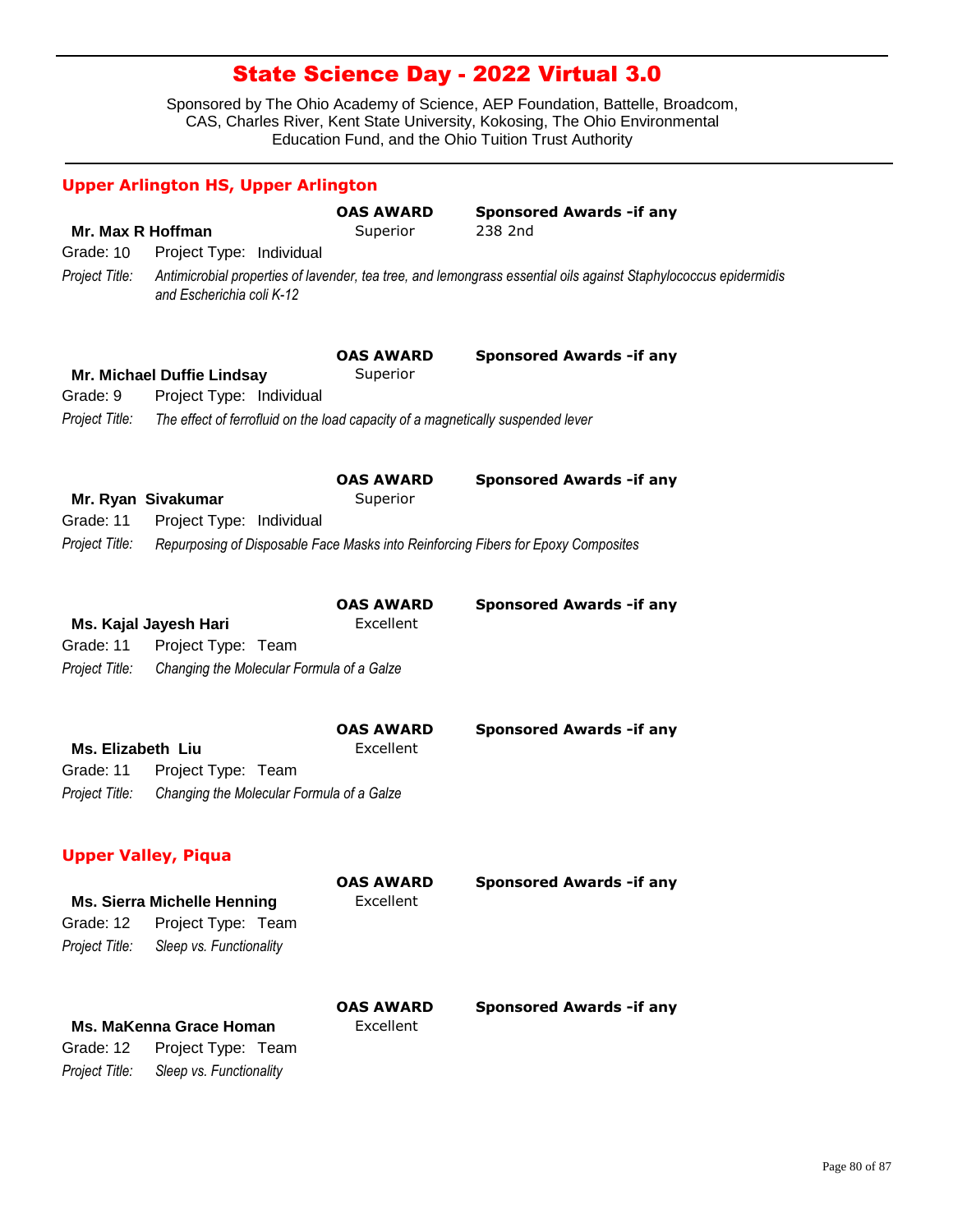Sponsored by The Ohio Academy of Science, AEP Foundation, Battelle, Broadcom, CAS, Charles River, Kent State University, Kokosing, The Ohio Environmental Education Fund, and the Ohio Tuition Trust Authority

### **Upper Valley, Piqua**

|                          |                                                          | <b>OAS AWARD</b>              | <b>Sponsored Awards - if any</b>           |
|--------------------------|----------------------------------------------------------|-------------------------------|--------------------------------------------|
|                          | <b>Ms. Abigail ann Purtee</b>                            | Excellent                     |                                            |
| Grade: 11                | Project Type: Team                                       |                               |                                            |
| Project Title:           | Does eating breakfast effect athletic performance        |                               |                                            |
|                          |                                                          |                               |                                            |
|                          |                                                          | <b>OAS AWARD</b>              | <b>Sponsored Awards - if any</b>           |
|                          | Ms. Brylee isabella Yohey                                | Excellent                     |                                            |
|                          | Grade: 11 Project Type: Team                             |                               |                                            |
| Project Title:           | Does eating breakfast effect athletic performance        |                               |                                            |
|                          |                                                          |                               |                                            |
| <b>Urbana HS, Urbana</b> |                                                          |                               |                                            |
|                          |                                                          |                               |                                            |
|                          |                                                          | <b>OAS AWARD</b><br>Excellent | <b>Sponsored Awards - if any</b><br>080 HM |
| Grade: 9                 | <b>Ms. Lyza Ann Forson</b>                               |                               |                                            |
|                          | Project Type: Individual                                 |                               |                                            |
|                          | Project Title: The Destructive Powers of Acid Rain       |                               |                                            |
|                          |                                                          |                               |                                            |
|                          |                                                          |                               |                                            |
|                          |                                                          | <b>OAS AWARD</b>              | <b>Sponsored Awards - if any</b>           |
| Mr. Samuel Wilhelm       |                                                          | Excellent                     |                                            |
| Grade: 9                 | Project Type: Individual                                 |                               |                                            |
| Project Title:           | Soybeans or Corn? Which Produces More Total Heat Energy? |                               |                                            |
|                          |                                                          |                               |                                            |
|                          | <b>Ursuline, Youngstown</b>                              |                               |                                            |
|                          |                                                          | <b>OAS AWARD</b>              | <b>Sponsored Awards -if any</b>            |
|                          | <b>Mr Michael Fangzhou Ge</b>                            | Superior                      | 080 1st                                    |
| Grade: 9                 | Project Type: Individual                                 |                               |                                            |
| Project Title:           | Taming Cyanobacteria Blooms by Using Bean Plants         |                               |                                            |
|                          |                                                          |                               |                                            |
|                          | <b>Valley Christian School, Youngstown</b>               |                               |                                            |
|                          |                                                          | <b>OAS AWARD</b>              | <b>Sponsored Awards - if any</b>           |
|                          | Mr. Joshua Alexander Lassalle Luckey Excellent           |                               |                                            |
| Grade: 5                 | Project Type: Individual                                 |                               |                                            |
| Project Title:           | Which Substance melts ice the fastest?                   |                               |                                            |

|                |                          | <b>OAS AWARD</b> | <b>Sponsored Awards - if any</b> |
|----------------|--------------------------|------------------|----------------------------------|
|                | Ms. Makaela Pippins      | Good             |                                  |
| Grade: 5       | Project Type: Individual |                  |                                  |
| Project Title: | Geode "EGG" speriment    |                  |                                  |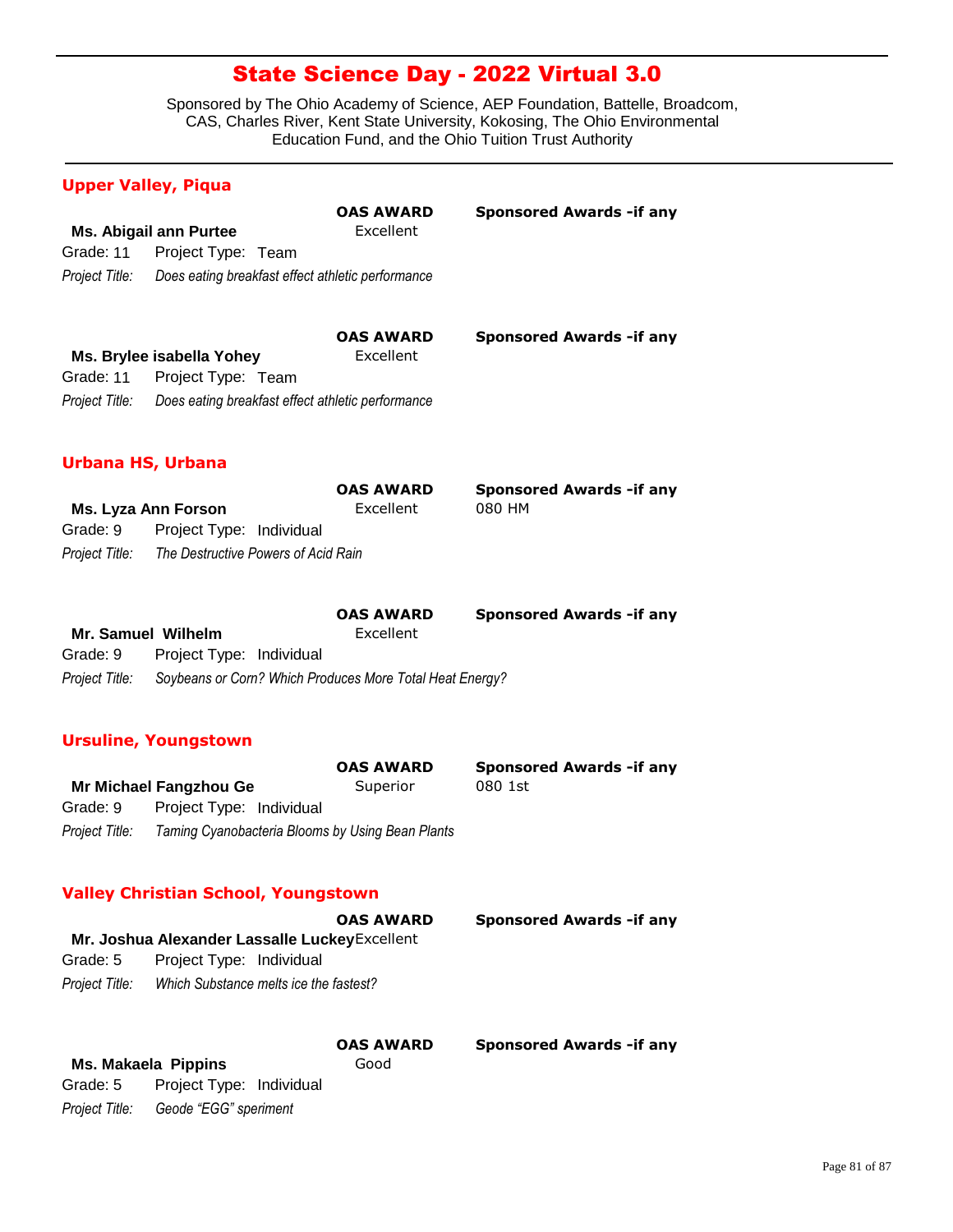Sponsored by The Ohio Academy of Science, AEP Foundation, Battelle, Broadcom, CAS, Charles River, Kent State University, Kokosing, The Ohio Environmental Education Fund, and the Ohio Tuition Trust Authority

# **Versailles HS, Versailles**

**Mr. Ethan Hart Varner** Superior 217 3rd 252 SCH 259 1st *Project Title: Electric Avenue* Grade: 12 Project Type: Individual

**OAS AWARD Sponsored Awards -if any**

### **West Geauga HS, Chesterland**

|                | <b>Ms. Emily Taylor Berdis</b> | <b>OAS AWARD</b><br>Excellent | Sponsored Awards - if any<br>011 Alt 3                                                                                |
|----------------|--------------------------------|-------------------------------|-----------------------------------------------------------------------------------------------------------------------|
| Grade: 11      | Project Type: Individual       |                               |                                                                                                                       |
| Project Title: | The Discovery of Exoplanets    |                               |                                                                                                                       |
|                |                                | <b>OAS AWARD</b>              | <b>Sponsored Awards - if any</b>                                                                                      |
|                | Mr. Grant Dlugos Congdon       | Superior                      | 257 1st 259 1st                                                                                                       |
| Grade: 11      | Project Type: Individual       |                               |                                                                                                                       |
| Project Title: |                                |                               | Analyzing electromyography and acceleration data from cervical rotation and flexation to drive an electric wheelchail |
|                |                                | <b>OAS AWARD</b>              | <b>Sponsored Awards - if any</b>                                                                                      |
|                | <b>Mr Ryan Thomas McGinnis</b> | Superior                      |                                                                                                                       |
| Grade: 12      | Project Type: Individual       |                               |                                                                                                                       |
| Project Title: |                                |                               | Electrolysis of Polylactic Acid (PLA) for Custom Fabrication of Sustainable Electromagnets                            |
|                |                                |                               |                                                                                                                       |

|                |                                                           | <b>OAS AWARD</b> | <b>Sponsored Awards - if any</b> |
|----------------|-----------------------------------------------------------|------------------|----------------------------------|
|                | Mr Bryn Patterson Morgan                                  | Superior         |                                  |
| Grade: 11      | Project Type: Individual                                  |                  |                                  |
| Project Title: | A Modern, Software-Based Approach to Celestial Navigation |                  |                                  |

### **West Liberty-Salem MS/HS, W Liberty**

|                |                                                              | <b>OAS AWARD</b> | <b>Sponsored Awards - if any</b> |
|----------------|--------------------------------------------------------------|------------------|----------------------------------|
|                | Mr. Elliott Jaymes Hager                                     | Superior         |                                  |
| Grade: 12      | Project Type: Individual                                     |                  |                                  |
| Project Title: | Real World Application of the Software Development Lifecycle |                  |                                  |

### **Wheelersburg HS, Wheelersburg**

|                |                                    | <b>OAS AWARD</b> | <b>Sponsored Awards - if any</b>                                                    |
|----------------|------------------------------------|------------------|-------------------------------------------------------------------------------------|
|                | Ms Serena Rani Kataria             | Superior         | 145 3rd                                                                             |
|                | Grade: 12 Project Type: Individual |                  |                                                                                     |
| Proiect Title: | <b>PATIENTS</b>                    |                  | THE EFFECT OF MINDFUL MEDITATION ON OBJECTIVE AND SUBJECTIVE DISEASE ACTIVITY IN RA |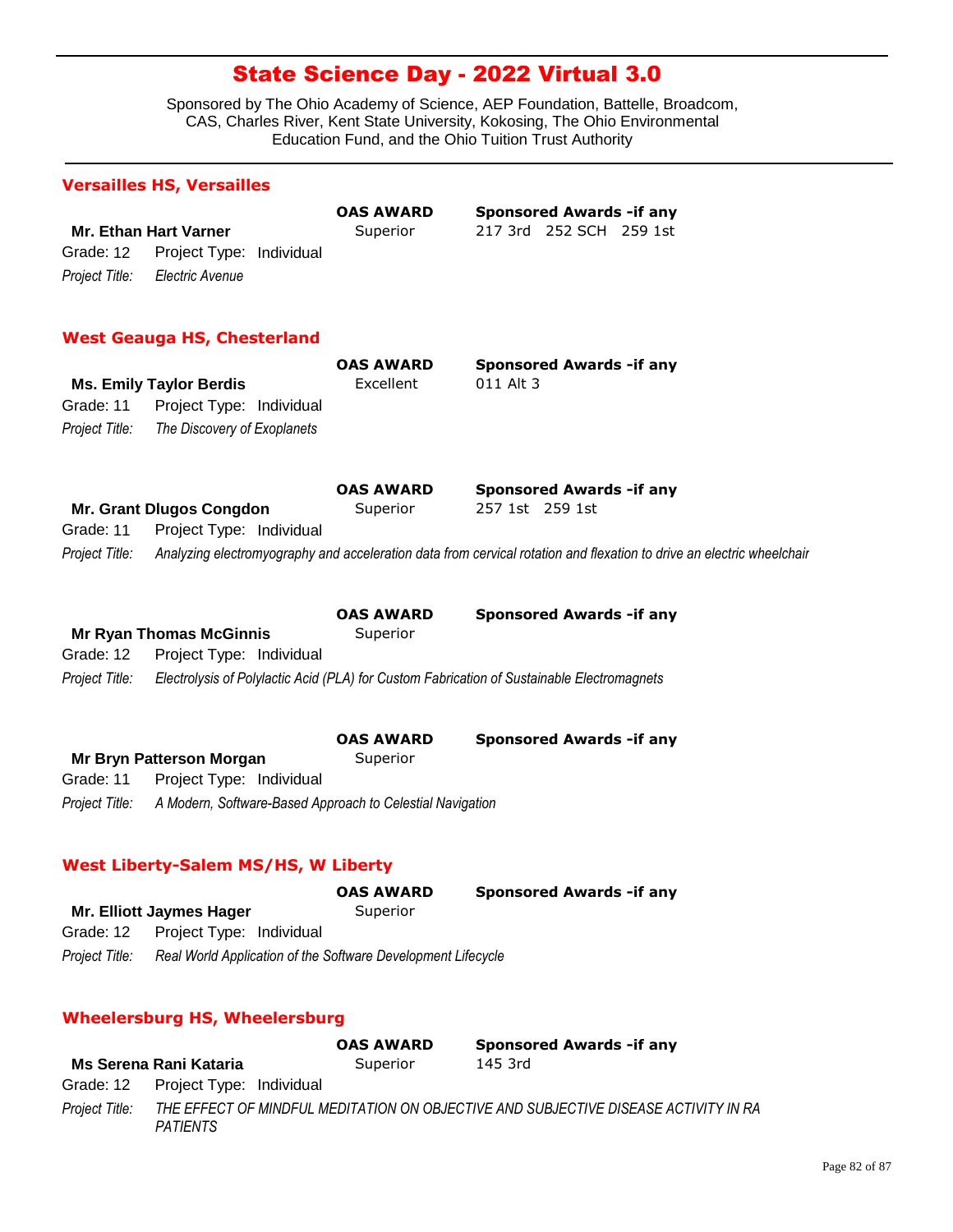Sponsored by The Ohio Academy of Science, AEP Foundation, Battelle, Broadcom, CAS, Charles River, Kent State University, Kokosing, The Ohio Environmental Education Fund, and the Ohio Tuition Trust Authority

### **Wheelersburg HS, Wheelersburg**

|                |                                                     | <b>OAS AWARD</b> | <b>Sponsored Awards - if any</b> |
|----------------|-----------------------------------------------------|------------------|----------------------------------|
|                | <b>Ms Addison Claire Mullins</b>                    | Superior         |                                  |
| Grade: 9       | Project Type: Individual                            |                  |                                  |
| Project Title: | The Effects of Temperature Increase on Chaetomorpha |                  |                                  |

#### **Wheelersburg MS, Wheelersburg**

|                               |                               | <b>OAS AWARD</b> | <b>Sponsored Awards - if any</b> |
|-------------------------------|-------------------------------|------------------|----------------------------------|
| <b>Mr. Ethan Troy Mullins</b> |                               | Superior         | 239 SCH                          |
| Grade: 6                      | Project Type: Individual      |                  |                                  |
| Project Title:                | The Science of Spherification |                  |                                  |

### **Willard Grizzell MS, Dublin**

|                          |                               | <b>OAS AWARD</b> | <b>Sponsored Awards - if any</b> |
|--------------------------|-------------------------------|------------------|----------------------------------|
| <b>Mr Alexander Carr</b> |                               | Superior         |                                  |
| Grade: 7                 | Project Type: Individual      |                  |                                  |
| Project Title:           | <b>Bubbles to the Maximum</b> |                  |                                  |

### **William Mason HS, Mason Harold C. Shaw Outstanding School Award**

|                   |                          | <b>OAS AWARD</b> | <b>Sponsored Awards - if any</b>                                                                     |  |  |
|-------------------|--------------------------|------------------|------------------------------------------------------------------------------------------------------|--|--|
| Ms Laasya Acharya |                          | Superior         | 147 1st 182 1st 257 1st                                                                              |  |  |
| Grade: 9          | Project Type: Individual |                  |                                                                                                      |  |  |
| Project Title:    |                          |                  | Ceres: A Novel Device Utilizing Raspberry Pi & Neural Networks to Detect Crop Diseases Using Imaging |  |  |

|                           |                                  | <b>OAS AWARD</b>                                                                                        |    |                 | <b>Sponsored Awards - if any</b>    |  |
|---------------------------|----------------------------------|---------------------------------------------------------------------------------------------------------|----|-----------------|-------------------------------------|--|
|                           | Mr. Johan Adam DeMessie          | Superior                                                                                                | HМ |                 | 061 1st 072 1st 080 2nd 086 1st 134 |  |
| Grade: 11                 | Project Type: Individual         |                                                                                                         |    |                 |                                     |  |
| Project Title:            | adsorbent with EDTA regeneration | Removal of Arsenic(III) and Chromium (VI) from Contaminated Water Using Novel Chitosan Coated Polyamide |    |                 |                                     |  |
| <b>Mr Emir Refik Tali</b> |                                  | <b>OAS AWARD</b><br>Superior                                                                            |    | 217 1st 257 1st | <b>Sponsored Awards - if any</b>    |  |

| Mr Emir Refik Tall |                          |  |
|--------------------|--------------------------|--|
| Grade: 11          | Project Type: Individual |  |

*Project Title: Investigating Dynamic Charging*

| <b>OAS AWARD</b> | <b>Sponsored Awards - if any</b> |
|------------------|----------------------------------|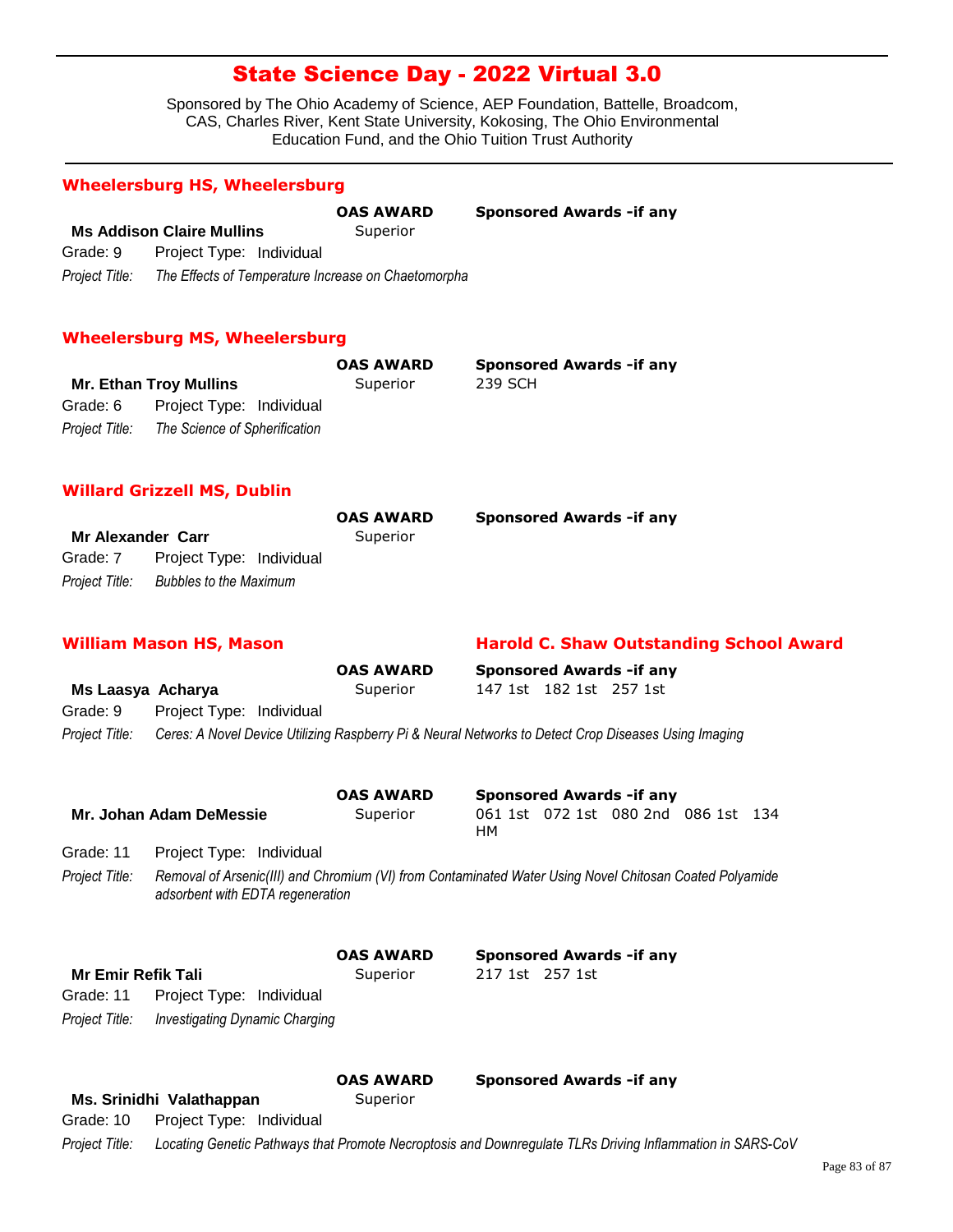Sponsored by The Ohio Academy of Science, AEP Foundation, Battelle, Broadcom, CAS, Charles River, Kent State University, Kokosing, The Ohio Environmental Education Fund, and the Ohio Tuition Trust Authority

# **Ms Janu Gadthula** Superior *Project Title: Clean Energy with an Affordable Hydrogen Fuel Cell* Grade: 11 Project Type: Team **OAS AWARD Sponsored Awards -if any** William Mason HS, Mason **Harold C. Shaw Outstanding School Award Ms Tanya Keskar** Superior *Project Title: Clean Energy with an Affordable Hydrogen Fuel Cell* Grade: 11 Project Type: Team **OAS AWARD Sponsored Awards -if any Ms. Ava Kidd** Superior 239 SCH 246 1st *Project Title: Baking Soda vs. Baking Powder* Grade: 5 Project Type: Individual **OAS AWARD Sponsored Awards -if any Woodland ES, Liberty Twp** Mr. Collin richard Cooper Superior *Project Title: Are dogs "Born to be Wild"?* Grade: 8 Project Type: Individual **OAS AWARD Sponsored Awards -if any Worthingway MS, Worthington Ms Natalie Stover** Superior *Project Title: What's Behind the Masks?* Grade: 12 Project Type: Individual **OAS AWARD Sponsored Awards -if any Wynford HS, Bucyrus Xenia HS, Xenia**

# **Mr. Kelan Broderik Cramer** Excellent *Project Title: Car Hood Speed* Grade: 9 Project Type: Individual **OAS AWARD Sponsored Awards -if any**

**OAS AWARD Sponsored Awards -if any**

| Ms. Lauren Elizabeth Johnson | Excellent                |  |
|------------------------------|--------------------------|--|
| Grade: 9                     | Project Type: Individual |  |
| Project Title:               | The Effects of Antacids  |  |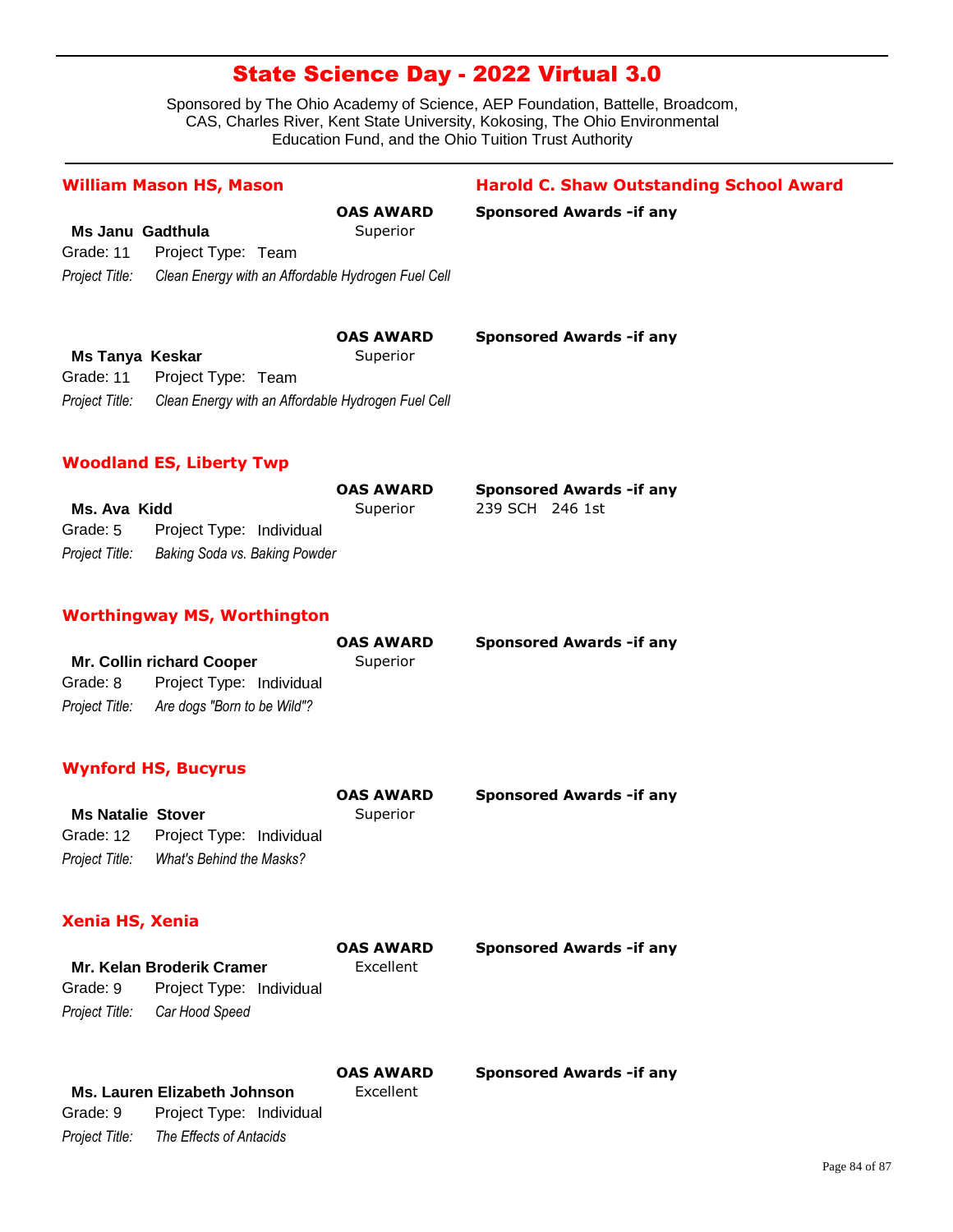Sponsored by The Ohio Academy of Science, AEP Foundation, Battelle, Broadcom, CAS, Charles River, Kent State University, Kokosing, The Ohio Environmental Education Fund, and the Ohio Tuition Trust Authority

### **Xenia HS, Xenia**

|                |                                 | <b>OAS AWARD</b> | <b>Sponsored Awards - if any</b> |
|----------------|---------------------------------|------------------|----------------------------------|
|                | Ms. Alisha Joyce Lindsay        | Excellent        |                                  |
| Grade: 9       | Project Type: Individual        |                  |                                  |
| Project Title: | Toners Affect On The PH of Skin |                  |                                  |
|                |                                 | <b>OAS AWARD</b> | <b>Sponsored Awards - if any</b> |

| Ms. Kamya West |                                   | Excellent |
|----------------|-----------------------------------|-----------|
|                | Grade: 9 Project Type: Individual |           |
| Project Title: | Gum Removal From Hair             |           |

### **Zane Trace HS, Chillicothe**

|                |                                                                              | <b>OAS AWARD</b> | <b>Sponsored Awards - if any</b> |
|----------------|------------------------------------------------------------------------------|------------------|----------------------------------|
|                | <b>Mr Charley Wyatt Clyne</b>                                                | Superior         |                                  |
|                | Grade: 10 Project Type: Team                                                 |                  |                                  |
| Project Title: | STF Armor: Application of Shear Thickening Fluid to Strengthen Woven Fabrics |                  |                                  |

|                |                                                                              | <b>OAS AWARD</b> | <b>Sponsored Awards - if any</b> |
|----------------|------------------------------------------------------------------------------|------------------|----------------------------------|
|                | <b>Mr Wyatt Shokan Vick</b>                                                  | Superior         |                                  |
|                | Grade: 10 Project Type: Team                                                 |                  |                                  |
| Project Title: | STF Armor: Application of Shear Thickening Fluid to Strengthen Woven Fabrics |                  |                                  |

### **Zane Trace MS, Chillicothe**

*Project Title: Magnetic Propulsion*

| <b>Ms. Carlie N Clark</b> |                             | <b>OAS AWARD</b><br>Excellent | <b>Sponsored Awards - if any</b> |
|---------------------------|-----------------------------|-------------------------------|----------------------------------|
| Grade: 8                  | Project Type: Individual    |                               |                                  |
| Project Title:            | Get the Benzene Out         |                               |                                  |
|                           | Ms. Taylor Kay Houser       | <b>OAS AWARD</b><br>Excellent | <b>Sponsored Awards - if any</b> |
| Grade: 6                  | Project Type: Individual    |                               |                                  |
| Project Title:            | <b>Stretching for Speed</b> |                               |                                  |
|                           |                             | <b>OAS AWARD</b>              | <b>Sponsored Awards - if any</b> |
| <b>Mr Evan Alan Minor</b> |                             | Superior                      | 250 1st                          |
| Grade: 8                  | Project Type: Individual    |                               |                                  |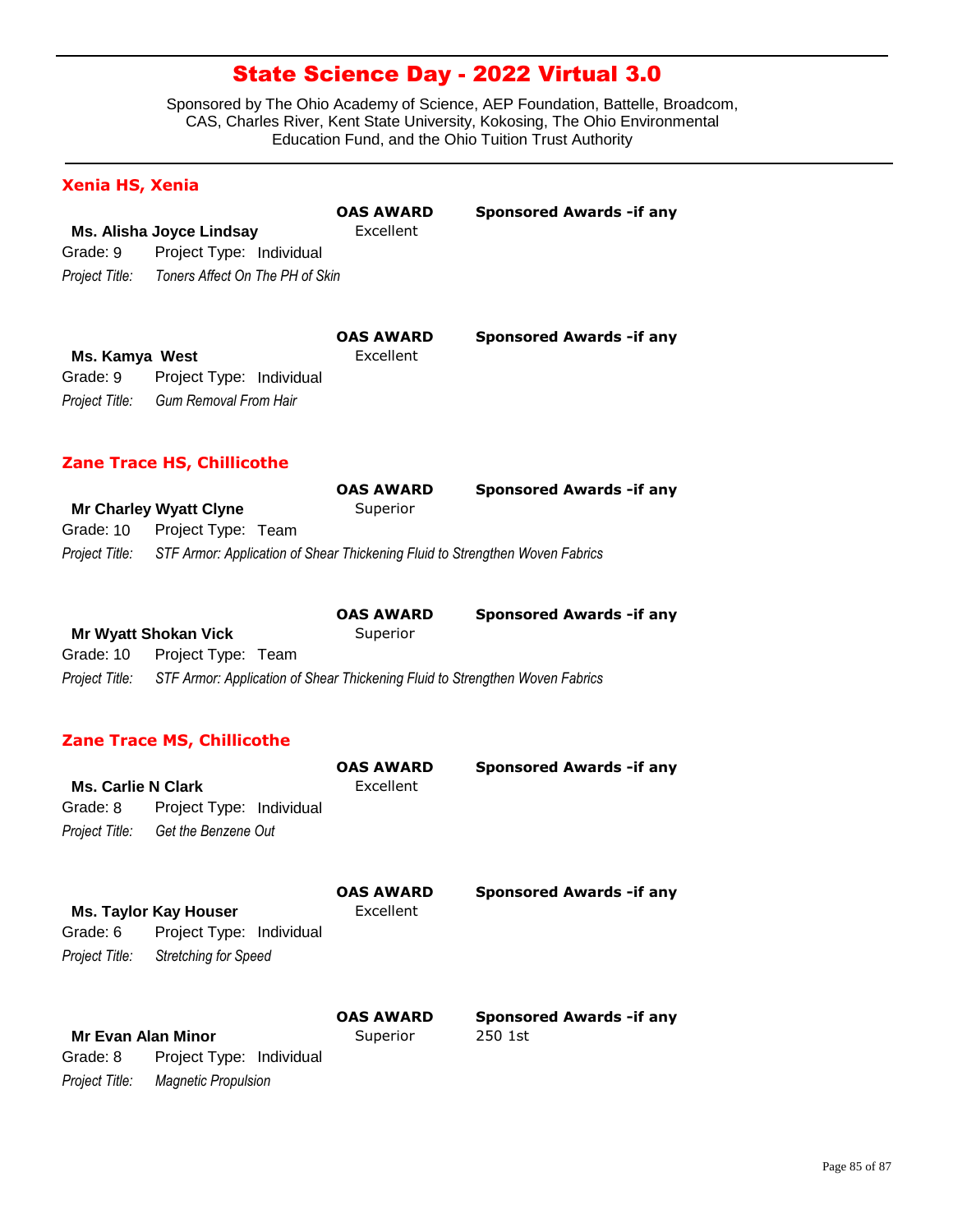|                                                        | <b>Zane Trace MS, Chillicothe</b>                                                             |                                      |                                             |
|--------------------------------------------------------|-----------------------------------------------------------------------------------------------|--------------------------------------|---------------------------------------------|
| <b>Ms Allison Payton</b><br>Grade: 8<br>Project Title: | Project Type: Individual<br>Water Bottle Battle                                               | <b>OAS AWARD</b><br>Superior         | <b>Sponsored Awards - if any</b><br>072 1st |
| Grade: 6<br>Project Title:                             | <b>Ms. Faith Victoria Proehl</b><br>Project Type: Individual<br>Egg-Tastic                    | <b>OAS AWARD</b><br>Good             | <b>Sponsored Awards - if any</b>            |
| Grade: 6<br>Project Title:                             | <b>Ms. Reese Gracelynn Stiver</b><br>Project Type: Individual<br><b>Music Beats</b>           | <b>OAS AWARD</b><br>Superior         | <b>Sponsored Awards - if any</b><br>028 2nd |
| Grade: 8<br>Project Title:                             | <b>Ms. Riley Marilynn Stiver</b><br>Project Type: Individual<br><b>Eyewitness Reliability</b> | <b>OAS AWARD</b><br>Superior         | <b>Sponsored Awards - if any</b>            |
| Grade: 8<br>Project Title:                             | <b>Mr Robert Alan Whittington</b><br>Project Type: Individual<br>Roast with Compost           | <b>OAS AWARD</b><br>Superior         | <b>Sponsored Awards - if any</b>            |
| Grade: 8<br>Project Title:                             | <b>Mr. Peyton James Arthurs</b><br>Project Type: Team<br>Deer Bait                            | <b>OAS AWARD</b><br><b>Excellent</b> | <b>Sponsored Awards - if any</b>            |
| Grade: 6<br>Project Title:                             | Ms. Kerrigan Justine Haynes- Hill<br>Project Type: Team<br>Which Nail Polish?                 | <b>OAS AWARD</b><br>Excellent        | <b>Sponsored Awards - if any</b>            |